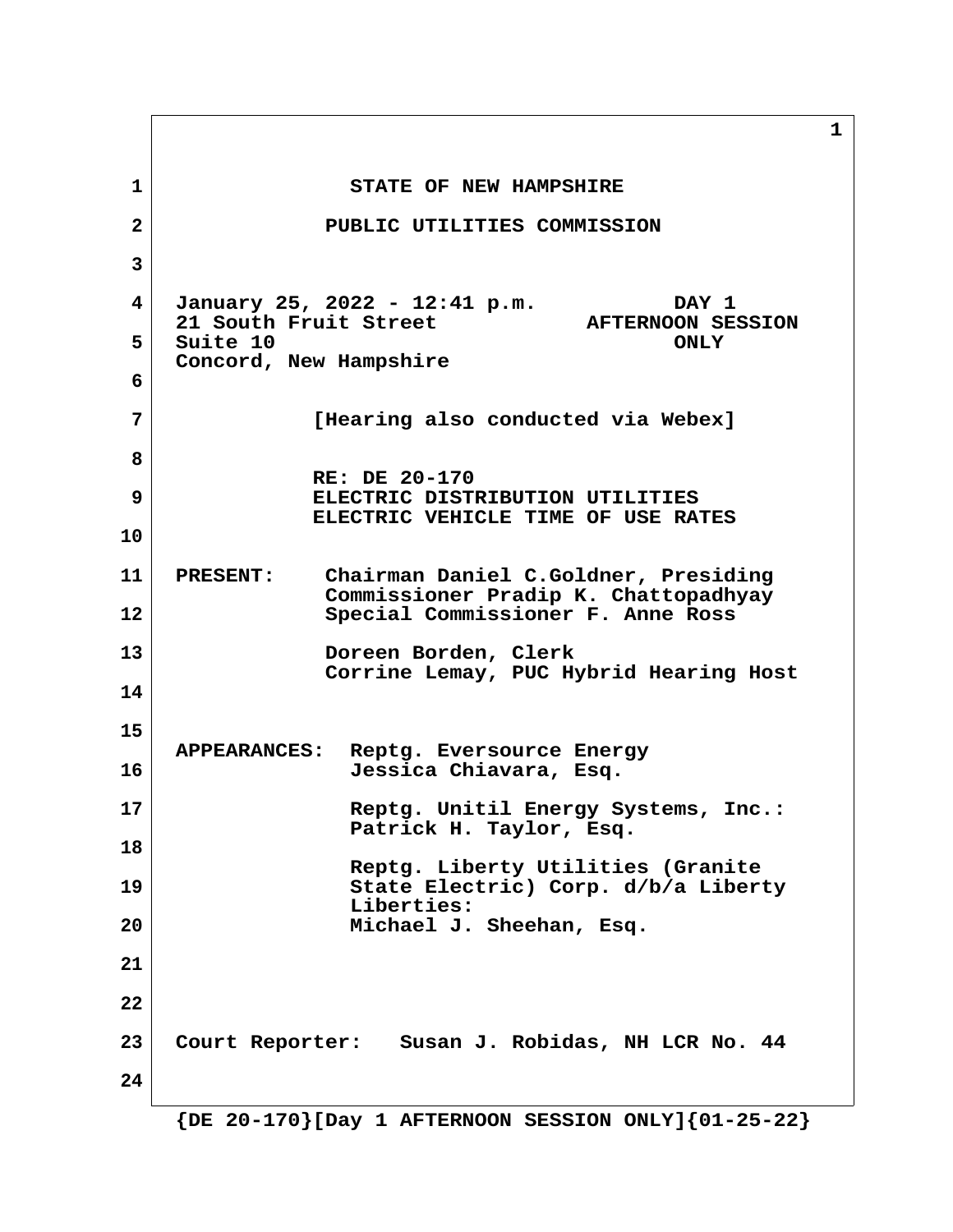|                | 2                                                                 |
|----------------|-------------------------------------------------------------------|
| 1              | APPEARANCES (CONT'D)                                              |
| $\overline{2}$ |                                                                   |
| 3              | Reptg. Conservation Law Foundation:<br>Nicholas A. Krakoff, Esq.  |
| 4              |                                                                   |
| 5              | Reptg. ChargePoint, Inc.:<br>Nikhil Vijaykar, Esq. (Keyes & Fox)  |
| 6              | Reptg. Clean Energy NH:                                           |
| 7              | Chris Skoglund, Dir./Energy Transition                            |
| 8              | Reptg. City of Lebanon:<br>Clifton C. Below, Asst. Mayor          |
| 9              |                                                                   |
| 10             | Reptg. NH Dept. of Environ. Services:<br>Rebecca Ohler, Esq.      |
| 11             | Reptg. Residential Ratepayers:<br>Julianne Desmet, Esq.           |
| 12             | Maureen Reno, Dir./Rates & Markets<br>Office of Consumer Advocate |
| 13             |                                                                   |
| 14             | Reptg. New Hampshire Dept. of Energy:<br>Brian D. Buckley, Esq.   |
| 15             | (Regulatory Support Division)                                     |
| 16             |                                                                   |
| 17             |                                                                   |
| 18             |                                                                   |
| 19             |                                                                   |
| 20             |                                                                   |
| 21             |                                                                   |
| 22             |                                                                   |
| 23             |                                                                   |
| 24             |                                                                   |

 $\mathsf{r}$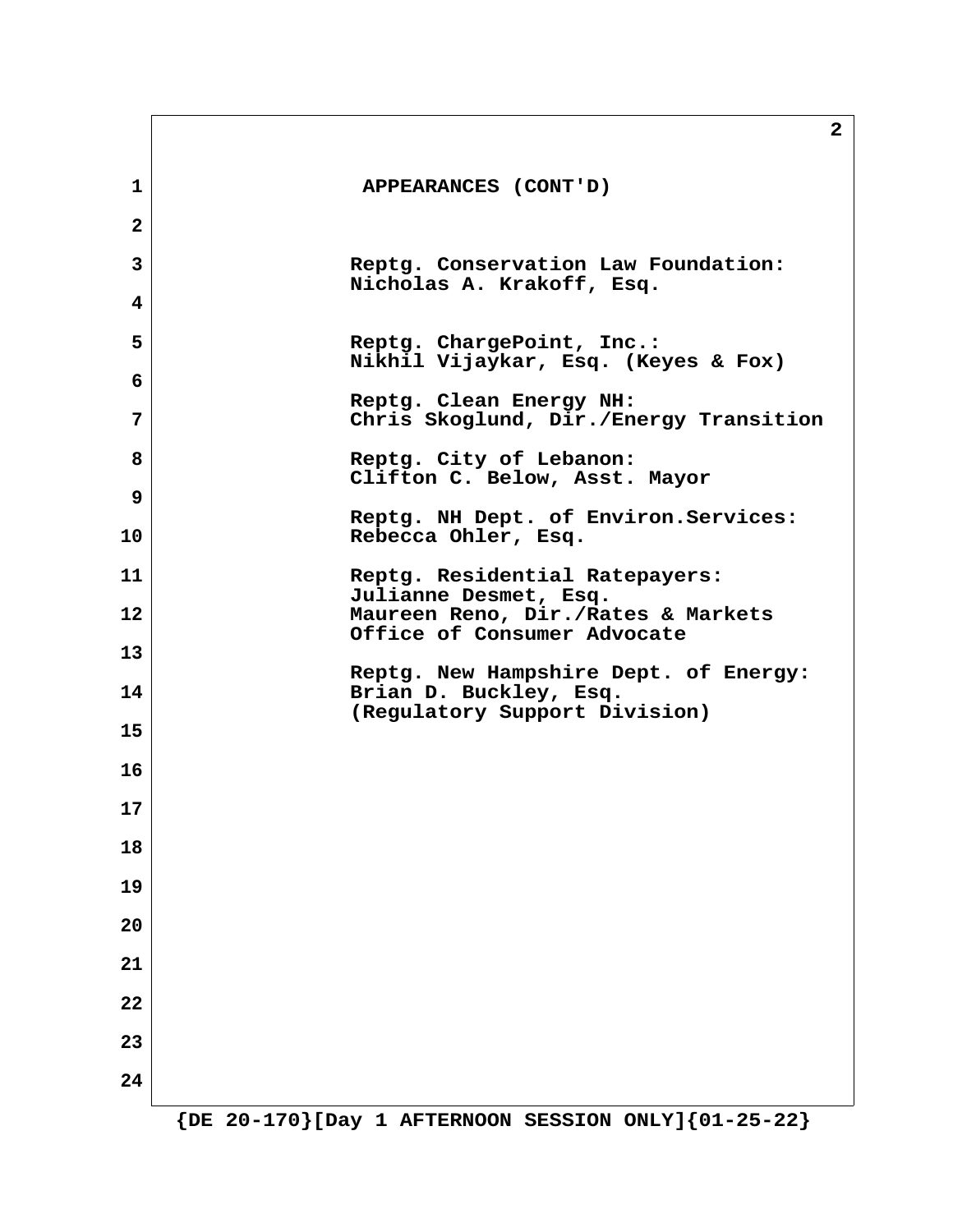**1 I N D E X 2 WITNESS PANEL: HEATHER M. TEBBETTS 3** CINDY L. CARROLL  **CAROL VALIANTI 4 JOHN TAYLOR SANEM I. SERGICI 5 EXAMINATION PAGE 6 7 INTERROGATORIES BY COMMISSIONERS: 8 By Commissioner Ross 4, 53 9 By Commissioner Chattopadhyay 20 10 By Commissioner Goldner 56 11 Redirect Examination by Mr. Buckley 74 12 13 WITNESS: MATTHEW DEAL 14 Direct Examination By Mr. Vijaykar 88 15 Cross-examination by Mr. Krakoff 91 16 INTERROGATORIES BY COMMISSIONERS: 17 By Commissioner Ross 98 18 By Commissioner Chattopadhyay 100 19 By Chairman Goldner 111 20 Redirect Examination by Mr. Vijaykar 115 21 22 23 24**

**3**

 **{DE 20-170}[Day 1 AFTERNOON SESSION ONLY]{01-25-22}**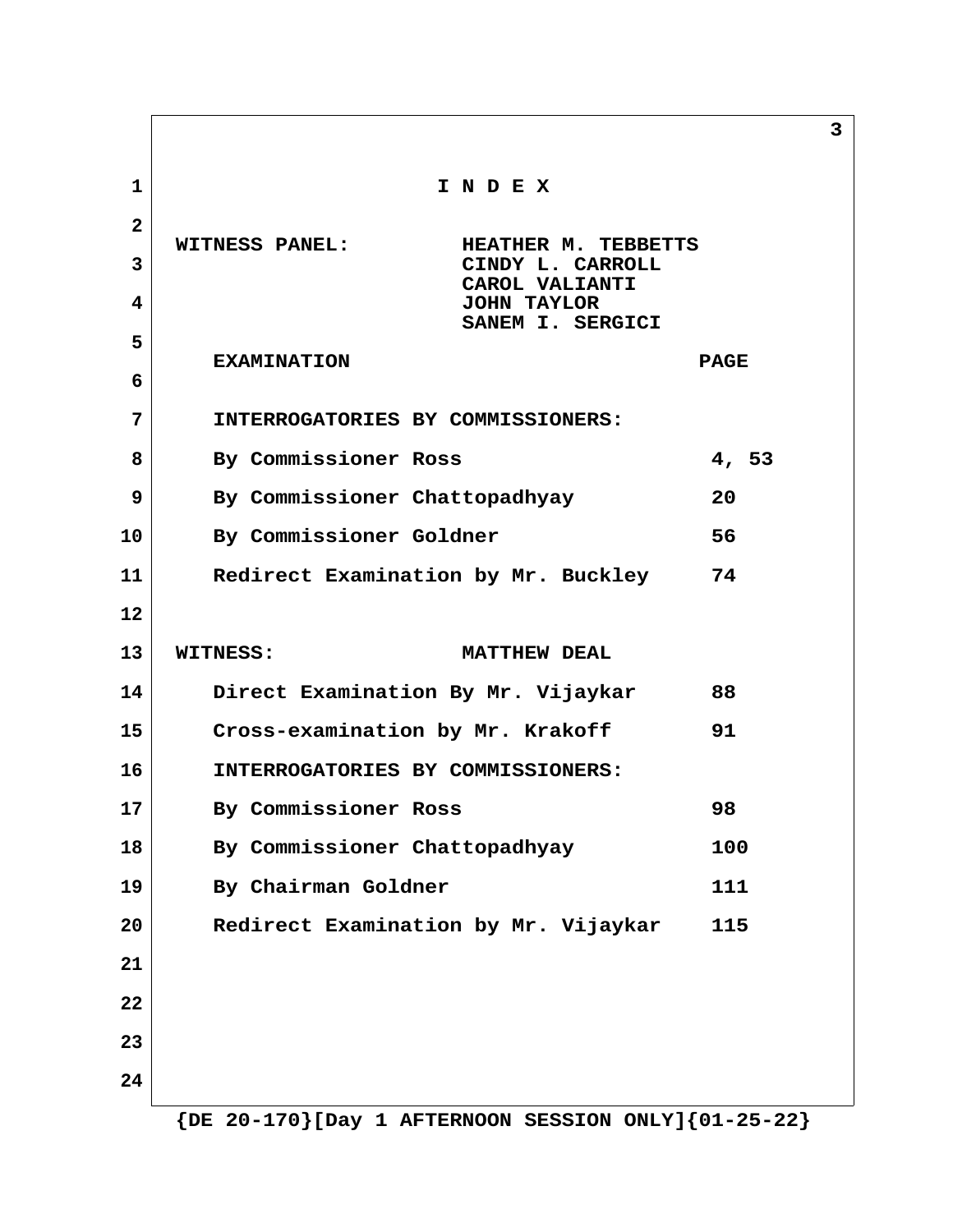**1 AFTERNOON SESSION (Resumed at 12:41 p.m.) 2 3 CHAIRMAN GOLDNER: Okay. We'll go 4 back on the record. And we had left off on 5 Commissioners' questions for the panel, so 6 we'll begin with Commissioner Ross. 7 COMMISSIONER ROSS: Thank you. 8 INTERROGATORIES BY COMMISSIONER ROSS: 9 Q. Good afternoon. I have questions that I 10 think I will ask each utility to answer 11 separately. I need just a little background 12 on the conditions that exist today in the two 13 utilities. So let me start with some really 14 simple questions. 15 Today, if a residential customer 16 installs an EV charger in their house, do 17 they simply plug it into a 220 plug? How 18 does the installation work on a residential 19 charger? If either of the utilities can help 20 me with that. 21 A. (Tebbetts) I can go first. 22 Q. Okay. 23 A. (Tebbetts) It's up to the customer how they 24 want to charge. I can tell you as someone**

 **{DE 20-170}[Day 1 AFTERNOON SESSION ONLY]{01-25-22}**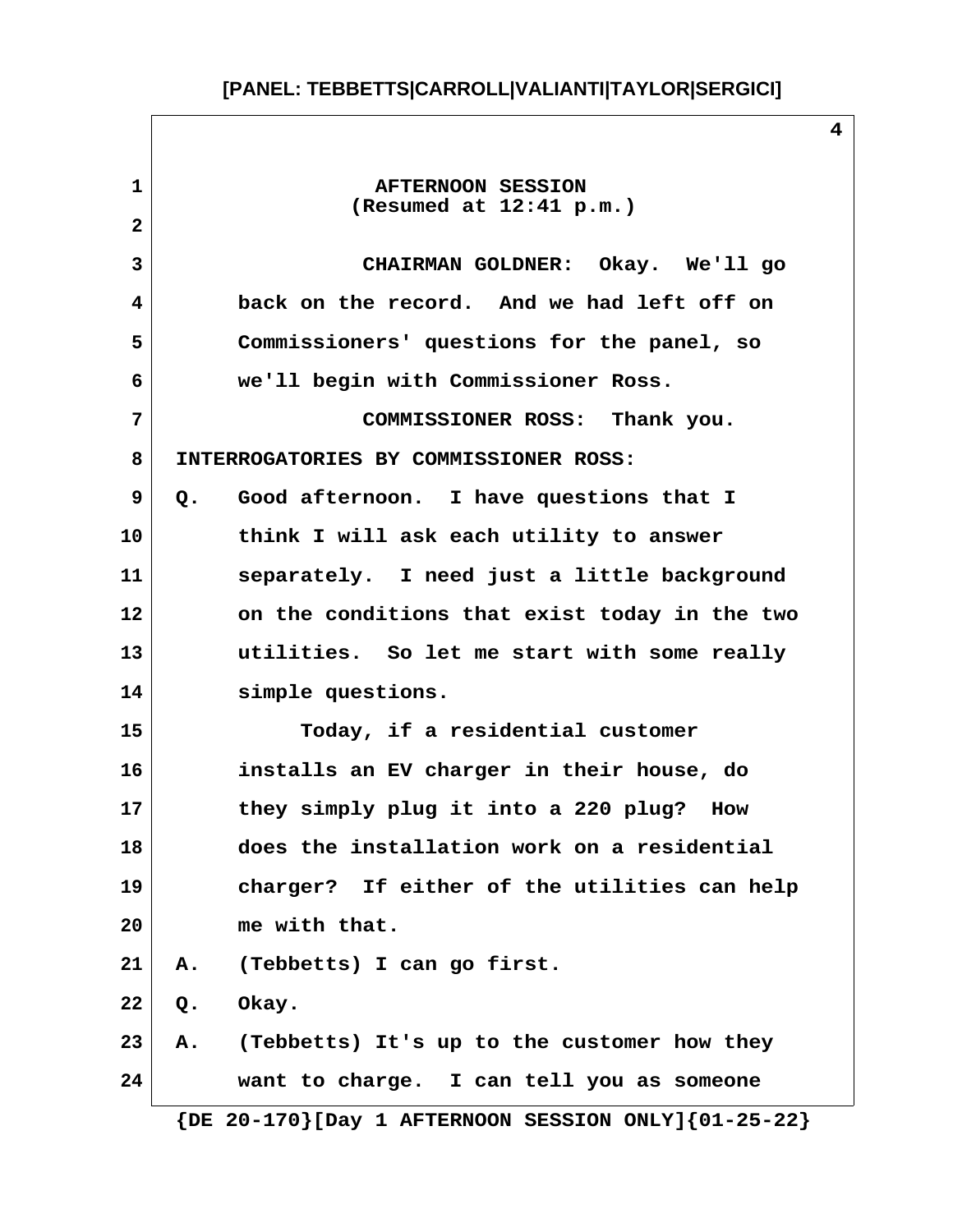| $\mathbf 1$  |    | who owned an EV, we had an electrician come   |
|--------------|----|-----------------------------------------------|
| $\mathbf{2}$ |    | over and put in a 220 for us, and we charged  |
| 3            |    | it that way. But you can charge it on a       |
| 4            |    | regular 110-volt plug as well. You can have   |
| 5            |    | a charging station in your home if you wanted |
| 6            |    | to. Some companies, some electric vehicle     |
| 7            |    | companies do sell them. That allows you to    |
| 8            |    | control when you're charging, but it's not    |
| 9            |    | required to charge your car.                  |
| 10           | Q. | Okay. So if you have a charger on a 220, you  |
| 11           |    | don't have any separate meter. It's just      |
| 12           |    | flowing through your main house meter;        |
| 13           |    | correct?                                      |
| 14           | Α. | (Tebbetts) Yes.                               |
| 15           | Q. | And right now, let's start with Liberty, what |
| 16           |    | type of meter are you likely to have if you   |
| 17           |    | were a residential customer?                  |
| 18           | А. | (Tebbetts) We just have a simple AMR meter    |
| 19           |    | that would be on a customer's home, excluding |
| 20           |    | the fact they could have solar. Let's just    |
| 21           |    | assume for this purpose they don't have       |
| 22           |    | solar. So they're on a meter.                 |
| 23           | Q. | Assuming they're not battery backup or solar, |
| 24           |    | just a plain, vanilla residential customer.   |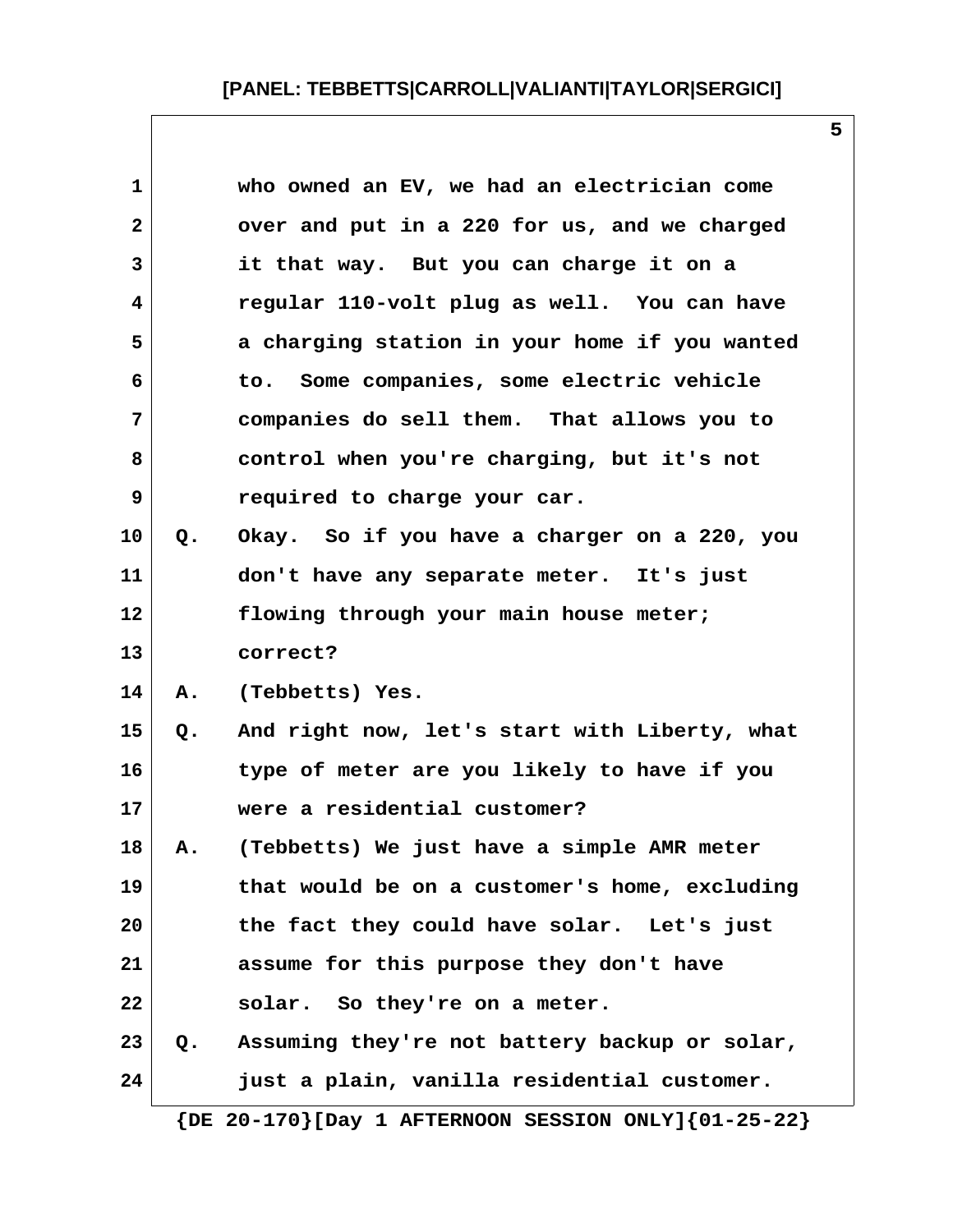| 1            |       | And what does an AMR meter measure?                           |
|--------------|-------|---------------------------------------------------------------|
| $\mathbf{2}$ | Α.    | It will measure kilowatt hours.                               |
| 3            | $Q$ . | And does it record it on an hourly basis?                     |
| 4            | Α.    | No, it would record it on a monthly basis.                    |
| 5            | Q.    | So you would just get total consumption for                   |
| 6            |       | the month?                                                    |
| 7            | А.    | (Tebbetts) Yes.                                               |
| 8            | Q.    | Okay. Now, some of the EV chargers have                       |
| 9            |       | their own metering built in; correct?                         |
| 10           | Α.    | (Tebbetts) Yes.                                               |
| 11           | Q.    | Do they all?                                                  |
| 12           | Α.    | (Tebbetts) I do not know.                                     |
| 13           | Q.    | Okay. Maybe we'll save that for ChargePoint.                  |
| 14           |       | So it's possible that you might have a                        |
| 15           |       | number of customers with home chargers right                  |
| 16           |       | now that you don't know about because you                     |
| 17           |       | would be blind to that installation. You                      |
| 18           |       | wouldn't have any notice just because they                    |
| 19           |       | added a 220 outlet; correct?                                  |
| 20           | Α.    | (Tebbetts) Barring that they haven't called                   |
| 21           |       | us because their usage went up and they                       |
| 22           |       | didn't make the connection in their minds of                  |
| 23           |       | higher usage and an electric car, yes.                        |
| 24           | Q.    | Okay. And for Unitil, let me ask you some of                  |
|              |       | $\{DE 20-170\}$ [Day 1 AFTERNOON SESSION ONLY] $\{01-25-22\}$ |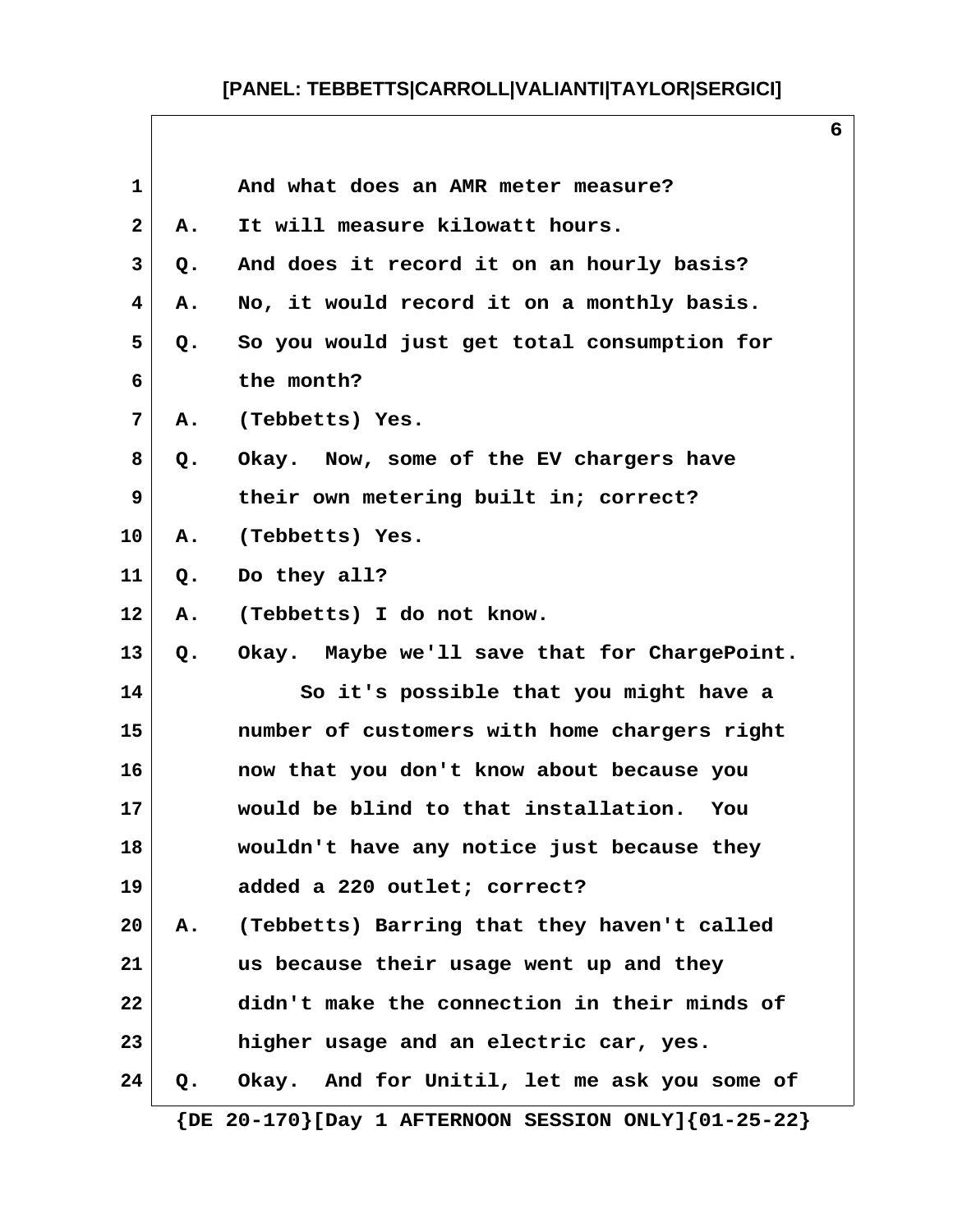| 1            |    | the same questions. If you're a plain,                        |
|--------------|----|---------------------------------------------------------------|
| $\mathbf{2}$ |    | vanilla residential customer, what type of                    |
| 3            |    | meter are you likely to have?                                 |
| 4            | Α. | (Carroll) All of our electric customers in                    |
| 5            |    | New Hampshire have AMI meters.                                |
| 6            | Q. | And what do they measure?                                     |
| 7            | Α. | (Carroll) They measure kilowatt-hour usage,                   |
| 8            |    | and they do have some capability to do that                   |
| 9            |    | on an interval basis. My understanding is                     |
| 10           |    | that there are four channels that can be                      |
| 11           |    | recorded.                                                     |
| 12           | Q. | And what interval -- sorry. What interval do                  |
| 13           |    | those channels record if they're active?                      |
| 14           | Α. | I'll refer to the testimony a little bit on                   |
| 15           |    | that one. My understanding is that it would                   |
| 16           |    | be hourly, but that would be subject to                       |
| 17           |    | check.                                                        |
| 18           | Q. | Is that data stored, or is it -- can it be                    |
| 19           |    | reported directly in real-time to Unitil?                     |
| 20           | A. | (Carroll) It can be -- it's retrieved daily                   |
| 21           |    | by the Company from those meters.                             |
| 22           | Q. | Okay. All right. Beginning with -- let's                      |
| 23           |    | move to the other customer classes now.                       |
| 24           |    | So, for Liberty, if I am -- and I forget                      |
|              |    | $\{DE 20-170\}$ [Day 1 AFTERNOON SESSION ONLY] $\{01-25-22\}$ |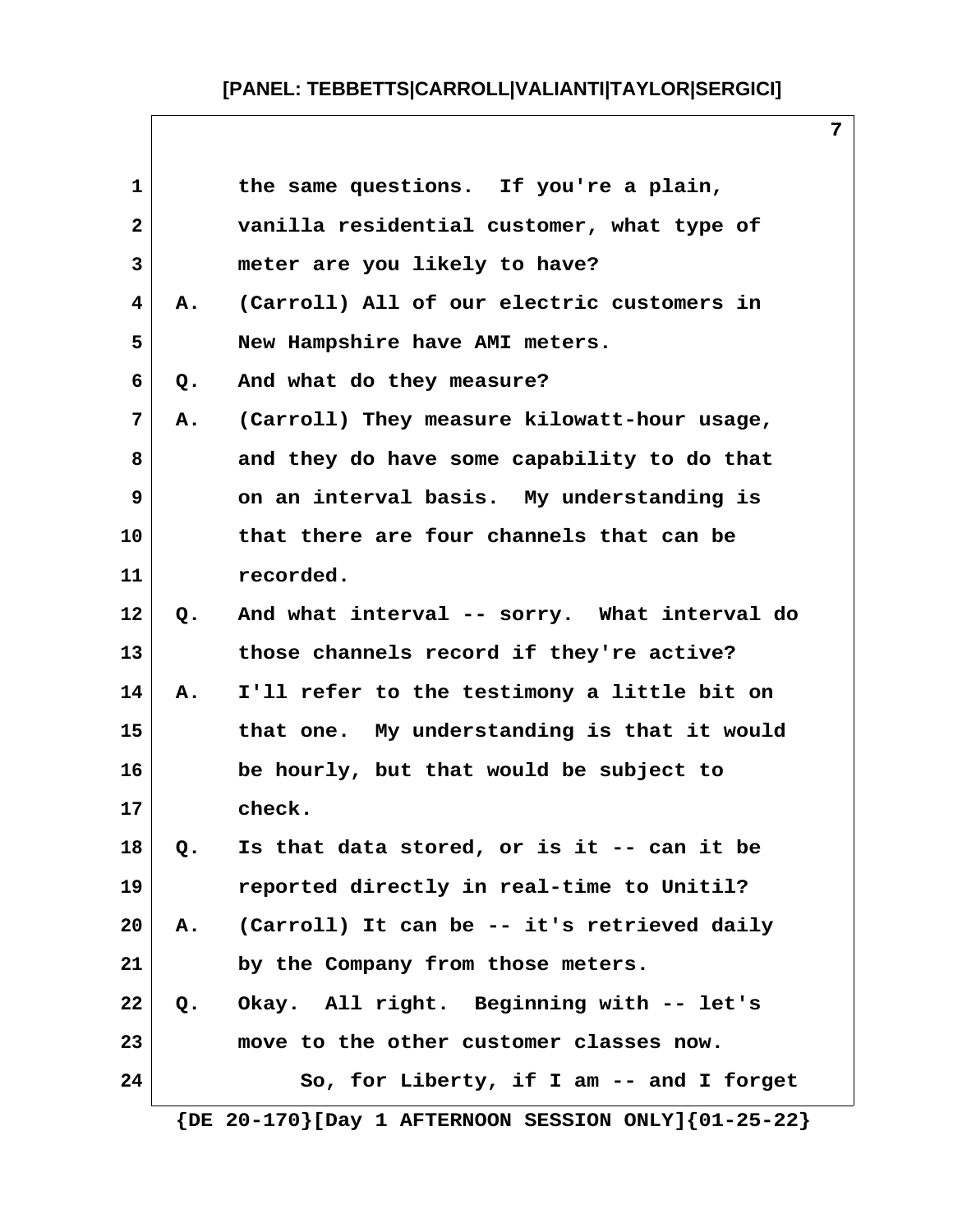| $\mathbf{1}$ |       | how you designate your classes, so I'll just  |
|--------------|-------|-----------------------------------------------|
| $\mathbf{2}$ |       | use my layman's terminology. If I am the      |
| 3            |       | smaller of your two commercial and industrial |
| 4            |       | user classes, what meter am I likely to have? |
| 5            | Α.    | (Tebbetts) Well, you're still going to have   |
| 6            |       | an AMR meter. That doesn't change. If you     |
| 7            |       | are a lower, a smaller class, a G2, you will  |
| 8            |       | have a four-channel meter that records        |
| 9            |       | kilowatt hours and kilowatts and kilovolt     |
| 10           |       | amps -- kilovolt amperes.                     |
| 11           | $Q$ . | Okay. And when you're saying it records       |
| 12           |       | kilowatts, how often -- that is the sort of   |
| 13           |       | the demand component; right? It's what the    |
| 14           |       | total pull is at any moment by the customer's |
| 15           |       | usage?                                        |
| 16           | Α.    | (Tebbetts) The meters will record at          |
| 17           |       | 15-minute intervals. So it will allow us to   |
| 18           |       | find the greatest 15-minute interval.         |
| 19           | Q.    | Okay. And "kW" versus "kVA," can you help me  |
| 20           |       | with what the distinction is? I think of      |
| 21           |       | them both as demand, but there must a         |
| 22           |       | difference because they are two different     |
| 23           |       | terminologies.                                |
| 24           | Α.    | (Tebbetts) You're going to ask me that        |
|              |       |                                               |

 **{DE 20-170}[Day 1 AFTERNOON SESSION ONLY]{01-25-22}**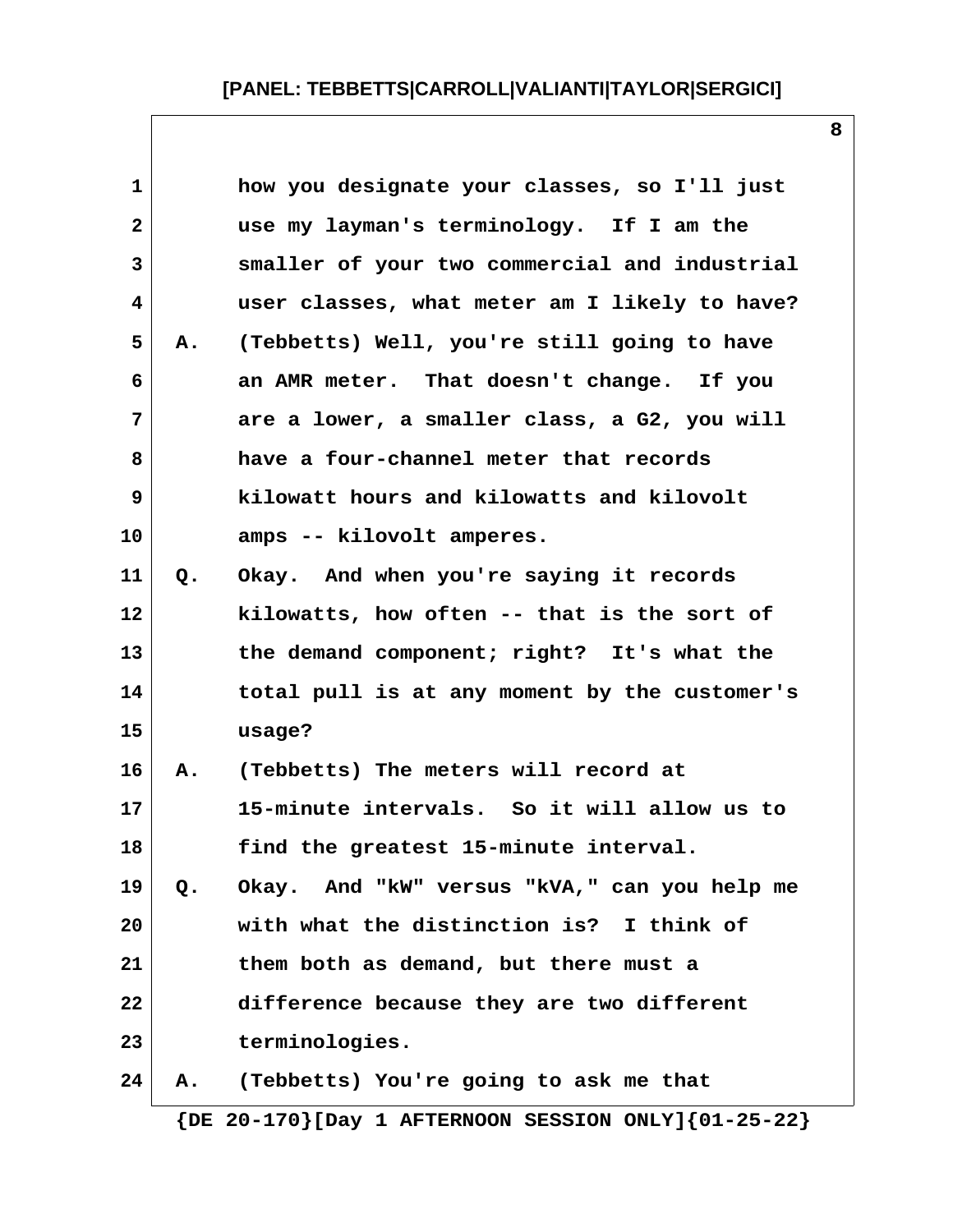| $\mathbf 1$    |       | question and I'm not an engineer and I                        |
|----------------|-------|---------------------------------------------------------------|
| $\overline{2}$ |       | probably should know the answer. But I don't                  |
| 3              |       | think I can explain it well enough as maybe                   |
| 4              |       | someone else on the panel.                                    |
| 5              | $Q$ . | Okay. We can come back to that. I think                       |
| 6              |       | both utilities use both units, so maybe we'll                 |
| 7              |       | get some clarity.                                             |
| 8              |       | And that AMR data, when -- let's assume                       |
| 9              |       | that this customer class has in its normal                    |
| 10             |       | rate structure a demand charge. How do you                    |
| 11             |       | calculate your demand charge?                                 |
| 12             | Α.    | (Tebbetts) Sure. We do it in one of these                     |
| 13             |       | ways. Greatest 15 minutes over the period --                  |
| 14             | Q.    | And by "period," what period are you looking                  |
| 15             |       | at?                                                           |
| 16             | Α.    | (Tebbetts) The billing month.                                 |
| 17             | $Q$ . | Okay.                                                         |
| 18             |       | A. (Tebbetts) And then we have -- so that's the               |
| 19             |       | first way we calculate it. And then we look                   |
| 20             |       | at 90 percent of the highest kVA over that                    |
| 21             |       | billing month, and then we also look at                       |
| 22             |       | 80 percent of the highest demand over the                     |
| 23             |       | last 11 months. And whatever one of those                     |
| 24             |       | three the max demand is is what we bill the                   |
|                |       | $\{DE 20-170\}$ [Day 1 AFTERNOON SESSION ONLY] $\{01-25-22\}$ |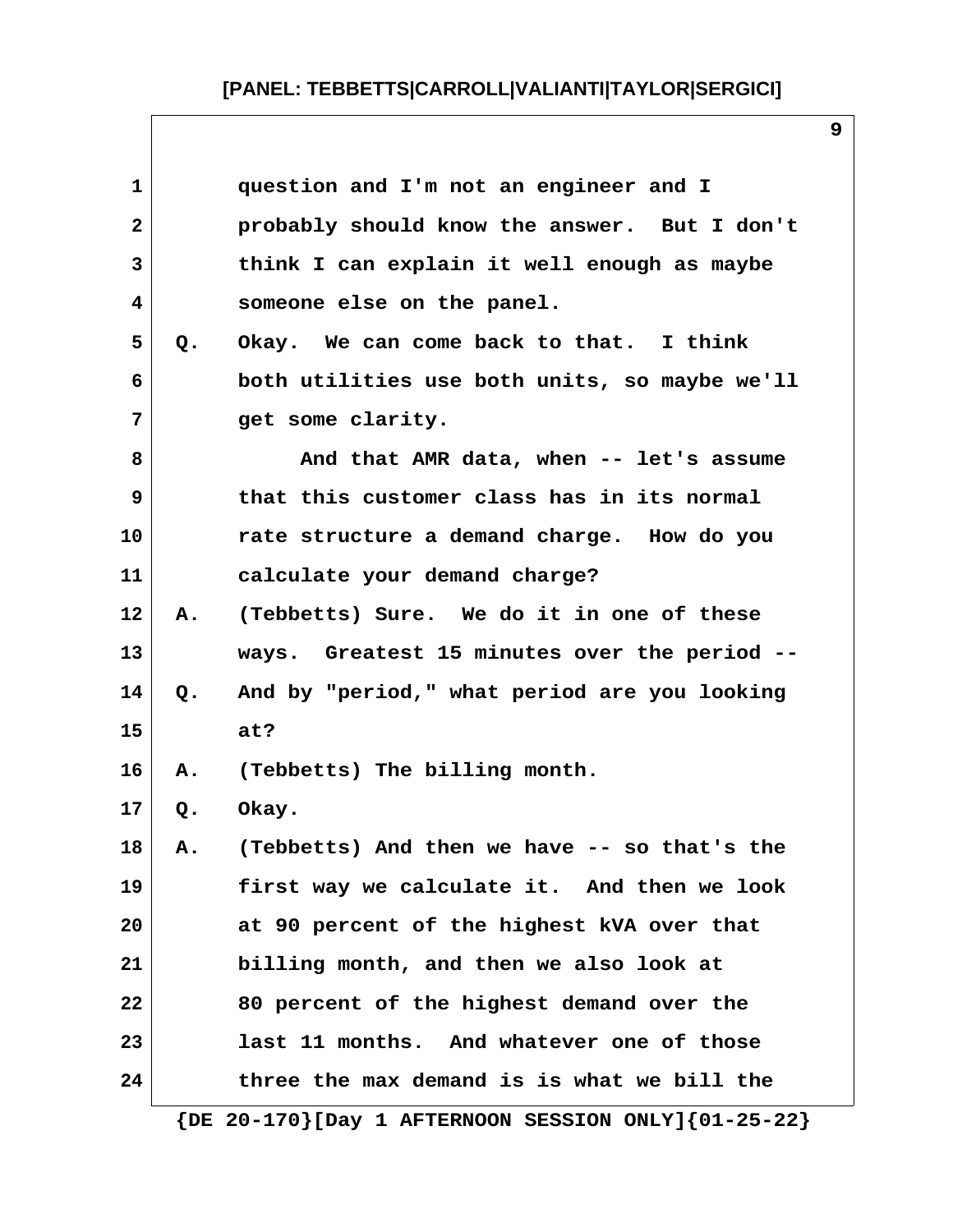$\mathbf{I}$ 

| $\mathbf{1}$<br>customer for that month on demand.<br>$\mathbf{2}$<br>So your demand charge is not related to when<br>Q.<br>3<br>your total system peak occurs; is that<br>correct?<br>4<br>5<br>(Tebbetts) That is correct.<br>Α.<br>6<br>It's just the customer's total -- the<br>Q.<br>7<br>customer's highest usage, or highest demand I<br>8<br>should say.<br>9<br>(Tebbetts) Correct.<br>Α.<br>10<br>Okay. And for your large customer groups,<br>Q.<br>11<br>your largest C&I, what type of meter would<br>12<br>they have?<br>13<br>Α.<br>(Tebbetts) They have the same exact meter as<br>14<br>that G2 customer group, and we bill in the<br>15<br>same manner as the G2 customer group.<br>16<br>So would those AMR meters that have the four<br>Q.<br>17<br>channels that can measure the 15-minute<br>18<br>intervals, can they generate hourly data so<br>19<br>that you could bill different rates for<br>different hours right now without changes?<br>20<br>21<br>(Tebbetts) No, they cannot. And this was an<br>Α.<br>22<br>issue in our battery storage pilot docket<br>23<br>because we are unable to bill on time of use<br>and other kinds of billing structures with<br>24 |  | ᅩ◡ |
|---------------------------------------------------------------------------------------------------------------------------------------------------------------------------------------------------------------------------------------------------------------------------------------------------------------------------------------------------------------------------------------------------------------------------------------------------------------------------------------------------------------------------------------------------------------------------------------------------------------------------------------------------------------------------------------------------------------------------------------------------------------------------------------------------------------------------------------------------------------------------------------------------------------------------------------------------------------------------------------------------------------------------------------------------------------------------------------------------------------------------------------------------------------------------------------------------|--|----|
|                                                                                                                                                                                                                                                                                                                                                                                                                                                                                                                                                                                                                                                                                                                                                                                                                                                                                                                                                                                                                                                                                                                                                                                                   |  |    |
|                                                                                                                                                                                                                                                                                                                                                                                                                                                                                                                                                                                                                                                                                                                                                                                                                                                                                                                                                                                                                                                                                                                                                                                                   |  |    |
|                                                                                                                                                                                                                                                                                                                                                                                                                                                                                                                                                                                                                                                                                                                                                                                                                                                                                                                                                                                                                                                                                                                                                                                                   |  |    |
|                                                                                                                                                                                                                                                                                                                                                                                                                                                                                                                                                                                                                                                                                                                                                                                                                                                                                                                                                                                                                                                                                                                                                                                                   |  |    |
|                                                                                                                                                                                                                                                                                                                                                                                                                                                                                                                                                                                                                                                                                                                                                                                                                                                                                                                                                                                                                                                                                                                                                                                                   |  |    |
|                                                                                                                                                                                                                                                                                                                                                                                                                                                                                                                                                                                                                                                                                                                                                                                                                                                                                                                                                                                                                                                                                                                                                                                                   |  |    |
|                                                                                                                                                                                                                                                                                                                                                                                                                                                                                                                                                                                                                                                                                                                                                                                                                                                                                                                                                                                                                                                                                                                                                                                                   |  |    |
|                                                                                                                                                                                                                                                                                                                                                                                                                                                                                                                                                                                                                                                                                                                                                                                                                                                                                                                                                                                                                                                                                                                                                                                                   |  |    |
|                                                                                                                                                                                                                                                                                                                                                                                                                                                                                                                                                                                                                                                                                                                                                                                                                                                                                                                                                                                                                                                                                                                                                                                                   |  |    |
|                                                                                                                                                                                                                                                                                                                                                                                                                                                                                                                                                                                                                                                                                                                                                                                                                                                                                                                                                                                                                                                                                                                                                                                                   |  |    |
|                                                                                                                                                                                                                                                                                                                                                                                                                                                                                                                                                                                                                                                                                                                                                                                                                                                                                                                                                                                                                                                                                                                                                                                                   |  |    |
|                                                                                                                                                                                                                                                                                                                                                                                                                                                                                                                                                                                                                                                                                                                                                                                                                                                                                                                                                                                                                                                                                                                                                                                                   |  |    |
|                                                                                                                                                                                                                                                                                                                                                                                                                                                                                                                                                                                                                                                                                                                                                                                                                                                                                                                                                                                                                                                                                                                                                                                                   |  |    |
|                                                                                                                                                                                                                                                                                                                                                                                                                                                                                                                                                                                                                                                                                                                                                                                                                                                                                                                                                                                                                                                                                                                                                                                                   |  |    |
|                                                                                                                                                                                                                                                                                                                                                                                                                                                                                                                                                                                                                                                                                                                                                                                                                                                                                                                                                                                                                                                                                                                                                                                                   |  |    |
|                                                                                                                                                                                                                                                                                                                                                                                                                                                                                                                                                                                                                                                                                                                                                                                                                                                                                                                                                                                                                                                                                                                                                                                                   |  |    |
|                                                                                                                                                                                                                                                                                                                                                                                                                                                                                                                                                                                                                                                                                                                                                                                                                                                                                                                                                                                                                                                                                                                                                                                                   |  |    |
|                                                                                                                                                                                                                                                                                                                                                                                                                                                                                                                                                                                                                                                                                                                                                                                                                                                                                                                                                                                                                                                                                                                                                                                                   |  |    |
|                                                                                                                                                                                                                                                                                                                                                                                                                                                                                                                                                                                                                                                                                                                                                                                                                                                                                                                                                                                                                                                                                                                                                                                                   |  |    |
|                                                                                                                                                                                                                                                                                                                                                                                                                                                                                                                                                                                                                                                                                                                                                                                                                                                                                                                                                                                                                                                                                                                                                                                                   |  |    |
|                                                                                                                                                                                                                                                                                                                                                                                                                                                                                                                                                                                                                                                                                                                                                                                                                                                                                                                                                                                                                                                                                                                                                                                                   |  |    |
|                                                                                                                                                                                                                                                                                                                                                                                                                                                                                                                                                                                                                                                                                                                                                                                                                                                                                                                                                                                                                                                                                                                                                                                                   |  |    |
|                                                                                                                                                                                                                                                                                                                                                                                                                                                                                                                                                                                                                                                                                                                                                                                                                                                                                                                                                                                                                                                                                                                                                                                                   |  |    |
|                                                                                                                                                                                                                                                                                                                                                                                                                                                                                                                                                                                                                                                                                                                                                                                                                                                                                                                                                                                                                                                                                                                                                                                                   |  |    |

 **{DE 20-170}[Day 1 AFTERNOON SESSION ONLY]{01-25-22}**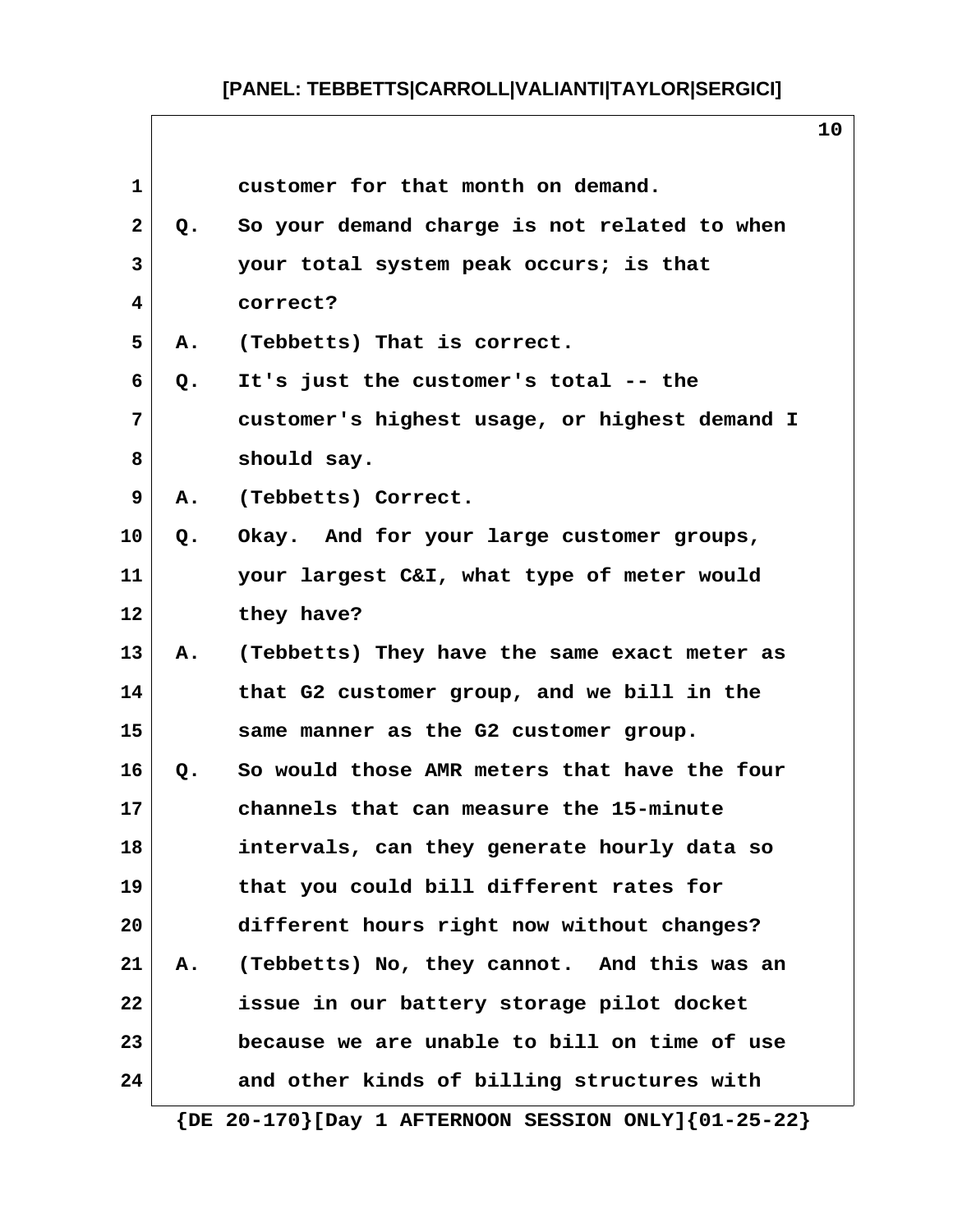| $\mathbf 1$             |               | the data we receive for the, what I'll call   |
|-------------------------|---------------|-----------------------------------------------|
| $\mathbf{2}$            |               | "simple AMR meters," even though they do give |
| 3                       |               | you a 15-minute interval demand. That was     |
| $\overline{\mathbf{4}}$ |               | one reason why we have to use different       |
| 5                       |               | meters to go to this kind of rate structure.  |
| 6                       | Q.            | And there's no add-on to that AMR meter that  |
| $\overline{7}$          |               | would enable it to do hourly, record hourly   |
| 8                       |               | consumption and bill it?                      |
| 9                       | Α.            | (Tebbetts) There is not.                      |
| 10                      | Q.            | Okay. So Unitil, on your mid-level C&I, your  |
| 11                      |               | lower-level C&I, what meter do they have?     |
| $12 \,$                 | Α.            | (Carroll) They have the AMI meters, the       |
| 13                      |               | Gridstream TS2. You'll be able to find some   |
| 14                      |               | of the details in the testimony. And they     |
| 15                      |               | have AMI meters, and they are capable of      |
| 16                      |               | interval data recording. The G2 customers     |
| 17                      |               | are billed on kW. So demand, kilowatts at     |
| 18                      |               | 15-minute intervals, and it's the highest     |
| 19                      |               | demand for the billing period.                |
| 20                      | Q.            | For the month?                                |
| 21                      | А.            | (Carroll) For the month.                      |
| 22                      | $Q_{\bullet}$ | And do you also look back at the last year,   |
| 23                      |               | the way Liberty does, and compare to see      |
| 24                      |               | which is higher or not? When you bill for     |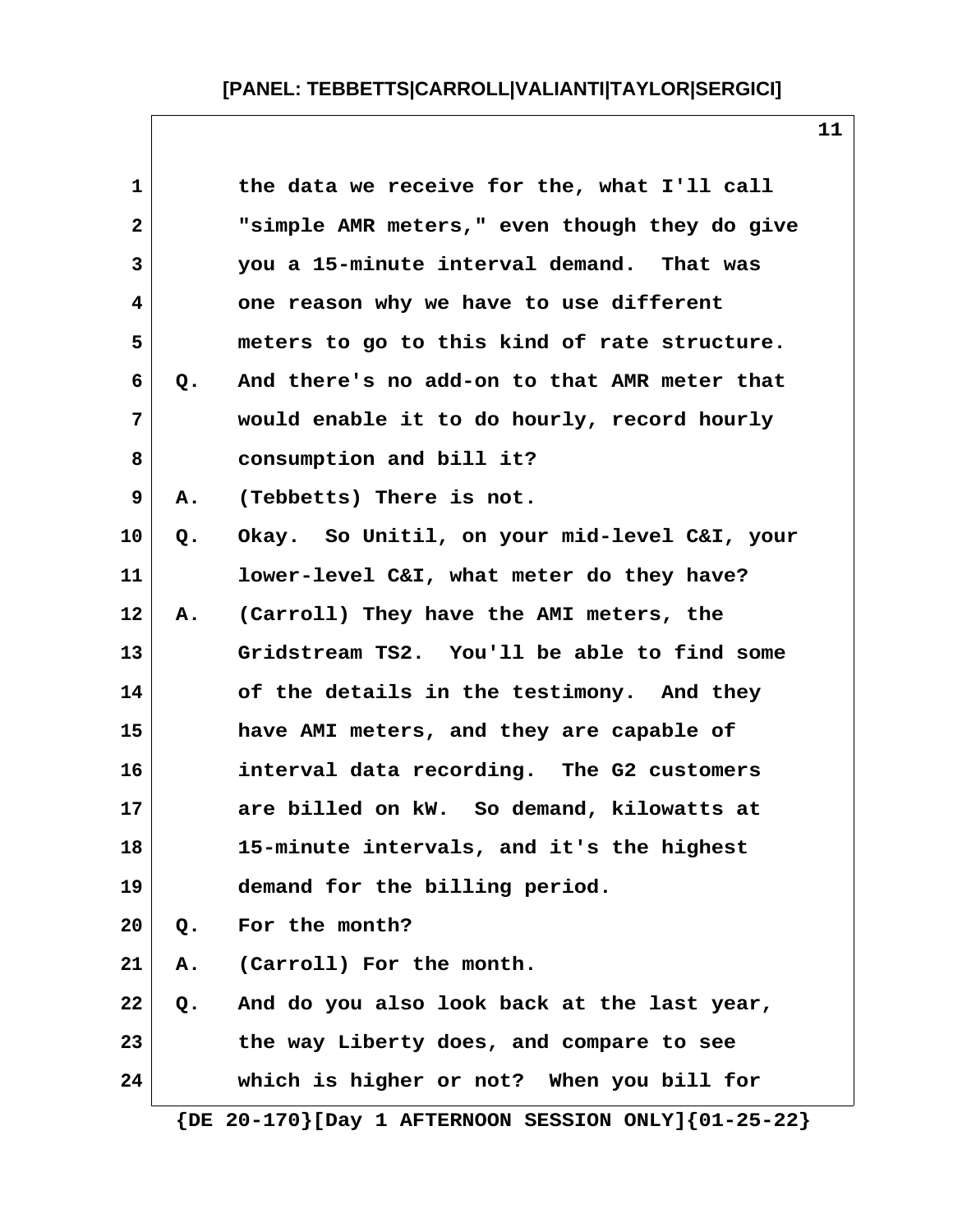| 1            |    | demand, when you calculate demand for your    |
|--------------|----|-----------------------------------------------|
| $\mathbf{2}$ |    | mid-level C&I customers --                    |
| 3            | А. | (Carroll) A billing ratchet? Yes, we do have  |
| 4            |    | a billing ratchet that looks back. So it's    |
| 5            |    | the highest level for the last 13 months, or  |
| 6            |    | the highest level -- or whatever is higher    |
| 7            |    | recorded during the current billing period.   |
| 8            | Q. | Okay. Can you tell me what the difference is  |
| 9            |    | between kW and kVA? And I apologize, but I'm  |
| 10           |    | just trying to get up to speed with it.       |
| 11           | Α. | (Carroll) I can tell you what -- the way I    |
| 12           |    | understand it is not a very technical         |
| 13           |    | explanation. So it has to do with power       |
| 14           |    | factor. And the difference between the        |
| 15           |    | kilovolt amperage and the kilowatts is how we |
| 16           |    | measure power factor. So my understanding,    |
| 17           |    | in very layman's terms, is the power in       |
| 18           |    | between those two, the difference between     |
| 19           |    | those two things recorded is not really       |
| 20           |    | useful energy. So for the large G1 class, we  |
| 21           |    | actually bill on kVA, not kW, to encourage    |
| 22           |    | those large customers to improve their power  |
| 23           |    | factor.                                       |
| 24           | Q. | Okay. And again, you're looking for your      |

 **{DE 20-170}[Day 1 AFTERNOON SESSION ONLY]{01-25-22}**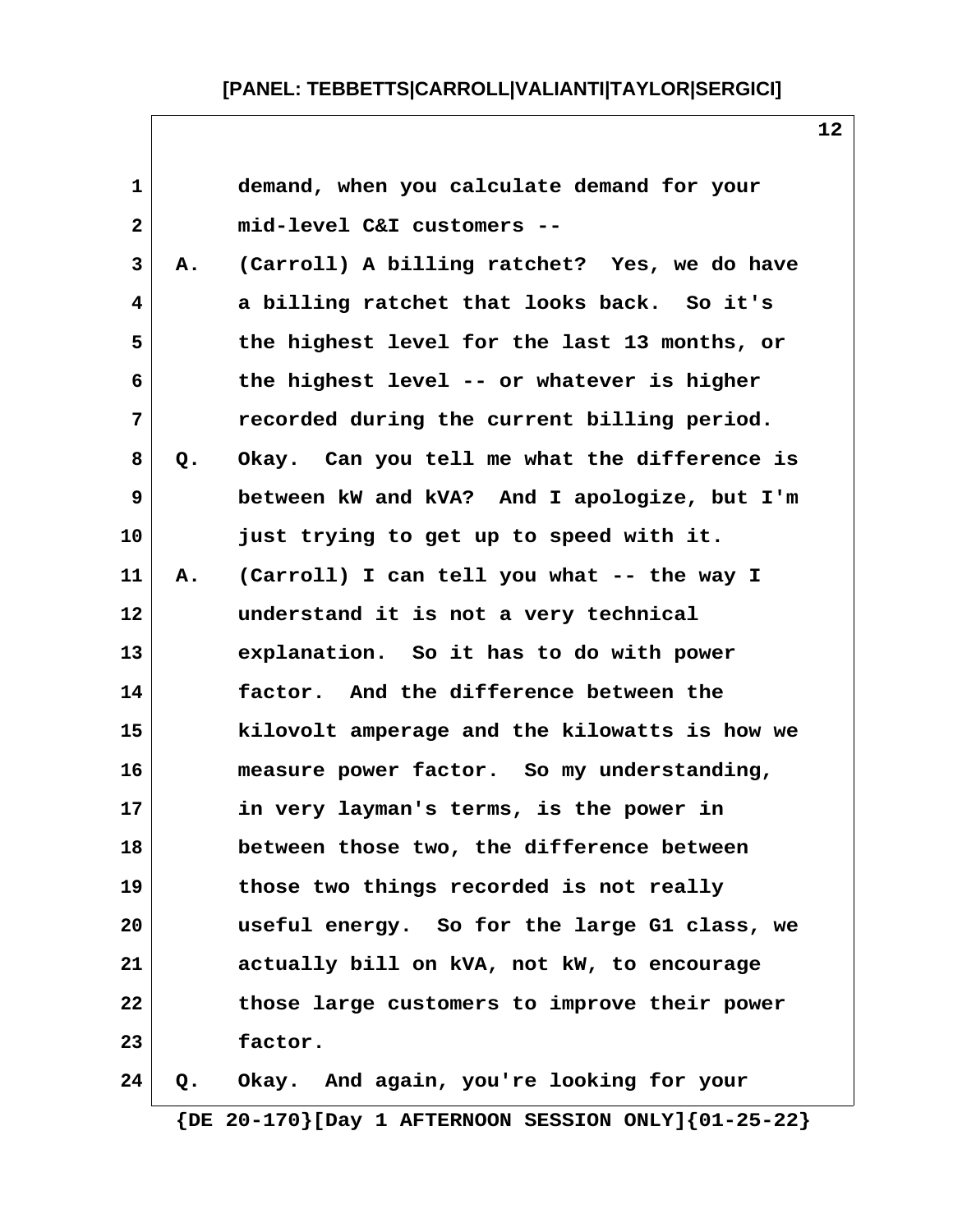| 1            |    | demand charge for your -- and I'm assuming    |
|--------------|----|-----------------------------------------------|
| $\mathbf{2}$ |    | both of your C&I classes pay a demand charge; |
| 3            |    | correct?                                      |
| 4            | А. | (Carroll) That's correct.                     |
| 5            | Q. | And so when you calculate your demand charge, |
| 6            |    | there's no attempt to combine it with your    |
| 7            |    | system peak. It's simply a customer peak.     |
| 8            | Α. | (Carroll) Correct.                            |
| 9            | Q. | Okay. All right. Staying with Unitil for a    |
| 10           |    | minute. How many EV charging stations that    |
| 11           |    | are separately metered, so you would know     |
| 12           |    | about them, I guess, do you have in your      |
| 13           |    | residential customer class in your New        |
| 14           |    | Hampshire territory?                          |
| 15           | Α. | (Carroll) I'm not aware that we have any      |
| 16           |    | separately metered residential EV charging in |
| 17           |    | our service territory.                        |
| 18           | Q. | How about in Massachusetts?                   |
| 19           | Α. | (Carroll) Same situation there. I'm not       |
| 20           |    | aware of any separately metered residential   |
| 21           |    | EV charging.                                  |
| 22           | Q. | Okay. Do you have any estimate of how many    |
| 23           |    | unmetered EV charging facilities you have in  |
| 24           |    | your residential system?                      |
|              |    |                                               |

 **{DE 20-170}[Day 1 AFTERNOON SESSION ONLY]{01-25-22}**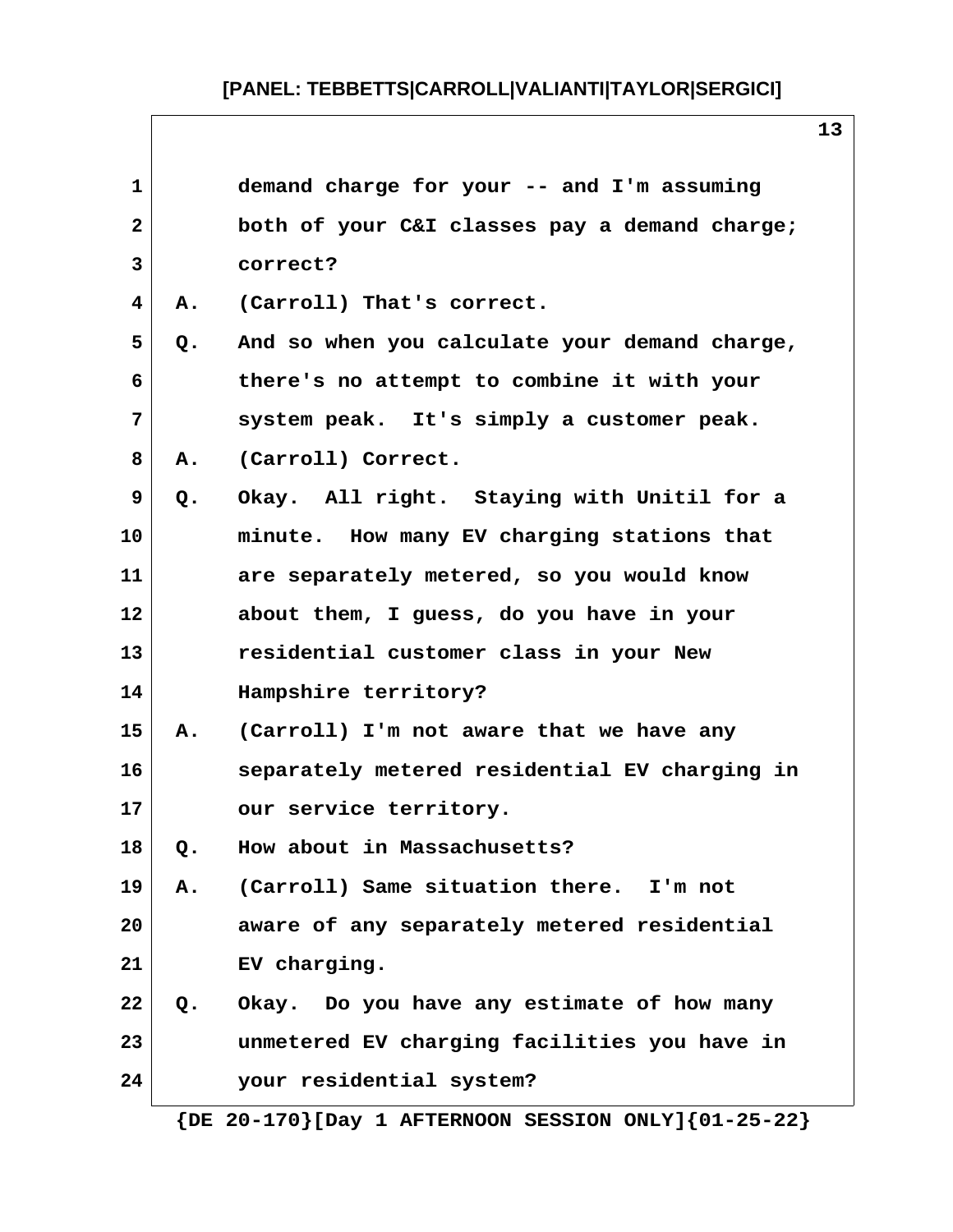| 1            | Α. | (Carroll) Only the estimate based on the data                 |
|--------------|----|---------------------------------------------------------------|
| $\mathbf{2}$ |    | that we were able to collect from motor                       |
| 3            |    | vehicle registration data and apply that to                   |
| 4            |    | the cities and towns that we serve in New                     |
| 5            |    | Hampshire. We were able to compile an                         |
| 6            |    | estimate. And that number, as of the end of                   |
| 7            |    | 2020, is in testimony as well. I'd have to                    |
| 8            |    | look at it to get the exact numbers. I want                   |
| 9            |    | to say a little over 500, but I need to                       |
| 10           |    | verify.                                                       |
| 11           | Q. | Okay. That's great. It at least gives us an                   |
| 12           |    | order of magnitude.                                           |
| 13           |    | And for your C&I, either small or large,                      |
| 14           |    | or maybe you could break them out separately,                 |
| 15           |    | do you have any idea how many chargers those                  |
| 16           |    | groups have?                                                  |
| 17           | Α. | (Carroll) I don't have an understanding of                    |
| 18           |    | how many small C&I chargers we might have                     |
| 19           |    | behind regular G2 meters.                                     |
| 20           | Q. | Okay.                                                         |
| 21           |    | A. (Carroll) For large G1 -- for the large G1                 |
| 22           |    | class, we are aware that we have 2 DC                         |
| 23           |    | fast-charging stations in our service                         |
| 24           |    | territory separately metered.                                 |
|              |    | $\{DE 20-170\}$ [Day 1 AFTERNOON SESSION ONLY] $\{01-25-22\}$ |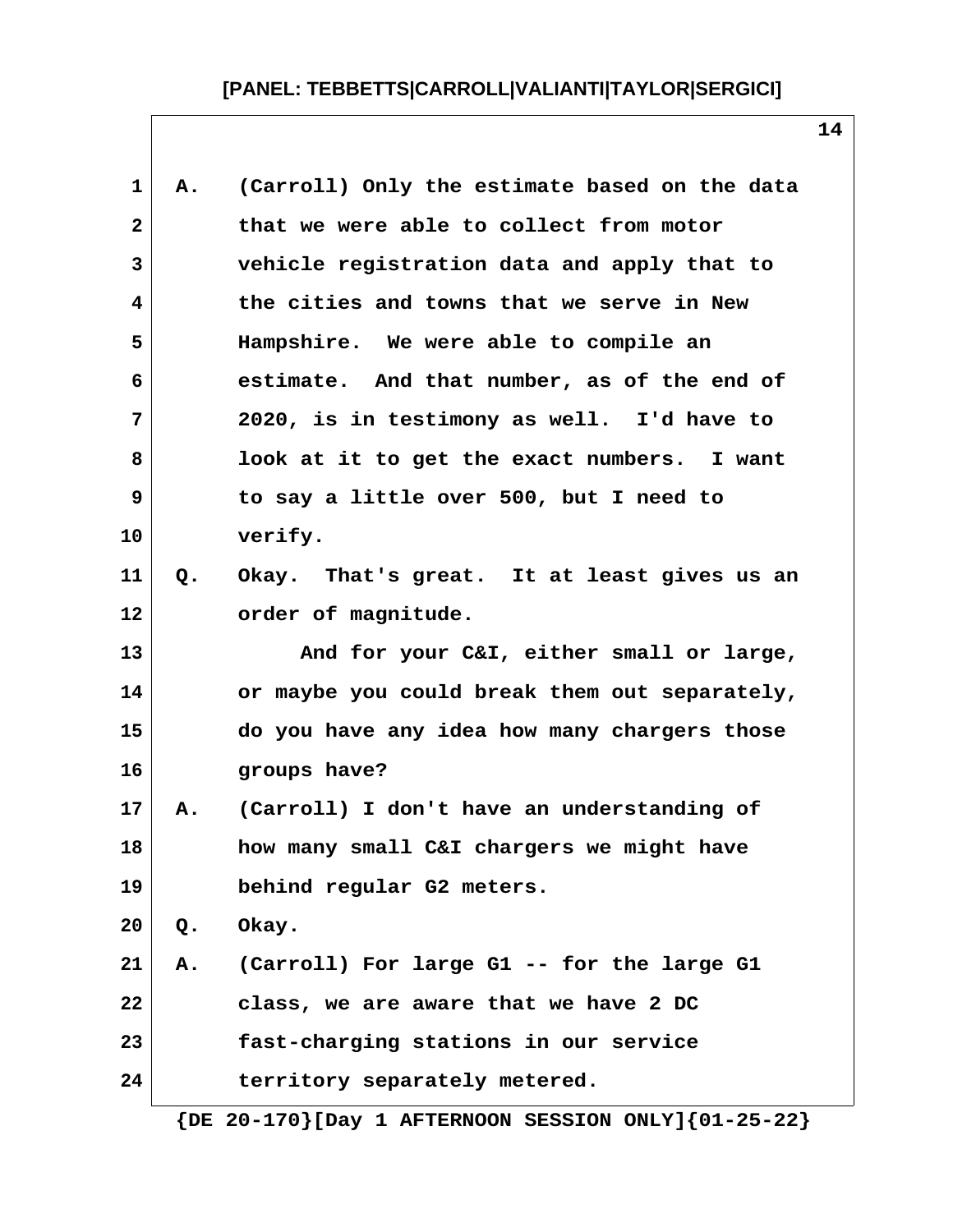| $\mathbf 1$     | Q. | Oh, okay. That's your "G2 class" you call                     |
|-----------------|----|---------------------------------------------------------------|
| $\mathbf{2}$    |    | them?                                                         |
| 3               | Α. | (Carroll) G1. Sorry.                                          |
| 4               | Q. | Oh, G1. So that's your large class.                           |
| 5               | А. | (Carroll) Large class is G1. Correct.                         |
| 6               | Q. | Okay. Super.                                                  |
| 7               |    | Liberty, same set of questions, if you                        |
| 8               |    | don't mind. Your residential customers, do                    |
| 9               |    | you have any separately metered EV charging                   |
| 10              |    | with your residential customers?                              |
| 11              | Α. | (Tebbetts) Well, we have three maybe to five                  |
| $12 \,$         |    | that are ready and they've done the work on                   |
| 13              |    | their end to get the meter so they can be                     |
| 14              |    | separately metered. But we don't have meters                  |
| 15              |    | yet. So they're ready for it, but we can't                    |
| 16              |    | get the meters yet.                                           |
| 17 <sub>2</sub> |    | Q. Okay. And in your small commercial class?                  |
| 18              | А. | (Tebbetts) No.                                                |
| 19              | Q. | How about your large commercial?                              |
| 20              | Α. | (Tebbetts) We do, but those customers are                     |
| 21              |    | under our G1 rate. I think we have -- we                      |
| 22              |    | have a new installation in Salem with four, a                 |
| 23              |    | bank of four chargers, and I believe one new                  |
| 24              |    | installation in Lebanon with a bank of four                   |
|                 |    | $\{DE 20-170\}$ [Day 1 AFTERNOON SESSION ONLY] $\{01-25-22\}$ |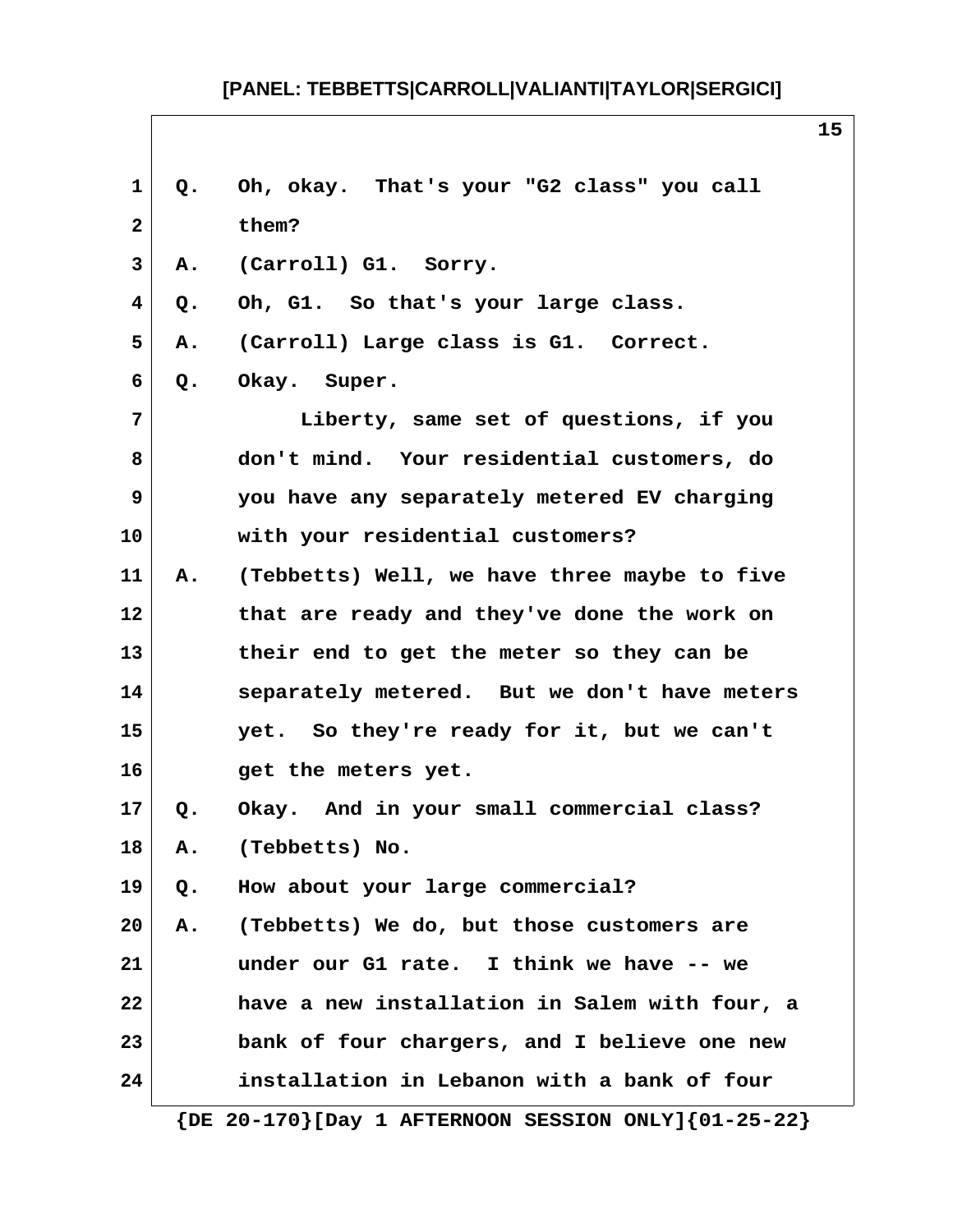1 **chargers** as well.  **2 Q. Okay. So those are just running through 3 their normal meter, which means they're 4 paying a demand charge under your rate 5 structure; correct? 6 A. (Tebbetts) Yes. 7 Q. All right. And you don't know whether any 8 small commercial establishments have electric 9 vehicle chargers because there's no way to 10 gather the data I guess at this point. 11 A. (Tebbetts) I mean, if they put them behind 12 their meter, then we wouldn't. A good 13 example is at our Londonderry offices. We 14 have two Level 2 chargers. There are four 15 ports there. 16 Q. Yup. 17 A. (Tebbetts) You know, it's just behind our 18 meter at the building. We don't have them 19 separately metered. 20 Q. Okay. And I was intrigued that Unitil was 21 able to sort of pull data from vehicle 22 registrations. Have you tried that in your 23 service territory to see what you might -- 24 what might be out there behind the meter**

 **{DE 20-170}[Day 1 AFTERNOON SESSION ONLY]{01-25-22}**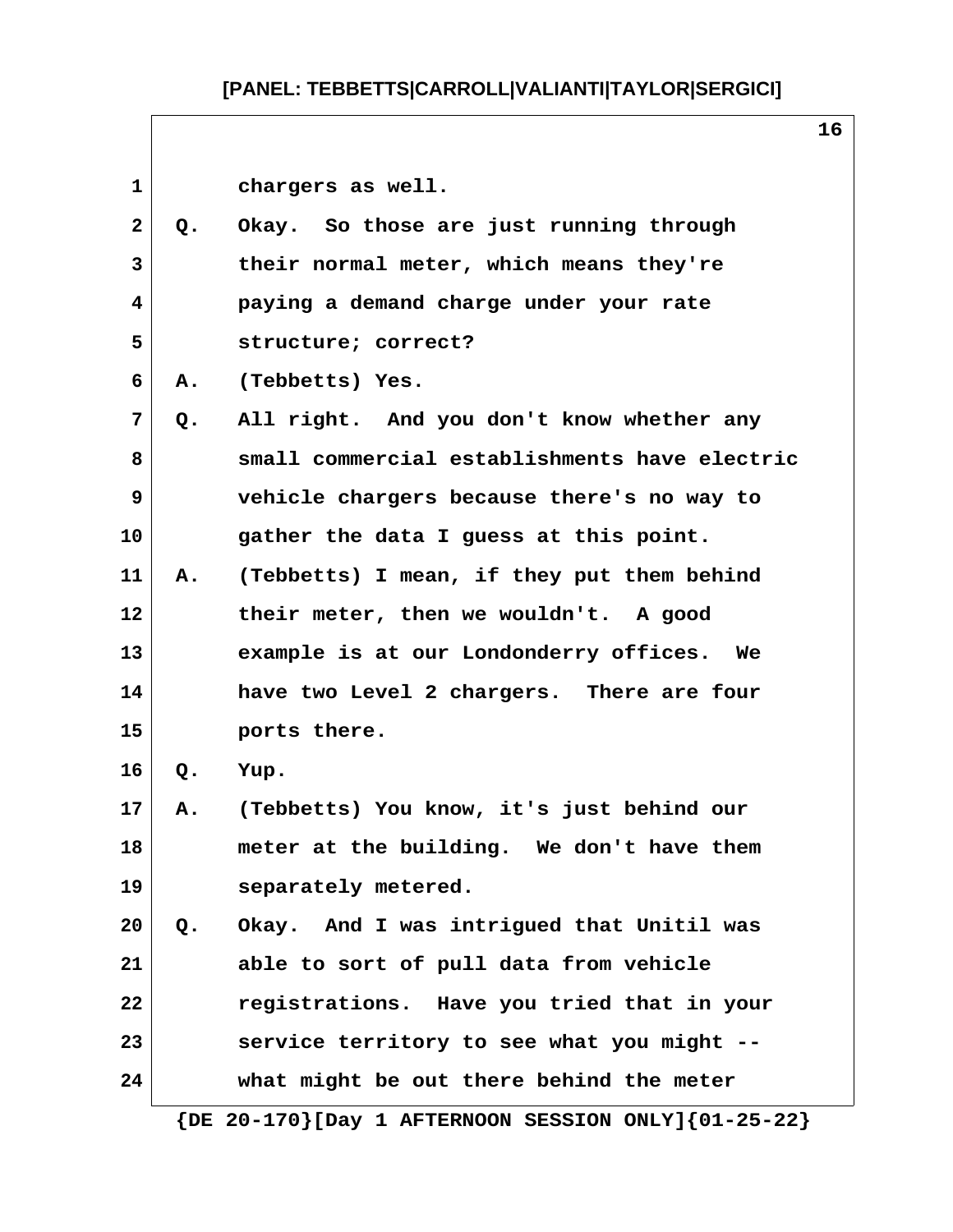| $\mathbf{1}$ |       | right now?                                    |
|--------------|-------|-----------------------------------------------|
| $\mathbf{2}$ | Α.    | (Tebbetts) I do not believe we have looked at |
| 3            |       | vehicle registrations, no. I'm unaware at     |
| 4            |       | least.                                        |
| 5            | Q.    | Okay. Do you have any affiliates in other     |
| 6            |       | states that are also looking at this issue?   |
| 7            | Α.    | (Tebbetts) Yes. So our affiliate, Empire      |
| 8            |       | District, which is in Missouri, has some new  |
| 9            |       | rates that they just got approved, I think    |
| 10           |       | maybe just a week ago, that looks at time of  |
| 11           |       | use. But their structure is very different    |
| 12           |       | because Liberty actually owns the charging    |
| 13           |       | stations.                                     |
| 14           | Q.    | Ah, okay. Any others? Any in New England?     |
| 15           |       | I don't remember what your company has now    |
| 16           |       | for other subsidiaries.                       |
| 17           | Α.    | (Tebbetts) We don't have any other electric   |
| 18           |       | utilities in New England.                     |
| 19           | $Q$ . | Beginning -- going with Liberty for a minute. |
| 20           |       | What administrative billing or other costs do |
| 21           |       | you anticipate in order to offer the EV       |
| 22           |       | time-of-use rate?                             |
| 23           | Α.    | (Tebbetts) I'm actually not sure at this      |
| 24           |       | We already have the systems in place<br>time. |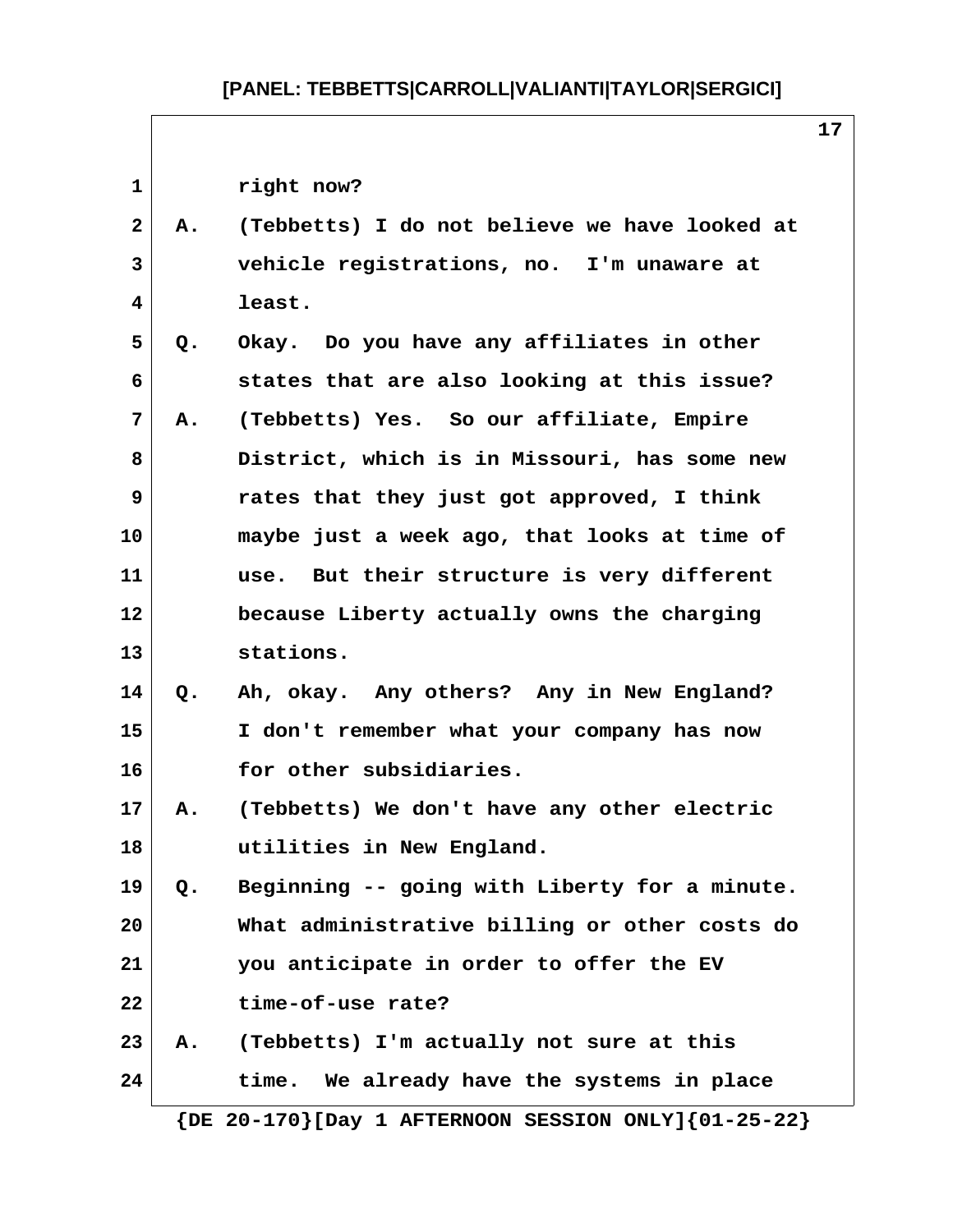| 1            |    | to bill the same time-of-use rates. So as      |
|--------------|----|------------------------------------------------|
| $\mathbf{2}$ |    | far as I understand, this should not change    |
| 3            |    | how that structure is. The only component is   |
| 4            |    | the demand. But given that it's not a          |
| 5            |    | time-of-use demand, my understanding is we     |
| 6            |    | should be able to -- we can get the data from  |
| 7            |    | the meters. That's demand. That's not the      |
| 8            |    | issue. I think we just have to do a little     |
| 9            |    | bit of programming to ensure that the demand   |
| 10           |    | charge is included when all of the             |
| 11           |    | information's registered from the meter and    |
| 12           |    | moved from that meter to our meter data        |
| 13           |    | management system to our billing system.       |
| 14           | Q. | So even though your meters don't -- I thought  |
| 15           |    | you told me earlier the AMR meters don't       |
| 16           |    | record an hourly consumption. But you're       |
| 17           |    | going to be able to bill a time-of-use rate    |
| 18           |    | notwithstanding that? How is that going to     |
| 19           |    | work?                                          |
| 20           |    | A. (Tebbetts) I apologize. I meant under the   |
| 21           |    | structure in the Settlement Agreement, we      |
| 22           |    | will not be able to use the same meters.<br>We |
| 23           |    | are going to use different Itron meters that   |
| 24           |    | we're currently using for our residential EV   |

 **{DE 20-170}[Day 1 AFTERNOON SESSION ONLY]{01-25-22}**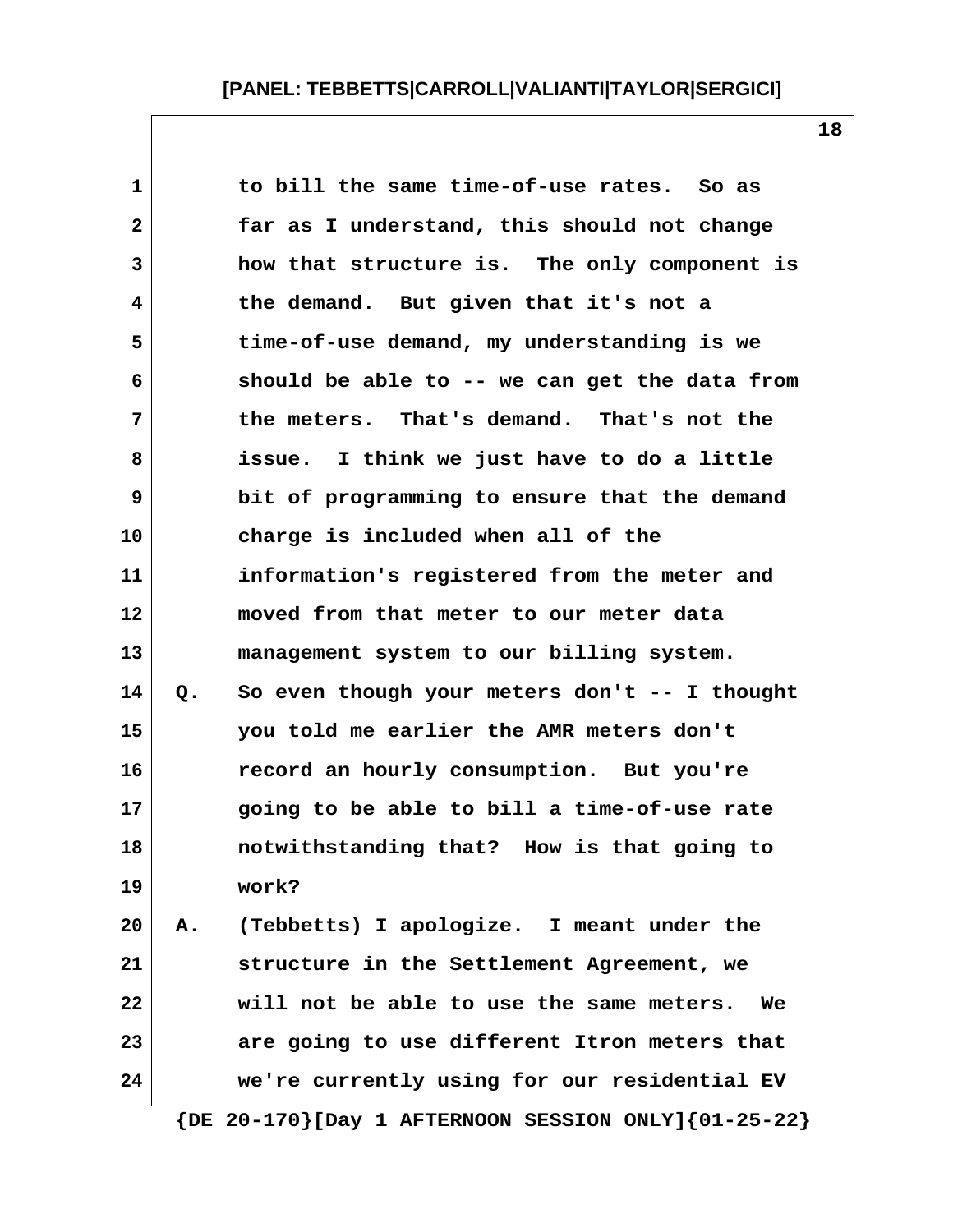$\sqrt{ }$ 

|              |    |                                                               | ᅩ |
|--------------|----|---------------------------------------------------------------|---|
| $\mathbf{1}$ |    | charging rate.                                                |   |
| $\mathbf{2}$ | Q. | Oh, you're right. I'm sorry. I did forget                     |   |
| 3            |    | these are separately metered, and your people                 |   |
| 4            |    | are waiting for new meters. Sorry. I forgot                   |   |
| 5            |    | that.                                                         |   |
| 6            |    | Okay. And then for your commercial and                        |   |
| 7            |    | industrial customers, they can separately                     |   |
| 8            |    | meter. But they would also be waiting for                     |   |
| 9            |    | new meters; correct?                                          |   |
| 10           |    | A. (Tebbetts) Yes.                                            |   |
| 11           | Q. | So everyone in your program is stalled,                       |   |
| 12           |    | essentially, until meters are available.                      |   |
| 13           | Α. | (Tebbetts) Yes. That's one reason why we                      |   |
| 14           |    | haven't heavily promoted it.                                  |   |
| 15           | Q. | I think -- let me just go to Unitil with the                  |   |
| 16           |    | same question.                                                |   |
| 17           |    | What administrative or billing or other                       |   |
| 18           |    | costs do you anticipate in order to offer                     |   |
| 19           |    | this rate?                                                    |   |
| 20           | Α. | (Carroll) My understanding is that our system                 |   |
| 21           |    | is capable of handling time-of-use rates now.                 |   |
| 22           |    | There may be costs associated with                            |   |
| 23           |    | configuration and testing when the new rates                  |   |
| 24           |    | go into effect. I don't have estimates for                    |   |
|              |    | $\{DE 20-170\}$ [Day 1 AFTERNOON SESSION ONLY] $\{01-25-22\}$ |   |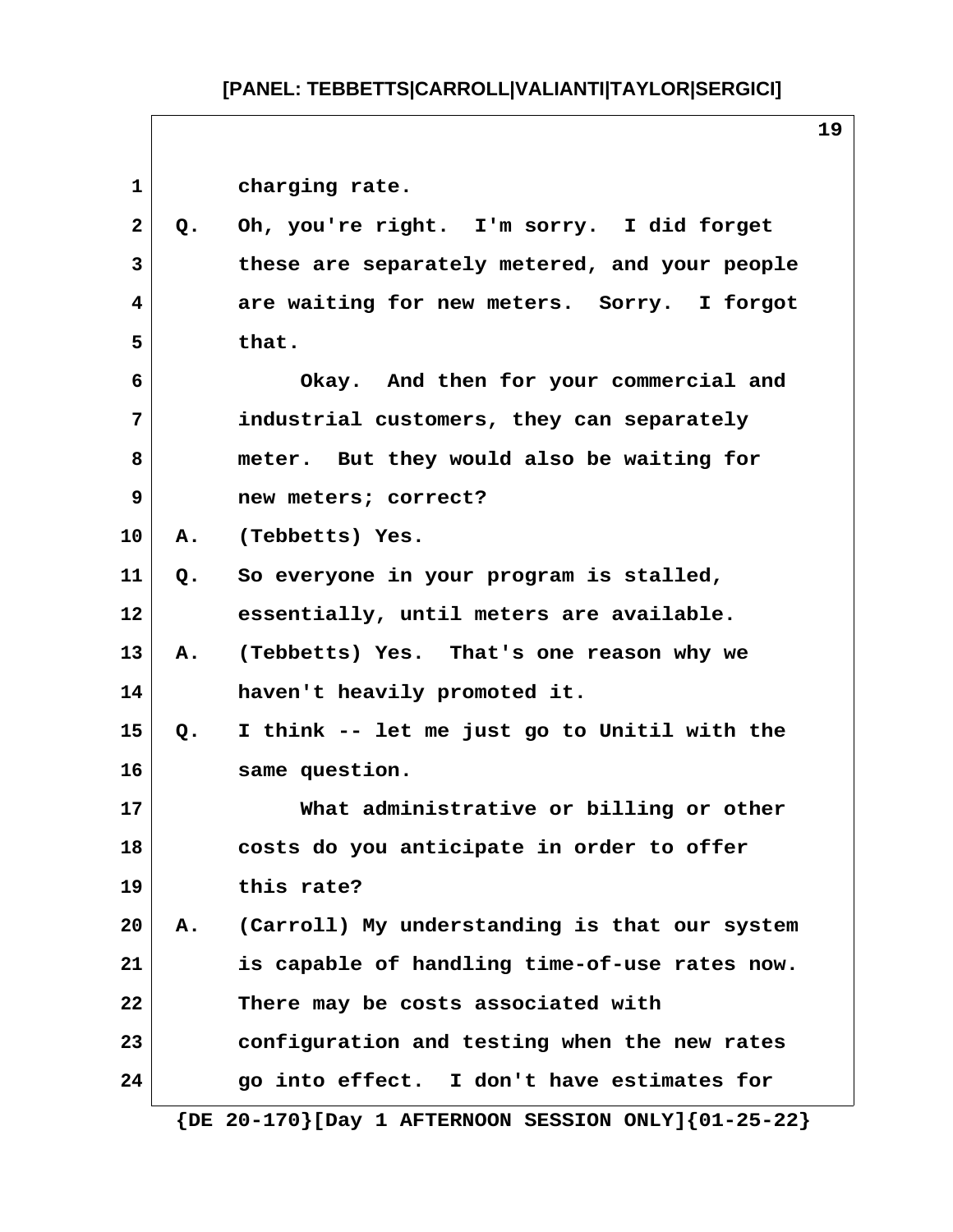| 1            | those costs. But they aren't significant.          |
|--------------|----------------------------------------------------|
| $\mathbf{2}$ | At least my understanding, subject to check,       |
| 3            | they're not significant changes to the system      |
| 4            | itself. It's just configuration within the         |
| 5            | system and testing of those changes.               |
| 6            | COMMISSIONER ROSS: Okay. Thank you.                |
| 7            | That's all the questions I have for now.           |
| 8            | CHAIRMAN GOLDNER: Commissioner                     |
| 9            | Chattopadhyay.                                     |
| 10           | INTERROGATORIES BY COMMISSIONER CHATTOPADHYAY:     |
| 11           | Good afternoon. So I'm going to be asking<br>$Q$ . |
| 12           | questions, not necessarily sort of going with      |
| 13           | particular witnesses in any order.<br>I'm          |
| 14           | actually looking at the list of questions          |
| 15           | that I have, where I might jump from one           |
| 16           | witness to another, and so bear with me.           |
| 17           | First I'm going to go to Dr. Sergici.              |
| 18           | And I have a questions about this 50 percent       |
| 19           | issue. And so can you first sort of tell me,       |
| 20           | in your original testimony, as far as the          |
| 21           | demand charge is concerned, how much of it         |
| 22           | remained with demand charge in your proposal       |
| 23           | for the different utilities?                       |
| 24           | (Sergici) So, Mr. Commissioner, we developed<br>А. |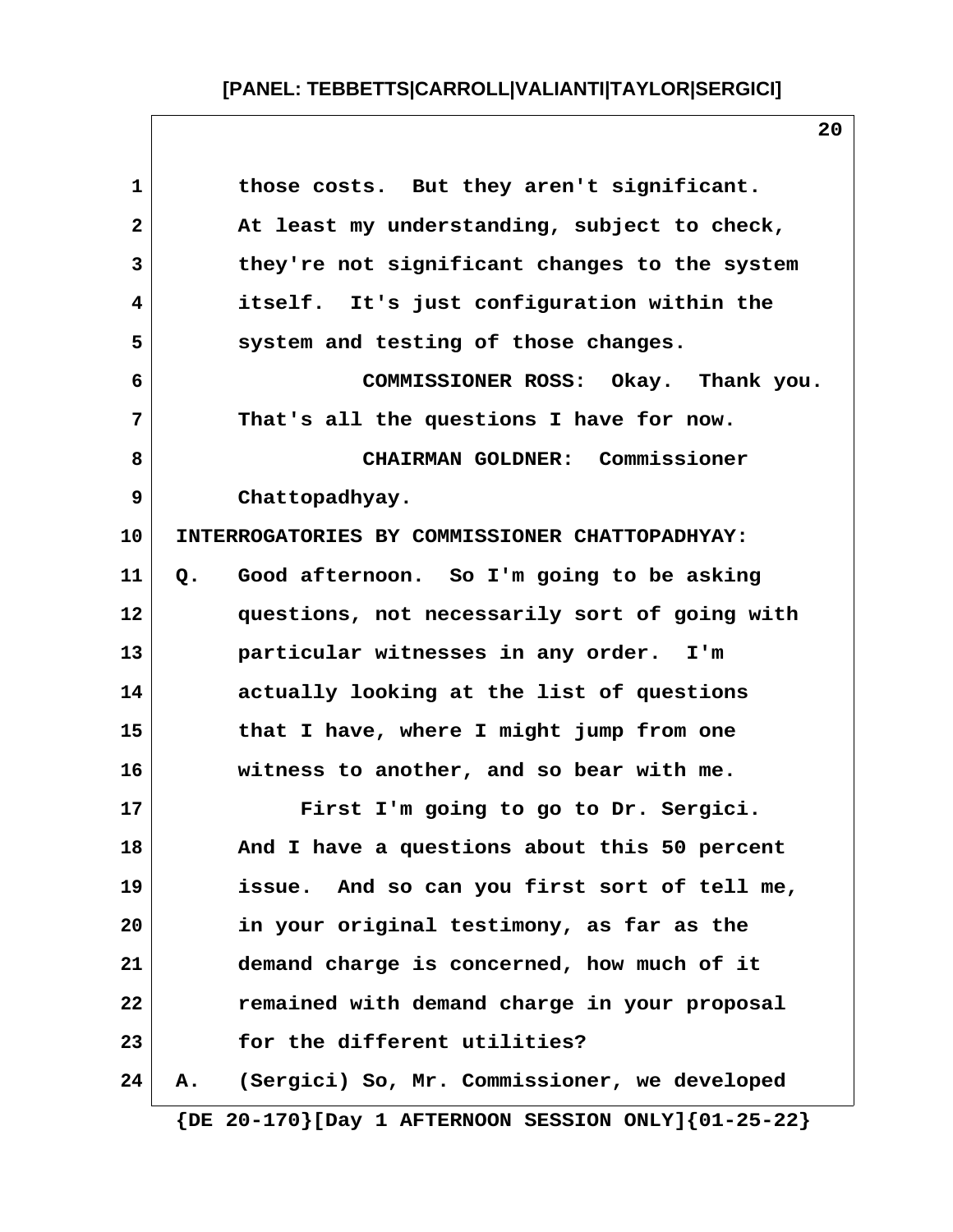| 1            |    | the original testimony just purely on the       |
|--------------|----|-------------------------------------------------|
| $\mathbf{2}$ |    | basis of a time-of-use rate. And again,         |
| 3            |    | because of the assumption of 15 percent         |
| 4            |    | utilization rate --                             |
| 5            |    | (Court Reporter interrupts.)                    |
| 6            | Α. | (Sergici) So as I was saying, in our original   |
| 7            |    | testimony we developed a time-of-use rate for   |
| 8            |    | all the rate components, transmission,          |
| 9            |    | generation and distribution, and based on the   |
| 10           |    | class average load factor and peak              |
| 11           |    | coincidence and whatnot because of the          |
| 12           |    | unavailability of charging station data.        |
| 13           |    | So when we did that initial analysis, we        |
| 14           |    | looked at some bill impacts. And we saw that    |
| 15           |    | around 15 percent or so utilization that this   |
| 16           |    | TOU rate, removing all the demand charge        |
| 17           |    | elements, would recover the similar amount of   |
| 18           |    | revenues as the original rate would.<br>So that |
| 19           |    | was the basis for our recommendation.           |
| 20           |    | But through -- you have a question there, Mr.   |
| 21           |    | Commissioner?                                   |
| 22           | Q. | No, I'm going to have a series of questions.    |
| 23           |    | So if you -- are you -- have you wrapped up     |
| 24           |    | your answer?                                    |
|              |    |                                                 |

 **{DE 20-170}[Day 1 AFTERNOON SESSION ONLY]{01-25-22}**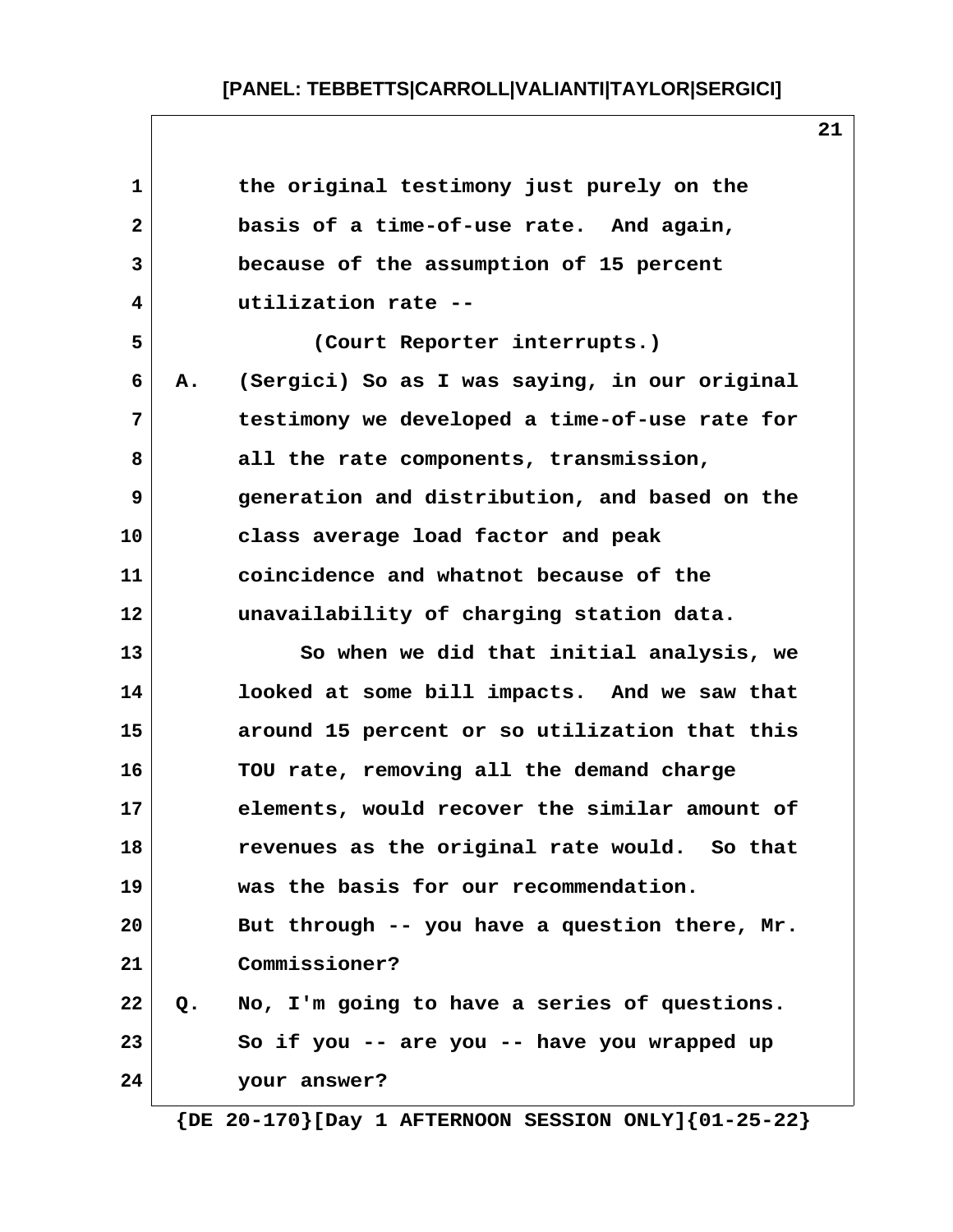| 1              | Α. | (Sergici) Sure, sure. Yeah. So then, as I     |
|----------------|----|-----------------------------------------------|
| $\mathbf{2}$   |    | mentioned in my testimony, we found out that  |
| $\overline{3}$ |    | utilization levels were much lower than for   |
| 4              |    | 95 percent utilization level. This rate that  |
| 5              |    | we designed under-recovered the revenues.     |
| 6              |    | So, again, we set out to design this rate to  |
| 7              |    | minimize the cost shift. And with the         |
| 8              |    | parties to the settlement we found a          |
| 9              |    | compromise, a middle solution in which we     |
| 10             |    | still kept the original price signals as we   |
| 11             |    | designed, but then also introduced 50 percent |
| 12             |    | of demand charge to make sure that this rate  |
| 13             |    | that we designed recovers sufficient revenues |
| 14             |    | under this alternative rate.                  |
| 15             | Q. | So if you had correctly used the capacity     |
| 16             |    | utilization number, rather than using         |
| 17             |    | 15 percent, let's say you had identified      |
| 18             |    | right at the beginning it's 5 percent, what   |
| 19             |    | would your recommendation be at that point?   |
| 20             |    | I just want to understand -- I mean, I see    |
| 21             |    | how to adjust the change in the capacity      |
| 22             |    | utilization from 15 percent to 5 percent.     |
| 23             |    | And keeping the revenue neutrality intact,    |
| 24             |    | you played with the demand charge and said,   |

 **{DE 20-170}[Day 1 AFTERNOON SESSION ONLY]{01-25-22}**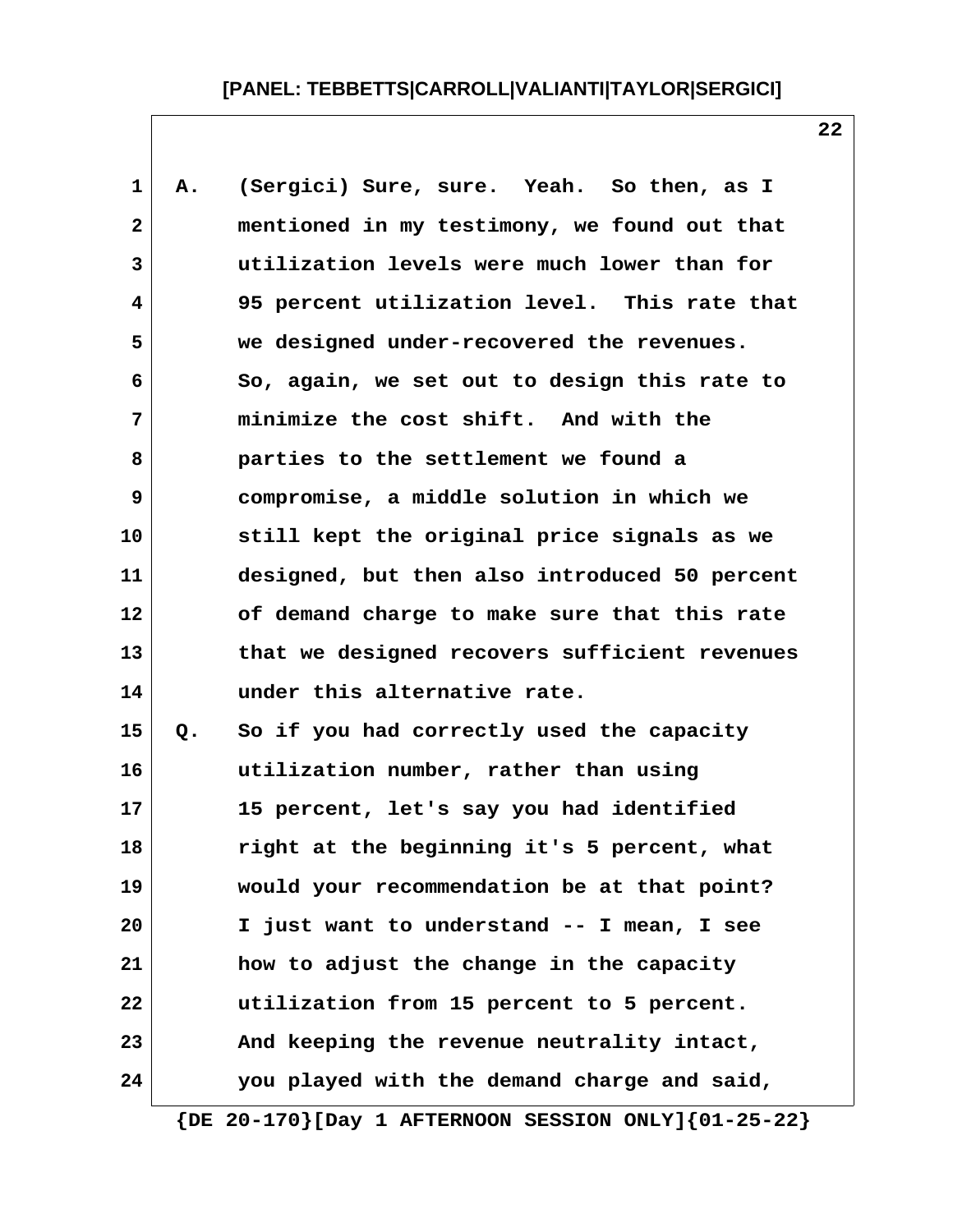| 1            | okay, 50 percent of it would be recovered in                  |
|--------------|---------------------------------------------------------------|
| $\mathbf{2}$ | the demand charge itself and the other                        |
| 3            | 50 percent from the TOU rates.                                |
| 4            | So I want to understand, if you had                           |
| 5            | correctly estimated the utilization factor to                 |
| 6            | be around 5 percent right at the beginning,                   |
| 7            | would you have still sort of recommended                      |
| 8            | using a rate design where you have all of                     |
| 9            | the, you know, demand charge being moved to                   |
| 10           | TOU rates.                                                    |
| 11           | (Sergici) I think that if we had that<br>Α.                   |
| 12           | information at the beginning, we would see                    |
| 13           | that this rate, purely on the time-of-use                     |
| 14           | construct, was not completely recovering the                  |
| 15           | revenues. And at that point we would have                     |
| 16           | decided to allocate some of the cost recovery                 |
| 17           | to demand charges from the beginning and                      |
| 18           | create the sort of rates from the beginning.                  |
| 19           | But not all of the rate elements would be                     |
| 20           | recovering, but that some of the cost                         |
| 21           | recovery would be reserved for the demand                     |
| 22           | charges.                                                      |
| 23           | But, again, given that this is a demand                       |
| 24           | charge alternative rate with time-varying                     |
|              | $\{DE 20-170\}$ [Day 1 AFTERNOON SESSION ONLY] $\{01-25-22\}$ |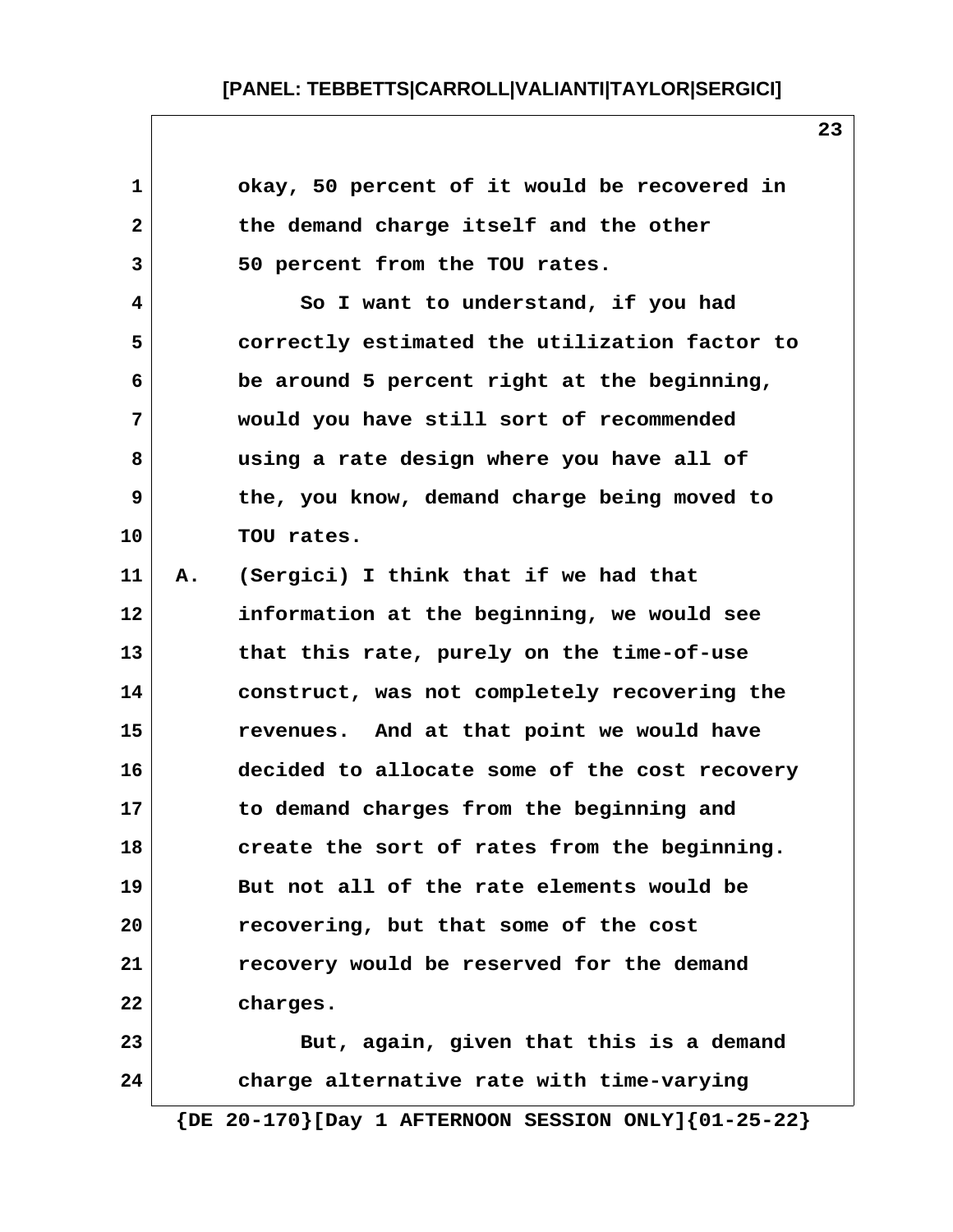| 1            |    | rate signals, the demand-charge related       |
|--------------|----|-----------------------------------------------|
| $\mathbf{2}$ |    | recovery would still be lower, like we're     |
| 3            |    | suggesting right now.                         |
| 4            | Q. | I know I'm sort of -- you know, it's          |
| 5            |    | difficult to capture what you would have      |
| 6            |    | done. Of course, we are talking about the     |
| 7            |    | settlement here. But would you have -- you    |
| 8            |    | know, understanding that with the capacity    |
| 9            |    | utilization of 5 percent you still would      |
| 10           |    | have -- you know, I'm trying to understand,   |
| 11           |    | yes, that would have told you, okay, you know |
| 12           |    | what, we cannot go all the way to TOU just    |
| 13           |    | using all of the demand charges being         |
| 14           |    | reflected there. We need to go still quite a  |
| 15           |    | bit. Would your answer have been 50 percent,  |
| 16           |    | or would it have been somewhat different than |
| 17           |    | 50 percent?                                   |
| 18           | Α. | (Sergici) No, the answer would still be       |
| 19           |    | 50 percent because, you know, again, we       |
| 20           |    | [indecipherable] some of these rate designs   |
| 21           |    | to make sure that 50 percent gets us to the   |
| 22           |    | same level. And it's pretty close to          |
| 23           |    | 50 percent. You know, we actually went        |
| 24           |    | through the total process, Mr. Commissioner,  |
|              |    |                                               |

 **{DE 20-170}[Day 1 AFTERNOON SESSION ONLY]{01-25-22}**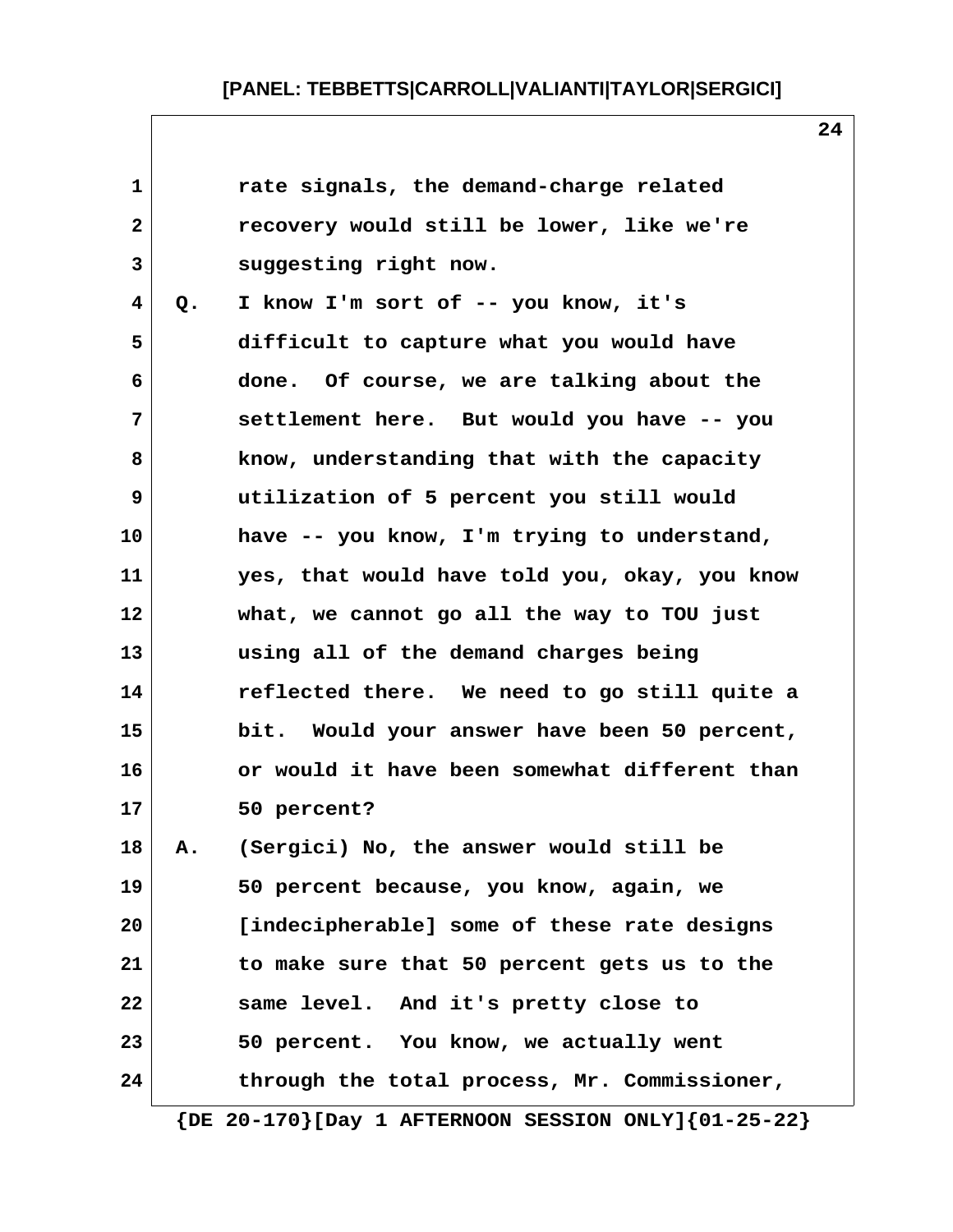| $\mathbf 1$  |    | to make sure that our settlement position     |  |
|--------------|----|-----------------------------------------------|--|
| $\mathbf{2}$ |    | that we came to would be the same as we would |  |
| 3            |    | in the first place, and we confirm that it    |  |
| 4            |    | would be the case.                            |  |
| 5            | Q. | But you could have sort of set a different    |  |
| 6            |    | TOU rate even with having demand charge being |  |
| 7            |    | recovered through demand charge, maybe a      |  |
| 8            |    | different percentage. I'm just trying to      |  |
| 9            |    | understand, would you have been willing to    |  |
| 10           |    | move on the TOU rates a little bit            |  |
| 11           |    | differently than what you sort of earmarked   |  |
| 12           |    | having started at 15 percent capacity         |  |
| 13           |    | utilization, and therefore right now when     |  |
| 14           |    | you're talking about the settlement numbers,  |  |
| 15           |    | you're sort of boxed in. So I'm just trying   |  |
| 16           |    | to understand would you have been sort of     |  |
| 17           |    | more flexible on the TOU then than where you  |  |
| 18           |    | are right now? And just give me a general     |  |
| 19           |    | answer. I'm just -- I don't need you to give  |  |
| 20           |    | me any numbers, but, you know, general sense. |  |
| 21           | А. | (Sergici) Yeah. No, I think generally we      |  |
| 22           |    | would still be in the same ballpark, that the |  |
| 23           |    | current peak load peak ratios that we have    |  |
| 24           |    | right now would still pretty much hold.       |  |

 **{DE 20-170}[Day 1 AFTERNOON SESSION ONLY]{01-25-22}**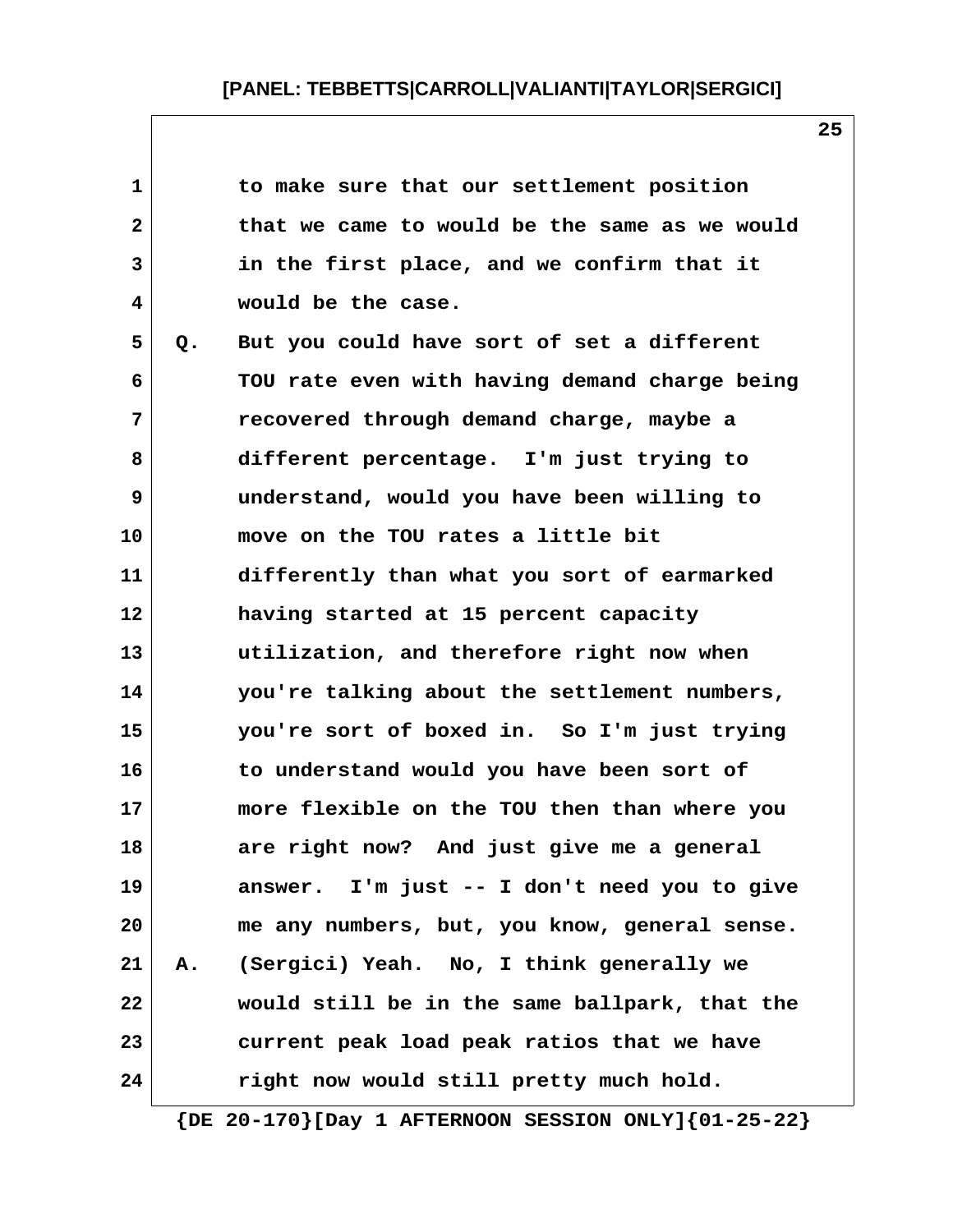| 1            |    | Maybe some of the distribution-related                        |
|--------------|----|---------------------------------------------------------------|
| $\mathbf{2}$ |    | volumetric TOU rates would go up and down by,                 |
| 3            |    | you know, several, you know, decimals in some                 |
| 4            |    | magnitude. But I'm pretty confident that                      |
| 5            |    | overall peak load peak ratios that we found                   |
| 6            |    | would remain essentially the same.                            |
| 7            | Q. | Okay. So this is again a question for you.                    |
| 8            |    | With the high draw-demand rate design                         |
| 9            |    | proposed in the settlement, do you think that                 |
| 10           |    | it does eliminate the cross subsidies that                    |
| 11           |    | you had mentioned in your original testimony                  |
| 12           |    | sufficiently to allay the concerns about                      |
| 13           |    | efficient use of assets? I'm talking about                    |
| 14           |    | economically efficient use of assets. Would                   |
| 15           |    | you say that that still is an open question                   |
| 16           |    | because it will all depend on how the                         |
| 17           |    | customers behave and you'll have a better                     |
| 18           |    | sense later?                                                  |
| 19           | Α. | (Sergici) Yeah, that's a great question, Mr.                  |
| 20           |    | Commissioner. So these rates are designed to                  |
| 21           |    | be revenue-neutral or they're recovering the                  |
| 22           |    | same revenues under the assumption that there                 |
|              |    | would be no changes, all right. So that's                     |
|              |    | the premise of revenue neutrality. You make                   |
| 23<br>24     |    | $\{DE 20-170\}$ [Day 1 AFTERNOON SESSION ONLY] $\{01-25-22\}$ |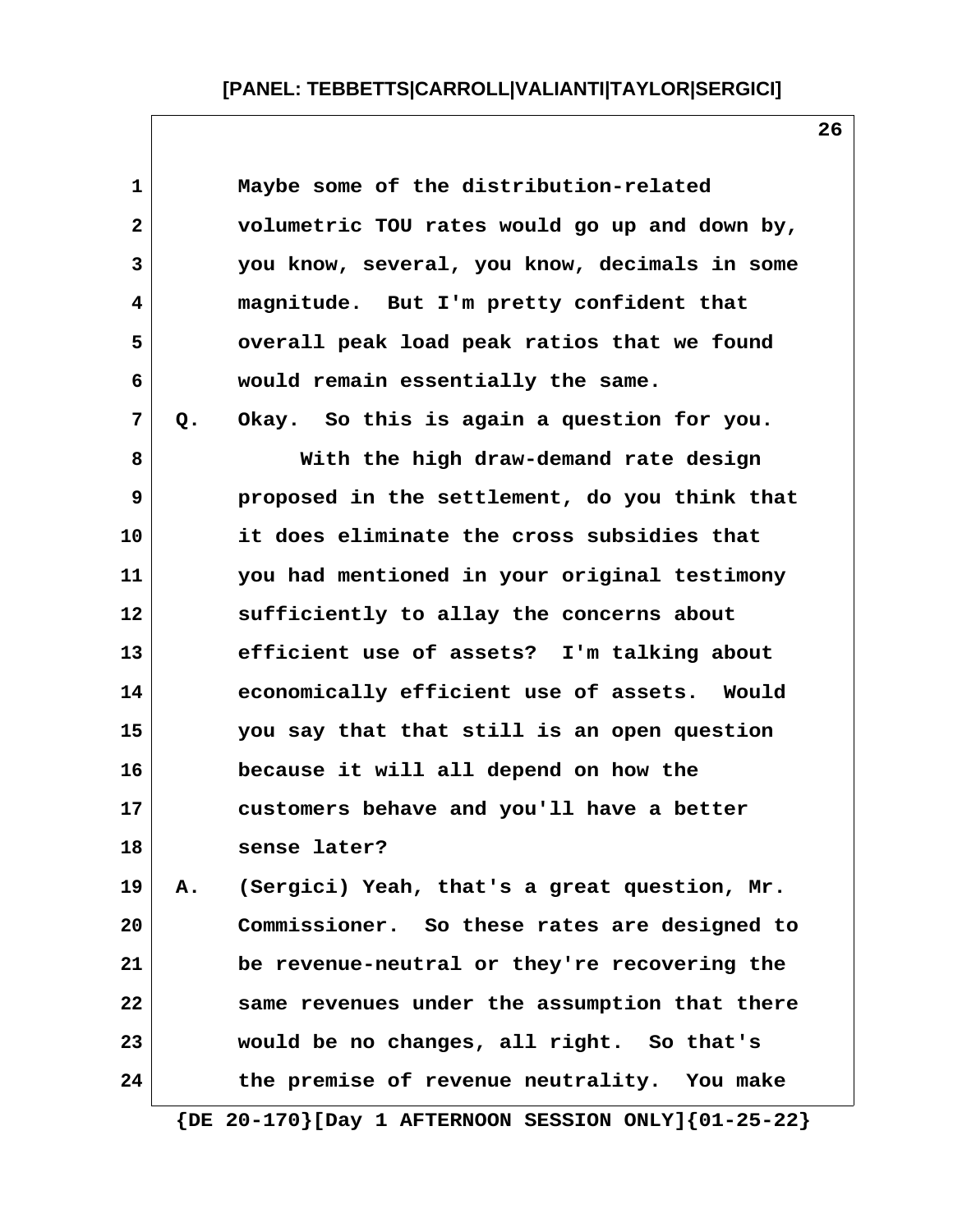**1 the assumption that under no load change 2 assumption, are we recovering the same 3 revenues. And the rate that we designed for 4 the high demand-draw rate does that. But 5 when the customer starts responding to these 6 rates, then they should start shifting their 7 usage from peak to off-peak periods, they 8 achieve bill savings. They, you know, 9 reduce -- the revenues from these customers 10 would go down. So that could be some 11 intermittent or transitional cost shift to 12 some of the customers during that cost shift.**

**13 But, again, the premise is that these 14 customers are now doing the right thing, the 15 efficient thing. And by reducing their peak 16 usage, they are helping to moderate the grid 17 infrastructure investments. So then that 18 will turn into avoided generation and 19 capacity cost, and that will also eventually 20 help all customers in terms of bill savings. 21 So those will be, over time, balanced. 22 Q. Okay. I just want to get a sense from the 23 settling parties. Do you believe that 24 50 percent of the demand charge being**

 **{DE 20-170}[Day 1 AFTERNOON SESSION ONLY]{01-25-22}**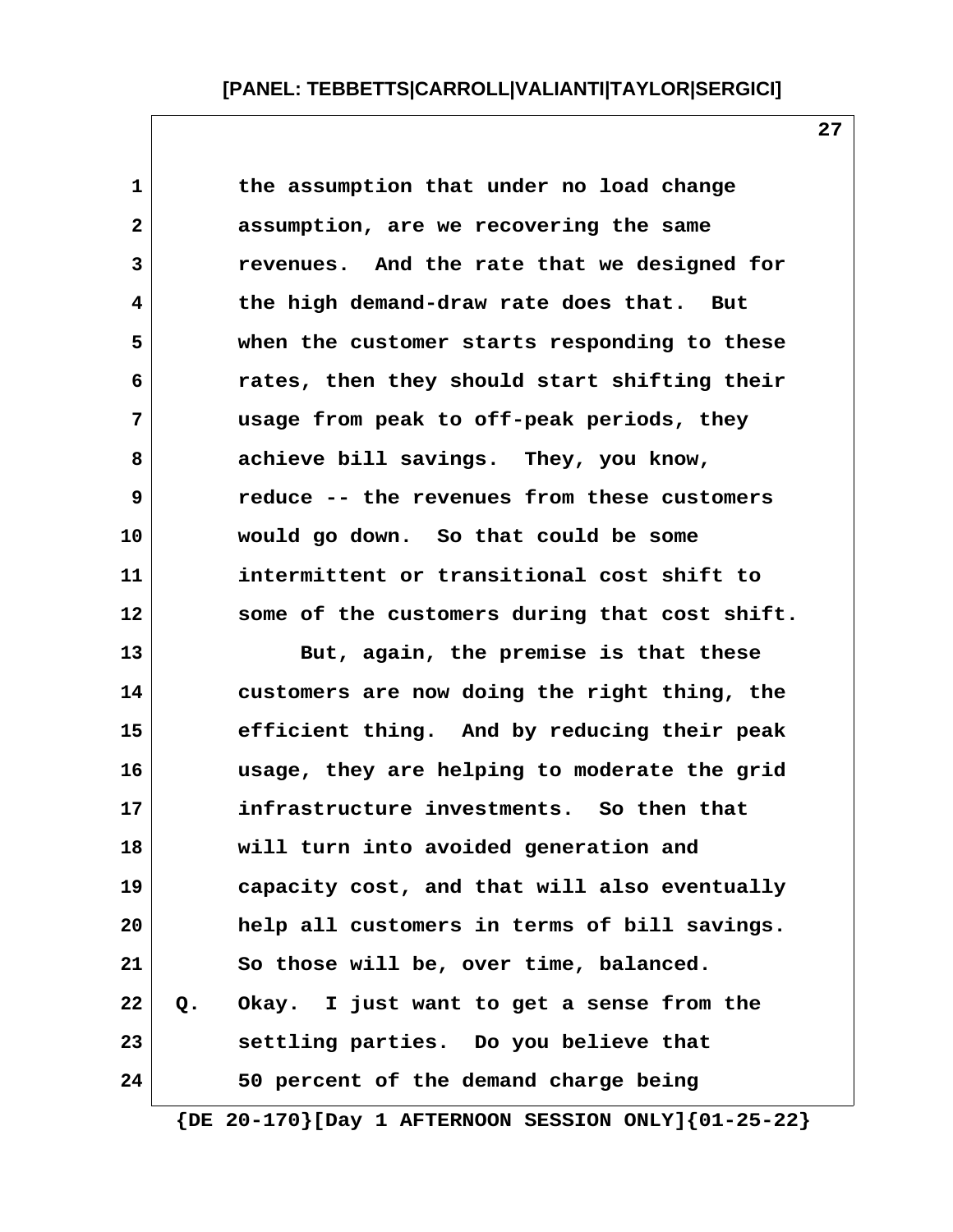| $\mathbf 1$  |    | recovered through volumetric charges, and                     |
|--------------|----|---------------------------------------------------------------|
| $\mathbf{2}$ |    | therefore you still have 50 percent of the                    |
| 3            |    | charges being recovered through demand                        |
| 4            |    | charges, that could still create barriers for                 |
| 5            |    | commercial EV TOU customers? And this is a                    |
| 6            |    | question for everyone, all the settling                       |
| 7            |    | parties. So you can choose. Maybe I'll                        |
| 8            |    | first ask you, Dr. Sergici.                                   |
| 9            | Α. | (Sergici) Yeah, so I think that 50 percent                    |
| 10           |    | demand charge obviously is worse from the                     |
| 11           |    | perspective of a charging facility compared                   |
| 12           |    | to no demand charge, right. So they                           |
| 13           |    | indicated several times that these demand                     |
| 14           |    | charges are prohibitive to their business,                    |
| 15           |    | essentially in the early days of the                          |
| 16           |    | business, that as a result of the demand                      |
| 17           |    | charge, just bills are getting to be pretty                   |
| 18           |    | high.                                                         |
| 19           |    | But our perspective here is to, you                           |
| 20           |    | know, balance a lot of rate design                            |
| 21           |    | objectives, right. You know, cost causation                   |
| 22           |    | is one. The other is includable -- to create                  |
| 23           |    | includable rates. So our angle has been --                    |
| 24           |    | my angle has been mostly working with the                     |
|              |    | $\{DE 20-170\}$ [Day 1 AFTERNOON SESSION ONLY] $\{01-25-22\}$ |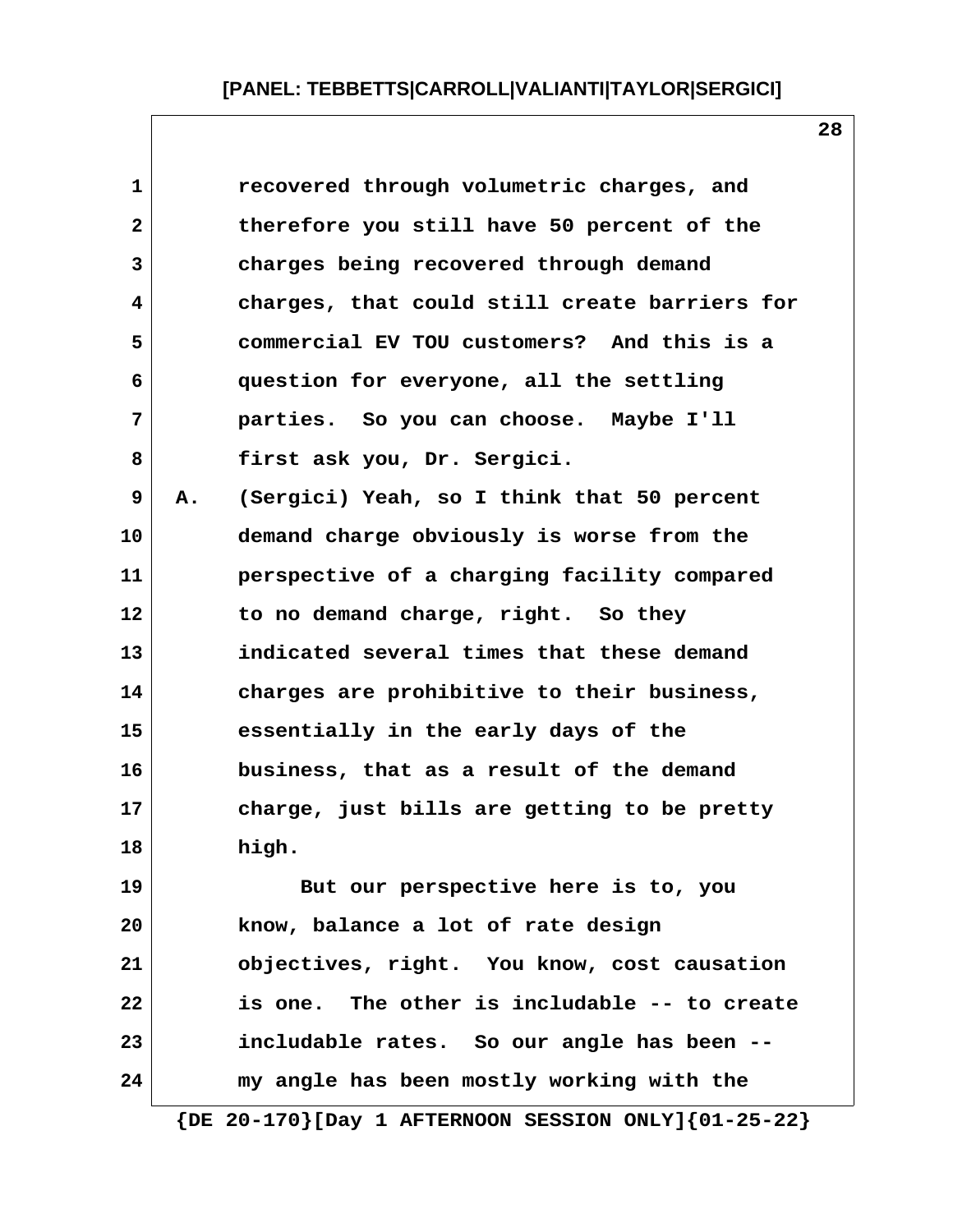| 1            | theories that, you know, we need to make sure                 |
|--------------|---------------------------------------------------------------|
| $\mathbf{2}$ | that we meet the rate design objectives, but                  |
| 3            | not necessarily use rates as a way to advance                 |
| 4            | the proliferation of the charging                             |
| 5            | infrastructure in New Hampshire. It would be                  |
| 6            | great if the charging facilities become a lot                 |
| 7            | more and that this would hopefully lead to                    |
| 8            | more EV adoption. But as I indicated in my                    |
| 9            | testimony, I do not believe that rate design                  |
| 10           | is a way to do that, and there are other ways                 |
| 11           | to promote the transportation                                 |
| 12           | electrification.                                              |
| 13           | I think one question I have is, is there an<br>$Q_{\bullet}$  |
| 14           | advantage sort of setting a uniform                           |
| 15           | percentage across utilities for the share of                  |
| 16           | demand charge being recovered through                         |
| 17           | volumetric rates? You know, in this                           |
| 18           | instance, it's Unitil and Liberty.<br>They                    |
| 19           | are going -- you know, they are both going                    |
| 20           | with a 50 percent demand charge, based on the                 |
| 21           | proposal. Is there something inherent in it,                  |
| 22           | that it's worthwhile to have the same                         |
| 23           | percentage for both utilities, or could we                    |
| 24           | employ different percentages for the two                      |
|              | $\{DE 20-170\}$ [Day 1 AFTERNOON SESSION ONLY] $\{01-25-22\}$ |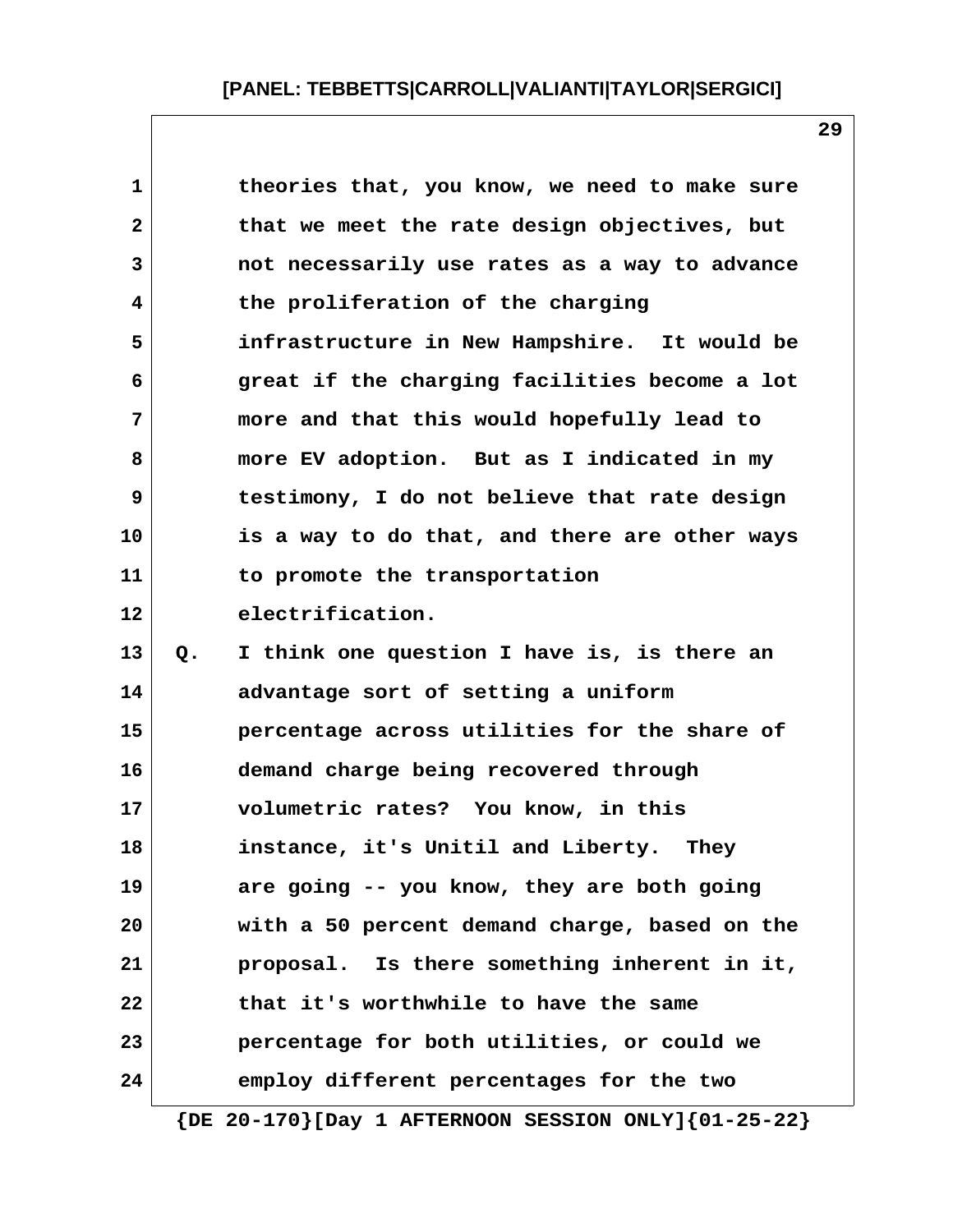| 1            |    | utilities? And because we are at a point      |
|--------------|----|-----------------------------------------------|
| $\mathbf{2}$ |    | where data is not available, we can actually  |
| 3            |    | exploit that kind of rate design differences  |
| 4            |    | to understand how customers react to          |
| 5            |    | different situations?                         |
| 6            |    | So just can you give me a sense, you          |
| 7            |    | know, is there sort of some sort of           |
| 8            |    | literature out there that says it's always    |
| 9            |    | better to go with the uniform rates. Keep in  |
| 10           |    | mind that these two -- of course, you know    |
| 11           |    | that these two utilities have separate        |
| 12           |    | jurisdictions and -- but can you just throw   |
| 13           |    | some light on that issue?                     |
| 14           | Α. | (Sergici) Well, that's a really interesting   |
| 15           |    | idea. So you're essentially thinking about    |
| 16           |    | the natural experiments in which, you know,   |
| 17           |    | since we are advancing these rates at this    |
| 18           |    | time, what if one of the utilities had        |
| 19           |    | 50 percent and the other had 30 percent       |
| 20           |    | demand charge, and do we get to see more      |
| 21           |    | charging infrastructure moving into that      |
| 22           |    | other jurisdiction with the 30 percent demand |
| 23           |    | charge elements. It's definitely a very       |
| 24           |    | interesting idea.                             |

 **{DE 20-170}[Day 1 AFTERNOON SESSION ONLY]{01-25-22}**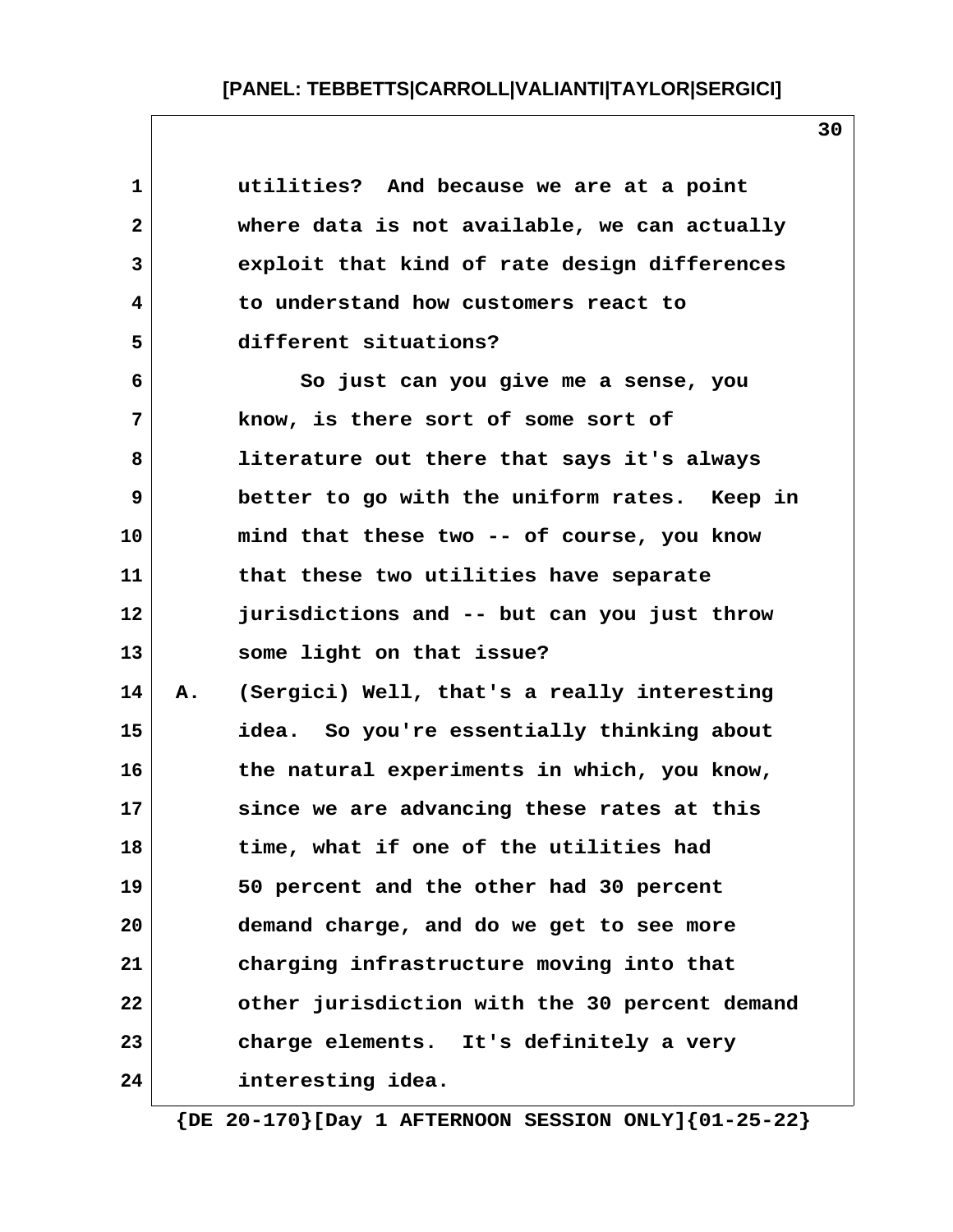**1 I mean, from a rate design perspective, 2 when we proposed the 50 percent, we saw that 3 both Liberty and Unitil, mainly, that assured 4 that revenue neutrality goal that we were 5 looking for. But again, if we want to do -- 6 or if the Commission wanted to see this 7 natural experiment in play, I think there is 8 room to move some of those demand charges. 9 But we would need to adjust the utility rate 10 components as well. 11 But on the flip side, I think if the 12 goal is -- if the goal is to make it easier 13 for the charging companies to come to the 14 state of New Hampshire and sort of build 15 their business models and processes in 16 response to these rates, I think from their 17 point of view, I think there is benefit to 18 having more homogeneous rates that these new 19 charging facilities can start working with. 20 So I see pros and cons with both of those 21 approaches. 22 Q. So just thinking about the cons, a business 23 that is interested in creating EV facilities, 24 if that business sees that the number in one {DE 20-170}[Day 1 AFTERNOON SESSION ONLY]{01-25-22}**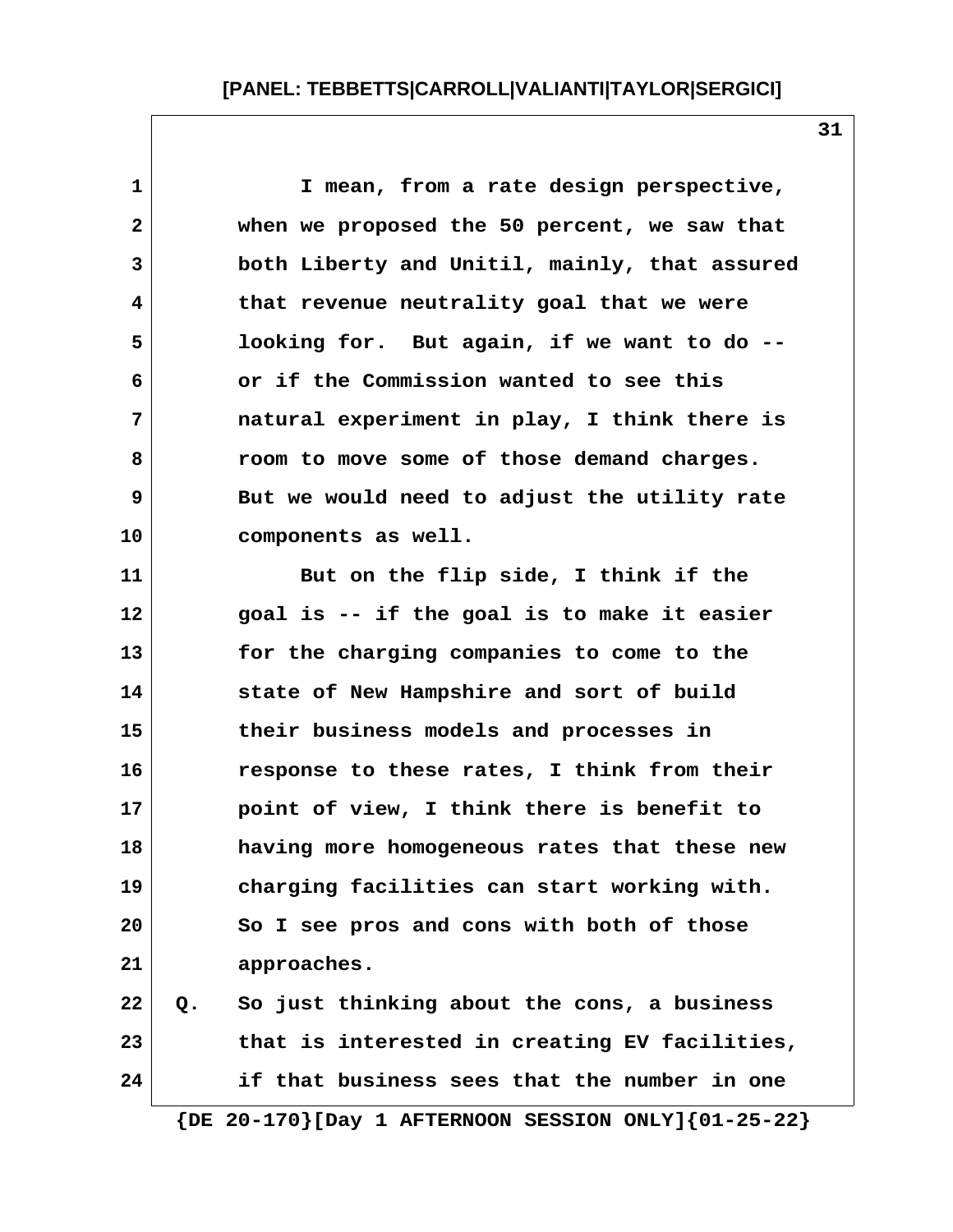| 1              |    | jurisdiction is 50 percent and it's                           |
|----------------|----|---------------------------------------------------------------|
| $\mathbf{2}$   |    | 80 percent, it would probably have -- you                     |
| 3              |    | know, it would be tilted towards going to the                 |
| 4              |    | 80 percent jurisdiction, and that might                       |
| 5              |    | create some issues. That's what you're                        |
| 6              |    | saying.                                                       |
| $\overline{7}$ | Α. | (Sergici) Right. It could lead to maybe                       |
| 8              |    | charging facilities clustered in locations                    |
| 9              |    | instead of more evenly distributed in the                     |
| 10             |    | state of New Hampshire. It could be one                       |
| 11             |    | unintended consequence perhaps.                               |
| 12             | Q. | Okay. I'm still sort of looking at the --                     |
| 13             |    | this is I think Exhibit 24, the settlement                    |
| 14             |    | draft itself. And if you go to the last few                   |
| 15             |    | pages, Bates Pages 20 to 22 I think. I will                   |
| 16             |    | admit that I'm still trying to fully                          |
| 17             |    | understand what's there, and it's just a                      |
| 18             |    | matter of spending some time on it. I will                    |
| 19             |    | But I'm just curious whether you can                          |
| 20             |    | provide, or the parties can work on                           |
| 21             |    | calculating what the TOU rates would be for                   |
| 22             |    | the two utilities under assumptions of the                    |
| 23             |    | demand charge being recovered through TOU,                    |
| 24             |    | starting from 50 percent, let's say also get                  |
|                |    | $\{DE 20-170\}$ [Day 1 AFTERNOON SESSION ONLY] $\{01-25-22\}$ |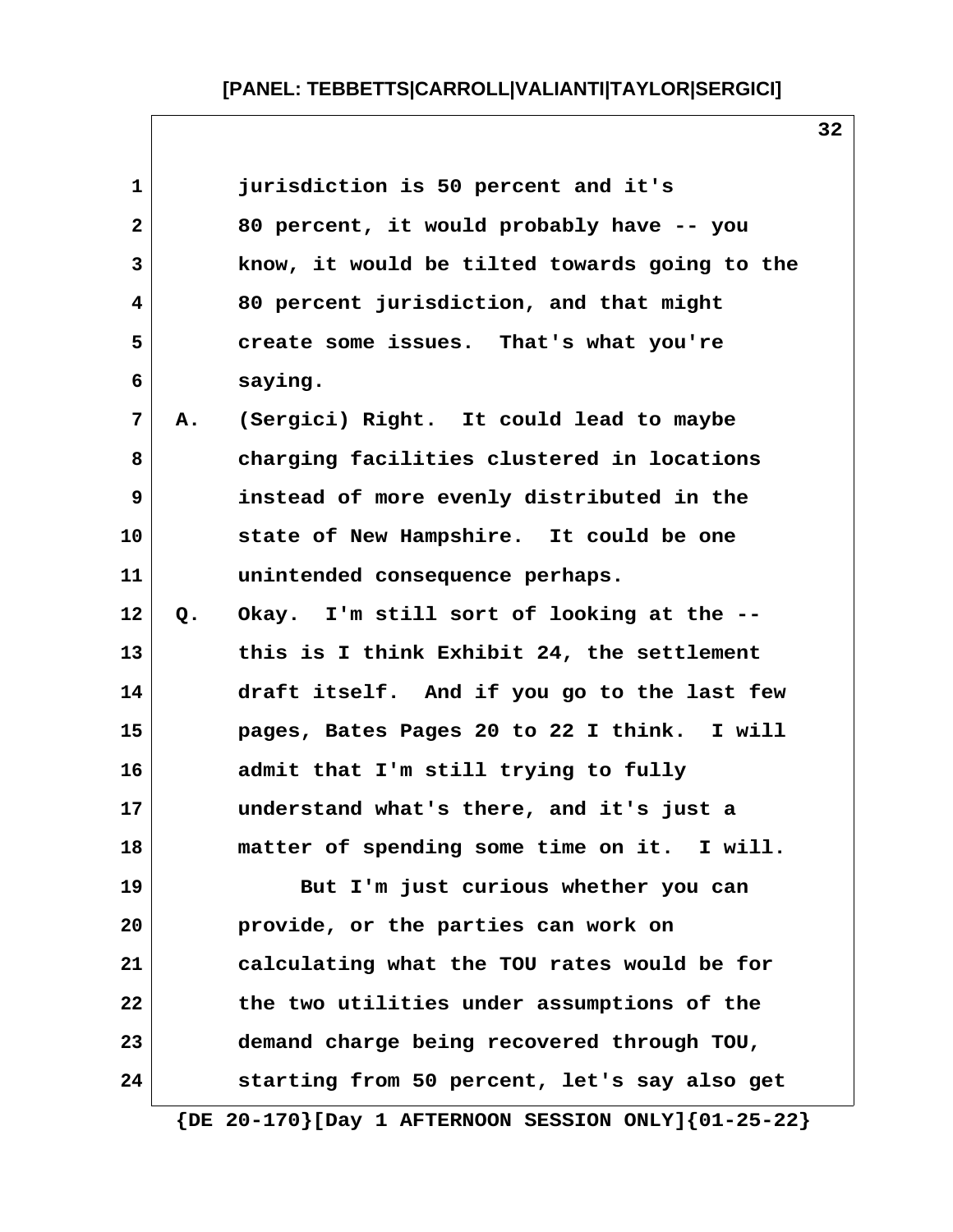| 1            |    | me for 60 percent, get me for -- get another   |
|--------------|----|------------------------------------------------|
| $\mathbf{2}$ |    | answer for 75 percent. Excuse me. I forgot     |
| 3            |    | to bring my water.                             |
| 4            |    | So will that require some sort of a            |
| 5            |    | record request, or can you just give me a      |
| 6            |    | sense how the numbers would change?            |
| 7            | Α. | (Taylor) Yeah, this is John Taylor with        |
| 8            |    | Atrium. I think that could be done.<br>It      |
| 9            |    | wouldn't be an overly difficult process. I     |
| 10           |    | think, you know, both with Liberty and         |
| 11           |    | Unitil's demand rates being very close to the  |
| 12           |    | \$10 range, you know, this would be a movement |
| 13           |    | of a dollar or two, which I don't think would  |
| 14           |    | have a large material impact to the economics  |
| 15           |    | of a particular station. You know, I think,    |
| 16           |    | plus or minus, \$4 a kW to \$6 a kW, I don't   |
| 17           |    | think that would sway an investor's or         |
| 18           |    | facility's decision too heavily. So I think    |
| 19           |    | that there is, from a bill impact standpoint,  |
| 20           |    | some implications as to how much is coming     |
| 21           |    | through that charge. But, you know, there is   |
| 22           |    | a range of reasonableness, you know, probably  |
| 23           |    | plus or minus 10 percent or so, that you'd be  |
| 24           |    | in the same results in illustrative bill       |

 **{DE 20-170}[Day 1 AFTERNOON SESSION ONLY]{01-25-22}**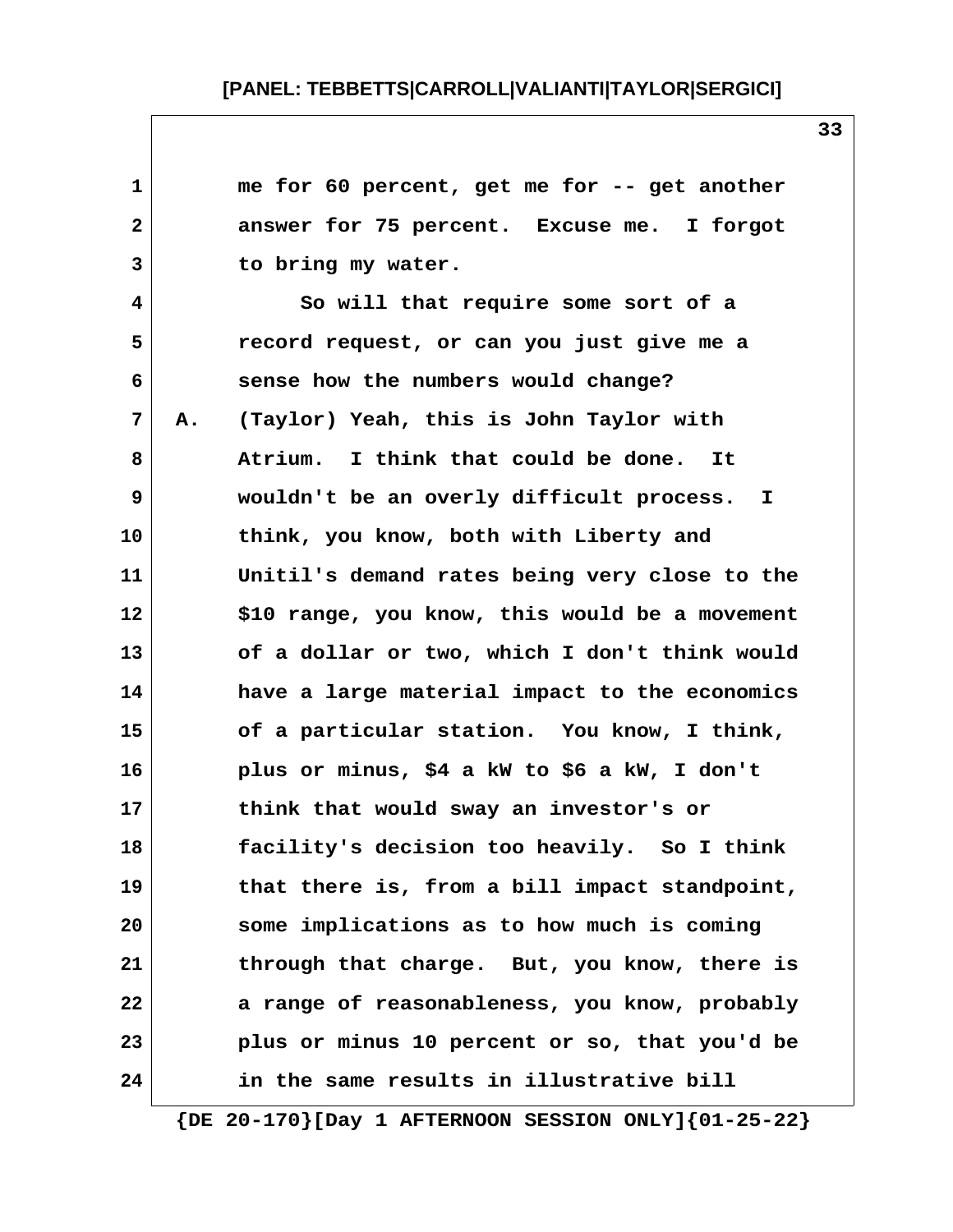1 impacts.

| $\mathbf{2}$ | Q. | So can I request a record request here and do                 |
|--------------|----|---------------------------------------------------------------|
| 3            |    | the calculations for 50 percent, 60 percent,                  |
| 4            |    | and 75 percent and, of course, keeping the                    |
| 5            |    | revenue neutrality in mind. So you're sort                    |
| 6            |    | of using two degrees of freedom just changing                 |
| 7            |    | the demand charge and then also changing the                  |
| 8            |    | TOU to ensure that you have revenue                           |
| 9            |    | neutrality. So I would like to see these                      |
| 10           |    | three numbers being analyzed. It would be                     |
| 11           |    | great if I can sort of see what the changes                   |
| 12           |    | are.                                                          |
| 13           |    | COMMISSIONER ROSS: Could I just                               |
| 14           |    | clarify your question? When you say 60 percent                |
| 15           |    | and 75 percent, are you saying that 75 percent                |
| 16           |    | of the demand charge costs will be --                         |
| 17           |    | COMMISSIONER CHATTOPADYHAY: Yes.                              |
| 18           |    | COMMISSIONER ROSS: -- in the TOU                              |
| 19           |    | rate?                                                         |
| 20           |    | COMMISSIONER CHATTOPADYHAY: Yes.                              |
| 21           |    | Correct. It's in that direction, yeah.                        |
| 22           |    | COMMISSIONER ROSS: Okay.                                      |
| 23           | A. | (Tebbetts) Could I add to this? So when I                     |
| 24           |    | look at -- one of the deciding factors when                   |
|              |    | $\{DE 20-170\}$ [Day 1 AFTERNOON SESSION ONLY] $\{01-25-22\}$ |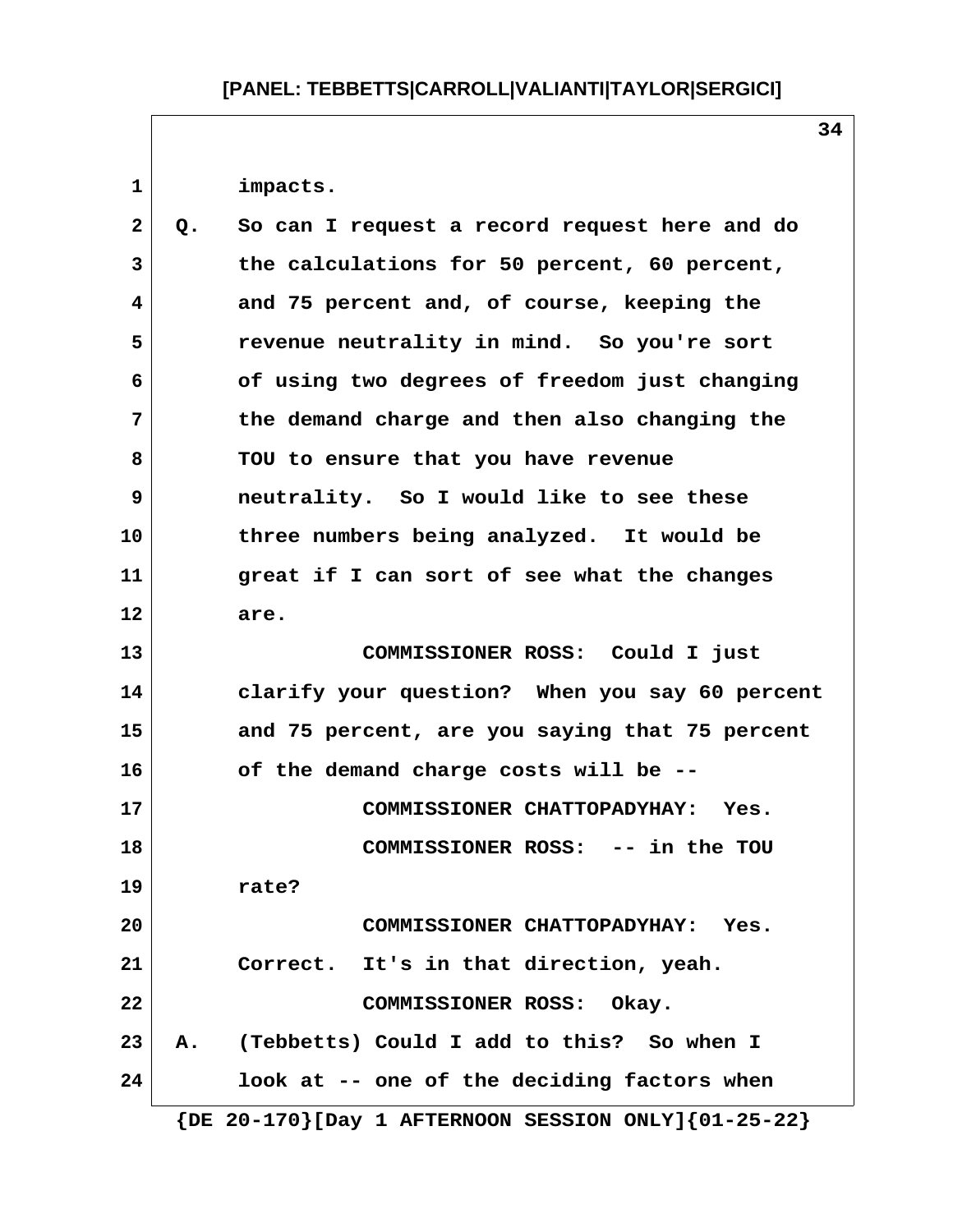| $\mathbf{1}$ |    | Liberty changed course and looked at these     |
|--------------|----|------------------------------------------------|
| $\mathbf{2}$ |    | TOU rates and decided signing on to the        |
| 3            |    | settlement would be a good opportunity, we     |
| 4            |    | had taken a look at what Dr. Sergici put       |
| 5            |    | together for us. And if you look on            |
| 6            |    | Bates 22, which is her analysis for Liberty,   |
| 7            |    | and we look at the TOU rates with half a       |
| 8            |    | demand charge, okay, which is \$2,005 -- and I |
| 9            |    | do believe this is the annual -- the monthly   |
| 10           |    | cost, okay. So we took a look at that and      |
| 11           |    | looked at the total kilowatt hours of 4500 --  |
| 12           | Q. | Can you tell me which page you're in so that   |
| 13           |    | I can $--$                                     |
| 14           | Α. | (Tebbetts) Sure. It's Bates 22 of the          |
| 15           |    | Settlement Agreement. That's okay.             |
| 16           | Q. | Okay. Sorry. So last page. Okay. And           |
| 17           |    | then?                                          |
| 18           | Α. | (Tebbetts) So it's Bates 22. And I looked      |
| 19           |    | at, if you go down to line -- it might just    |
| 20           |    | be easier to find under it under Facility 1,   |
| 21           |    | the number 2,005; that would be their monthly  |
| 22           |    | bill. And if I looked at the total kilowatt    |
| 23           |    | hours of 4500 per month, that was based on     |
| 24           |    | her facility assumptions. So if you took a     |

 **{DE 20-170}[Day 1 AFTERNOON SESSION ONLY]{01-25-22}**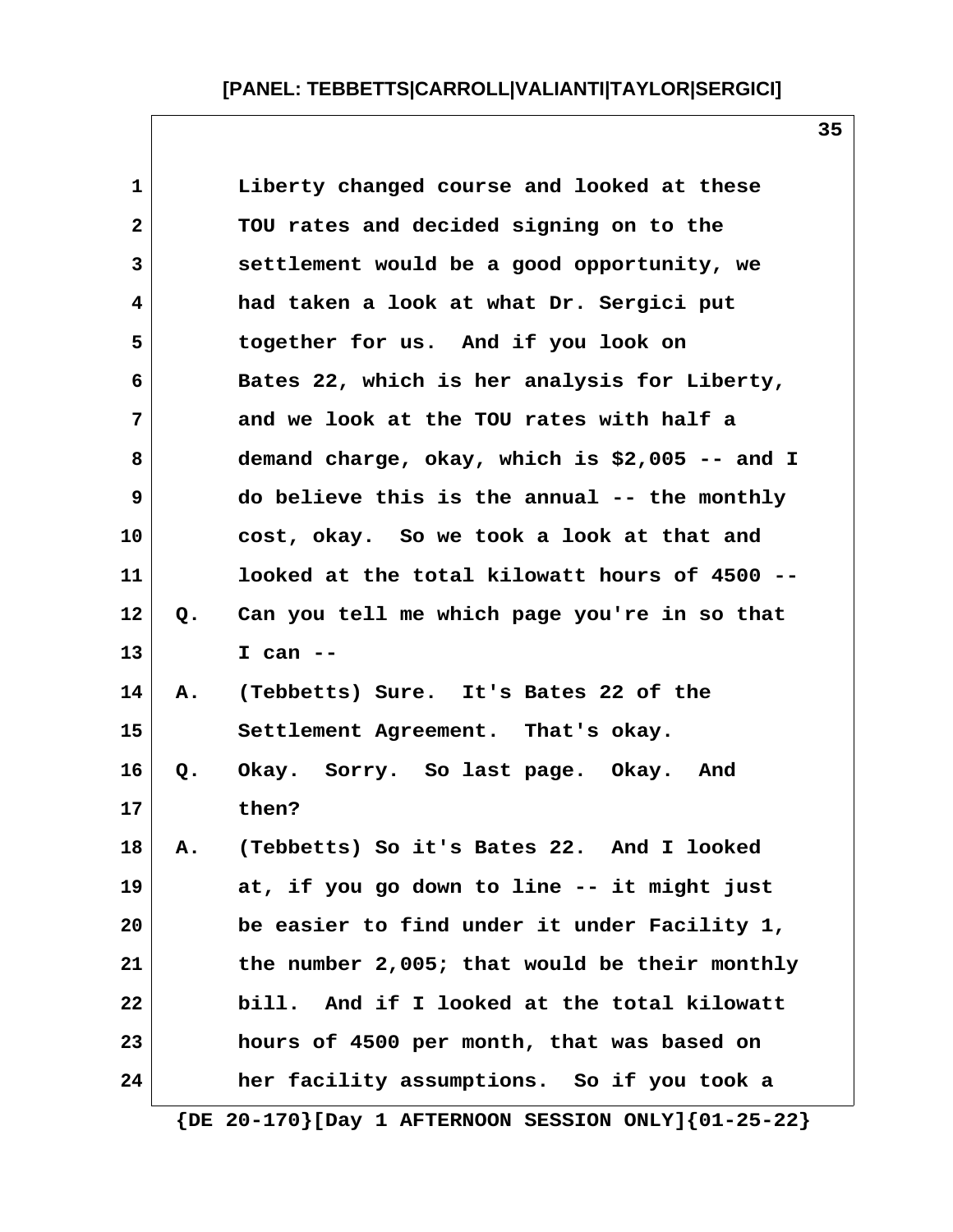1 **1** look at that and said, if I'm a charging  **2 station owner, how much do I have to charge 3 customers in order to get my money back, 4 right, for that one month? And I looked at 5 that. And when we had taken a look at this, 6 what we did was we divided the \$2,005 by the 7 4500 kilowatt hours, and that's 45 cents a 8 kilowatt hour. You say that's a lot, but 9 that includes the demand charges. 10 If I'm a Tesla owner, we'll say, and my 11 car is going to charge 100 kilowatt hours -- 12 let's assume it takes a whole hour -- I am 13 paying \$44.56, with the rounding, 45 bucks to 14 charge my car. That is significantly cheaper 15 than going to the gas station today. And so 16 even with the demand charge, even with the 17 high time-of-use rates at critical peak 18 hours, the customers who are charging their 19 vehicles are still paying significantly less 20 than at the gas station. And this is why we 21 looked at these numbers and decided that we 22 thought this was actually something that 23 would promote electric vehicle charging. 24 Because don't forget, the station owners can**

 **{DE 20-170}[Day 1 AFTERNOON SESSION ONLY]{01-25-22}**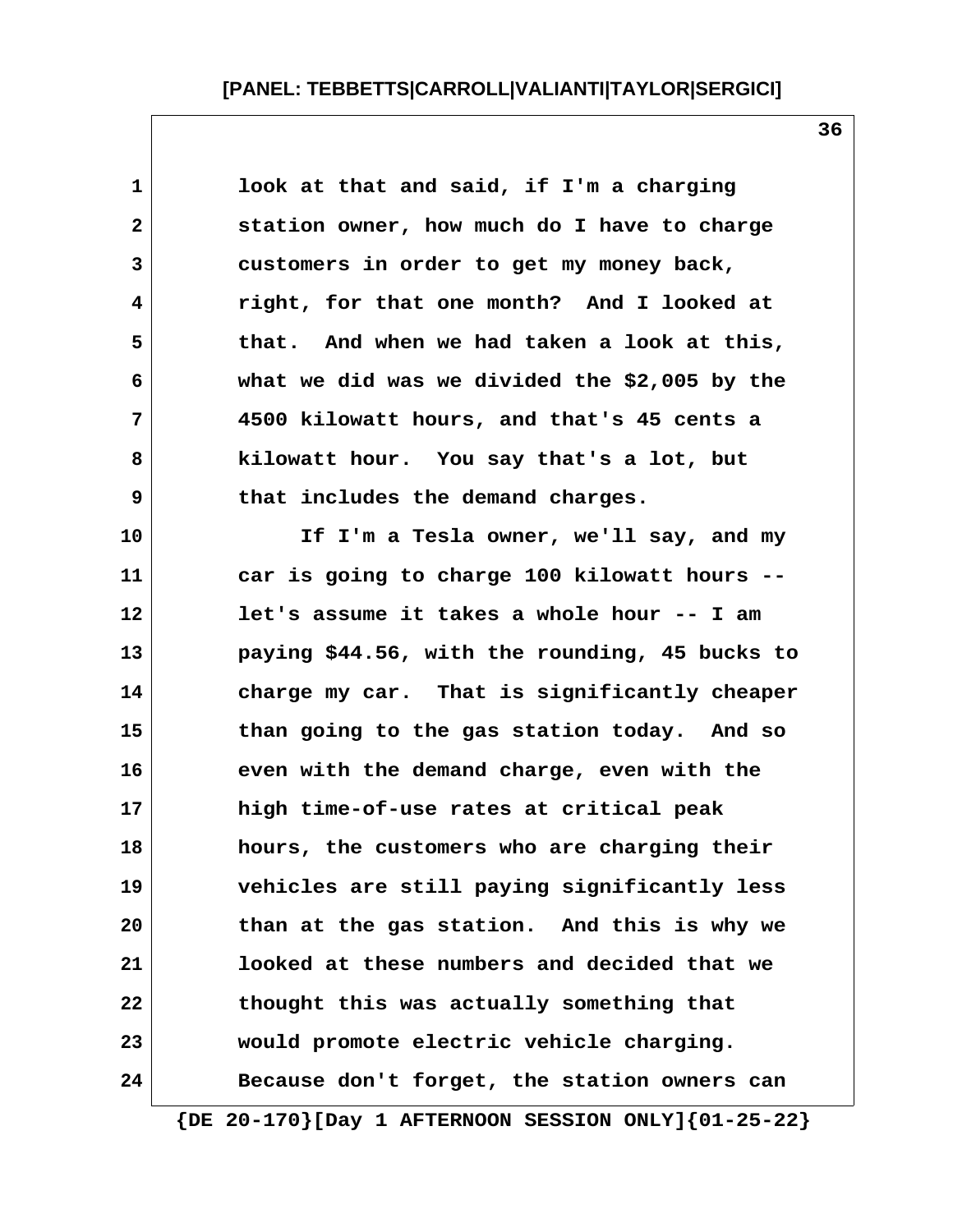| 1            |    | charge whatever they choose. They do not        |
|--------------|----|-------------------------------------------------|
| $\mathbf{2}$ |    | have to charge the 45 cents a kilowatt hour.    |
| 3            |    | They can charge 50 cents kilowatt hour.<br>It's |
| 4            |    | up to them to charge customers what they        |
| 5            |    | want. So they could even make money off of      |
| 6            |    | this and still sell it for 50 cents a           |
| 7            |    | kilowatt hour, and a customer is still only     |
| 8            |    | going to pay \$50 to charge, to fully charge    |
| 9            |    | their car.                                      |
| 10           |    | So these are the reasons why at least           |
| 11           |    | Liberty signed on to this, looking at today's   |
| 12           |    | dollars and cents on gasoline versus electric   |
| 13           |    | vehicle charging, and the rates associated      |
| 14           |    | with the Settlement Agreement.                  |
| 15           | Q. | That is very helpful. Thank you. But my         |
| 16           |    | record request stays because it would be        |
| 17           |    | great if I could see how the numbers change.    |
| 18           |    | So this is again another -- going back          |
| 19           |    | to Dr. Sergici. And I think you had used --     |
| 20           |    | in your recommendation on the rate design,      |
| 21           |    | you used something called "square of the load   |
| 22           |    | approach." And I'm just using that term.        |
| 23           |    | You know what I'm talking about?                |
| 24           | Α. | (Sergici) Yes.                                  |
|              |    |                                                 |

 **{DE 20-170}[Day 1 AFTERNOON SESSION ONLY]{01-25-22}**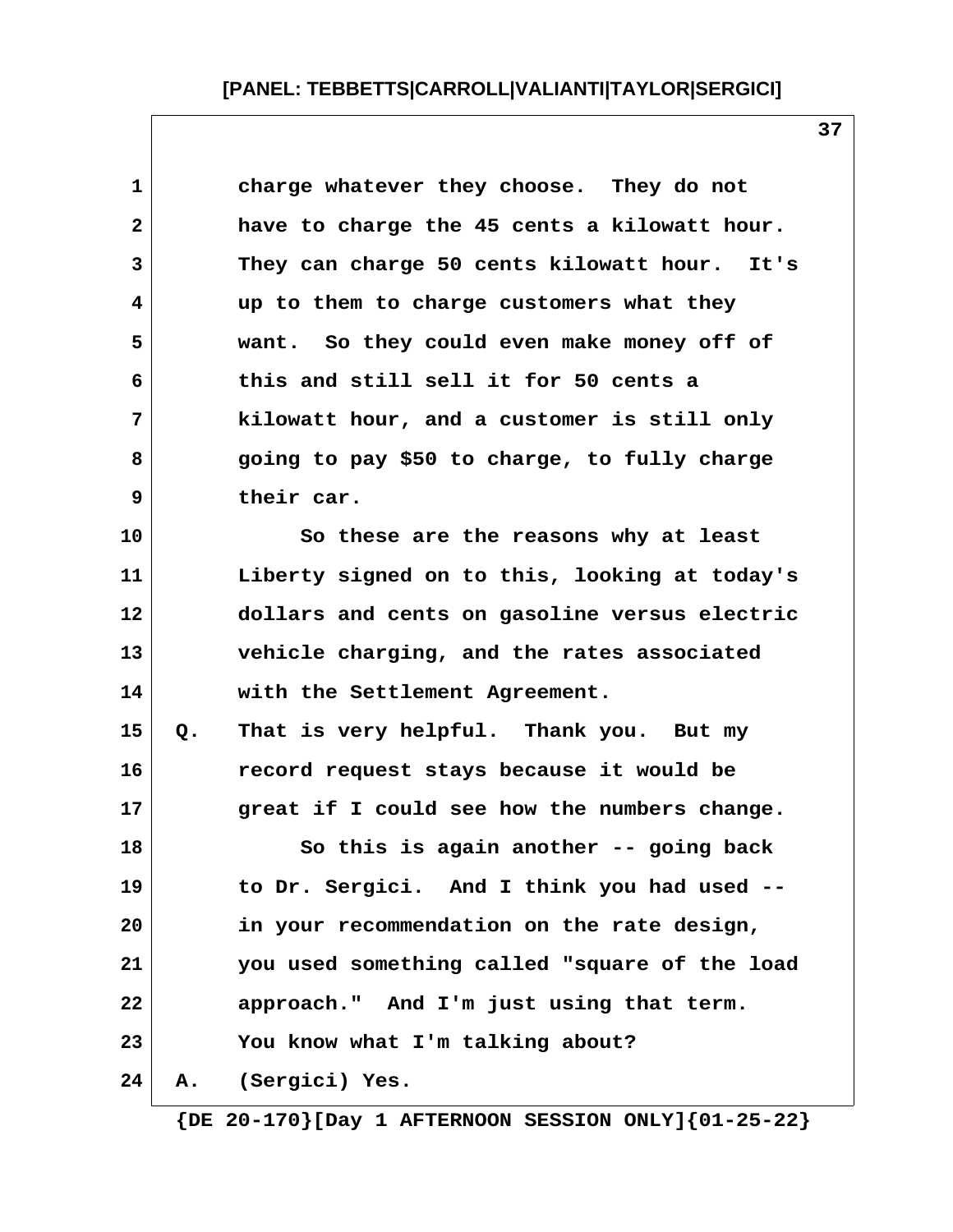| 1<br>Have you analyzed other approaches, like<br>Q.<br>$\mathbf{2}$<br>personally?<br>3<br>(Sergici) I have at least analyzed Liberty's<br>А.<br>approach, replicated their approach, which I<br>4<br>5<br>found also being reasonable, but<br>significantly more complex than the squared<br>6<br>7<br>load approach that we came up with.<br>8<br>But other than that, you haven't looked at<br>Q.<br>9<br>any other approaches.<br>10<br>(Sergici) So there are other approaches,<br>Α.<br>11<br>obviously, less sophisticated ones. But for<br>12<br>this particular task, we've only looked at<br>13<br>the two of them.<br>And would you agree that for different<br>14<br>Q.<br>15<br>approaches, there might be different<br>16<br>alignment between rates and costs? And so<br>17<br>I'm very curious whether this "square of the<br>load approach" does a reasonably good job or<br>18<br>19<br>not of that issue, the alignment of cost and<br>rates. And, you know, so that's almost<br>20<br>corollary that -- and I'm going to ask why<br>21<br>22<br>didn't you use, for example, why not a cube<br>23<br>root? Why not the load raised to the power<br>24<br>of $1.5$ ? That's the nature of $-$ is there |  |  |
|---------------------------------------------------------------------------------------------------------------------------------------------------------------------------------------------------------------------------------------------------------------------------------------------------------------------------------------------------------------------------------------------------------------------------------------------------------------------------------------------------------------------------------------------------------------------------------------------------------------------------------------------------------------------------------------------------------------------------------------------------------------------------------------------------------------------------------------------------------------------------------------------------------------------------------------------------------------------------------------------------------------------------------------------------------------------------------------------------------------------------------------------------------------------------------------------------------------------------|--|--|
|                                                                                                                                                                                                                                                                                                                                                                                                                                                                                                                                                                                                                                                                                                                                                                                                                                                                                                                                                                                                                                                                                                                                                                                                                           |  |  |
|                                                                                                                                                                                                                                                                                                                                                                                                                                                                                                                                                                                                                                                                                                                                                                                                                                                                                                                                                                                                                                                                                                                                                                                                                           |  |  |
|                                                                                                                                                                                                                                                                                                                                                                                                                                                                                                                                                                                                                                                                                                                                                                                                                                                                                                                                                                                                                                                                                                                                                                                                                           |  |  |
|                                                                                                                                                                                                                                                                                                                                                                                                                                                                                                                                                                                                                                                                                                                                                                                                                                                                                                                                                                                                                                                                                                                                                                                                                           |  |  |
|                                                                                                                                                                                                                                                                                                                                                                                                                                                                                                                                                                                                                                                                                                                                                                                                                                                                                                                                                                                                                                                                                                                                                                                                                           |  |  |
|                                                                                                                                                                                                                                                                                                                                                                                                                                                                                                                                                                                                                                                                                                                                                                                                                                                                                                                                                                                                                                                                                                                                                                                                                           |  |  |
|                                                                                                                                                                                                                                                                                                                                                                                                                                                                                                                                                                                                                                                                                                                                                                                                                                                                                                                                                                                                                                                                                                                                                                                                                           |  |  |
|                                                                                                                                                                                                                                                                                                                                                                                                                                                                                                                                                                                                                                                                                                                                                                                                                                                                                                                                                                                                                                                                                                                                                                                                                           |  |  |
|                                                                                                                                                                                                                                                                                                                                                                                                                                                                                                                                                                                                                                                                                                                                                                                                                                                                                                                                                                                                                                                                                                                                                                                                                           |  |  |
|                                                                                                                                                                                                                                                                                                                                                                                                                                                                                                                                                                                                                                                                                                                                                                                                                                                                                                                                                                                                                                                                                                                                                                                                                           |  |  |
|                                                                                                                                                                                                                                                                                                                                                                                                                                                                                                                                                                                                                                                                                                                                                                                                                                                                                                                                                                                                                                                                                                                                                                                                                           |  |  |
|                                                                                                                                                                                                                                                                                                                                                                                                                                                                                                                                                                                                                                                                                                                                                                                                                                                                                                                                                                                                                                                                                                                                                                                                                           |  |  |
|                                                                                                                                                                                                                                                                                                                                                                                                                                                                                                                                                                                                                                                                                                                                                                                                                                                                                                                                                                                                                                                                                                                                                                                                                           |  |  |
|                                                                                                                                                                                                                                                                                                                                                                                                                                                                                                                                                                                                                                                                                                                                                                                                                                                                                                                                                                                                                                                                                                                                                                                                                           |  |  |
|                                                                                                                                                                                                                                                                                                                                                                                                                                                                                                                                                                                                                                                                                                                                                                                                                                                                                                                                                                                                                                                                                                                                                                                                                           |  |  |
|                                                                                                                                                                                                                                                                                                                                                                                                                                                                                                                                                                                                                                                                                                                                                                                                                                                                                                                                                                                                                                                                                                                                                                                                                           |  |  |
|                                                                                                                                                                                                                                                                                                                                                                                                                                                                                                                                                                                                                                                                                                                                                                                                                                                                                                                                                                                                                                                                                                                                                                                                                           |  |  |
|                                                                                                                                                                                                                                                                                                                                                                                                                                                                                                                                                                                                                                                                                                                                                                                                                                                                                                                                                                                                                                                                                                                                                                                                                           |  |  |
|                                                                                                                                                                                                                                                                                                                                                                                                                                                                                                                                                                                                                                                                                                                                                                                                                                                                                                                                                                                                                                                                                                                                                                                                                           |  |  |
|                                                                                                                                                                                                                                                                                                                                                                                                                                                                                                                                                                                                                                                                                                                                                                                                                                                                                                                                                                                                                                                                                                                                                                                                                           |  |  |
|                                                                                                                                                                                                                                                                                                                                                                                                                                                                                                                                                                                                                                                                                                                                                                                                                                                                                                                                                                                                                                                                                                                                                                                                                           |  |  |
|                                                                                                                                                                                                                                                                                                                                                                                                                                                                                                                                                                                                                                                                                                                                                                                                                                                                                                                                                                                                                                                                                                                                                                                                                           |  |  |
|                                                                                                                                                                                                                                                                                                                                                                                                                                                                                                                                                                                                                                                                                                                                                                                                                                                                                                                                                                                                                                                                                                                                                                                                                           |  |  |
|                                                                                                                                                                                                                                                                                                                                                                                                                                                                                                                                                                                                                                                                                                                                                                                                                                                                                                                                                                                                                                                                                                                                                                                                                           |  |  |

 **{DE 20-170}[Day 1 AFTERNOON SESSION ONLY]{01-25-22}**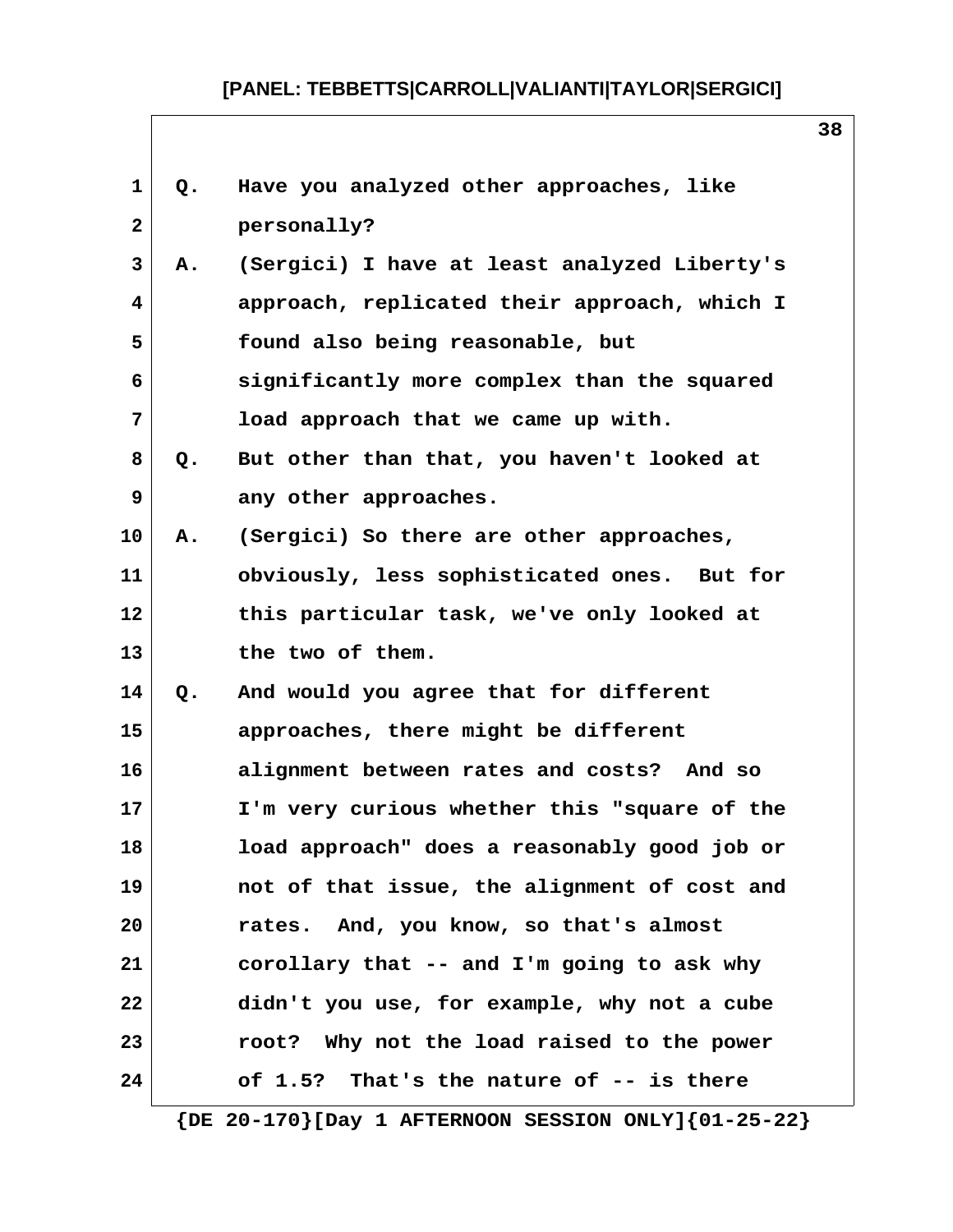| $\mathbf 1$  |    | anything specific about the squared load      |
|--------------|----|-----------------------------------------------|
| $\mathbf{2}$ |    | approach that you can tell me? For example,   |
| 3            |    | that's the one that is typically used by many |
| 4            |    | other, you know, consultants, and so this has |
| 5            |    | been looked at enough, that there is a lot    |
| 6            |    | more trust in that actually doing a pretty    |
| 7            |    | good job of leading to economically efficient |
| 8            |    | outcomes? So that's my question for you.      |
| 9            |    | Can you just --                               |
| 10           | Α. | (Sergici) That's a great question,            |
| 11           |    | Commissioner. So the time-varying elements    |
| 12           |    | of distribution rates is relatively recent.   |
| 13           |    | For the longest time, time-varying rates were |
| 14           |    | mostly introduced on the generation side and  |
| 15           |    | also, you know, sometimes on the transmission |
| 16           |    | side. But there is -- more recently there is  |
| 17           |    | movement towards also making the distribution |
| 18           |    | component of the rate time-varying.           |
| 19           |    | So there is not a lot of established          |
| 20           |    | literature out there on how to allocate       |
| 21           |    | distribution costs on a time-varying basis.   |
| 22           |    | But the example that I know are ranging from  |
| 23           |    | literally looking at the cost of service      |
| 24           |    | today, taking X percent of the distribution   |

**39**

 **{DE 20-170}[Day 1 AFTERNOON SESSION ONLY]{01-25-22}**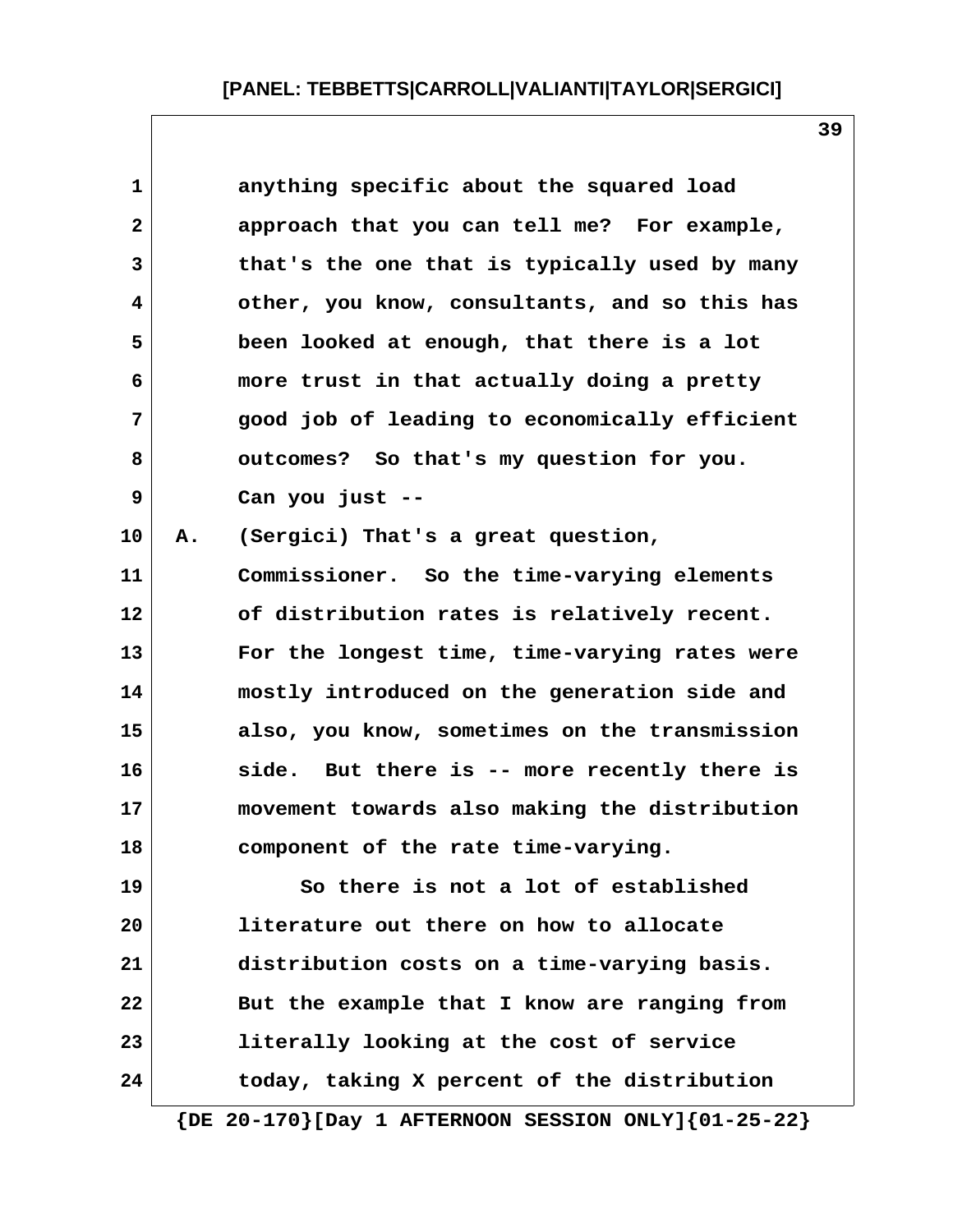**1 cost and allocating them to just the summer 2 peak hours, and taking another Y percent and 3 allocating them to the off-peak period. So 4 that's been done in a few jurisdictions that 5 I've been involved in. 6 I have settled on the squared approach 7 because I thought it strikes a very good 8 balance between all the hours leveraged to 9 the distribution system, right. So all 10 demand at all hours should contribute to the 11 distribution system costs. But those hours 12 where there is a lot of load on the system is 13 really more responsible for the build out of 14 the distribution assets and distribution 15 system. So I thought that by taking the 16 square of the load, we kind of strike a good 17 balance of not too much exaggerating of the 18 contribution of the load to the cost 19 derivation, but at the same time emphasizing 20 enough that those high load hours would be 21 given the proper price signal. 22 And I also looked at the beginning of 23 our rate design efforts. I compared the 24 results from the squared load approach to the**

 **{DE 20-170}[Day 1 AFTERNOON SESSION ONLY]{01-25-22}**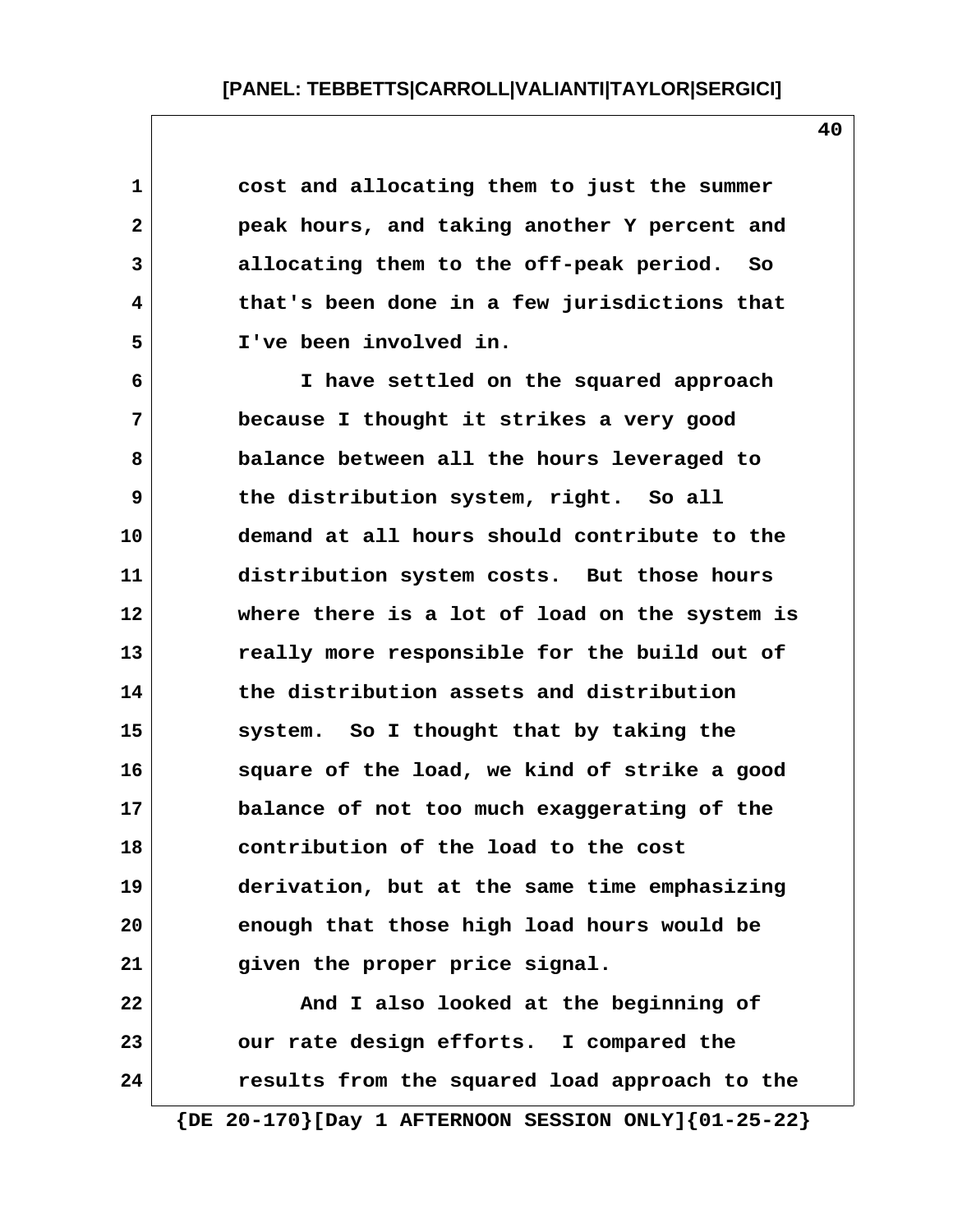| $\mathbf 1$  |    | Liberty's current load allocation approach.   |
|--------------|----|-----------------------------------------------|
| $\mathbf{2}$ |    | They were pretty similar. It wasn't           |
| 3            |    | completely drastic different results that we  |
| 4            |    | got. So then that convinced me that this      |
| 5            |    | approach was doing, you know, sufficiently    |
| 6            |    | good enough job of establishing the cost      |
| 7            |    | causation for distribution costs.             |
| 8            | Q. | Okay. Thank you. And one more question, as    |
| 9            |    | far as the settlement panel is concerned. I   |
| 10           |    | think can we go to, again, the same pages     |
| 11           |    | that I mentioned before, Bates Page 21, 22,   |
| 12           |    | and maybe even 20 -- Exhibit 24, the          |
| 13           |    | settlement. So I will admit right away that   |
| 14           |    | I'm still sort of looking at the numbers.     |
| 15           |    | But one of the things that jumped out at      |
| 16           |    | me -- I'm going to first sort of ask          |
| 17           |    | generally about something and then go into    |
| 18           |    | the numbers.                                  |
| 19           |    | So typically when you have peak,              |
| 20           |    | mid-peak and off-peak, what do you expect?    |
| 21           |    | The off-peak rates to be lower than the       |
| 22           |    | mid-peak, and then the mid-peak rate would be |
| 23           |    | lower than the peak rates; right?             |
| 24           | Α. | (Sergici) That's correct.                     |
|              |    |                                               |

 **{DE 20-170}[Day 1 AFTERNOON SESSION ONLY]{01-25-22}**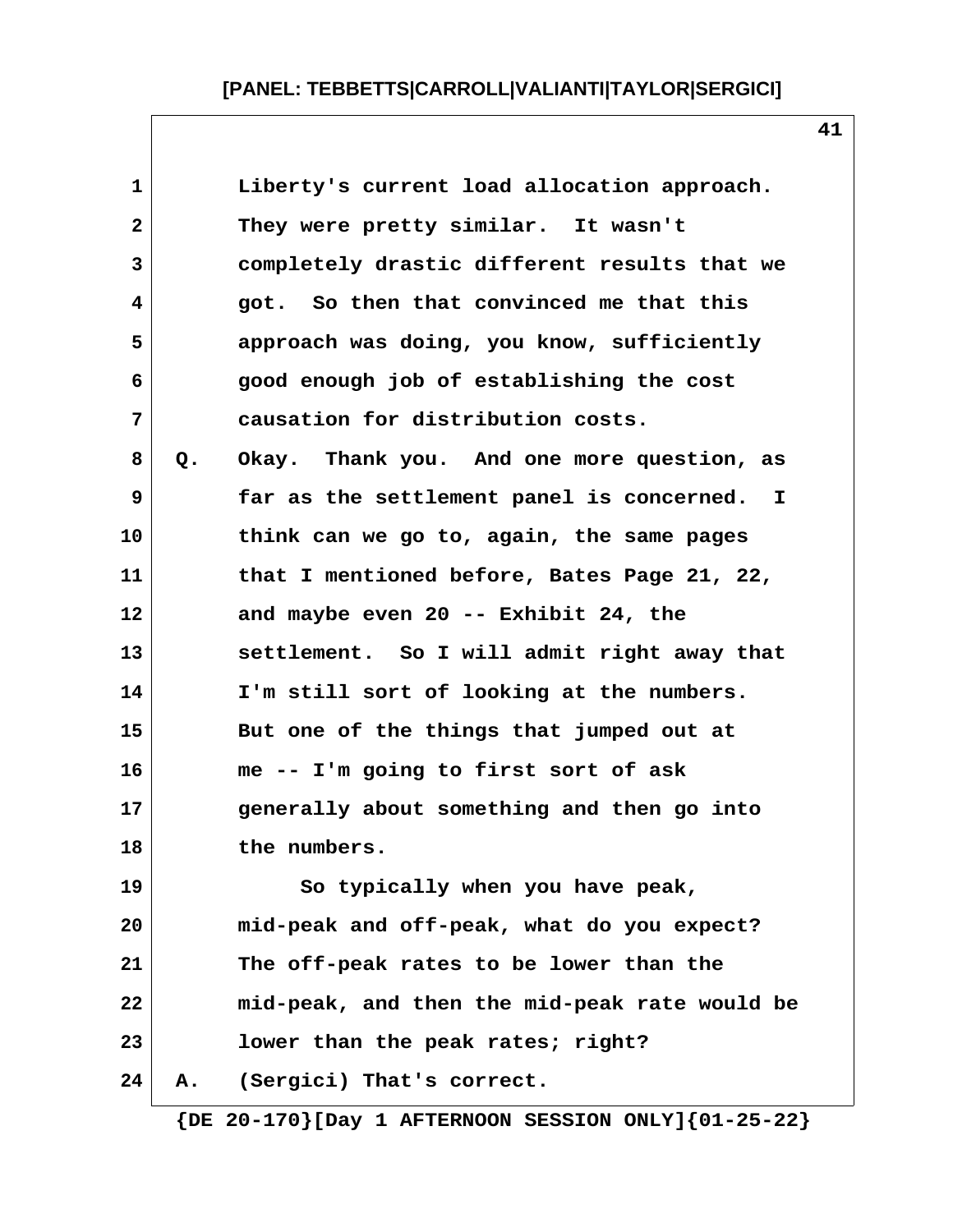| 1            | Q. | Okay. So if you look at Unitil's numbers --  |
|--------------|----|----------------------------------------------|
| $\mathbf{2}$ |    | and I'm not looking at the 50 percent        |
| 3            |    | situation. There it ends up being fine. But  |
| 4            |    | maybe I'm just confused. But when you look   |
| 5            |    | at the numbers for peak, mid-peak and then   |
| 6            |    | off-peak for Unitil, it's the other way      |
| 7            |    | around.                                      |
| 8            |    | So let's go to Page 20, Bates Page 20.       |
| 9            |    | And when you have, for example, Unitil       |
| 10           |    | proposal -- let's look at Proposal 2. And    |
| 11           |    | then you talk about summer, the peak is .18, |
| 12           |    | mid-peak is .008, and off-peak is .026. So   |
| 13           |    | I'm just confused. But the direction, the    |
| 14           |    | way you describe it, actually holds for      |
| 15           |    | Liberty. But for Unitil, it doesn't seem to  |
| 16           |    | be holding. That doesn't mean that with the  |
| 17           |    | 50 percent approach -- if you look at it,    |
| 18           |    | there the direction is fine. So if you look  |
| 19           |    | at Unitil calculation have demand and charge |
| 20           |    | recovering rest of distribution revenue from |
| 21           |    | TOU rates, there it's showing up to be the   |
| 22           |    | way it should be. So I'm confused what's     |
| 23           |    | going on. Can you explain? And this could    |
| 24           |    | be for everyone.                             |

 **{DE 20-170}[Day 1 AFTERNOON SESSION ONLY]{01-25-22}**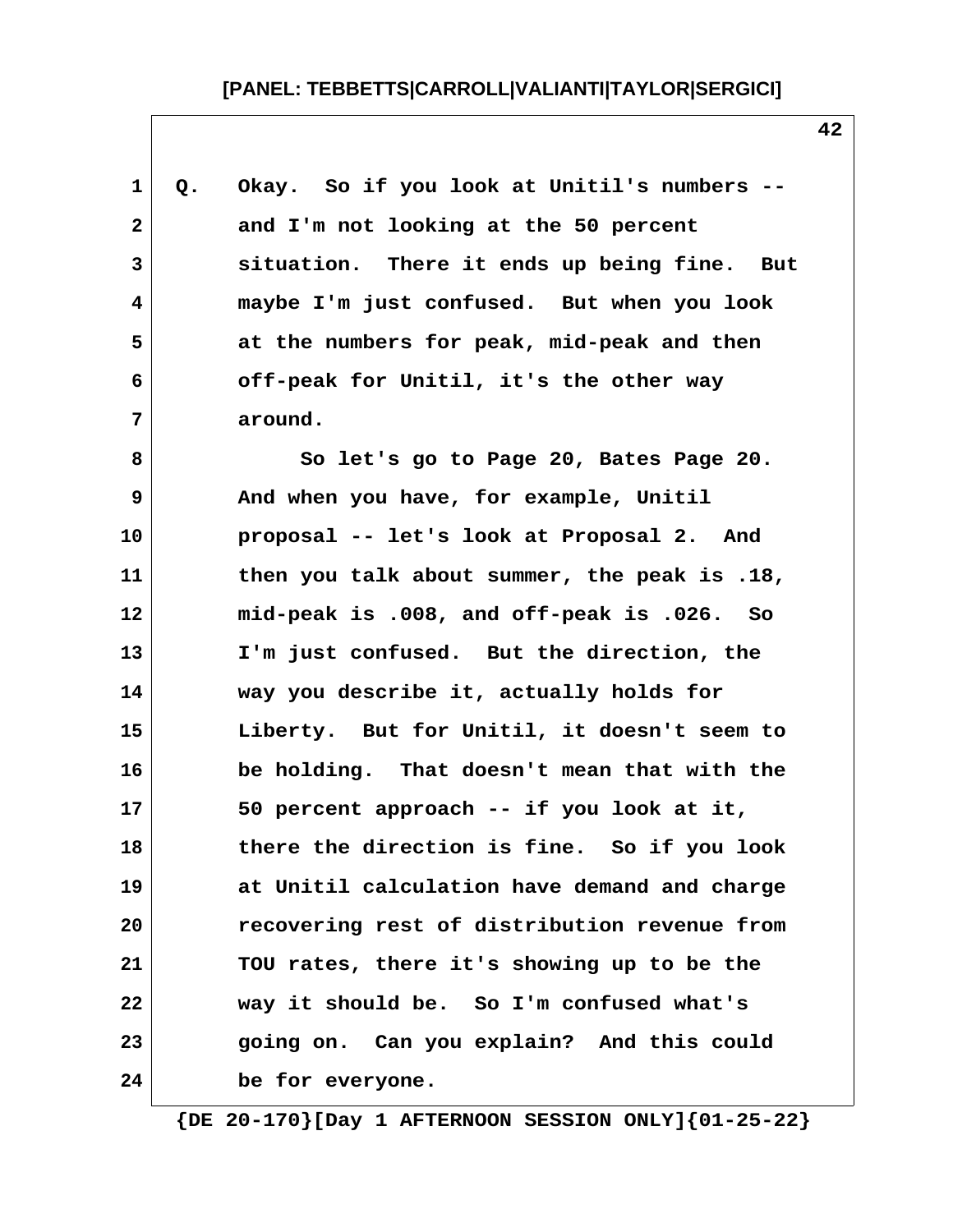**1 [Court Reporter interrupts.] 2 A. (Sergici) I was saying I could take the first 3 pass at answering that question. 4 First of all, that rate that you're 5 pointing to, Mr. Commissioner, that was 6 during the settlement conference process. We 7 looked at various different alternatives. 8 And I think that's one of the rates that 9 Unitil looked at to see how they would do 10 compared to some other alternatives on the 11 table. And, you know, there are a lot of 12 cutting and dicing that we do here. First we 13 define the seasons, and then we define these 14 periods, looking at the, you know, load 15 shapes and whatnot. And then we go ahead and 16 allocate costs based on these methods that we 17 describe. And I think that some of those 18 cases -- and again, Mr. Taylor will be more 19 qualified to answer this than I am because I 20 think it's his data that we pulled here -- 21 that, you know, during the allocation stage, 22 maybe some of the peak and off-peak periods 23 were not aligning well, or too close to each 24 other, such that the allocation, the costs**

 **{DE 20-170}[Day 1 AFTERNOON SESSION ONLY]{01-25-22}**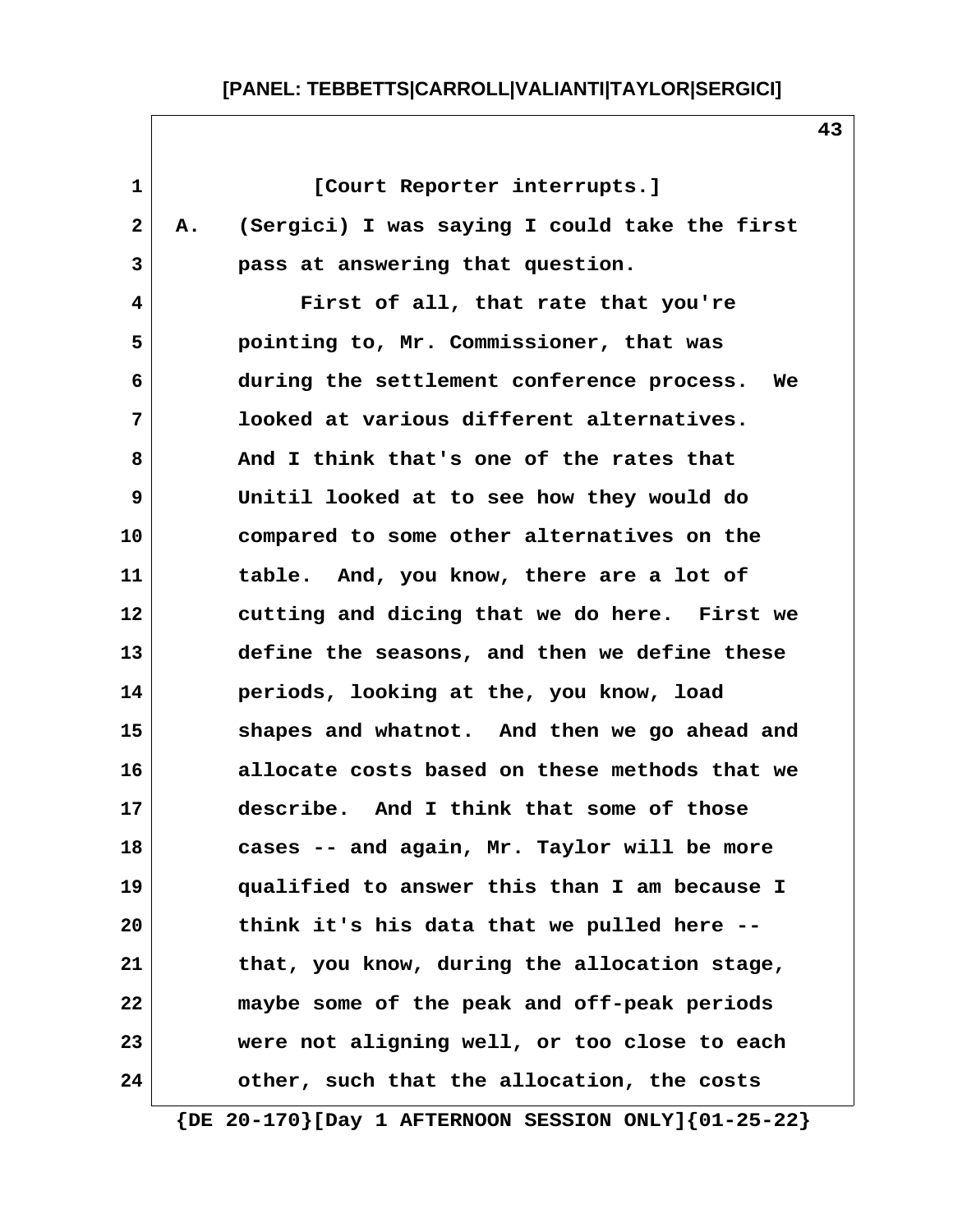| Q. | that compiled on the off-peak turned out to<br>be greater than the mid-peak. But it's more<br>of a curiosity. It's not a pattern. And it<br>only shows up in that particular case I<br>believe. So we have the right direction in<br>the proposed rates, the original rate of the<br>50 percent demand charge.<br>Yeah, that was my point. I understand that<br>the proposal has it right. But in the |
|----|-------------------------------------------------------------------------------------------------------------------------------------------------------------------------------------------------------------------------------------------------------------------------------------------------------------------------------------------------------------------------------------------------------|
|    |                                                                                                                                                                                                                                                                                                                                                                                                       |
|    |                                                                                                                                                                                                                                                                                                                                                                                                       |
|    |                                                                                                                                                                                                                                                                                                                                                                                                       |
|    |                                                                                                                                                                                                                                                                                                                                                                                                       |
|    |                                                                                                                                                                                                                                                                                                                                                                                                       |
|    |                                                                                                                                                                                                                                                                                                                                                                                                       |
|    |                                                                                                                                                                                                                                                                                                                                                                                                       |
|    |                                                                                                                                                                                                                                                                                                                                                                                                       |
|    |                                                                                                                                                                                                                                                                                                                                                                                                       |
|    | calculations for the other options, it looked                                                                                                                                                                                                                                                                                                                                                         |
|    | odd to me. So I think I would appreciate it,                                                                                                                                                                                                                                                                                                                                                          |
|    | because this is all happening on only the                                                                                                                                                                                                                                                                                                                                                             |
|    | Unitil numbers, I would appreciate it if                                                                                                                                                                                                                                                                                                                                                              |
|    | Unitil can provide an explanation. I don't                                                                                                                                                                                                                                                                                                                                                            |
|    | mind if it's sort of a record request and                                                                                                                                                                                                                                                                                                                                                             |
|    | provide the answer later in writing.<br>It                                                                                                                                                                                                                                                                                                                                                            |
|    | could be something very trivial that I'm                                                                                                                                                                                                                                                                                                                                                              |
|    | missing, but that you could explain later                                                                                                                                                                                                                                                                                                                                                             |
| Α. | (Taylor) Yeah, So Unitil and Atrium did not                                                                                                                                                                                                                                                                                                                                                           |
|    | produce and develop this, so we'll have to                                                                                                                                                                                                                                                                                                                                                            |
|    | look at how this exhibit was produced and the                                                                                                                                                                                                                                                                                                                                                         |
|    | backup in Excel and see what the issue was.                                                                                                                                                                                                                                                                                                                                                           |
|    | Again, that was part of a settlement                                                                                                                                                                                                                                                                                                                                                                  |
|    | discussion, so I'm not quite sure how it got                                                                                                                                                                                                                                                                                                                                                          |
|    | $\{DE 20-170\}$ [Day 1 AFTERNOON SESSION ONLY] $\{01-25-22\}$                                                                                                                                                                                                                                                                                                                                         |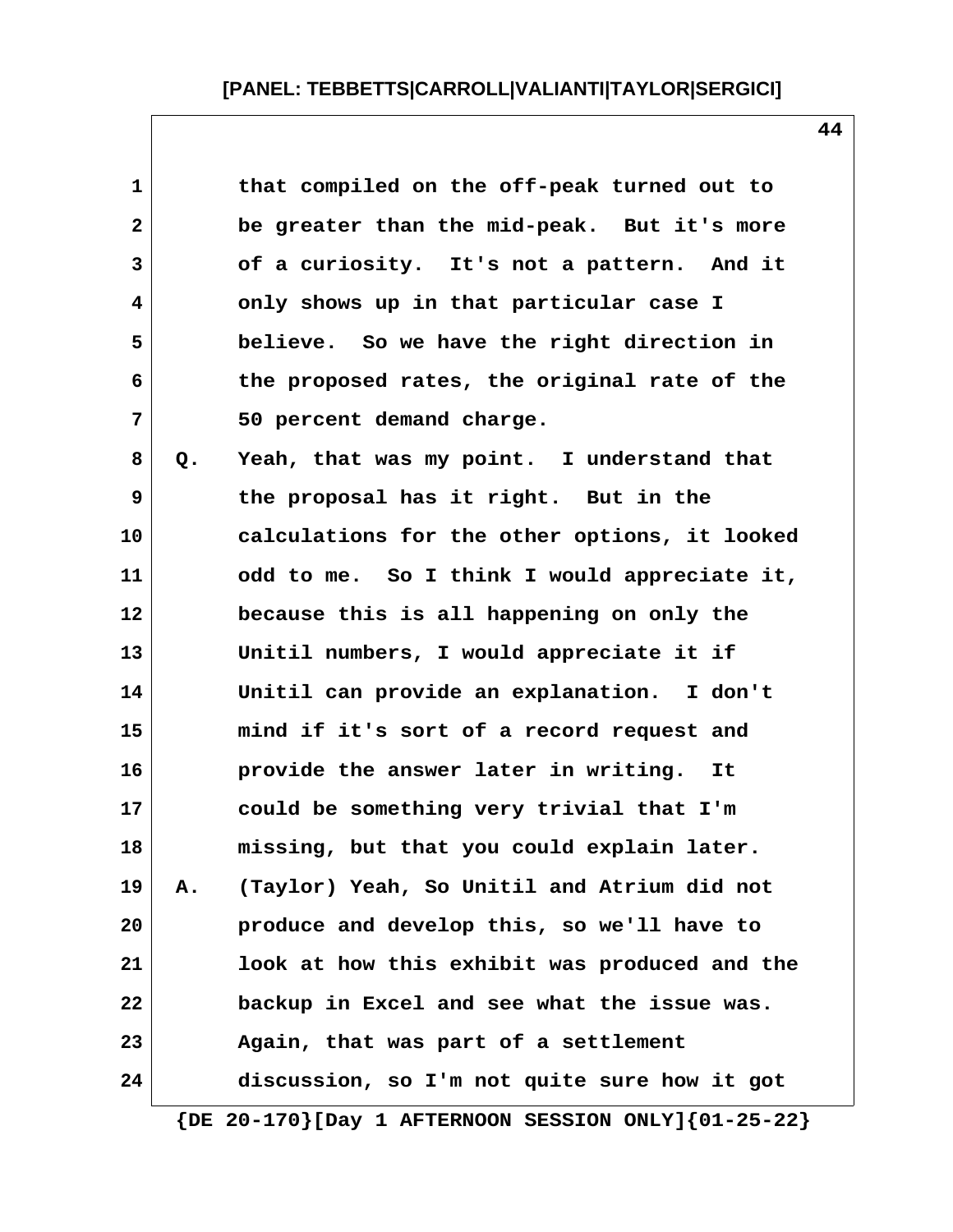|    | in here. But we will take that as a record    |
|----|-----------------------------------------------|
|    | request. You know, in fact, it's in some      |
|    | ways it will -- it's in alignment with your   |
|    | record request already, Commissioner,         |
|    | regarding, you know, the 50, 60, 75. This is  |
|    | just, you know, the next one, which is        |
|    | 80 percent. So we'll get that cleaned up      |
|    | and $--$                                      |
| Q. | Yeah, it's actually 80 percent. If you take   |
|    | a look at it throughout, even for the other   |
|    | options, it's happening except for the one    |
|    | that you had proposed. So I think --          |
| Α. | (Sergici) Oh, oh, Mr. Commissioner, I'm sorry |
|    | to interrupt. But I think I found it. I       |
|    | think the lines were transposed. I'm now      |
|    | looking at the cell references.<br>So         |
|    | what's written as --                          |
| Q. | Okay.                                         |
| Α. | (Sergici) I think, Mr. Commissioner, I        |
|    | identified an error in that exhibit, which is |
|    | a transposition of the period. So it's not    |
|    | the values are incorrect. It's just the       |
|    | reference to mid-peak should actually be      |
|    | off-peak, and the off-peak should mid-peak.   |
|    |                                               |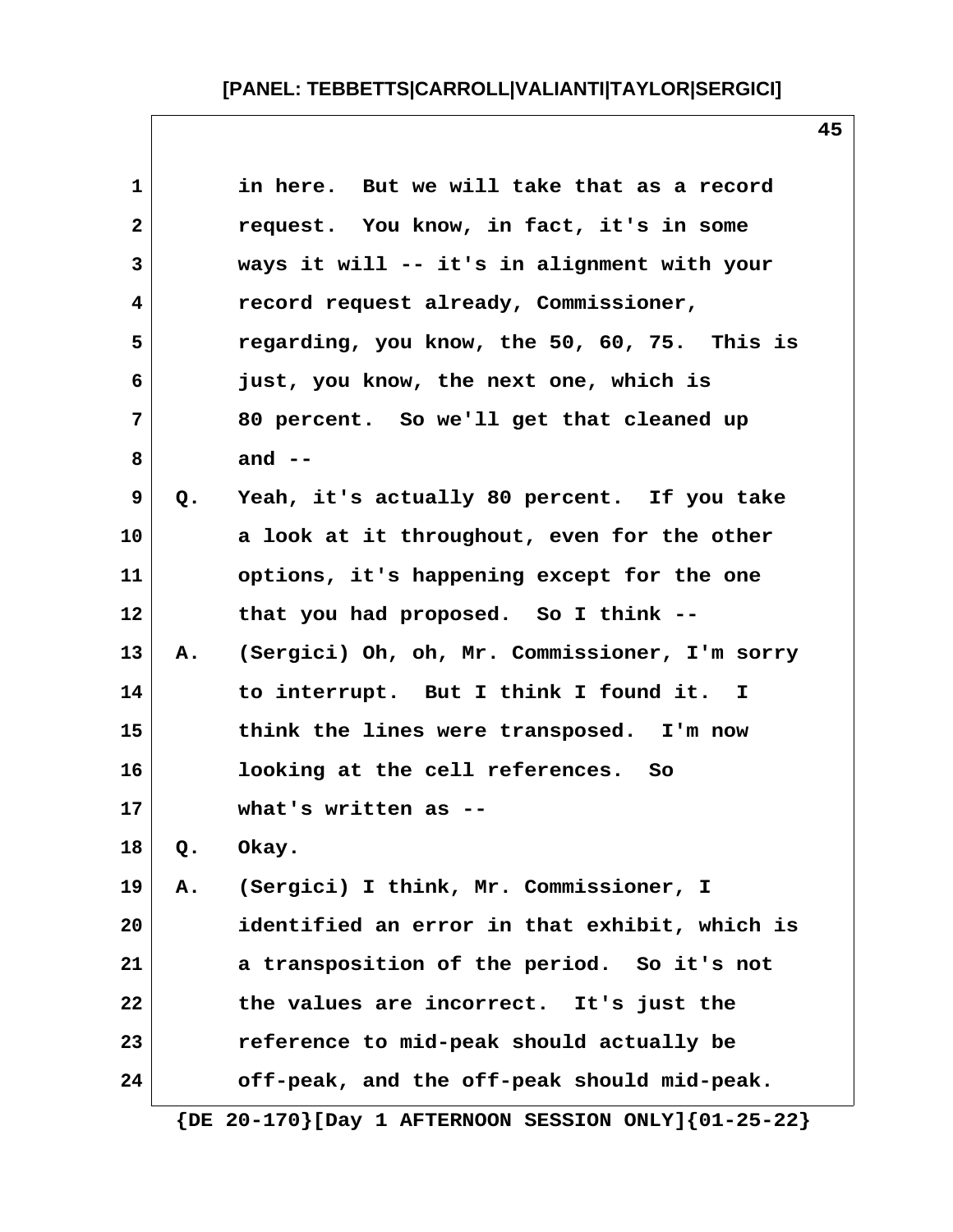|       | So that could be corrected.                   |
|-------|-----------------------------------------------|
| $Q$ . | Yeah, that's reassuring. Can you provide the  |
|       | corrected pages? I know I can sort of look    |
|       | at it and know exactly what you're saying,    |
|       | but I think it would be helpful as part of    |
|       | the record to have it corrected.              |
| Α.    | (Sergici) Sure. Yes.                          |
| Q.    | I have a question for Liberty Utilities. So   |
|       | for the peak period -- and I forget. It was,  |
|       | I think you said, 3 p.m. to 8 p.m., the peak  |
|       | rates. The on-peak and off-peak was instead   |
|       | of -- you said something about the actual     |
|       | peak happens around 2 p.m. Do you recall      |
|       | that discussion?                              |
| Α.    | (Tebbetts) Yes.                               |
| Q.    | Okay. So do you think that can lead to        |
|       | undesirable rates and cost alignment sort     |
|       | of                                            |
| Α.    | (Tebbetts) So what I was referring to is that |
|       | Liberty's peak, when we look at our           |
|       | distribution system, is usually in the        |
|       | summertime -- well, it's in the summertime    |
|       | around 2 p.m., so the period of 2 to 3 p.m.,  |
|       | where we find the ISO peak is hours later.    |
|       |                                               |

 **{DE 20-170}[Day 1 AFTERNOON SESSION ONLY]{01-25-22}**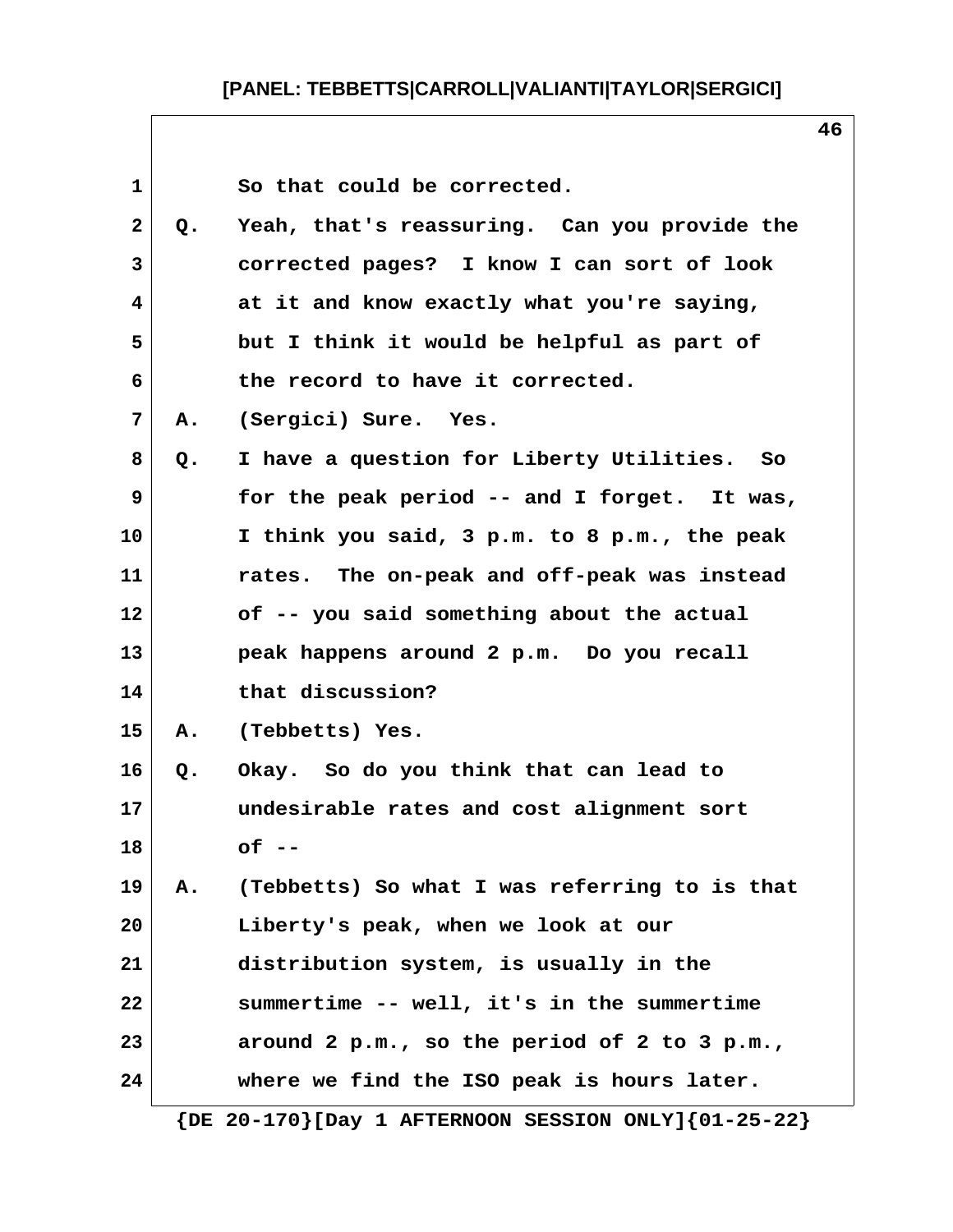**1 Now, in looking at these rates and the 2 design of them, the idea is to provide the 3 highest rates in the periods by which we 4 believe customers will charge the most to 5 alleviate that congestion of charging at 6 once. In looking at it, we thought, okay, 7 will customers really charge between 2 and 3 8 p.m. all the time? They may. But we also 9 thought a few things are happening. One, in 10 the months, you know, the winter months, the 11 spring months, children are in school. So 12 maybe parents won't be trying to charge at 13 that time because, you know, they won't be 14 out and about, most likely. In the 15 summertime, no school. But again, people are 16 at work. And during the rest of the year 17 people are at work usually between 2 and 3. 18 I know folks are remote, but they're probably 19 still working. 20 But when you look at 7 p.m. to 8 p.m., 21 we felt the odds of a customer charging are 22 greater than the 2 to 3 p.m. hour. So could 23 there be an issue there? There could. And**

 **{DE 20-170}[Day 1 AFTERNOON SESSION ONLY]{01-25-22}**

**24 that is the purpose of section, I think it**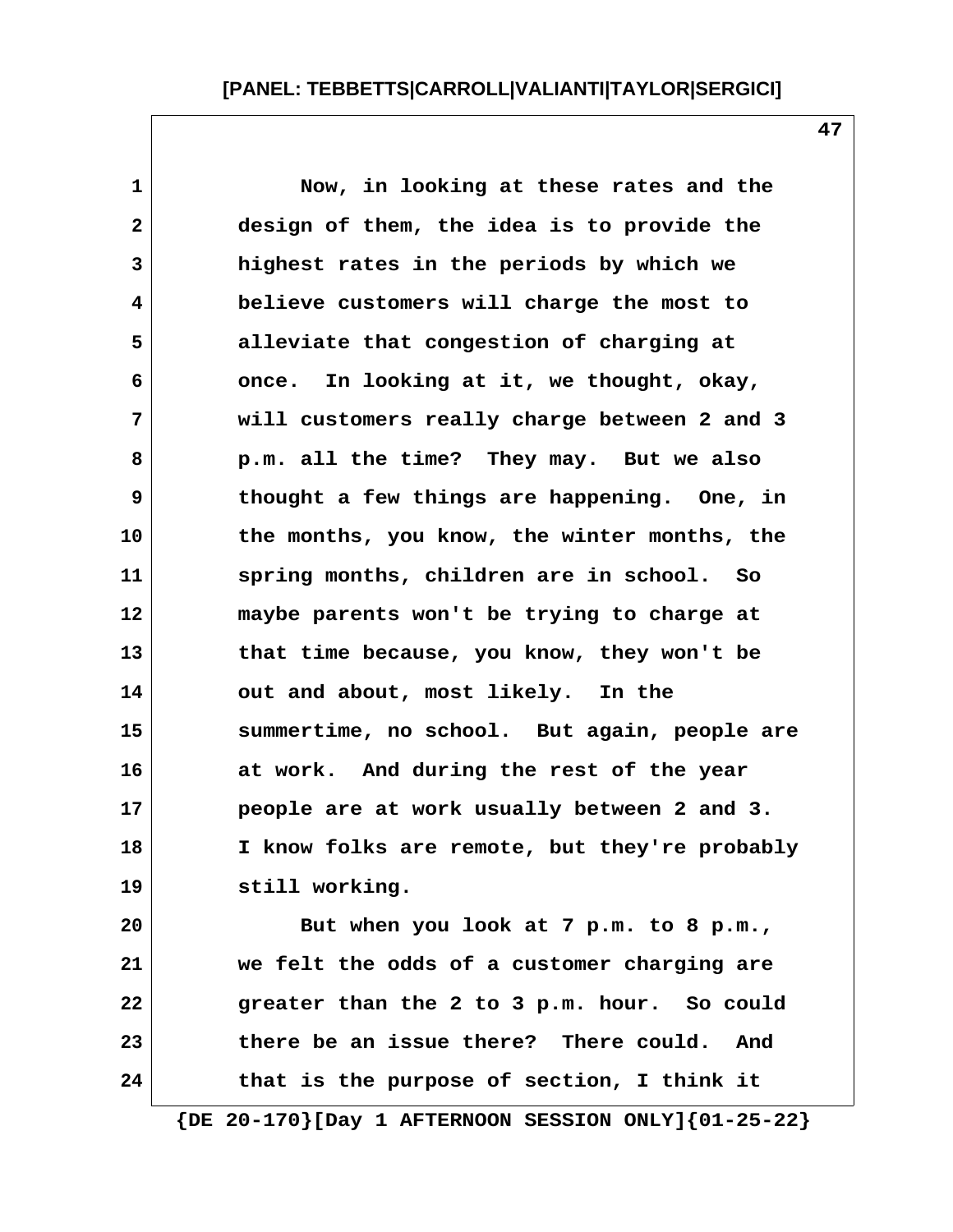**1 was Section 10 in here, to say that once we 2 get enough data, we're going to look at that 3 cost of service data and make determinations 4 as to whether or not the rates are 5 appropriate for the times that we've chosen. 6 And if they're not, we will change them. 7 We'll change the times of when the rates are 8 appropriate to have, you know, the peak, the 9 mid-peak and the off-peak. But rather than 10 trying to accommodate our distribution peak, 11 we try to rationalize and say what are 12 people's behaviors versus what our system 13 might be doing. 14 Q. I will say this, that regardless of how**

**15 customers react, one could make a point that 16 if it costs five dollars to get something 17 done, then the customer should be paying five 18 dollars. If the reality is that they are all 19 boxed into sort of having to use that service 20 during that time, you still have the choice 21 of not doing it as opposed to doing it. 22 And so my point was more about -- you**

**23 know, I think your answer is very helpful. 24 So we will -- we need more data to understand**

 **{DE 20-170}[Day 1 AFTERNOON SESSION ONLY]{01-25-22}**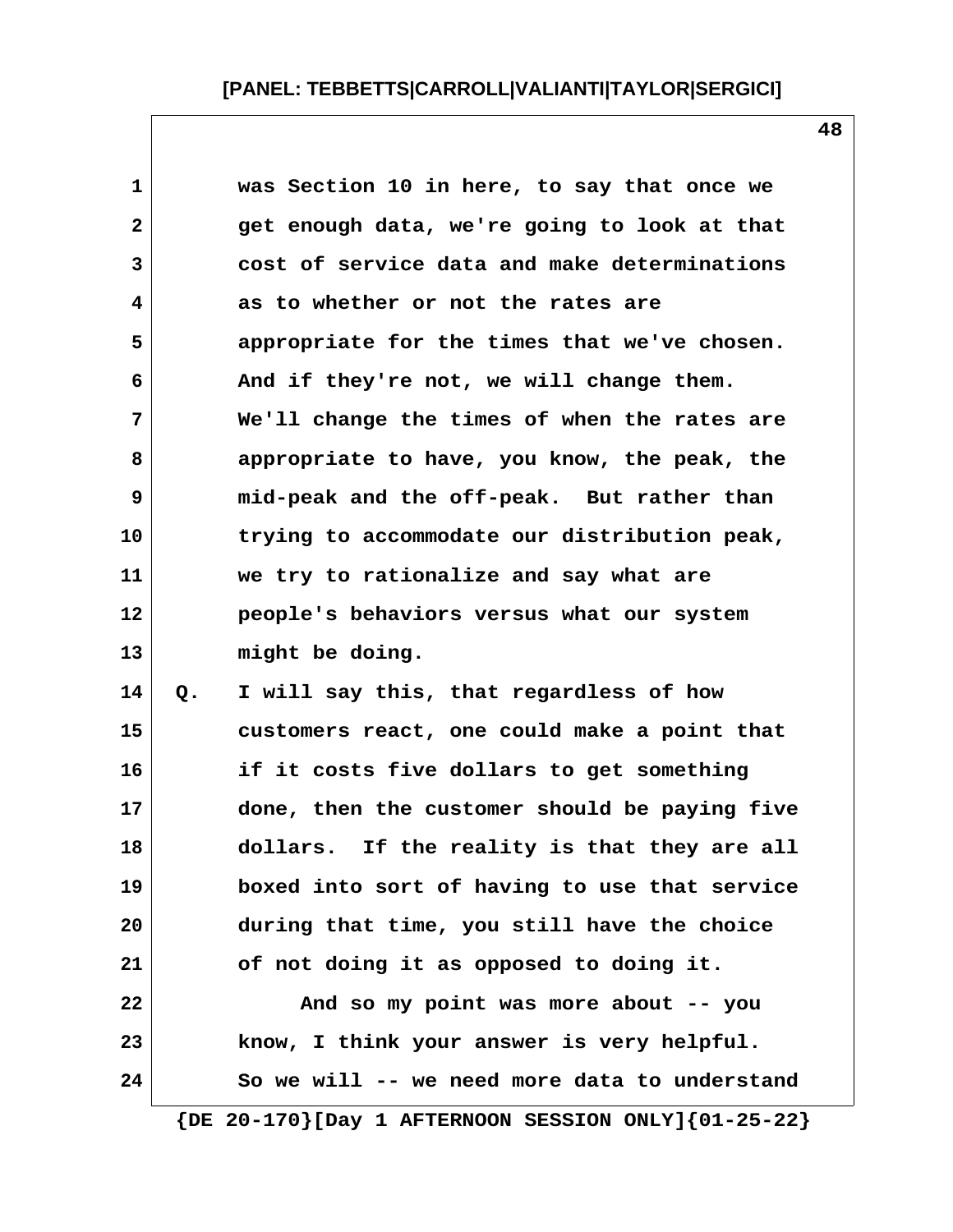**1 it. But I'm just going to flag that. Just 2 because people are sort of forced to do 3 something, that should not necessarily be the 4 metric when you're trying to say, okay, I'm 5 going to set the rates that will allow me to 6 recover the costs appropriately. So I'm 7 just -- I wanted to mention that. But I 8 think your answer is helping me think through 9 that this is more about getting more data and 10 then understanding what's going on. 11 A. (Tebbetts) And if I could add to that. The 12 other concern we have, too, is that if we 13 ended that peak rate at 7 p.m., customers 14 would then take advantage of the 7 to 8 p.m. 15 very low peak -- off-peak hour, and then we 16 would find a shift in that usage, where then 17 we may have to now look at including 7 to 8 18 p.m. in the future. And so we don't want 19 that to happen either. So there was a lot of 20 back and forth and consideration. And you're 21 right. Until we get the data to fully 22 understand the behaviors, we thought this was 23 most appropriate for right now. 24 Q. So this next question may be appropriate for**

 **{DE 20-170}[Day 1 AFTERNOON SESSION ONLY]{01-25-22}**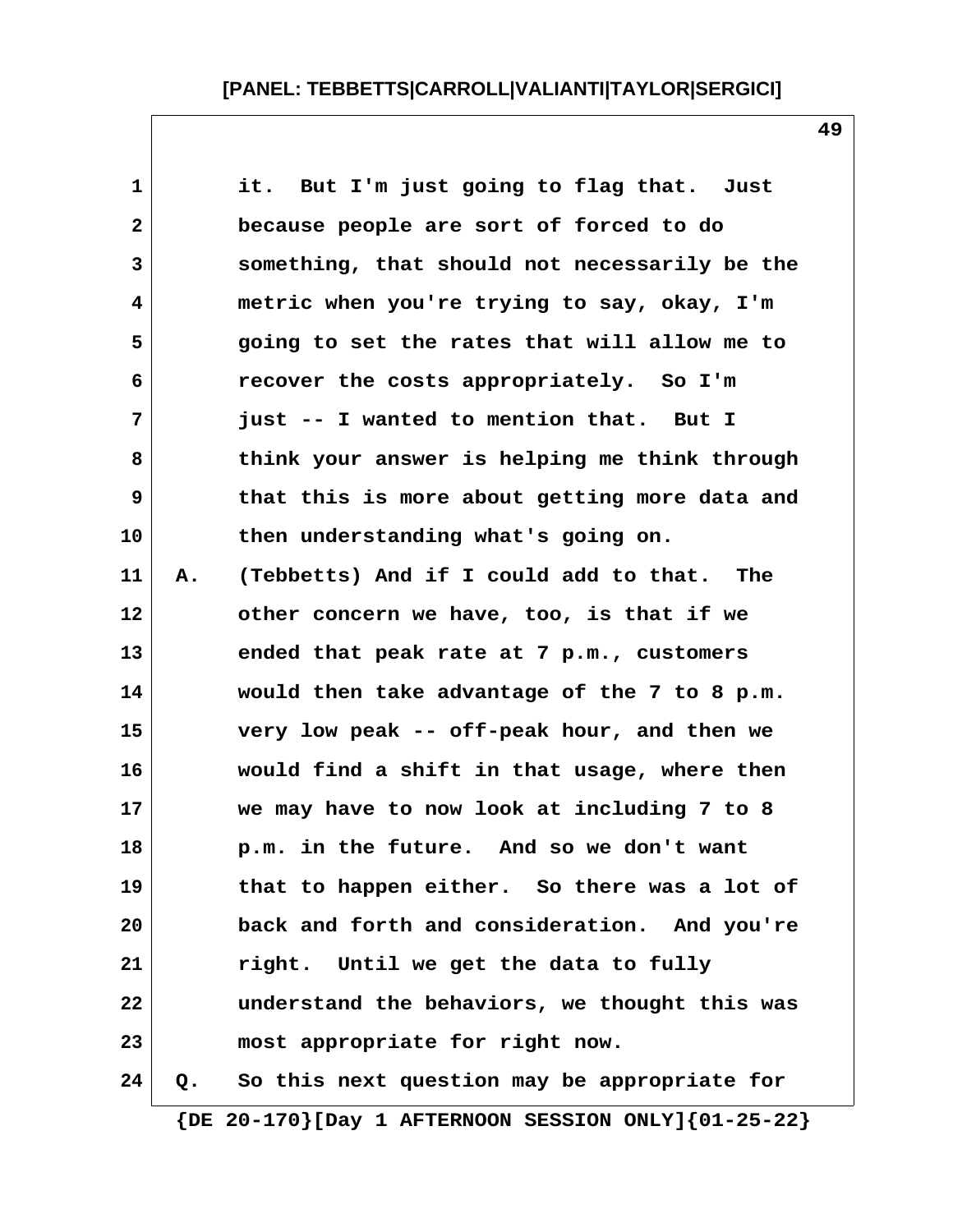| $\mathbf 1$  | ChargePoint because they are in the business                  |
|--------------|---------------------------------------------------------------|
| $\mathbf{2}$ | of having the facilities. But if the                          |
| 3            | utilities or anyone else -- including, of                     |
| 4            | course, Dr. Sergici, you can respond as well.                 |
| 5            | I don't know much about L2, Level 2,                          |
| 6            | Level 3, and then you also mention DCFC I                     |
| 7            | think, if I got the abbreviation right. Can                   |
| 8            | you give me a sense of how those different                    |
| 9            | technologies differ, you know, in a very --                   |
| 10           | at a 20,000 feet level so that I have a good                  |
| 11           | sense of what we are talking about here?                      |
| 12           | Anyone? Or else I'm going to ask --                           |
| 13           | (Taylor) Yeah. Sorry. I thought that was --<br>Α.             |
| 14           | this is John with Atrium. I can handle some                   |
| 15           | of that. I thought that was pointing towards                  |
| 16           | ChargePoint.                                                  |
| 17           | So basically the different charging                           |
| 18           | ports have different capacities to push                       |
| 19           | energy into the battery. So a Level 2                         |
| 20           | charger has a lower capacity, and thus it has                 |
| 21           | a lower demand draw. So it's a -- you know,                   |
| 22           | I don't know what ChargePoint's selling now,                  |
| 23           | but let's call it like a 20 to 50 kW charger;                 |
| 24           | whereas, you know, Level 3 and DCFCs are in                   |
|              | $\{DE 20-170\}$ [Day 1 AFTERNOON SESSION ONLY] $\{01-25-22\}$ |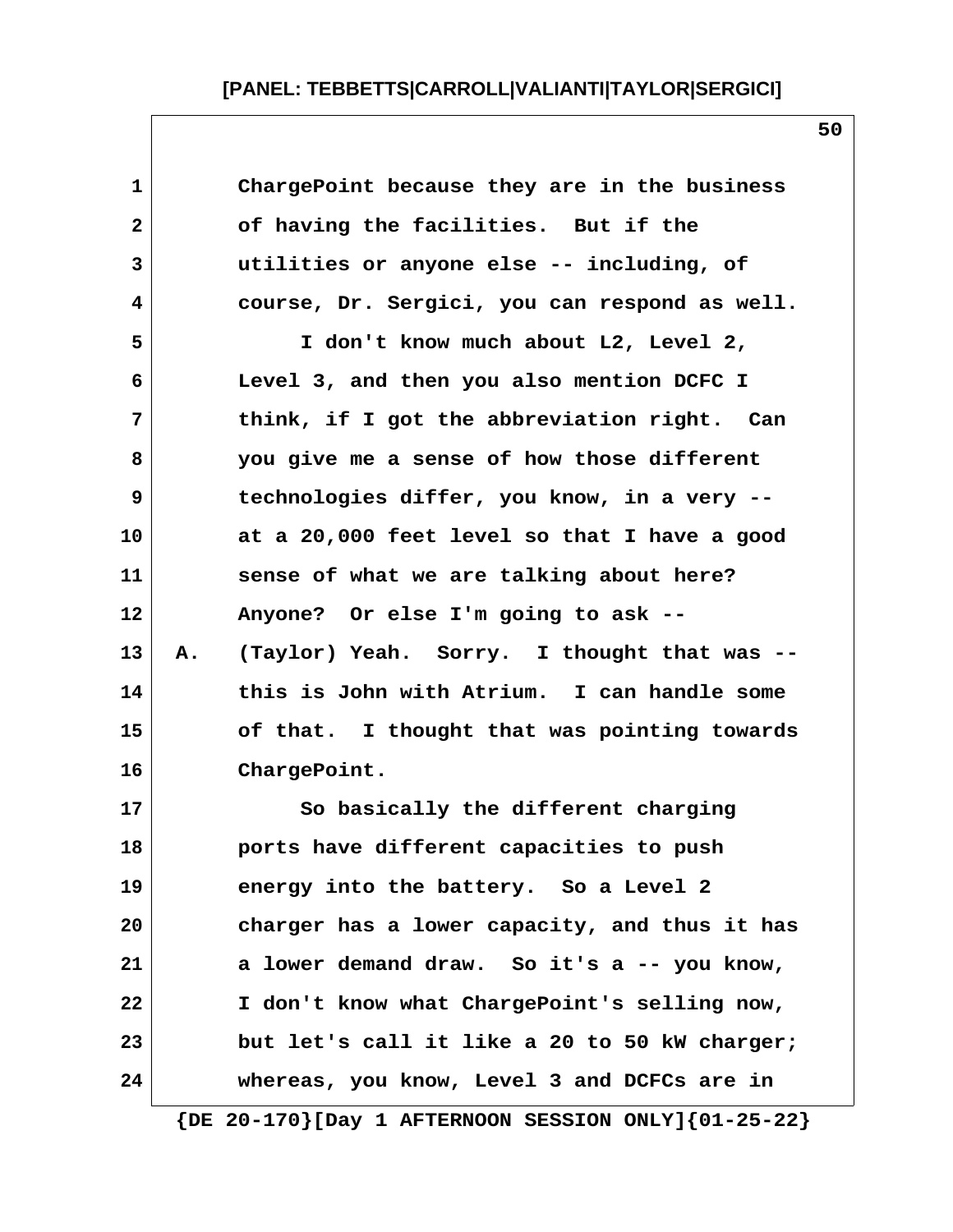|    | the 75-plus kW. So, you know, the different   |
|----|-----------------------------------------------|
|    | types of charging ports, you know, they have  |
|    | a different demand load associated with them. |
|    | And there's also, you know, technologies      |
|    | related to those ports that make them smarter |
|    | and intelligent, where they can respond. You  |
|    | can program them. You know, there's           |
|    | technologies where, if there's a cluster of   |
|    | smaller Level 2 ports, that you can turn some |
|    | of them on and off to make sure that the      |
|    | cluster doesn't hit certain peak demand. But  |
|    | basically the difference is the capacity and  |
|    | the speed in which energy is moved from the   |
|    | facility into the battery.                    |
| Q. | This is purely out of curiosity. So the       |
|    | charging stations, do they only let you just  |
|    | charge? And I know it can -- they are smart,  |
|    | you know, in the sense that you can do other  |
|    | things. But do they -- can they also allow    |
|    | somebody to, like, say, you know what, I'm    |
|    | going to go in the other direction.<br>I'm    |
|    | going to provide something to the grid. I     |
|    | know it's a -- this question is sort of       |
|    | really hypothetical. But I'm trying to        |
|    |                                               |

 **{DE 20-170}[Day 1 AFTERNOON SESSION ONLY]{01-25-22}**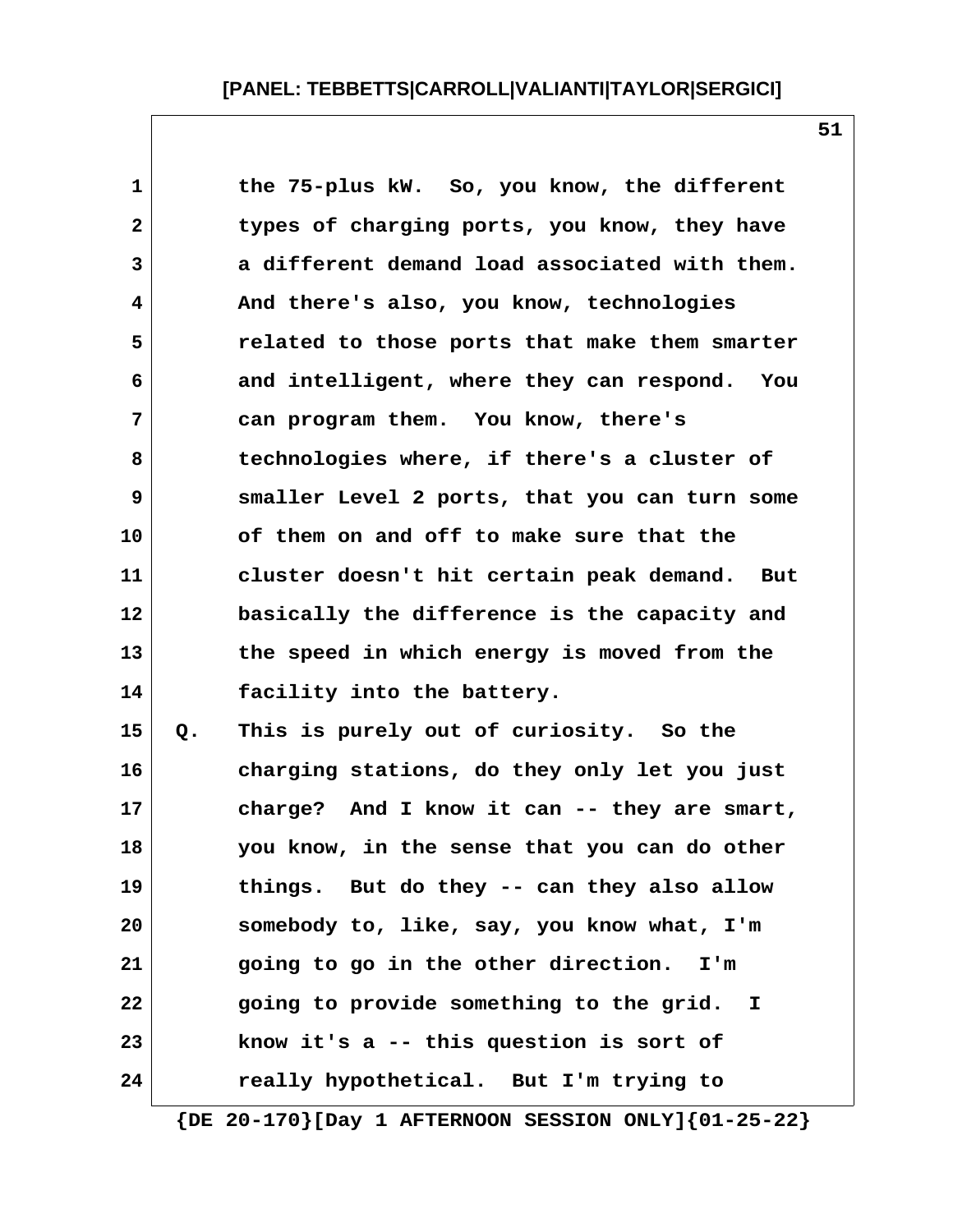| Α. | understand is it possible in the future that<br>devices like these can also allow the grid to<br>benefit from stored energy or something.<br>(Sergici) I believe so, Commissioner. In the<br>future they're talking about vehicle to grid<br>types of capabilities. And there are pilots<br>of this currently underway. I don't think |
|----|---------------------------------------------------------------------------------------------------------------------------------------------------------------------------------------------------------------------------------------------------------------------------------------------------------------------------------------|
|    |                                                                                                                                                                                                                                                                                                                                       |
|    |                                                                                                                                                                                                                                                                                                                                       |
|    |                                                                                                                                                                                                                                                                                                                                       |
|    |                                                                                                                                                                                                                                                                                                                                       |
|    |                                                                                                                                                                                                                                                                                                                                       |
|    |                                                                                                                                                                                                                                                                                                                                       |
|    |                                                                                                                                                                                                                                                                                                                                       |
|    | that it's being done at this time. And                                                                                                                                                                                                                                                                                                |
|    | again, ChargePoint, if they're on the line,                                                                                                                                                                                                                                                                                           |
|    | can correct me. I don't think they are                                                                                                                                                                                                                                                                                                |
|    | prepared for the EVs and the cars feeding                                                                                                                                                                                                                                                                                             |
|    | energy back to the grid because there are a                                                                                                                                                                                                                                                                                           |
|    | lot of requirements that needs to be figured                                                                                                                                                                                                                                                                                          |
|    | out in terms of, you know, cyber security and                                                                                                                                                                                                                                                                                         |
|    | electrical requirements and so on. Not at                                                                                                                                                                                                                                                                                             |
|    | this time, but I think surely there's going                                                                                                                                                                                                                                                                                           |
|    | to be in the future that might be possible.                                                                                                                                                                                                                                                                                           |
| Q. | And is that also what you just described,                                                                                                                                                                                                                                                                                             |
|    | it's true for even residential charging;                                                                                                                                                                                                                                                                                              |
|    | right? I mean correct?                                                                                                                                                                                                                                                                                                                |
|    | A. (Sergici) That is correct.                                                                                                                                                                                                                                                                                                         |
|    | Q. Okay.                                                                                                                                                                                                                                                                                                                              |
|    | A. Yes.                                                                                                                                                                                                                                                                                                                               |
|    | Q. Okay. I think that's all I have. Thank you.                                                                                                                                                                                                                                                                                        |
|    | $\{DE 20-170\}$ [Day 1 AFTERNOON SESSION ONLY] $\{01-25-22\}$                                                                                                                                                                                                                                                                         |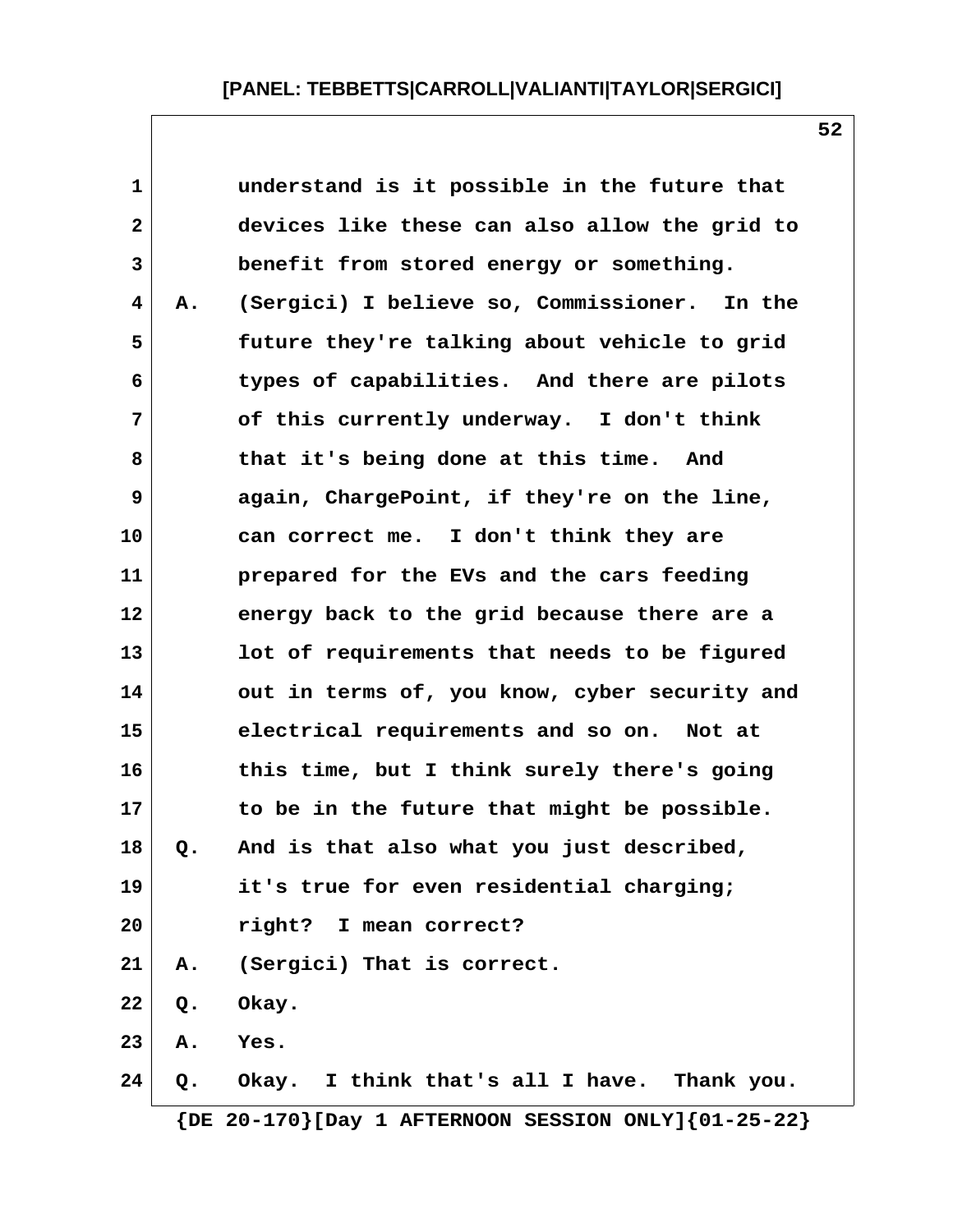| $\mathbf{1}$ |    | CHAIRMAN GOLDNER: Okay.                       |
|--------------|----|-----------------------------------------------|
| 2            |    | Commissioner Ross has a follow-up.            |
| 3            |    | INTERROGATORIES BY COMMISSIONER ROSS:         |
| 4            | Q. | Just a question about generation and whether  |
| 5            |    | it can be subjected to time-of-use            |
| 6            |    | adjustments. And because we are de-regulated  |
| 7            |    | in this jurisdiction and people can choose a  |
| 8            |    | competitive supplier, I'm trying to           |
| 9            |    | understand how this works if a customer is on |
| 10           |    | competitive supply. I can see how it would    |
| 11           |    | work if they were on default service. But     |
| 12           |    | what happens if they're not on default        |
| 13           |    | service?                                      |
| 14           | Α. | (Tebbetts) So I can tell you, for Liberty, if |
| 15           |    | a customer, in our current electric vehicle   |
| 16           |    | charge rate that we have for residential      |
| 17           |    | customers, if they are not taking default     |
| 18           |    | service, they do not receive time-of-use rate |
| 19           |    | for their energy service provided by a        |
| 20           |    | competitive supplier. And we would use that   |
| 21           |    | same concept for commercial customers as      |
| 22           |    | well.                                         |
| 23           | Q. | Would they still have time-of-use rate as to  |
| 24           |    | distribution and transmission?                |
|              |    |                                               |

 **{DE 20-170}[Day 1 AFTERNOON SESSION ONLY]{01-25-22}**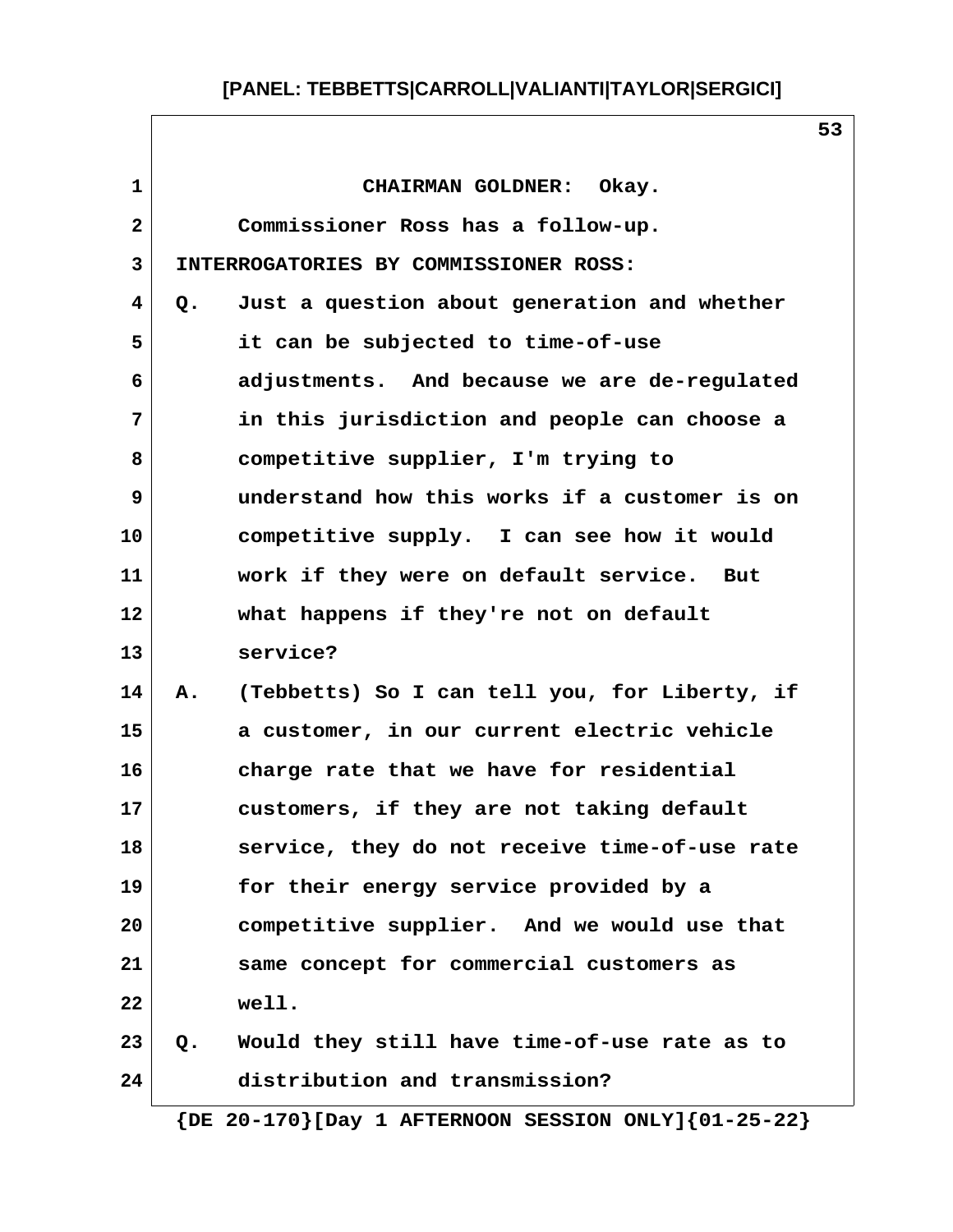**1 A. (Tebbetts) Yes.**

 **2 Q. Okay. Thank you.**

 **3 A. (Taylor) And I believe that's the same for 4 Unitil. I don't know, Cindy, if you -- 5 A. (Carroll) Yes, that's correct. If they are 6 on third-party competitive supply, they would 7 get a flat rate for generation, unless, of 8 course, I think there is a possibility that 9 if a generator wanted to, or a supplier 10 wanted to provide supply at the same 11 intervals as -- or the same time-of-use 12 rate-of-use structure that we are providing 13 the other components in, we may be able to 14 accommodate that as well. 15 Q. Thank you. 16 CHAIRMAN GOLDNER: Okay. I just have 17 a few questions -- 18 MR. TAYLOR: Commissioner -- 19 CHAIRMAN GOLDNER: Go ahead. 20 MR. TAYLOR: Sorry, Commissioner. 21 This is Patrick from Unitil. I just had one 22 clarification that I was hoping to make before 23 we moved on. 24 CHAIRMAN GOLDNER: Sure. {DE 20-170}[Day 1 AFTERNOON SESSION ONLY]{01-25-22}**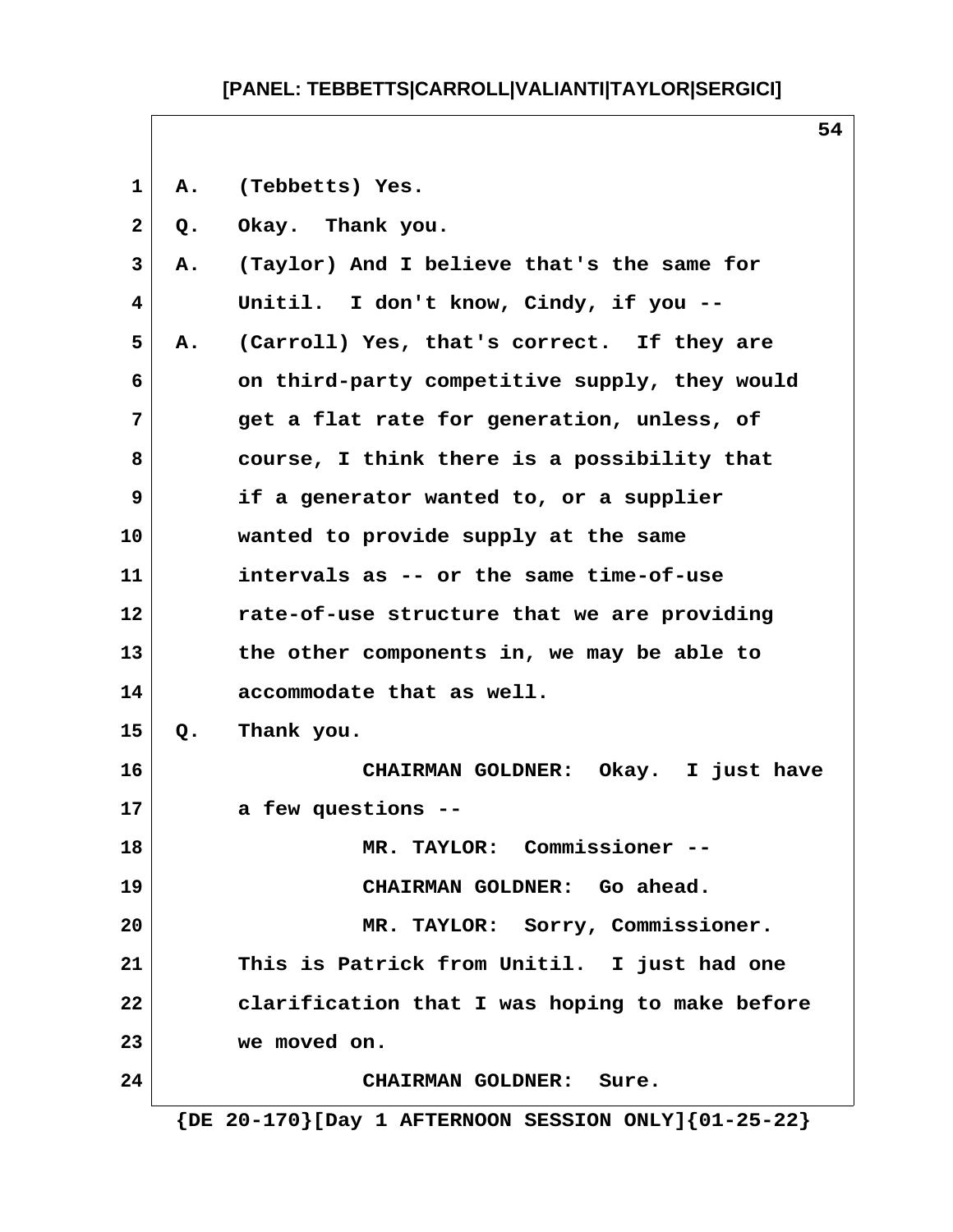**1 MR. TAYLOR: Commissioner 2 Chattopadhyay had asked a question about the 3 modeling at Bates Page 20 of the Settlement 4 Agreement and had pointed out some numbers for 5 Unitil that required some clarification and 6 issued a record request to the Company, but 7 then Dr. Sergici I guess determined that the 8 numbers had been transposed and explained that. 9 And so I just wanted to get clarification. Has 10 the record request been withdrawn, or is the 11 Commissioner still expecting some analysis from 12 the Company? 13 (Commissioners confer off the record.) 14 COMMISSIONER CHATTOPADYHAY: I would 15 say that, you know, just red-line those numbers 16 and change the numbers and provide that. Would 17 that work as a record request better or just 18 some other avenue? 19 CHAIRMAN GOLDNER: Mr. Taylor, do you 20 have a preference if it's red-lined or a 21 separate exhibit? 22 MR. TAYLOR: Oh, I have no 23 preference. We'll provide the information. 24 Actually, we actually did not -- Unitil did not**

 **{DE 20-170}[Day 1 AFTERNOON SESSION ONLY]{01-25-22}**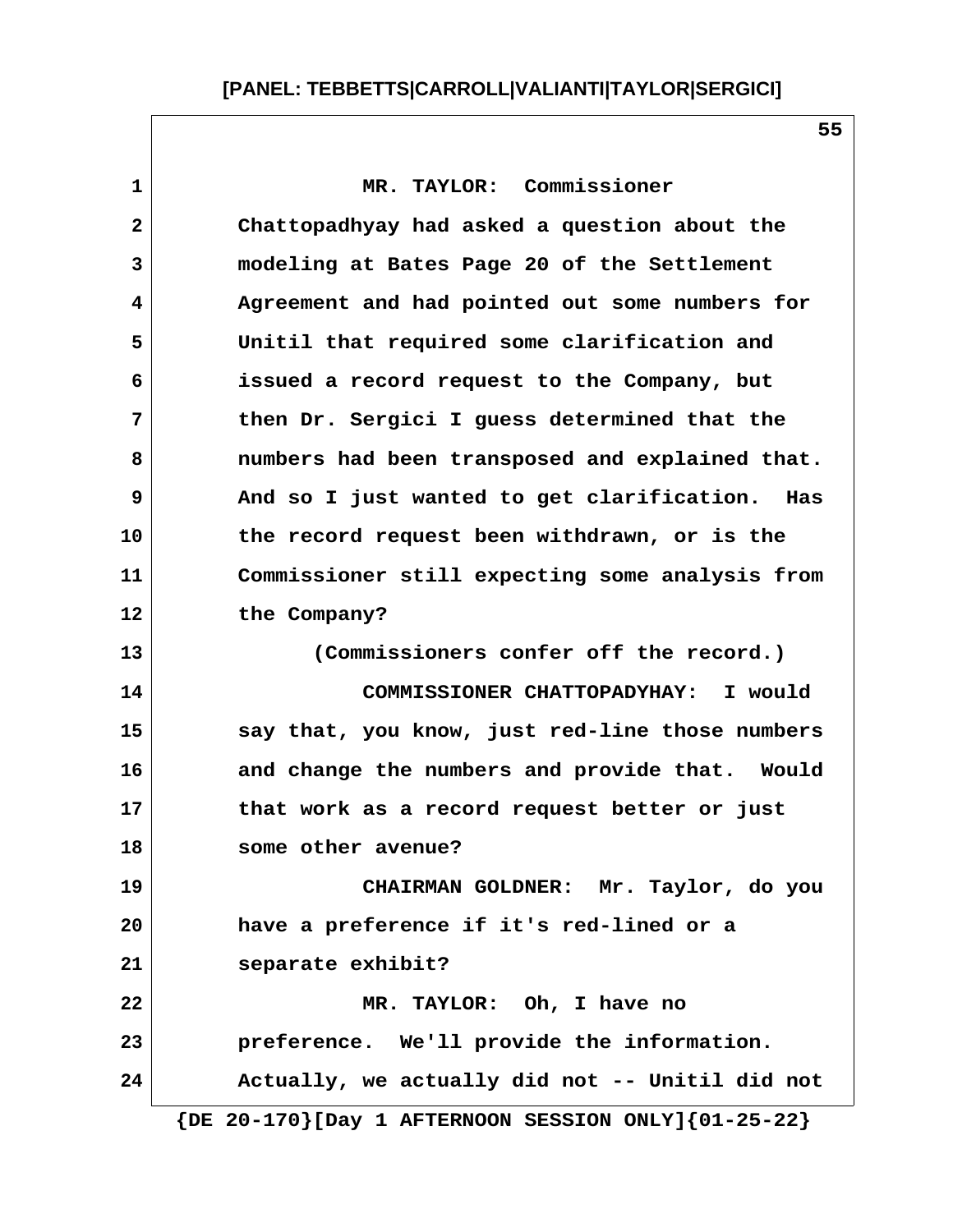| prepare that exhibit. That was prepared by the   |
|--------------------------------------------------|
| Department and Dr. Sergici. But I'm happy to     |
| coordinate with the Department of Energy as to   |
| how they want to prepare it. But Attorney        |
| Buckley might want to take that one.             |
| CHAIRMAN GOLDNER: Mr. Buckley.                   |
| MR. BUCKLEY: Yeah, we could do it in             |
| whatever manner is the Commission's preference,  |
| either as a red-line of Attachment B more or     |
| less as a record request, or as an amended       |
| Exhibit 24 if that's helpful, either way.        |
| COMMISSIONER CHATTOPADYHAY: I think              |
| the former would be fine.                        |
| CHAIRMAN GOLDNER: Okay. So the                   |
| red-line as a record request.                    |
| (Commissioners confer off the record.)           |
| CHAIRMAN GOLDNER: Okay. Just a few               |
| questions to wrap up the Commissioner portion    |
| of the session here.                             |
| INTERROGATORIES BY COMMISSIONER GOLDNER:         |
| I want to ask, in the Settlement Agreement<br>Q. |
| Appendix, A, which is Bates Page 16, if the      |
| numbers in that table had been corrected in      |
|                                                  |
|                                                  |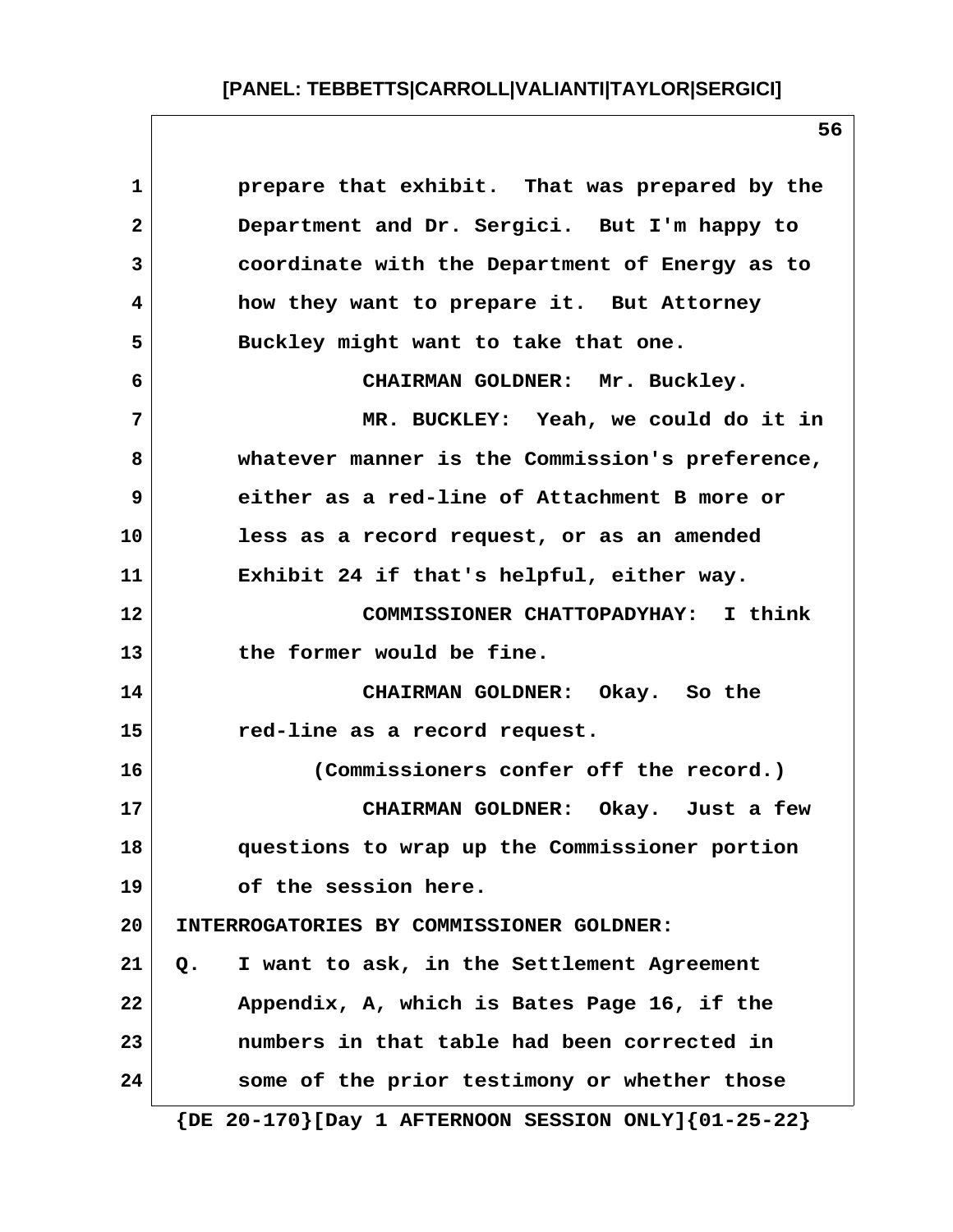| $\mathbf{1}$ |       | numbers are currently represented as being   |
|--------------|-------|----------------------------------------------|
| $\mathbf{2}$ |       | correct. This was a question for Unitil.     |
| 3            | Α.    | (Taylor) Yeah, those numbers -- are you      |
| 4            |       | asking about the correction that we had to   |
| 5            |       | make to the rebuttal testimony?              |
| 6            | Q.    | Yeah, I didn't capture that in my notes. And |
| 7            |       | what I'm looking at is the off-peak period.  |
| 8            |       | Transmission plus distribution plus          |
| 9            |       | generation doesn't equal the total. And it's |
| 10           |       | not a pop quiz. I think there's a decimal    |
| 11           |       | place that you're missing a zero in          |
| 12           |       | transmission. I think it should be .004, not |
| 13           |       | .0408. I don't know who can address that,    |
| 14           |       | but it looks like there's an error in        |
| 15           |       | transmission.                                |
| 16           | Α.    | (Taylor) I'm looking at that right now.      |
| 17           | $Q$ . | Yeah, take your time. It's the same in       |
| 18           |       | Liberty, actually, right below, the same     |
| 19           |       | thing; the transmission plus distribution    |
| 20           |       | plus generation doesn't equal the total.     |
| 21           |       | MR. TAYLOR: Commissioner, could you          |
| 22           |       | please provide that reference again?         |
| 23           |       | CHAIRMAN GOLDNER: Sure. It's Bates           |
| 24           |       | Page 16. It's the two tables on residential  |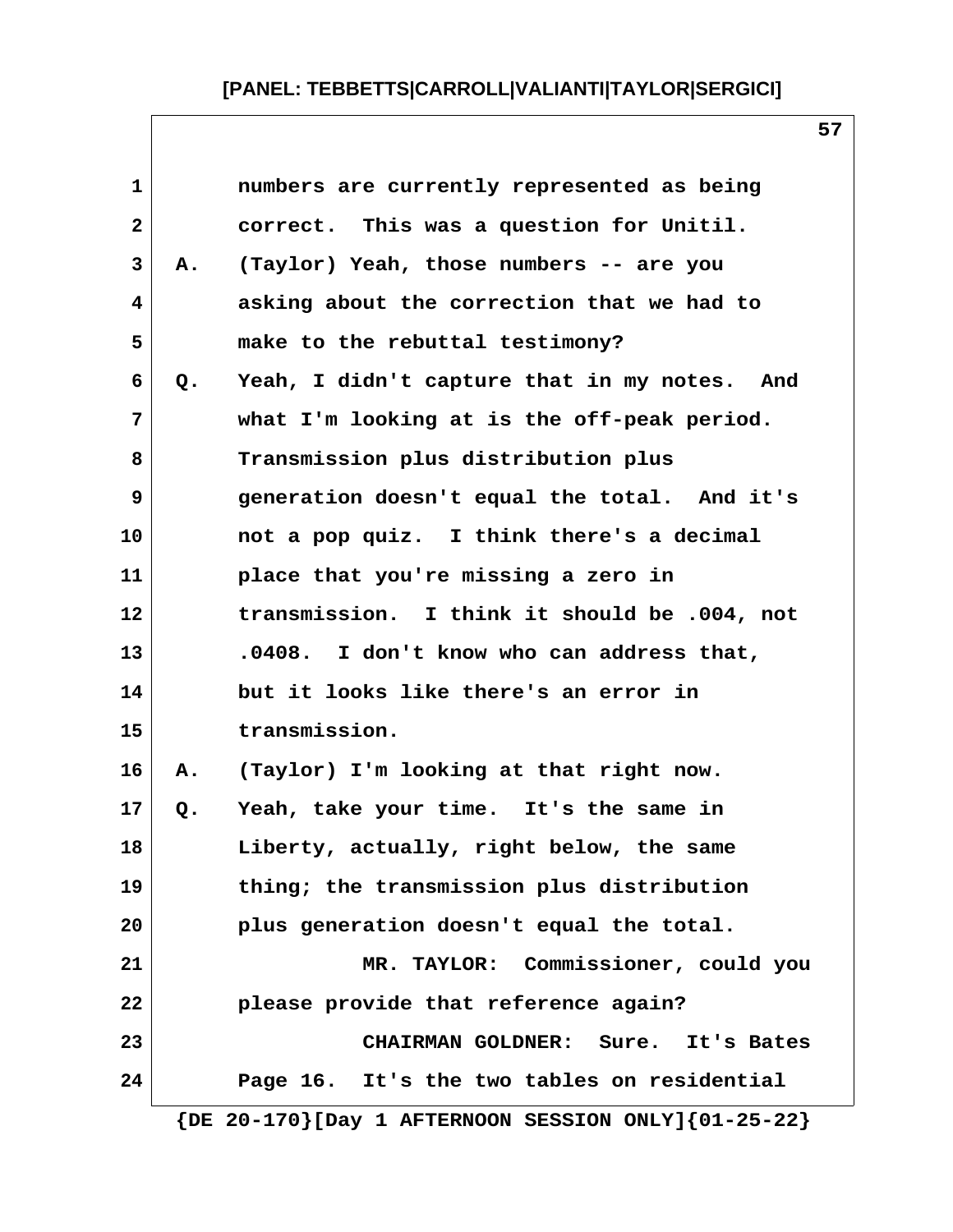| $\mathbf{1}$ |    | rates, both Unitil and Liberty. And in the    |
|--------------|----|-----------------------------------------------|
| $\mathbf{2}$ |    | off-peak periods, I believe you've made an    |
| 3            |    | error in your Transmission column on the      |
| 4            |    | off-peak. I think you're missing a zero. But  |
| 5            |    | I could be wrong. That's why I'm asking.      |
| 6            | Α. | (Taylor) Yeah. So the off-peak, you're        |
| 7            |    | saying the .0408 plus the .02941 and then the |
| 8            |    | .06304 does not equate to the total?          |
| 9            |    | CHAIRMAN GOLDNER: Correct. It's               |
| 10           |    | about 13 cents, not 10 cents. I'll give you a |
| 11           |    | second to calculate it. But it doesn't --     |
| 12           | A. | (Taylor) Yeah, no, I see the error. I'm not   |
| 13           |    | sure what's driving that, the table behind    |
| 14           |    | that.                                         |
| 15           | Q. | Yeah, both Liberty and Unitil make the same   |
| 16           |    | error, which is puzzling. It's only off-peak  |
| 17           |    | that's wrong, and it's wrong both for Unitil  |
| 18           |    | and Liberty.                                  |
| 19           | A. | (Tebbetts) Excuse me. I'm trying to           |
| 20           |    | understand which column. At least on          |
| 21           |    | Liberty, you're looking at our D12 EV rate;   |
| 22           |    | is that correct?                              |
| 23           |    | CHAIRMAN GOLDNER: D12 EV, and only            |
| 24           |    | off-peak. So it's .02 plus .036 plus .0357    |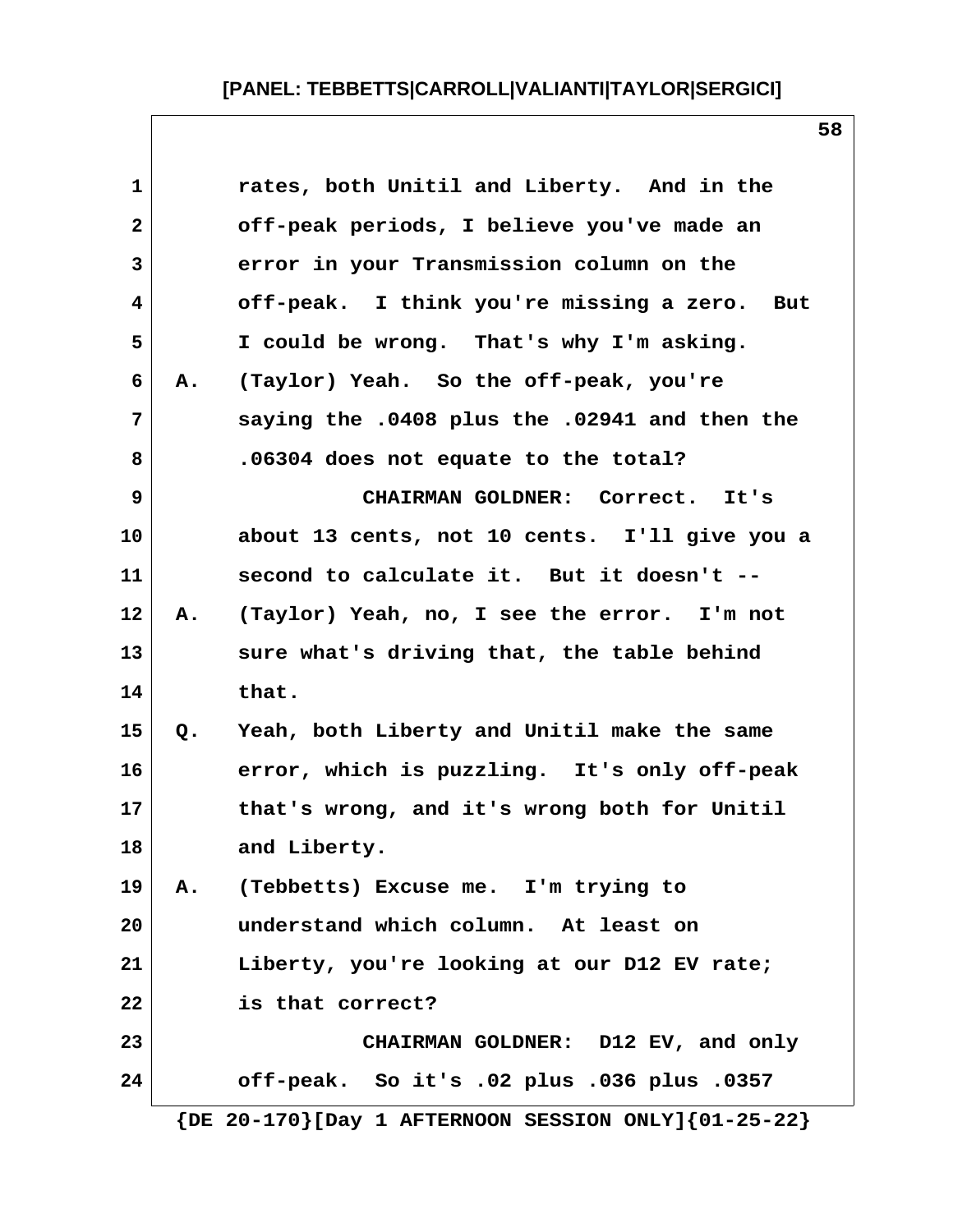|               | most assuredly does not equal .07.           |
|---------------|----------------------------------------------|
| A.            | (Tebbetts) Oh, you know what? There must     |
|               | be -- there's a zero missing here. I         |
|               | didn't -- I don't believe -- I don't know if |
|               | I filled this out or not. But there's just a |
|               | zero missing. That's why. It should be       |
|               | .00213.                                      |
| Q.            | Yup. And I believe it's the same for Unitil, |
|               | if Unitil can verify. And then we'll need a  |
|               | red-line to this.                            |
| Α.            | (Carroll) That appears to be the case.       |
| Q.            | Okay. Because this is the settlement, so     |
|               | obviously we're depending on this to be      |
|               | correct.                                     |
| Α.            | (Taylor) Although these are illustrative     |
|               | rates. I think the settlement kind of        |
|               | defines the process in which the actual cost |
|               | structures of the utilities will be used to  |
|               | develop the rates and ratios.                |
| $Q_{\bullet}$ | Right. But if it's really 13 cents and not 9 |
|               | cents, then we have a larger problem because |
|               | now the three-to-one ratio is not met.       |
| Α.            | (Taylor) Correct.                            |
| Q.            | So I'm trying to figure out which direction  |
|               |                                              |

 **{DE 20-170}[Day 1 AFTERNOON SESSION ONLY]{01-25-22}**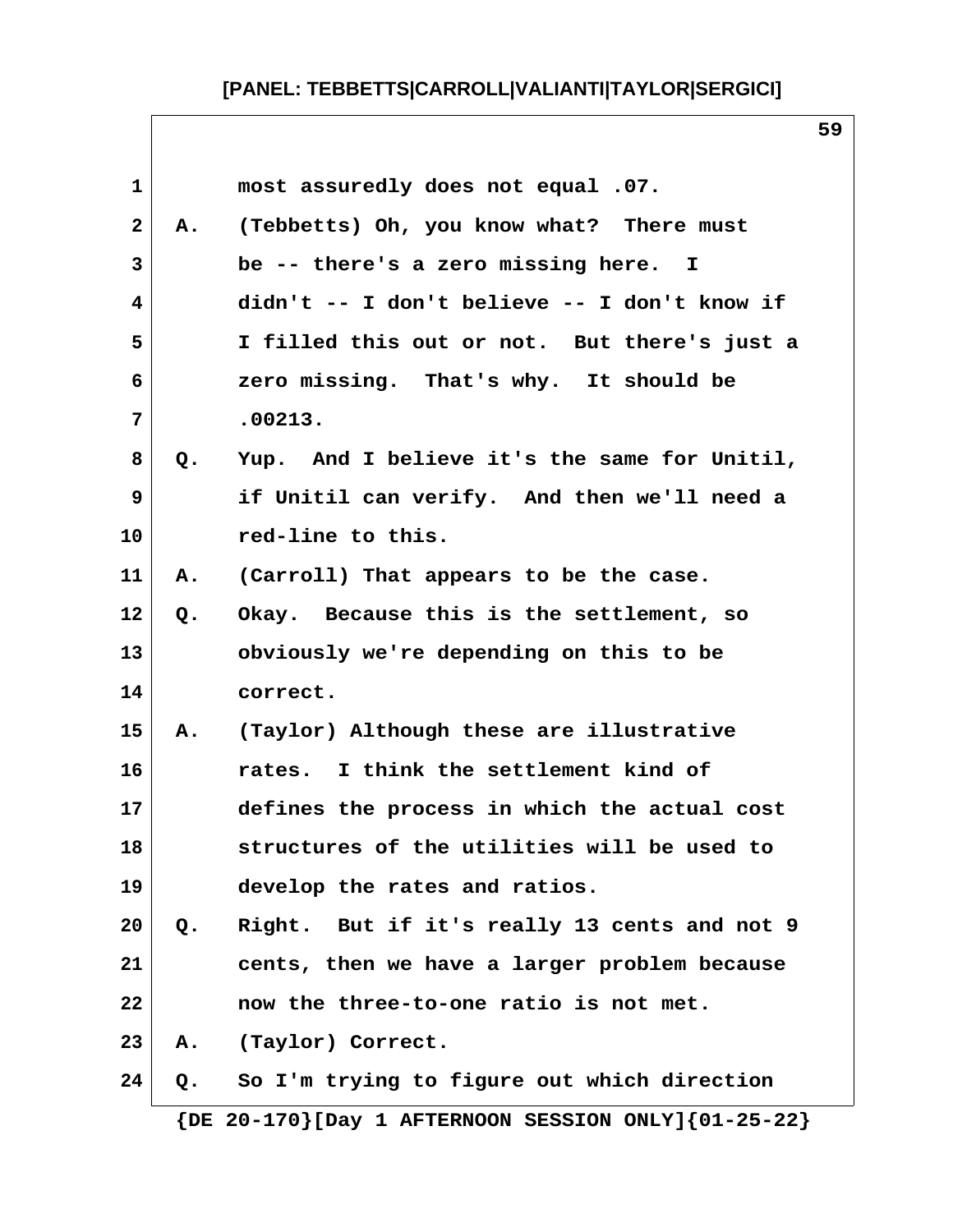|    | is wrong. Is it the Transmission that's        |
|----|------------------------------------------------|
|    | wrong or is it the Total that's wrong?         |
| Α. | (Tebbetts) For Liberty, it is the              |
|    | Transmission that is wrong.                    |
| Α. | (Taylor) Same with Unitil.                     |
| Q. | Unitil's the same? Okay. Thank you. Okay.      |
|    | Yeah, we'll want that red-lined. I guess       |
|    | that would be a record request, too. But we    |
|    | need the Settlement Agreement to be correct,   |
|    | of course. Okay. Good. That was the first      |
|    | math questions.                                |
|    | Second math question is, Ms. Tebbetts,         |
|    | you gave us a very interesting illustration    |
|    | before, and I thank you for that. We were      |
|    | talking about \$45 to fill up our new Tesla.   |
|    | So, thank you.                                 |
|    | I looked up, while we were talking, the        |
|    | new Model Y Tesla, which gets about -- has a   |
|    | range of about 315 miles. So if it costs \$45  |
|    | to fill that up, I sort of took that as the    |
|    | baseline. And then I went on and bought a      |
|    | Honda Civic, or maybe an Accord that gets 25   |
|    | miles to the gallon. I use the same amount     |
|    | of gas at \$3, and I get a longer range.<br>I. |
|    |                                                |

 **{DE 20-170}[Day 1 AFTERNOON SESSION ONLY]{01-25-22}**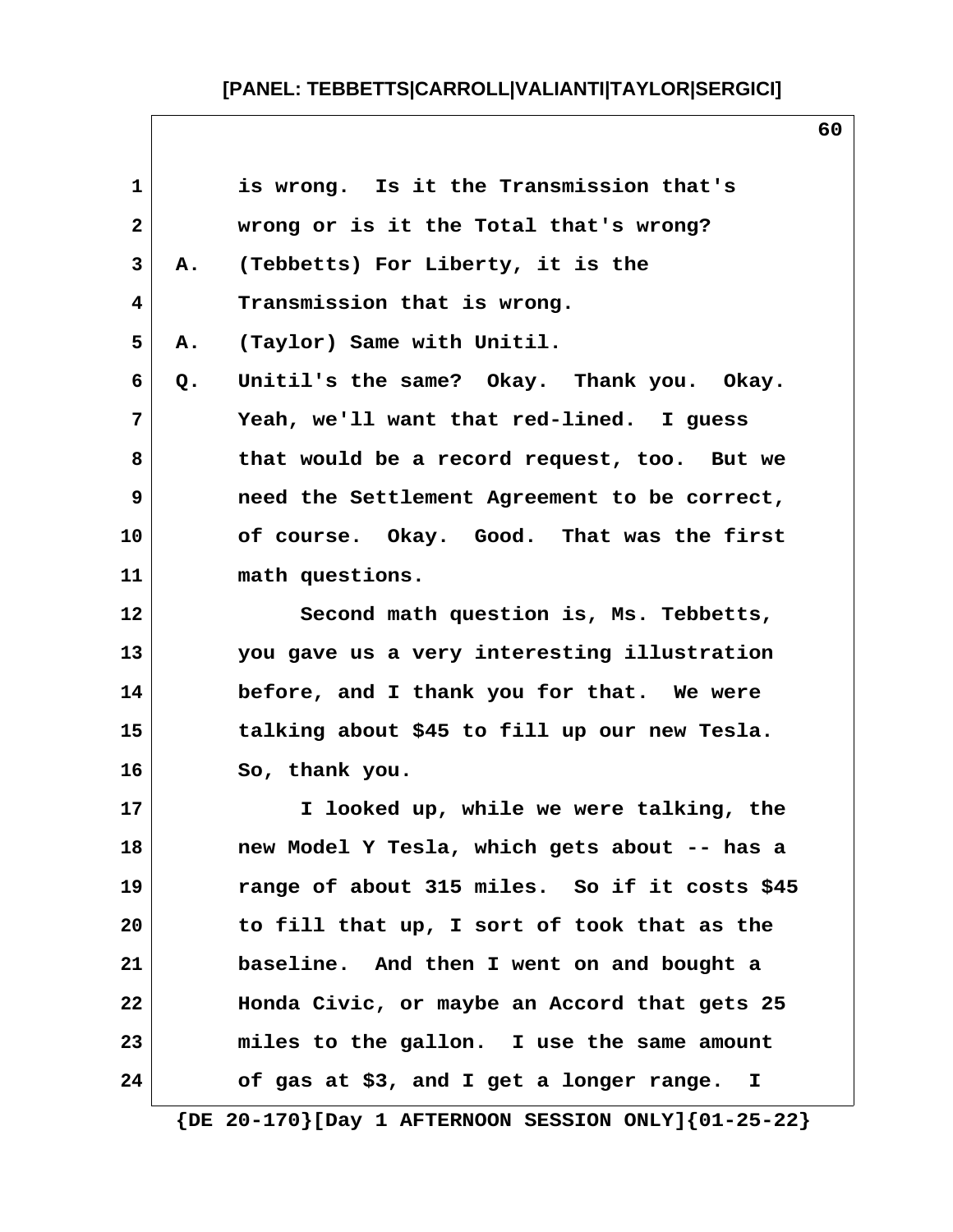| $\mathbf{1}$            |    | get 375 miles for the range. So I'm confused                  |
|-------------------------|----|---------------------------------------------------------------|
| $\overline{\mathbf{2}}$ |    | as to why I would buy an electric car with                    |
| 3                       |    | lower range?                                                  |
| 4                       | Α. | (Tebbetts) Well, there's a lot of reasons why                 |
| 5                       |    | customers buy an electric car.                                |
| 6                       | Q. | But you represented that the range was                        |
| 7                       |    | better. And I'm not -- I'm just trying to                     |
| 8                       |    | make sure that we have the record correct.                    |
| 9                       | Α. | (Tebbetts) If I represented the range was                     |
| 10                      |    | better, that's not what I was trying to                       |
| 11                      |    | represent. I was trying to represent that                     |
| 12                      |    | the cost to fill up that vehicle,                             |
| 13                      |    | 100-kilowatt-hour vehicle, is less than I                     |
| 14                      |    | would pay for a vehicle to use that same                      |
| 15                      |    | range.                                                        |
| 16                      | Q. | That's what I'm saying. That's not<br>No.                     |
| 17                      |    | correct. And I'm just verifying the numbers.                  |
| 18                      |    | If it's \$45 to go 315 miles, then any                        |
| 19                      |    | standard car would go farther.                                |
| 20                      | Α. | (Tebbetts) We were using, like I think it was                 |
| 21                      |    | the national average at the time, \$3.25,                     |
| 22                      |    | \$3.30. So it was -- I think you mentioned                    |
| 23                      |    | \$3.00. So it was equal to or greater than                    |
| 24                      |    | approximately how much you could go on, I                     |
|                         |    | $\{DE 20-170\}$ [Day 1 AFTERNOON SESSION ONLY] $\{01-25-22\}$ |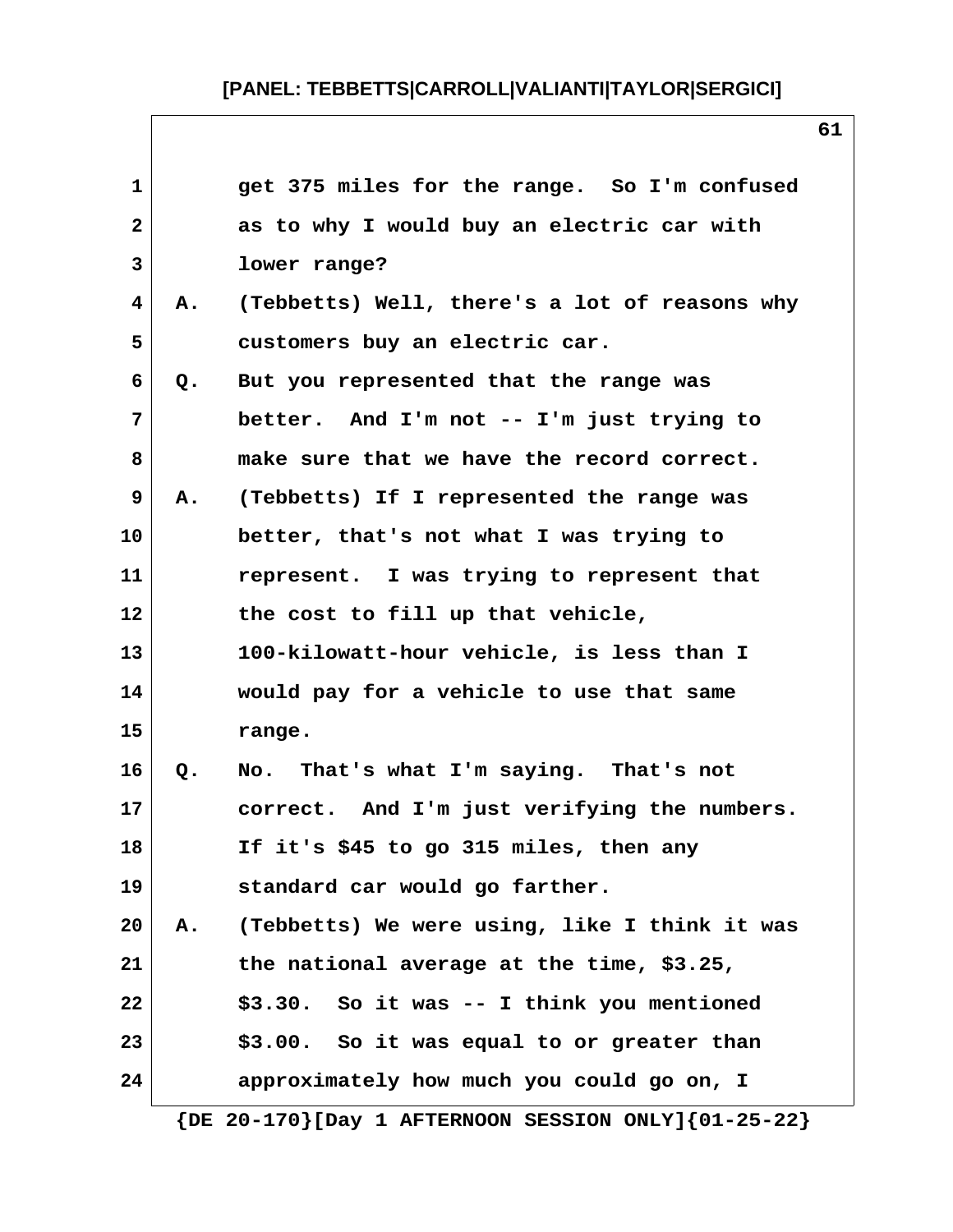| $\mathbf 1$  |       | want to say it was \$3.30 a gallon.           |
|--------------|-------|-----------------------------------------------|
| $\mathbf{2}$ | Q.    | Yeah, I just filled up at Irving station      |
| 3            |       | yesterday just out there, so I'm just using   |
| 4            |       | that number. But yeah, I'm getting -- let's   |
| 5            |       | see. I mean, if we take 315 -- so if we take  |
| 6            |       | 45 divided by 315 14 times 25 If we           |
| 7            |       | have a car that gets 25 miles per gallon, the |
| 8            |       | range is higher than a Tesla Y. But to be     |
| 9            |       | fair, it is less than a Tesla S. so I just    |
| 10           |       | want to make sure that we're doing the math   |
| 11           |       | right when we're putting something in the     |
| 12           |       | record here. I just want to -- either the     |
| 13           |       | range is more or it's less with an electric   |
| 14           |       | car. And I want to make sure we have the      |
| 15           |       | record straight.                              |
| 16           | Α.    | (Tebbetts) Sure. And we were using Tesla      |
| 17           |       | Model S when looking at that. So that would   |
| 18           |       | have been a 100-kilowatt-hour vehicle, and    |
| 19           |       | that's what we were looking at. So --         |
| 20           | $Q$ . | Do you know if the Y is a 100-kilowatt        |
| 21           |       | vehicle or something different?               |
| 22           | Α.    | (Tebbetts) I have not even heard of the       |
| 23           |       | Tesla Y, so I do not know.                    |
| 24           | Q.    | That's what my Google Search yielded is a Y   |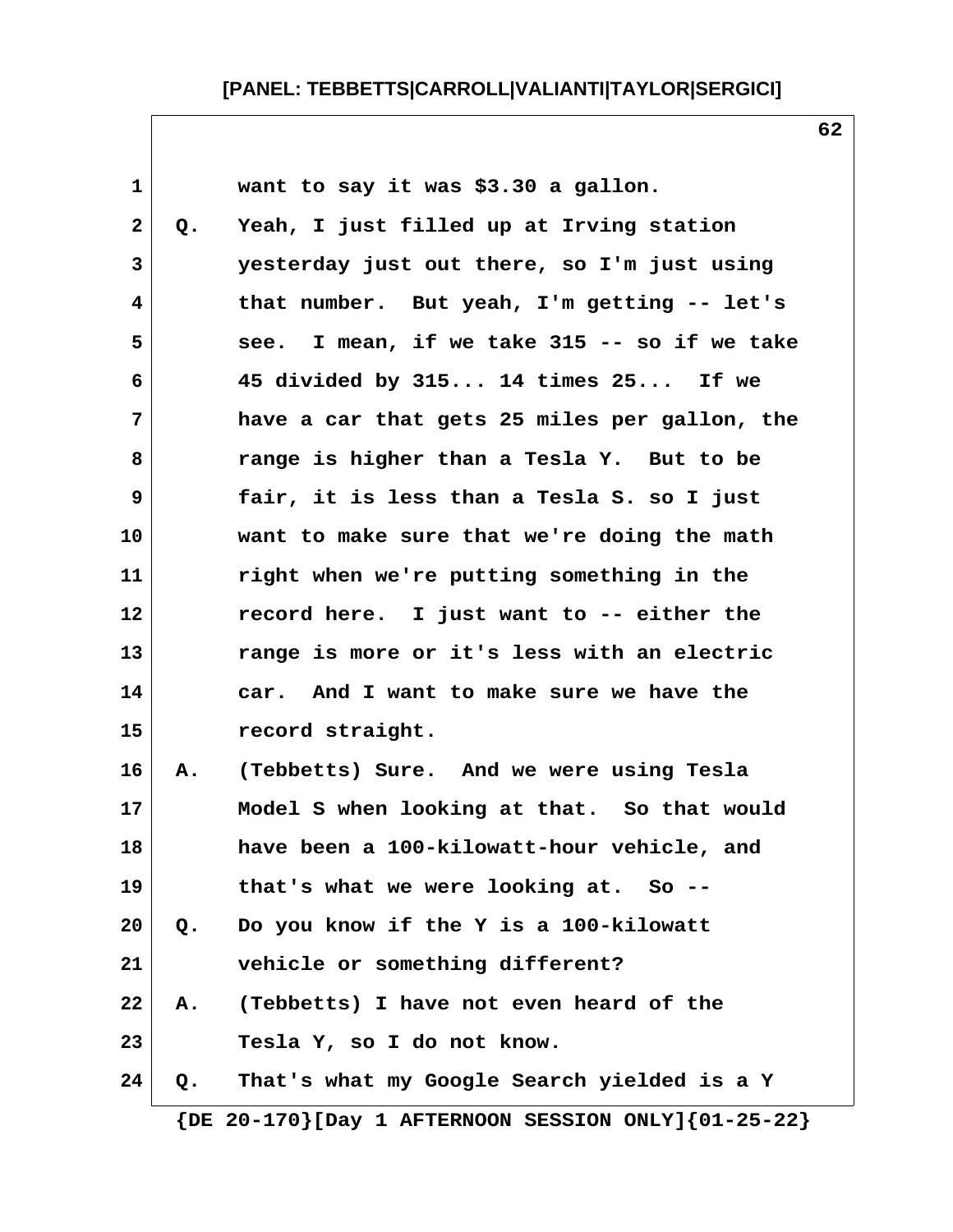**1 and an S.**

 **2 Okay. I think I have what I need on 3 this one. I'm not going to make this a 4 record request. But I would ask in future 5 hearings that we make sure that we've brought 6 the math to bear when making a representation 7 that one thing is better than another.**

 **8 I want to move now to technology. My 9 worry -- you know, I'm old enough to remember 10 floppy disc drives, okay. So I'm not sure 11 everyone in the room remembers floppy disc 12 drives. But, you know, so when we implement 13 this new technology, it will be outdated 14 probably by the time we plug it in at the 15 facility. And so, you know, future-proofing 16 or making sure that the technology can work 17 down the road is very important.**

**18 Are the meters that we're talking about 19 here for Liberty and Unitil, are they one-way 20 meters or two-way meters? Can you run the 21 meters backwards, or can you understand if 22 they're feeding back into the grid? 23 A. (Tebbetts) So the meters that we're using 24 are -- they're still AMR meters. They're not**

 **{DE 20-170}[Day 1 AFTERNOON SESSION ONLY]{01-25-22}**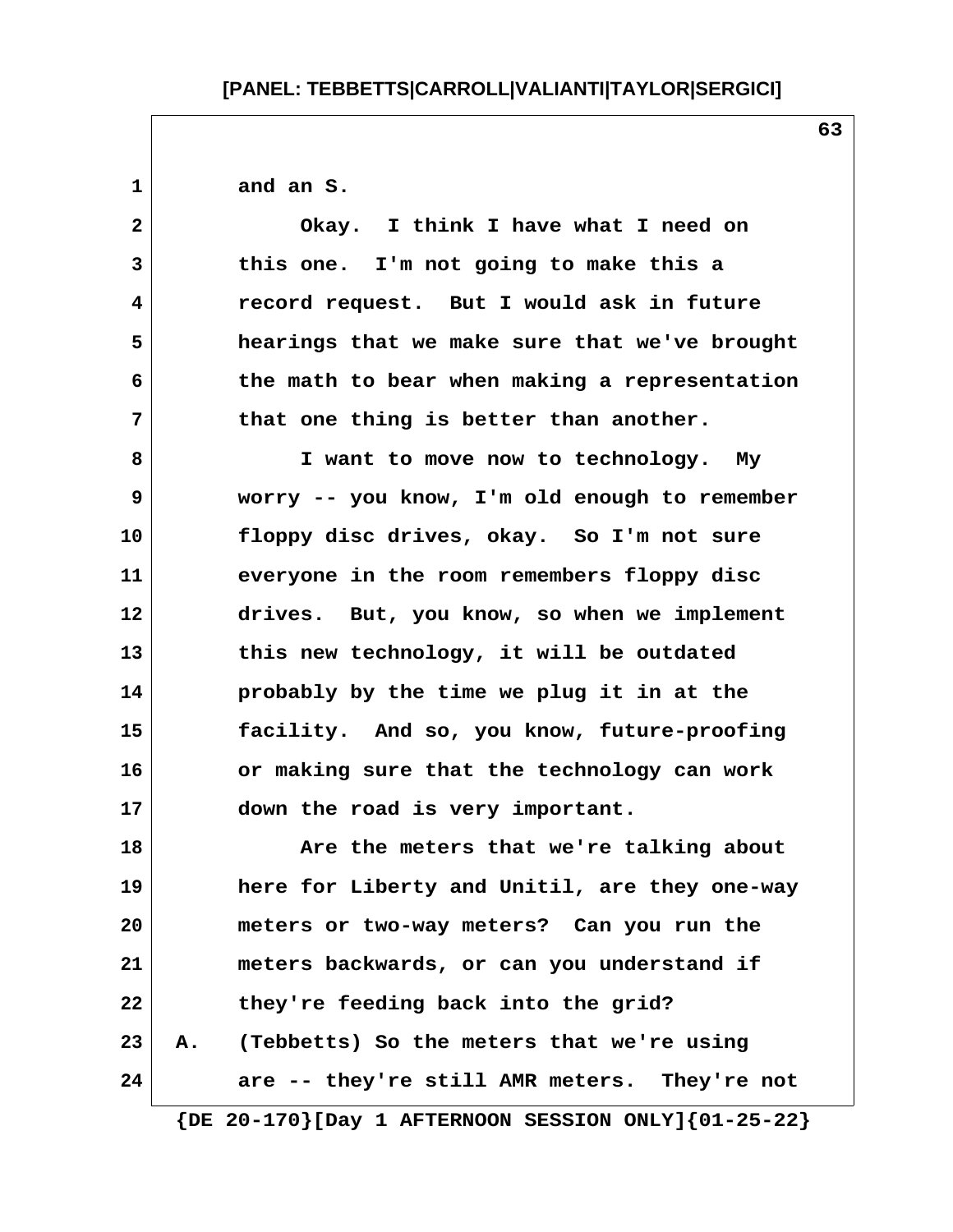**1 AMI. They're not bi-directional because 2 they're not net meters. The difference is 3 that we can do more programming with them, so 4 that we can program these times in the 5 time-of-use periods. That's the difference. 6 With our AMR meters we have on your house 7 today, we don't have the capability of 8 programming the hours by which we need to 9 capture the data. They're very rudimentary. 10 And so we have to use a more sophisticated 11 meter just so we have more periods within the 12 data collection. But it doesn't do anything 13 greater than collect data for those hours at 14 intervals. But we can't do anything else 15 with those meters. They can't talk back to 16 us. We still have to drive by to read them 17 if we -- actually, we can't even drive by to 18 read them. They're read through the cellular 19 network. So if we can't get a read, then we 20 will go out to the meter and collect the 21 data. 22 Q. And I assume you're using these meters -- 23 it's a cost benefit trade-off. If you look 24 at the meters that have more technology,**

 **{DE 20-170}[Day 1 AFTERNOON SESSION ONLY]{01-25-22}**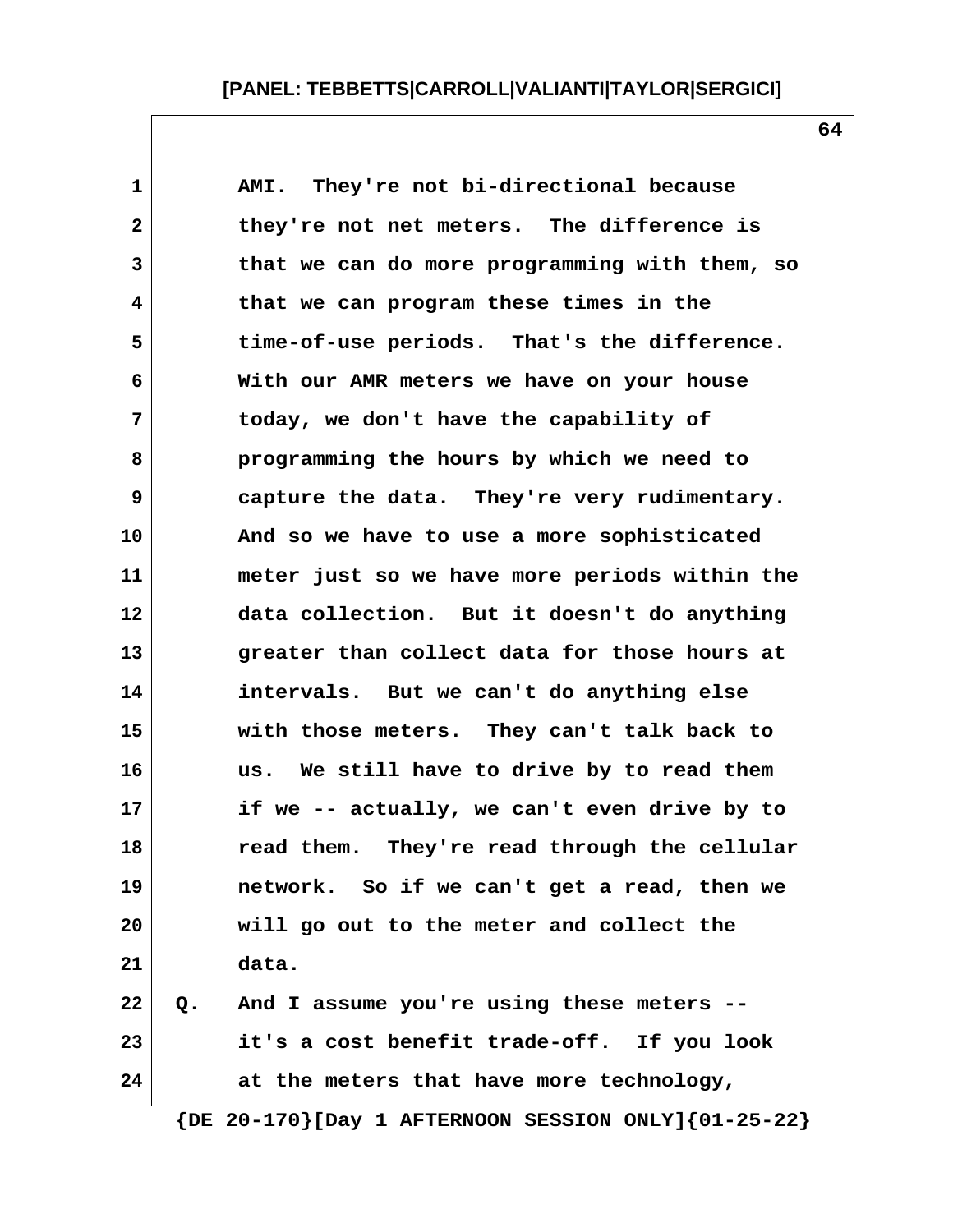| $\mathbf{1}$ |    | they're too expensive for the application.                    |
|--------------|----|---------------------------------------------------------------|
| $\mathbf 2$  |    | Is that the logic?                                            |
| 3            | А. | (Tebbetts) I don't think I understand your                    |
| 4            |    | question, actually.                                           |
| 5            | Q. | Well, there's meters that are two-way.                        |
| 6            |    | There's meters that measure every, you know,                  |
| 7            |    | minute. There's meters with flash memory                      |
| 8            |    | that can capture an entire month of data. So                  |
| 9            |    | there's lots of meters out there. But you've                  |
| 10           |    | chosen a meter, an AMR meter of some flavor,                  |
| 11           |    | for some reason. And I'm assuming you chose                   |
| 12           |    | that as part of a cost benefit trade-off as                   |
| 13           |    | opposed to going for a meter that was more                    |
| 14           |    | expensive, with more capability.                              |
| 15           | Α. | (Tebbetts) That's correct. So in the battery                  |
| 16           |    | storage pilot, there was discussion of                        |
| 17           |    | getting a meter that had 40 data points in                    |
| 18           |    | They were over \$1,000 apiece. And we<br>it.                  |
| 19           |    | don't need all those data points to build                     |
| 20           |    | time-of-use rates. And so, yes, that is                       |
| 21           |    | correct. So to use the same meters, our                       |
| 22           |    | billing system, our MV90 meter data                           |
| 23           |    | management system, all that's already been                    |
| 24           |    | programmed to gather this data. And it's                      |
|              |    | $\{DE 20-170\}$ [Day 1 AFTERNOON SESSION ONLY] $\{01-25-22\}$ |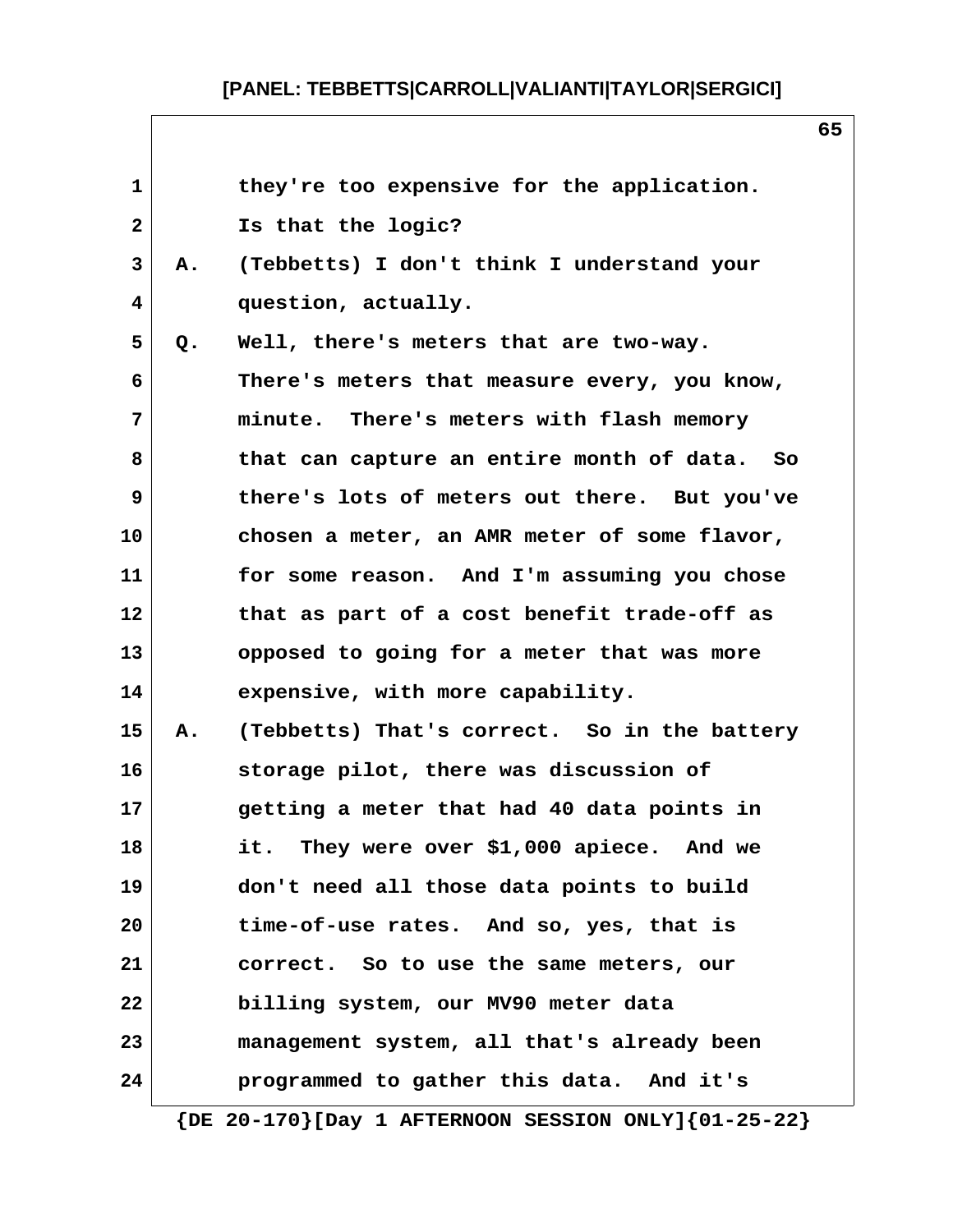| $\mathbf 1$  |    | just the interval data for those times.<br>And                |
|--------------|----|---------------------------------------------------------------|
| $\mathbf{2}$ |    | that meter is a fraction of that cost.                        |
| 3            | Q. | Okay. I would -- we can add this to the                       |
| 4            |    | record request, and we'll put all these down                  |
| 5            |    | tomorrow at the close of the hearing. But I                   |
| 6            |    | would like the -- I'm sorry, Friday. You're                   |
| 7            |    | right. Sorry. Friday, not tomorrow.                           |
| 8            |    | So I would like to see the physical                           |
| 9            |    | implementation. And if it's in the record, I                  |
| 10           |    | missed it. So you can direct me to it if                      |
| 11           |    | I've missed it. What I mean by physical                       |
| 12           |    | implementation is for each of these classes,                  |
| 13           |    | each of these implementations, you know, a                    |
| 14           |    | picture, a description, a capability would be                 |
| 15           |    | very helpful to the Commission to understand                  |
| 16           |    | exactly what we're approving as we move                       |
| 17           |    | forward. Would that be a problem? I'll ask                    |
| 18           |    | Ms. Tebbetts first.                                           |
| 19           | Α. | (Tebbetts) I'm not sure what you want a                       |
| 20           |    | picture of.                                                   |
| 21           | Q. | Just the meter, what the meters looks like.                   |
| 22           | Α. | (Tebbetts) Oh, okay.                                          |
| 23           | Q. | Yeah, just the spec sheet on a meter. So it                   |
| 24           |    | would be a physical picture. I think that                     |
|              |    | $\{DE 20-170\}$ [Day 1 AFTERNOON SESSION ONLY] $\{01-25-22\}$ |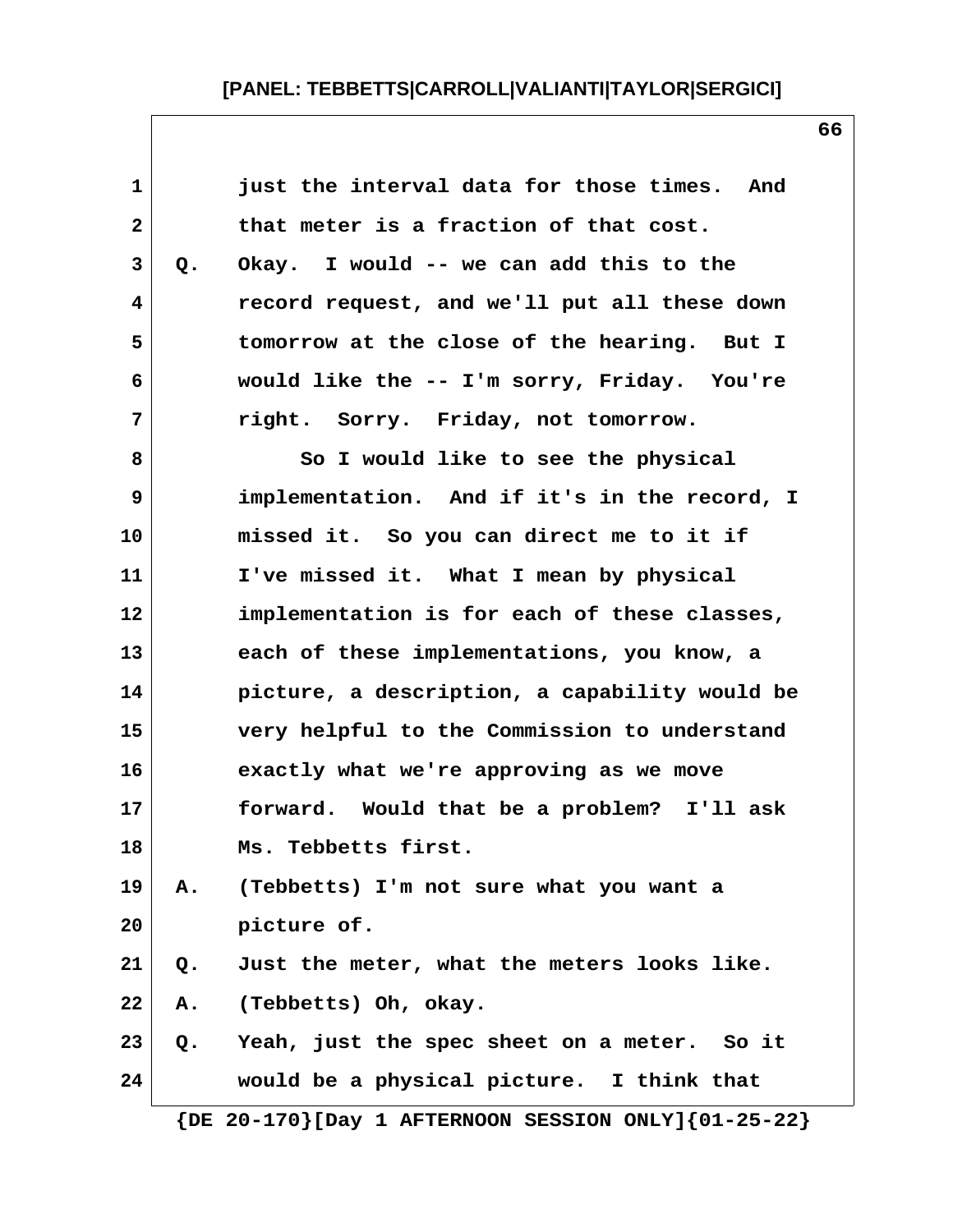| $\mathbf 1$  | helps people understand. And for the public,  |
|--------------|-----------------------------------------------|
| $\mathbf{2}$ | too, it helps them understand what we're      |
| 3            | talking about, a description and then the     |
| 4            | capability. And again, my concern is always   |
| 5            | in future-proofing and technology and making  |
| 6            | sure that we're doing the smart thing for the |
| 7            | long term as well as the short term.          |
| 8            | All right. So we can -- we'll add that        |
| 9            | to the record request.                        |
| 10           | We talked a little bit before. I just         |
| 11           | want to $-$                                   |
| 12           | COMMISSIONER ROSS: Could I just               |
| 13           | clarify? You're talking about the meters that |
| 14           | are on order for the separate metering of the |
| 15           | EV chargers, not the existing meters; is that |
| 16           | correct when you ask for that?                |
| 17           | CHAIRMAN GOLDNER: I am asking about           |
| 18           | anything that is moving forward. Any meter    |
| 19           | that's a part of this docket, in terms of     |
| 20           | moving forward. What's done is done. I'm just |
| 21           | talking about moving forward. Would you like  |
| 22           | anything else, Commissioner, or was that --   |
| 23           | COMMISSIONER ROSS: No, that's good.           |
| 24           | BY CHAIRMAN GOLDNER:                          |
|              |                                               |

 **{DE 20-170}[Day 1 AFTERNOON SESSION ONLY]{01-25-22}**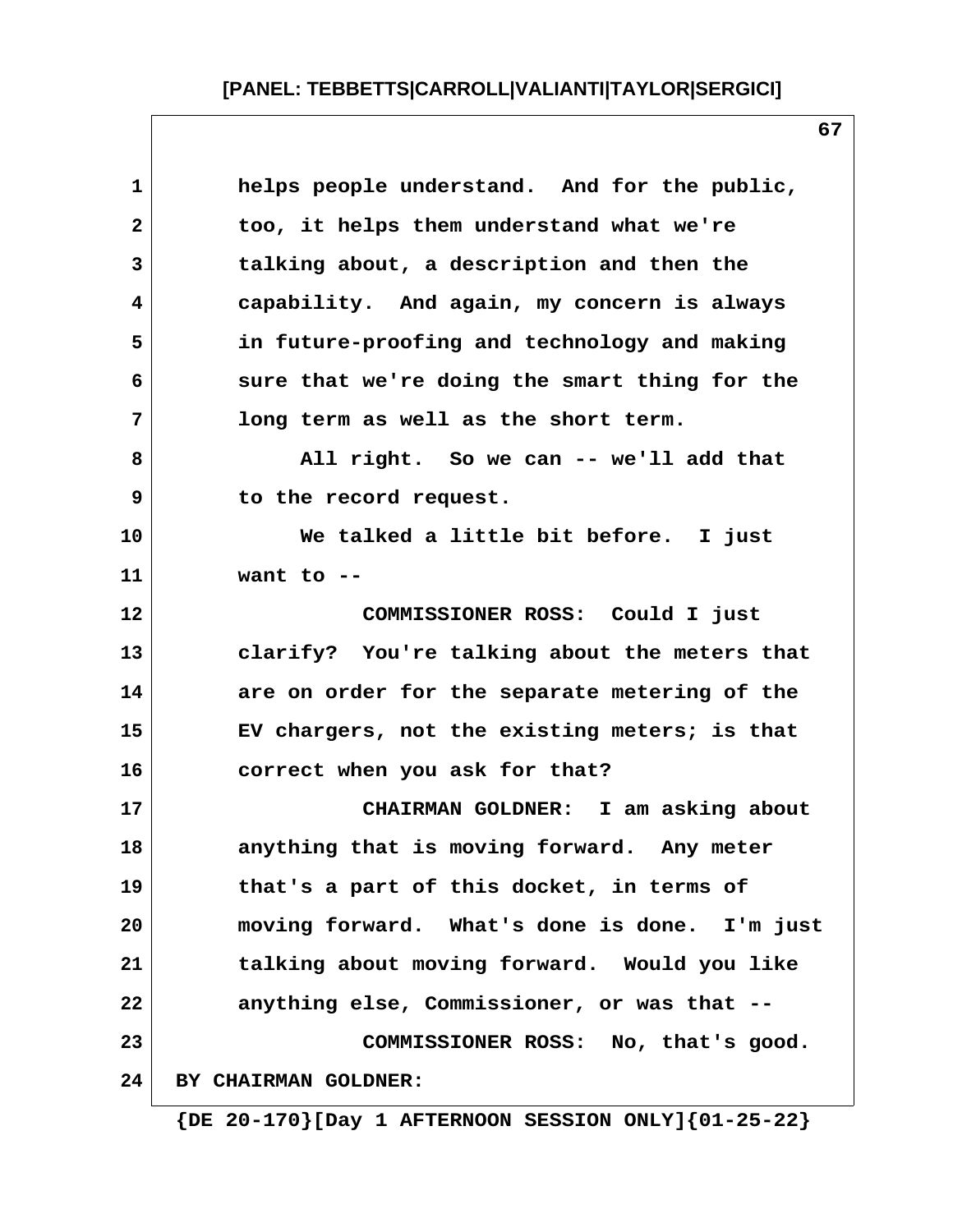**1 Q. Okay. I just want to add on to one of 2 Commissioner Chattopadhyay's comments before. 3 I think we've covered it, so I won't belabor 4 the point. But a design of experiment is a 5 very interesting concept, meaning that unless 6 you have different ratios applied, it's hard 7 to know what customers appreciate or don't 8 appreciate. The only way you'll know that is 9 by having different options. I also 10 understand the point made earlier by the 11 panel that there's some element of 12 simplification also that we need to consider. 13 So I won't belabor the point, but I will say 14 that that concept is very interesting, in 15 terms of understanding the best long-term 16 solution. 17 So my final question -- and I need to 18 come back to the tables real quick. But my 19 final question is just a baffling one. I'll 20 ask Ms. Tebbetts first. 21 But if a customer is choosing to go to a**

**22 time-of-use rate-of-use rate, they would only 23 do that if they were getting a lower rate; 24 right? They wouldn't go to a time-of-use**

 **{DE 20-170}[Day 1 AFTERNOON SESSION ONLY]{01-25-22}**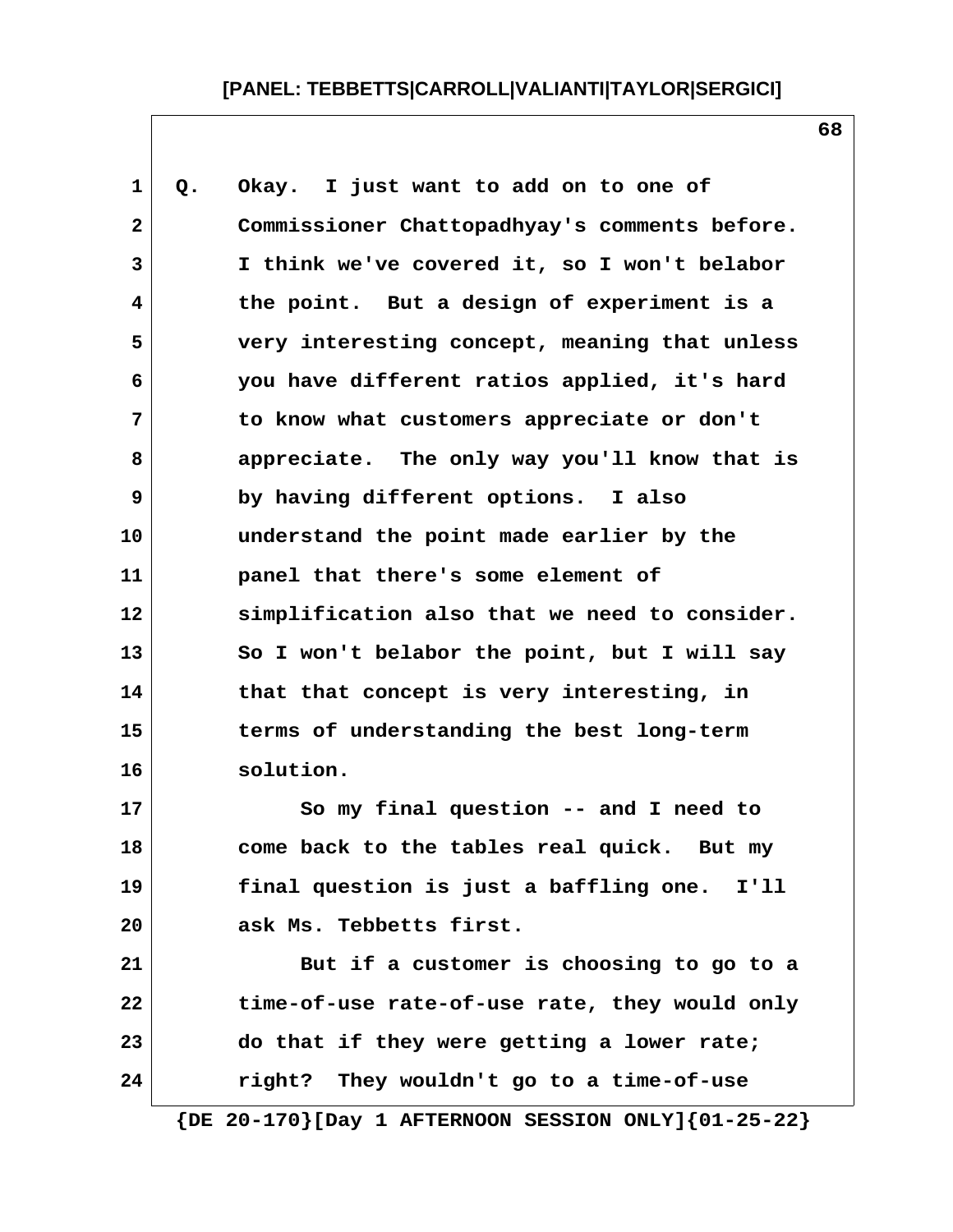| 1            |    | rate unless they were -- they figured they    |
|--------------|----|-----------------------------------------------|
| $\mathbf{2}$ |    | could modify their behavior to get a better   |
| 3            |    | deal you would say; correct?                  |
| 4            | Α. | (Tebbetts) Yeah, I would agree that the       |
| 5            |    | customers have opportunity to charge in the   |
| 6            |    | period that is cheaper than a different       |
| 7            |    | period.                                       |
| 8            | Q. | And then the logic with cost shifting is      |
| 9            |    | because you're moving it into another period, |
| 10           |    | you're actually lowering the overall sort of  |
| 11           |    | Unitil cost, and thus the overall cost, as    |
| 12           |    | opposed to cost shifting it to another        |
| 13           |    | customer.                                     |
| 14           | Α. | (Tebbetts) Well, it depends, because -- and   |
| 15           |    | this is where we say we don't know because we |
| 16           |    | don't have the data. We don't have enough     |
| 17           |    | charging stations. So it depends.<br>There    |
| 18           |    | could be cost shifting to other customers if  |
| 19           |    | customers who are using -- who are installing |
| 20           |    | electric vehicle charging stations under any  |
| 21           |    | rate, but not our commercial rate -- let's    |
| 22           |    | assume these rates -- and we find that when   |
| 23           |    | we do a cost of service study, we compare the |
| 24           |    | costs of like customers -- and when I say     |

**69**

 **{DE 20-170}[Day 1 AFTERNOON SESSION ONLY]{01-25-22}**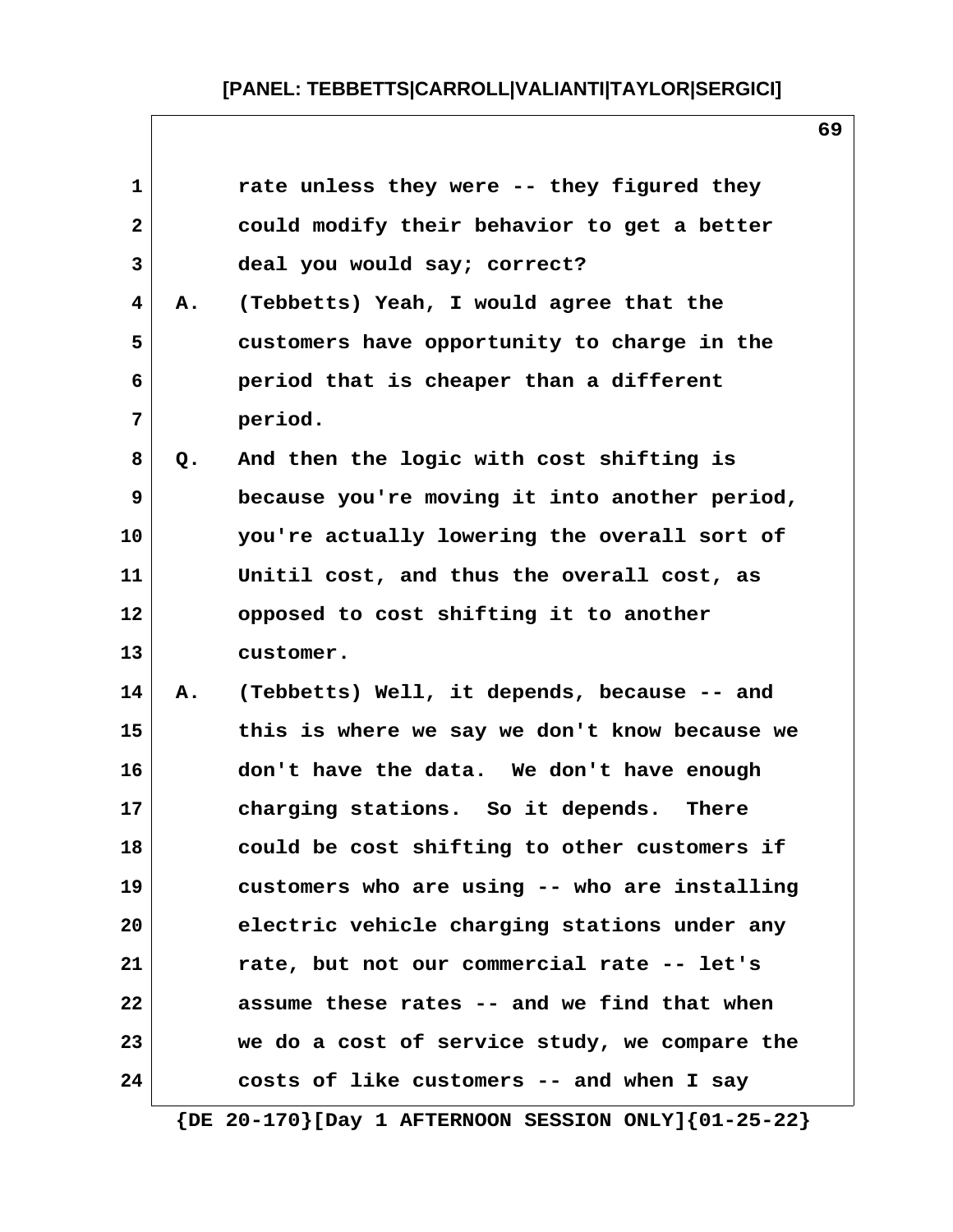| $\mathbf 1$  |               | "like customers," we'll say the same kind of     |
|--------------|---------------|--------------------------------------------------|
| $\mathbf{2}$ |               | load, although they may have a very different    |
| 3            |               | load shape -- we may look at it and say that     |
| 4            |               | the customer charges, the rates associated       |
| 5            |               | with distribution -- because it wouldn't be      |
| 6            |               | for transmission. We're going to reconcile       |
| 7            |               | those, and energy service will reconcile         |
| 8            |               | them. But the cost for distribution may show     |
| 9            |               | that they're not paying enough. Maybe they       |
| 10           |               | should be paying the 80 cents per kilowatt       |
| 11           |               | hour in that period. I don't know. Or maybe      |
| 12           |               | they should be -- maybe they're paying too       |
| 13           |               | much and the other customers are getting a       |
| 14           |               | deal.                                            |
| 15           |               | So I don't know, and that's why we have          |
| 16           |               | to look and see once we get data to determine    |
| 17           |               | if in between customer classes there is cost     |
| 18           |               | shifting. And I forget the other piece of        |
| 19           |               | your question.                                   |
| 20           | $Q_{\bullet}$ | I think you covered it. That's okay. Thank       |
| 21           |               | you. Thank you.                                  |
| 22           |               | A. (Taylor) And if I could address that question |
| 23           |               | as well?                                         |
| 24           | $Q$ .         | Sure.                                            |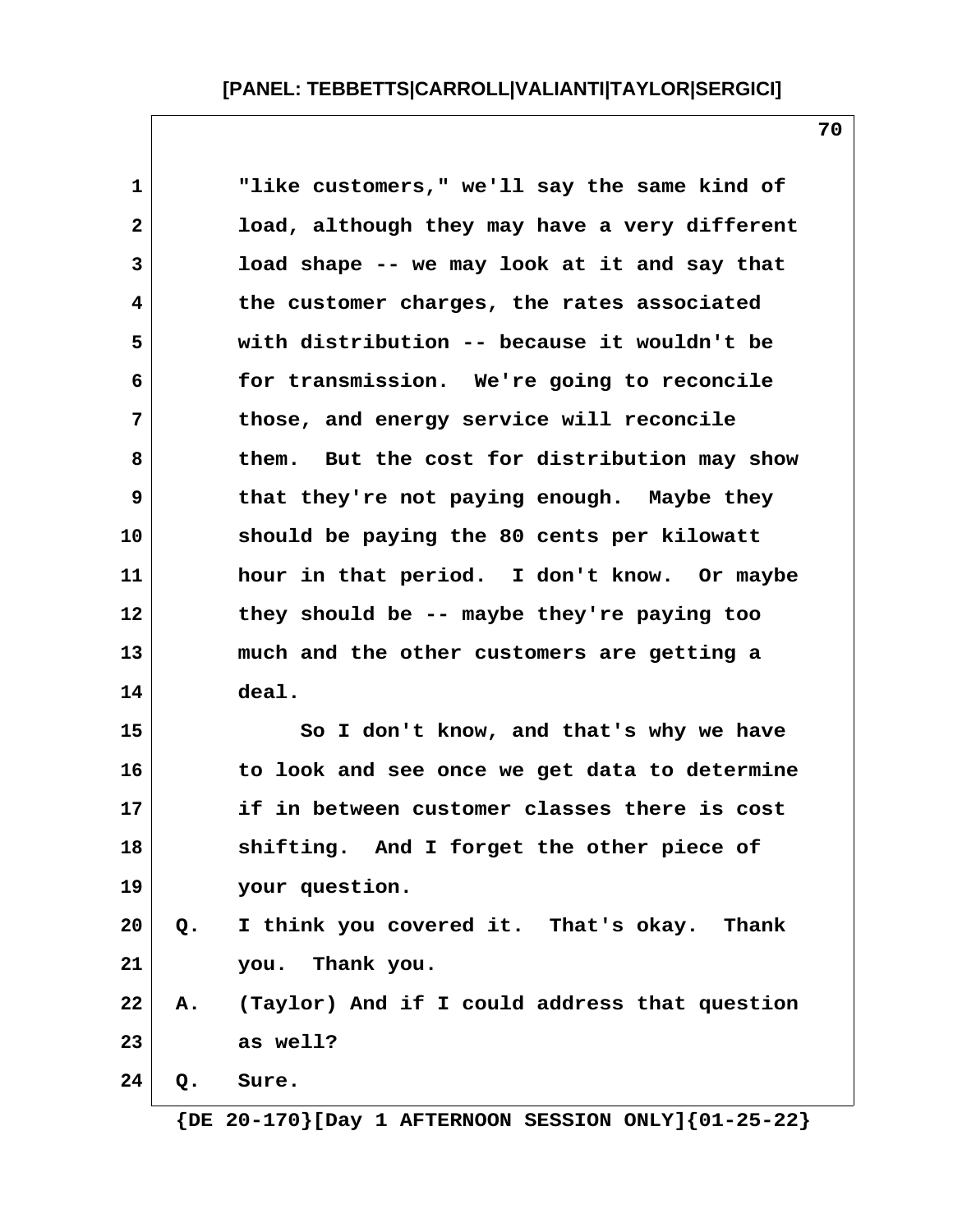| $\mathbf{1}$            | Α. | (Taylor) Yeah, so I think the cost causation  |
|-------------------------|----|-----------------------------------------------|
| $\overline{\mathbf{2}}$ |    | part of the conversation is a little bit more |
| 3                       |    | straightforward with the generation and       |
| 4                       |    | transmission components, which is actually a  |
| 5                       |    | great thing that, you know, there was         |
| 6                       |    | alignment in the direct filings on the        |
| 7                       |    | method, and there are an ability -- or there  |
| 8                       |    | is an ability for system costs to be reduced  |
| 9                       |    | based on consumers changing their behavior.   |
| 10                      |    | And if you get through looking -- you know,   |
| 11                      |    | once we update some of the appendices,        |
| 12                      |    | exhibits to the settlement, you know, looking |
| 13                      |    | into those numbers you might see that the big |
| 14                      |    | difference in the time-of-use rates and the   |
| 15                      |    | delta is being driven by time-varying, you    |
| 16                      |    | know, the transmission and the generation     |
| 17                      |    | components. You know, the distribution        |
| 18                      |    | component is, of course, a part of the total  |
| 19                      |    | bill. But you get a lot of bang for your      |
| 20                      |    | buck from a cost causation standpoint by      |
| 21                      |    | time-differentiating the G and T side.        |
| 22                      | Q. | Very good. Thank you, Mr. Taylor.             |
| 23                      |    | I do have to come back, unfortunately,        |
| 24                      |    | for one last tactical issue on the Settlement |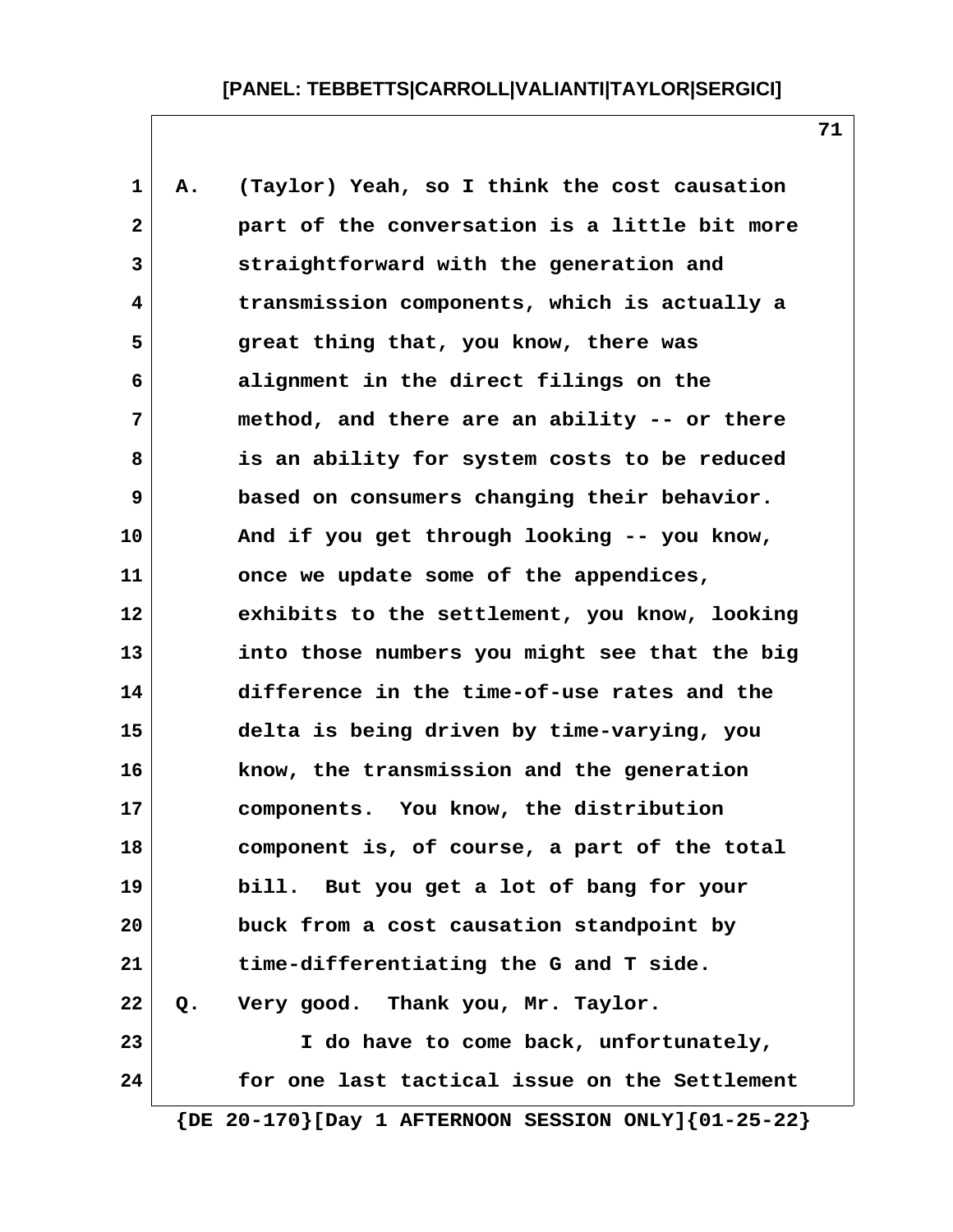| $\mathbf 1$  |    | Agreement, Bates Page 17. I am looking at --  |
|--------------|----|-----------------------------------------------|
| $\mathbf{2}$ |    | so I'll let you get there for a second. It's  |
| 3            |    | a question for Liberty ultimately in the      |
| 4            |    | commercial rates. So Bates Page 18, the       |
| 5            |    | Liberty table, Rate EV-M, as in monkey. The   |
| 6            |    | off-peak is listed at .000. So free seems     |
| 7            |    | like a pretty good deal. Is there any         |
| 8            |    | representation that that's correct, or is     |
| 9            |    | that an error?                                |
| 10           | Α. | (Tebbetts) That is -- these rates come        |
| 11           |    | directly from Dr. Sergici's calculations. So  |
| 12           |    | I would need her to double-check that that    |
| 13           |    | was correct. But when I went back into her    |
| 14           |    | model, that is the rate that was there. And   |
| 15           |    | $I - - yes.$                                  |
| 16           | Q. | It's also true on the Liberty Rate EV-L below |
| 17           |    | on Bates Page 18, there's another triple      |
| 18           |    | Could be something in the fourth<br>zero.     |
| 19           |    | decimal place, I suppose. But it says zero    |
| 20           |    | on the sheet, which seems not right.          |
| 21           |    | A. (Tebbetts) Yes. So if you see, these rates |
| 22           |    | only go out three decimal points, and our     |
| 23           |    | rates actually go out five. So I think I'll   |
| 24           |    | probably have to -- when we provide the       |
|              |    |                                               |

 **{DE 20-170}[Day 1 AFTERNOON SESSION ONLY]{01-25-22}**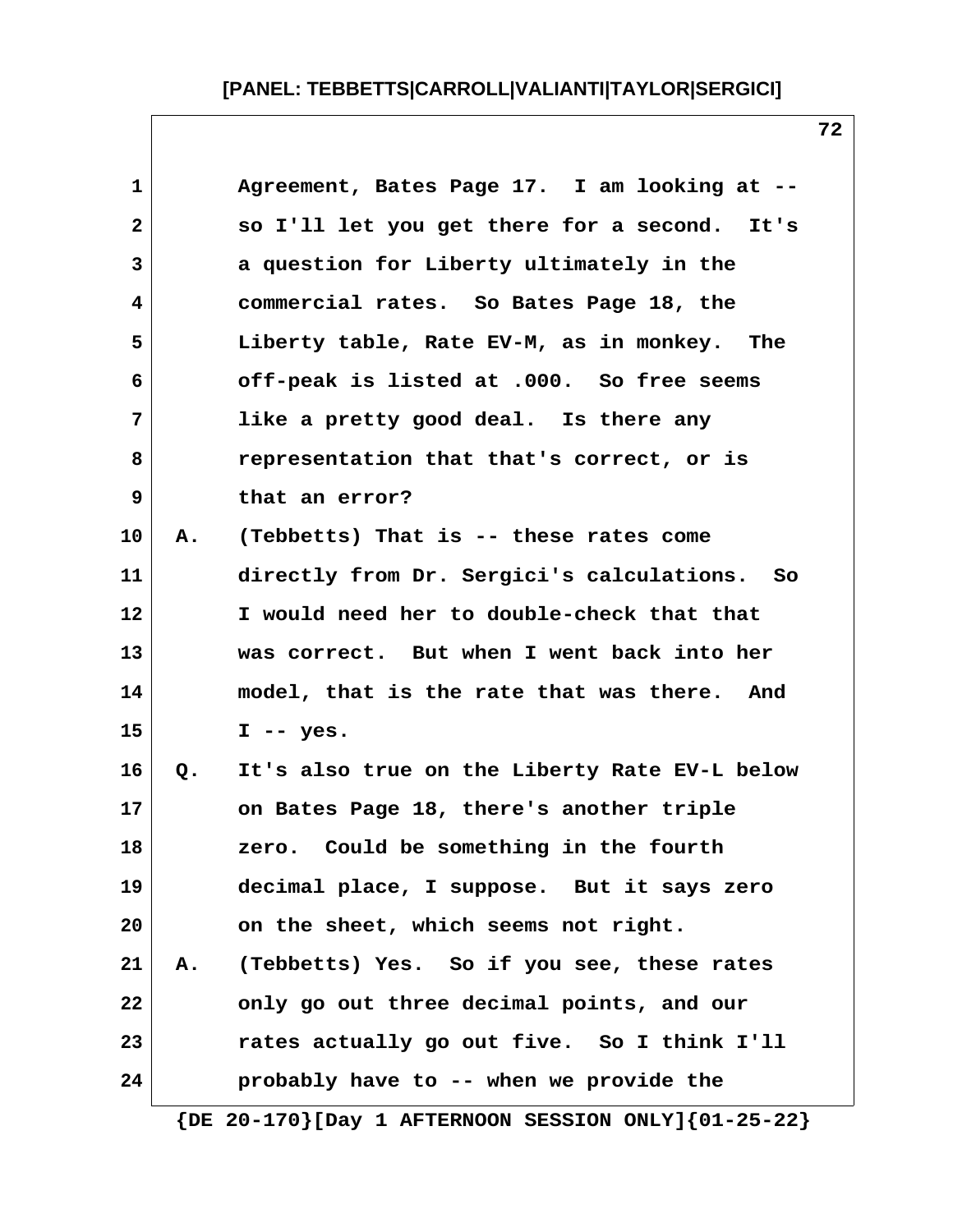1 **1** red-line of this, we can edit that. And it  **2 probably does go out to the fourth and fifth 3 decimal. 4 And you'll also note that the rates are 5 exactly the same. And the reason for that is 6 these rates are illustrative. We have 7 multiple rate changes coming up prior to 8 June 1st. And so due to those multiple rate 9 changes, the first one happening 10 February 1st, next one is -- a couple of them 11 in May for transmission and other components, 12 we have kept the same exact rates for now 13 until we get an order approving the 14 Settlement Agreement -- I'm assuming you do. 15 And then we will need to go back into the 16 model to re-calculate the rates based on the 17 rates in effect at that time that you've 18 approved the Settlement Agreement, based on 19 the rates in effect at that date. 20 Q. Okay. Thank you. I'll just again just ask 21 that you look carefully at that number, 22 because based on all the other numbers on the 23 spreadsheet, it's unlikely to be less than 24 .00049. So that looks like an error to me.**

 **{DE 20-170}[Day 1 AFTERNOON SESSION ONLY]{01-25-22}**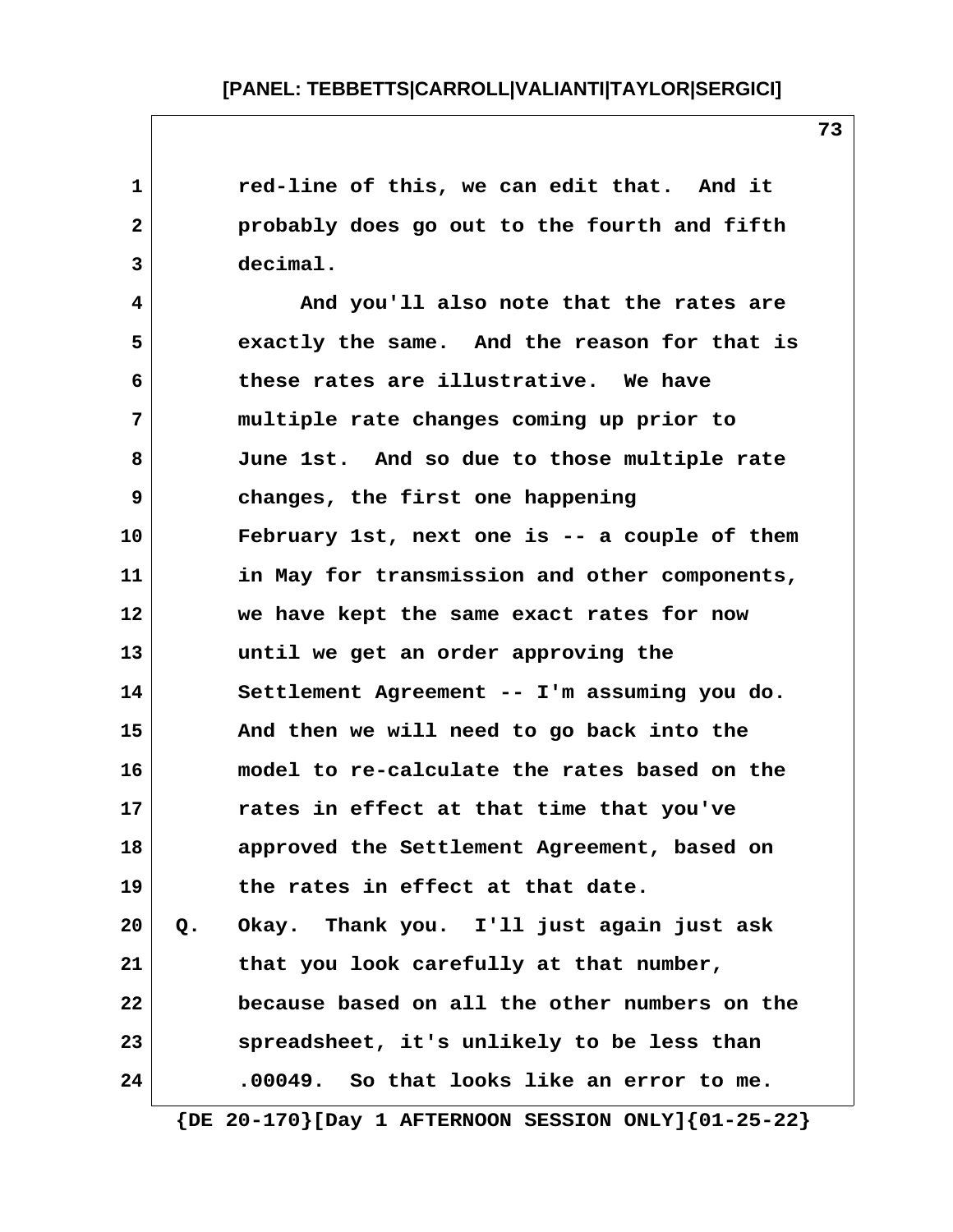**1 Okay. So that was all the questions I 2 have. 3 Commissioners, do you have any 4 follow-up? 5 [No verbal response] 6 CHAIRMAN GOLDNER: Okay. Seeing 7 none, we'll go to redirect. 8 Any questions for your witnesses, 9 Liberty Utilities, Mr. Sheehan? 10 MR. SHEEHAN: I do not. Thank you. 11 CHAIRMAN GOLDNER: Okay. Mr. -- 12 we'll go to Unitil. Mr. Taylor, any questions? 13 Or I'm sorry. Any redirect for your witnesses? 14 MR. TAYLOR: Thank you, Commissioner. 15 I do not have any redirect for my witnesses. 16 CHAIRMAN GOLDNER: Okay. Mr. 17 Buckley. 18 MR. BUCKLEY: I do have just a few 19 questions for the witnesses. And I think we'll 20 start with Dr. Sergici. 21** REDIRECT EXAMINATION **22 BY MR. BUCKLEY: 23 Q. Dr. Sergici, you had a brief discussion with 24 counsel for the Conservation Law Foundation {DE 20-170}[Day 1 AFTERNOON SESSION ONLY]{01-25-22}**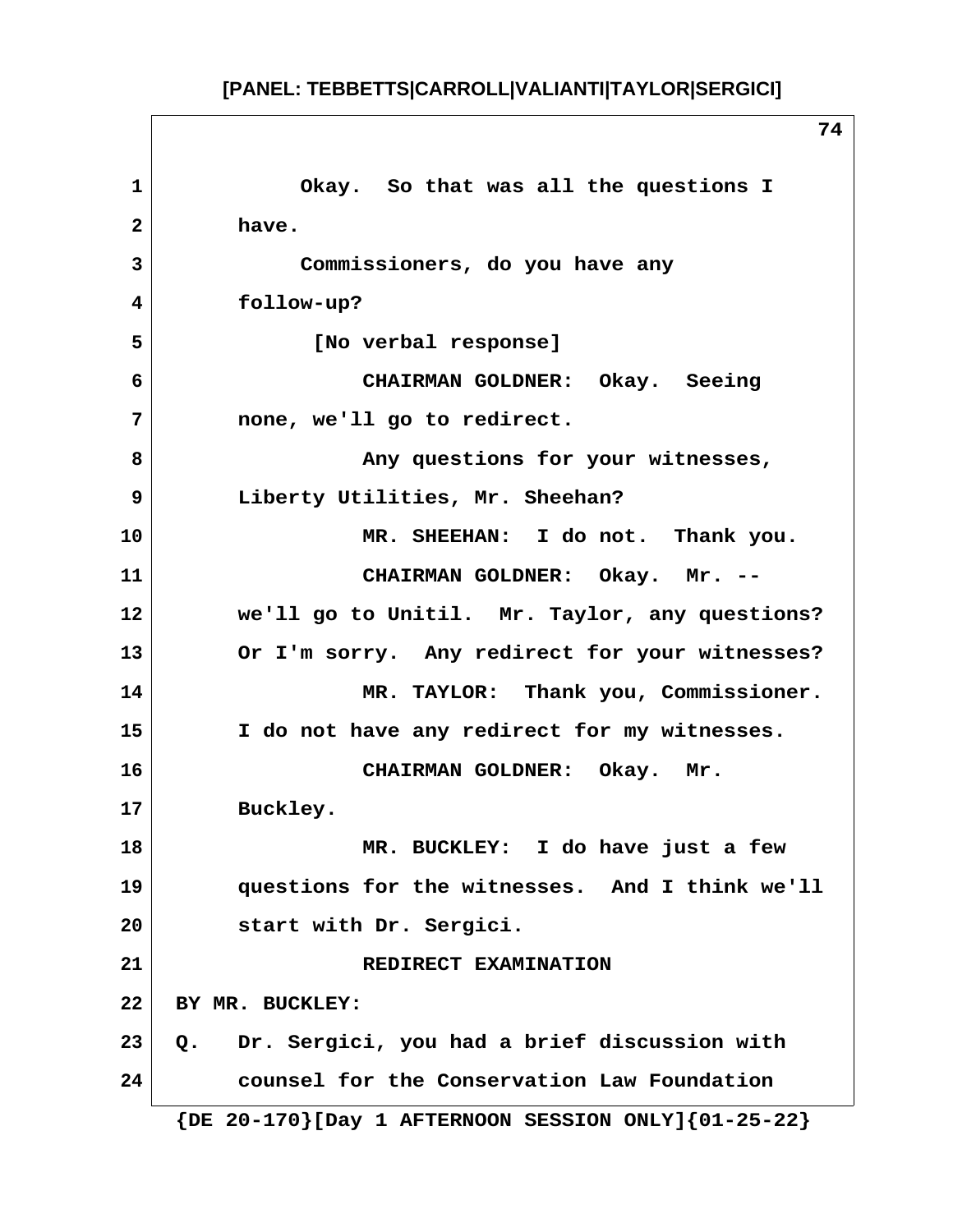| about whether the bills for customers on the<br>proposed in this settlement would be less.<br>Is there any follow-up you might want to<br>provide, a little bit more illumination of<br>likelihood that customers might shift their<br>(Sergici) Yes. So I think the conversation |
|-----------------------------------------------------------------------------------------------------------------------------------------------------------------------------------------------------------------------------------------------------------------------------------|
|                                                                                                                                                                                                                                                                                   |
|                                                                                                                                                                                                                                                                                   |
|                                                                                                                                                                                                                                                                                   |
|                                                                                                                                                                                                                                                                                   |
|                                                                                                                                                                                                                                                                                   |
|                                                                                                                                                                                                                                                                                   |
|                                                                                                                                                                                                                                                                                   |
|                                                                                                                                                                                                                                                                                   |
|                                                                                                                                                                                                                                                                                   |
| will also revolve around making sure that                                                                                                                                                                                                                                         |
| sufficient revenues were collected from these                                                                                                                                                                                                                                     |
|                                                                                                                                                                                                                                                                                   |
| But I think that another important point                                                                                                                                                                                                                                          |
|                                                                                                                                                                                                                                                                                   |
| rates -- or utilities will be creating these                                                                                                                                                                                                                                      |
| rates, such that those customers who think                                                                                                                                                                                                                                        |
| they could shift their usage from peak to                                                                                                                                                                                                                                         |
| off-peak periods can adopt these rates, and                                                                                                                                                                                                                                       |
| actually do so, do shift their charging load                                                                                                                                                                                                                                      |
| from peak to off-peak periods, which will                                                                                                                                                                                                                                         |
| then lead to bill savings for them, as well                                                                                                                                                                                                                                       |
|                                                                                                                                                                                                                                                                                   |
|                                                                                                                                                                                                                                                                                   |
|                                                                                                                                                                                                                                                                                   |
|                                                                                                                                                                                                                                                                                   |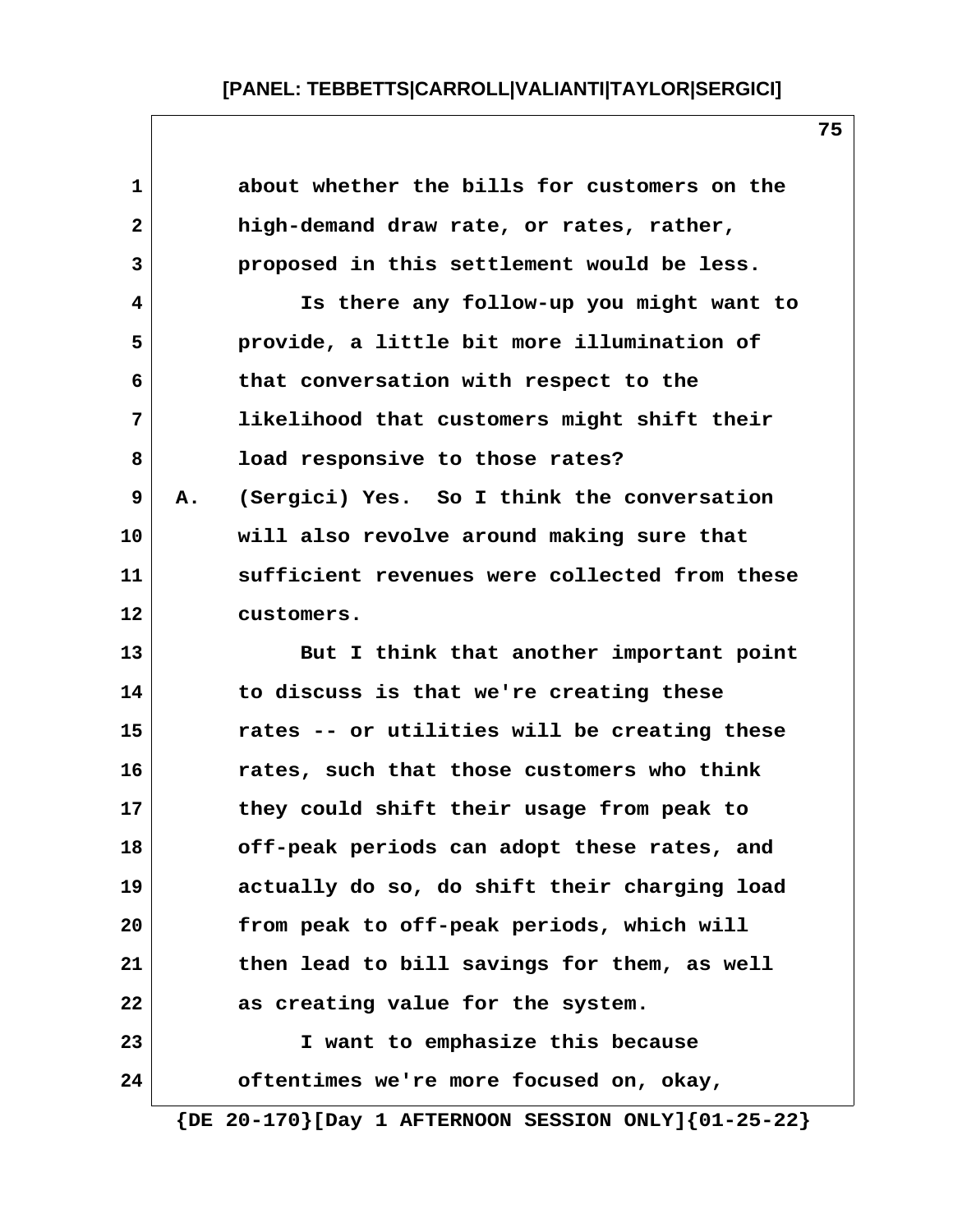**1 charging stations are great because they're 2 going to bring a lot of load by virtue of 3 promoting EV adoption, which I, you know, 4 agree with in general. But we should also be 5 careful about when that load will emerge. We 6 don't want all of that load to emerge in the 7 worst possible times for the system. We 8 don't want the charging to happen during the 9 most peaked times because that's only going 10 to drive the costs for the system. Instead 11 of reducing the cost for all customers, it's 12 going to create unincludable redistribution 13 of the costs and will have negative 14 consequences for other ratepayers. So I 15 wanted to highlight that and basically just 16 emphasize the upside of proposing these 17 time-varying rates, because if customers find 18 ways to respond to these rates, then all 19 customers will benefit from their response. 20 Q. Thank you. And there was also a discussion 21 between yourself and counsel for Conservation 22 Law Foundation about the likelihood of 23 customers using direct current fast charge 24 public charging stations, being able to shift**

 **{DE 20-170}[Day 1 AFTERNOON SESSION ONLY]{01-25-22}**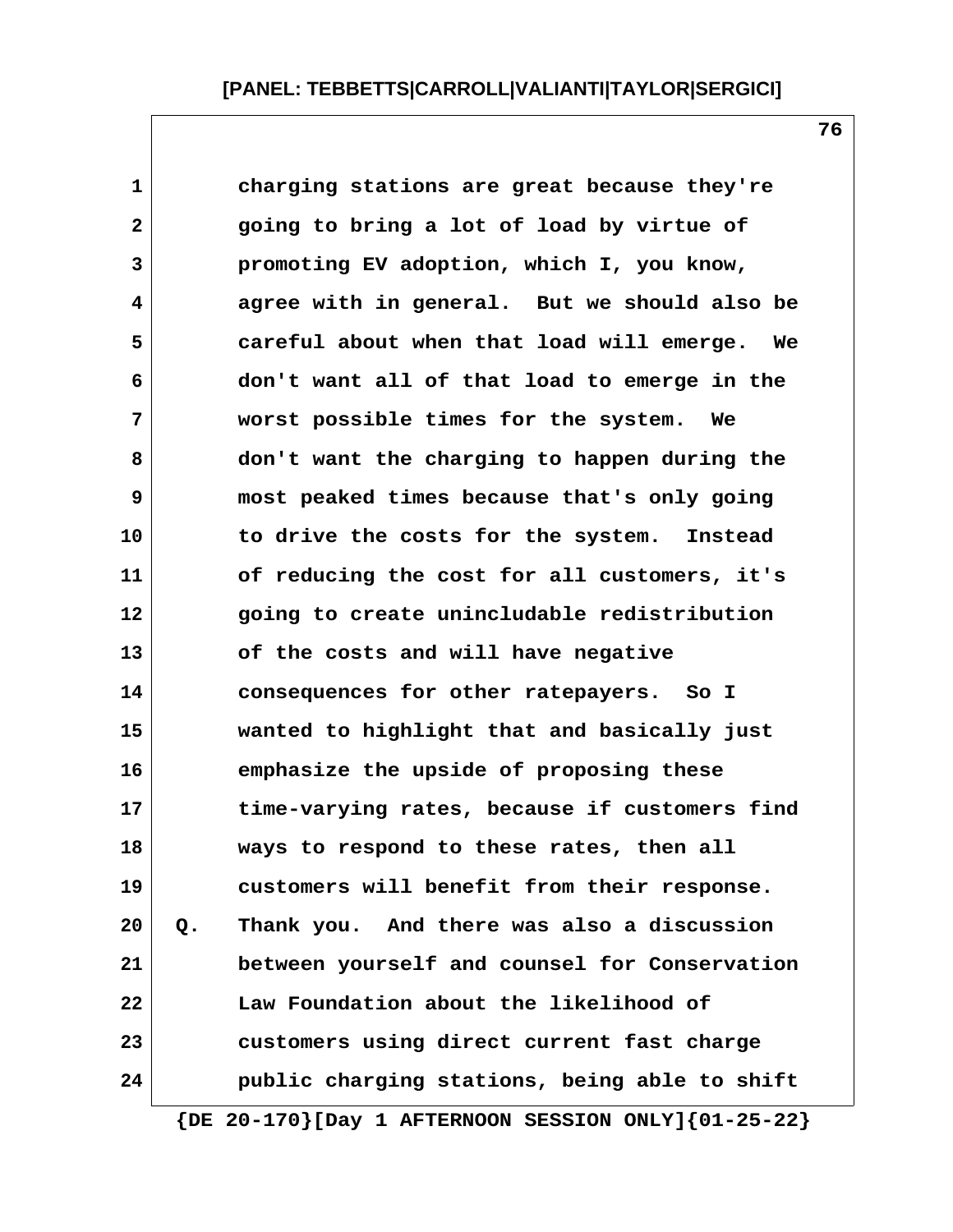**1 their demand, the price elasticity -- or, 2 rather, non-elasticity of their demand. 3** Are there any -- in light of that  **4 conversation, are there any aspects of rate 5 design that maybe take priority over customer 6 responsiveness -- or, rather, an additional 7 consideration to customer responsiveness when 8 it comes to time-of-use rate design? 9 A. (Sergici) Right. No, that's really the cost 10 causation. So we do hope and expect that the 11 customers will find ways to respond to these 12 rates. But to the extent that someone needs 13 to use the DCFC charging station because they 14 are on their way to somewhere else, and 15 that's the peak time for the system, it's 16 only fair that they pay for that higher cost 17 of charging, because if they don't pay that 18 higher cost for charging, then other 19 customers will have to pay for that cost. So 20 that's really what we also have to keep in 21 mind. We have different goals. We have 22 policy goals. But, you know, utmost, we're 23 talking about rate design here, and we need 24 to make sure that if customers can exhibit**

 **{DE 20-170}[Day 1 AFTERNOON SESSION ONLY]{01-25-22}**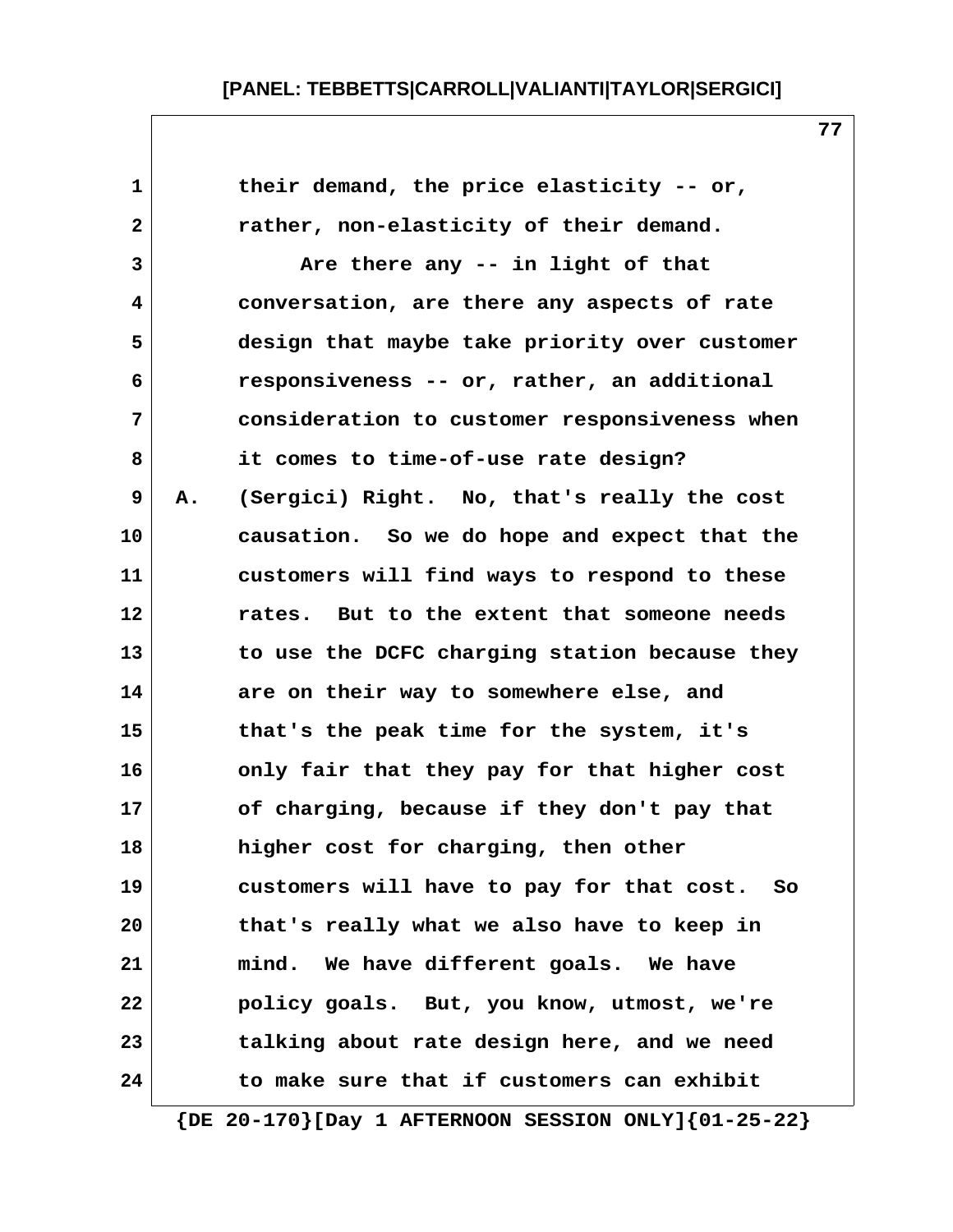| $\mathbf{1}$ |    | our philosophy, that's great. But if they     |
|--------------|----|-----------------------------------------------|
| $\mathbf{2}$ |    | cannot, then they will need to pay for their  |
| 3            |    | fair share of using the system.               |
| 4            | Q. | Thank you. Now moving on to a question that   |
| 5            |    | was posed by Special Commissioner Ross to     |
| 6            |    | both utilities. And anybody on the panel who  |
| 7            |    | feels suited to answer this can feel free to  |
| 8            |    | answer it.                                    |
| 9            |    | There was a question about whether the        |
| 10           |    | utilities know how many customers are in      |
| 11           |    | their service area who have battery electric  |
| 12           |    | vehicles. There's a provision in the          |
| 13           |    | Settlement Agreement relative to targeted     |
| 14           |    | marketing and using vendor channels.          |
| 15           |    | Can you speak to the possibility of           |
| 16           |    | using those vendor channels to make direct    |
| 17           |    | contact with those customers who we already   |
| 18           |    | know have some type of a charger installed?   |
| 19           | Α. | (Tebbetts) For Liberty, with regards to       |
| 20           |    | customers who already have a charger          |
| 21           |    | installed, I think this goes back to we don't |
| 22           |    | know if the customer just plugs it into the   |
| 23           |    | wall or if they actually have a charging      |
| 24           |    | station in their garage, for example, right,  |
|              |    |                                               |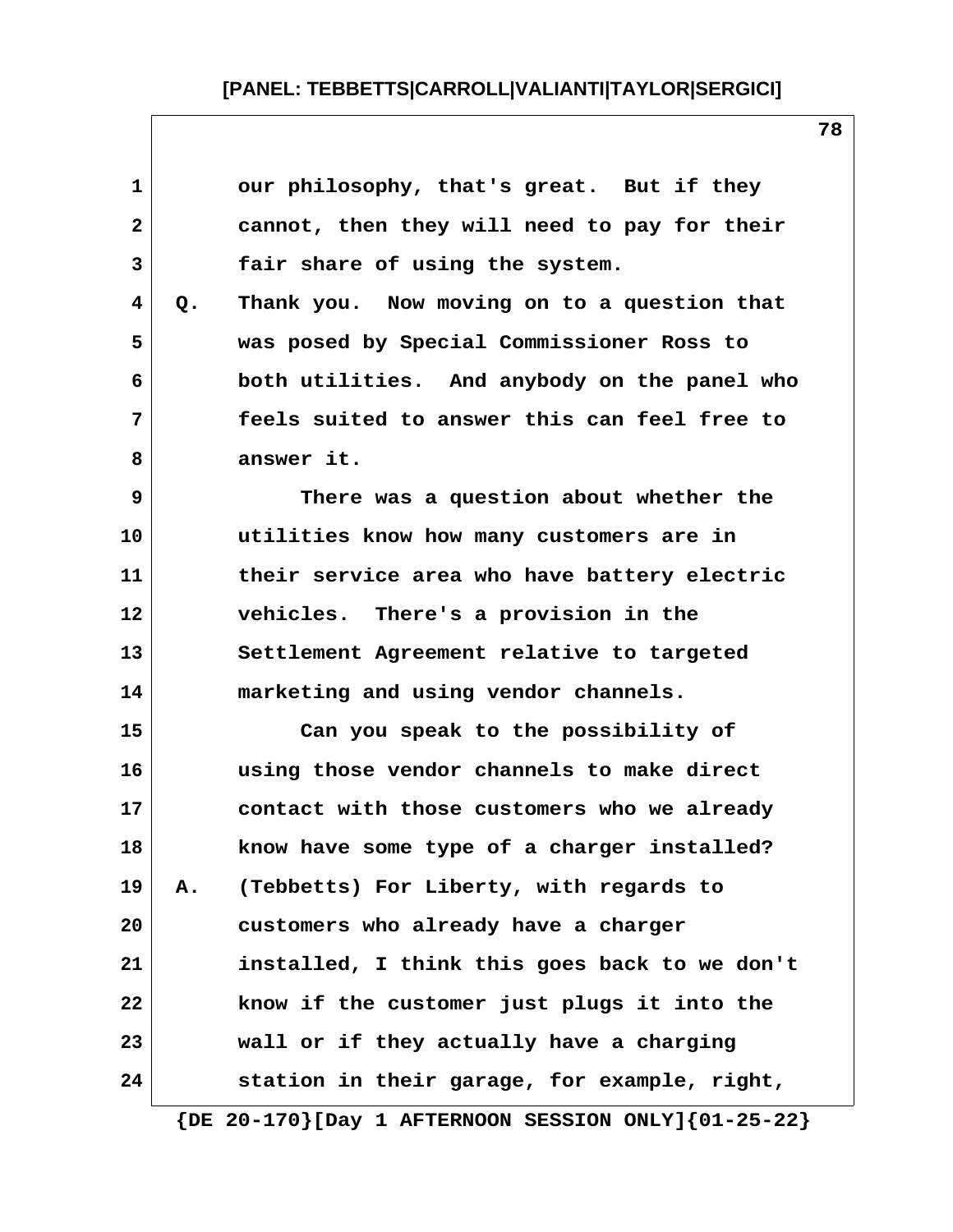| $\mathbf 1$  | or if they called an electrician to put in,   |
|--------------|-----------------------------------------------|
| $\mathbf{2}$ | you know, a 220 in there. We don't know that  |
| 3            | answer. And I guess we could survey all our   |
| 4            | customers and ask them. Or I guess in         |
| 5            | Massachusetts they were able to pull the      |
| 6            | registrations. I don't know that -- I don't   |
| 7            | know if we can do that in New Hampshire.      |
| 8            | Maybe we can. This is something that we have  |
| 9            | to look into and determine whether or not     |
| 10           | that's viable, and I guess if it is, you      |
| 11           | know, survey our customers to find out, hey,  |
| 12           | you have an electric vehicle because we       |
| 13           | pulled your -- I'm going to be perfectly      |
| 14           | honest. Like the fact that I'd have to ask    |
| 15           | my customers and tell them I pulled your      |
| 16           | registration information to find out you have |
| 17           | an electric vehicle, if I got a letter at my  |
| 18           | house like that, I would be calling customer  |
| 19           | service really upset. I'm not going to lie.   |
| 20           | That a utility thought it would be okay to    |
| 21           | go -- and I know it's public information, but |
| 22           | I feel like it would be a very uncomfortable  |
| 23           | conversation to have.                         |
| 24           | But I will discuss these kinds of             |

 **{DE 20-170}[Day 1 AFTERNOON SESSION ONLY]{01-25-22}**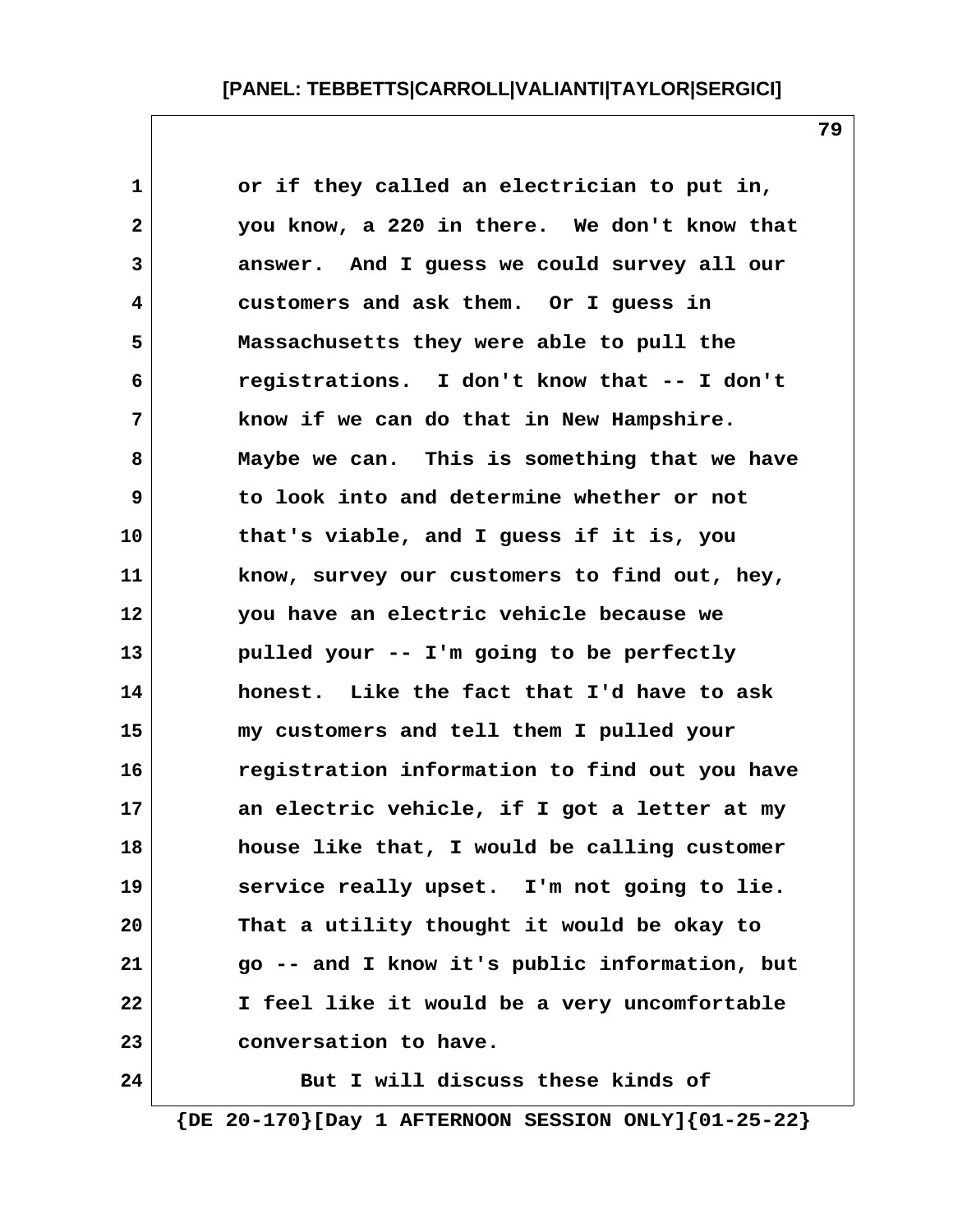| 1            |    | information-gathering with our communications   |
|--------------|----|-------------------------------------------------|
| $\mathbf{2}$ |    | folks and see where we can go with that.        |
| 3            | Q. | Just a follow-up there. So elsewhere in this    |
| 4            |    | proceeding there is a proposal by Eversource    |
| 5            |    | to deploy a load management program for         |
| 6            |    | electric vehicle chargers. And I think this     |
| 7            |    | is even mentioned in the Sergici testimony,     |
| 8            |    | that in some instances those charging station   |
| 9            |    | manufacturer partners do partner with           |
| 10           |    | utilities to provide for that very, very        |
| 11           |    | targeted marketing avenue, not just for         |
| 12           |    | direct push marketing of the load control       |
| 13           |    | programs, but also for time-of-use rates.<br>Is |
| 14           |    | that correct? And this is anybody on the        |
| 15           |    | panel that feels suited to answer.              |
| 16           | Α. | (Carroll) I'll weigh in, Brian. This is         |
| 17           |    | Cindy from Unitil. I think what you're -- I     |
| 18           |    | don't have the details on the Eversource        |
| 19           |    | proposal. But I think what the Settlement       |
| 20           |    | Agreement is looking to do is to encourage      |
| 21           |    | the companies to reach out to vendors, to       |
| 22           |    | charging supply equipment vendors, car          |
| 23           |    | dealerships, other channel partners that        |
| 24           |    | could give us a more direct line of sight       |
|              |    |                                                 |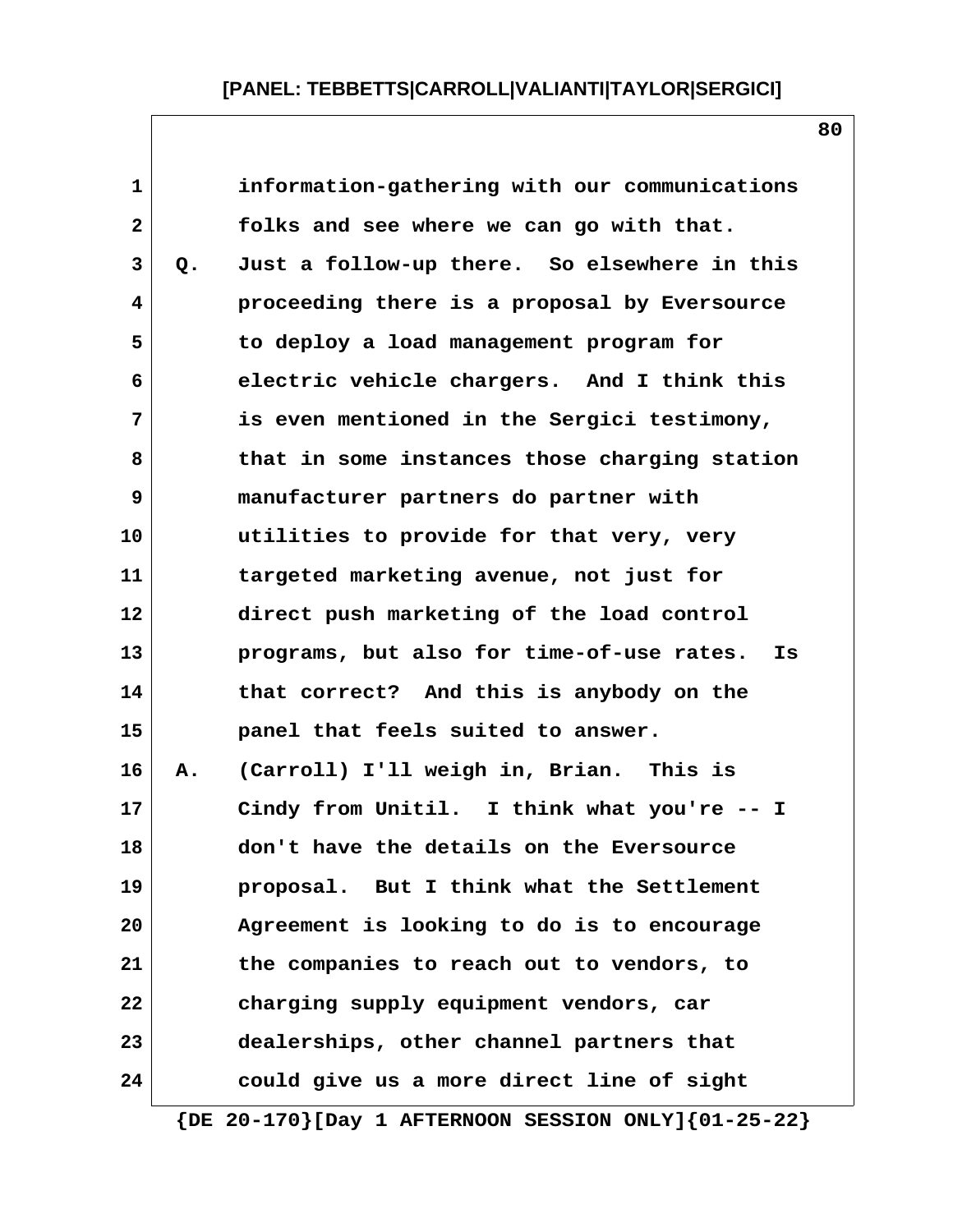| $\mathbf{1}$ |    | into which customers either have electric    |
|--------------|----|----------------------------------------------|
| $\mathbf{2}$ |    | vehicles or are thinking about electric      |
| 3            |    | vehicles or are contemplating charging at    |
| 4            |    | home. And finally is to partner with those   |
| 5            |    | market actors to be a little more            |
| 6            |    | laser-focused on the right audience for the  |
| 7            |    | messaging about our EV time-of-use rates. So |
| 8            |    | I think that's what we agreed to do, to seek |
| 9            |    | out those channel partners and see if we     |
| 10           |    | can't find a way to be more targeted in our  |
| 11           |    | outreach efforts to customers who -- rather  |
| 12           |    | than, you know, polling all customers and    |
| 13           |    | providing information in newsletters and     |
| 14           |    | things like that, which is less targeted and |
| 15           |    | more of a broad-brush approach to outreach.  |
| 16           |    | I think that's what our intention is with    |
| $17 \,$      |    | regard to the Settlement Agreement.          |
| 18           | Q. | Thank you. Next I'm going to turn to a       |
| 19           |    | question posed by Commissioner Chattopadhyay |
| 20           |    | to Ms. Tebbetts. Commissioner Chattopadhyay  |
| 21           |    | and Ms. Tebbetts had an exchange about the   |
| 22           |    | actual distribution system peak being        |
| 23           |    | somewhere around the 2 p.m. period, but the  |
| 24           |    | overall peak rate here being designed to     |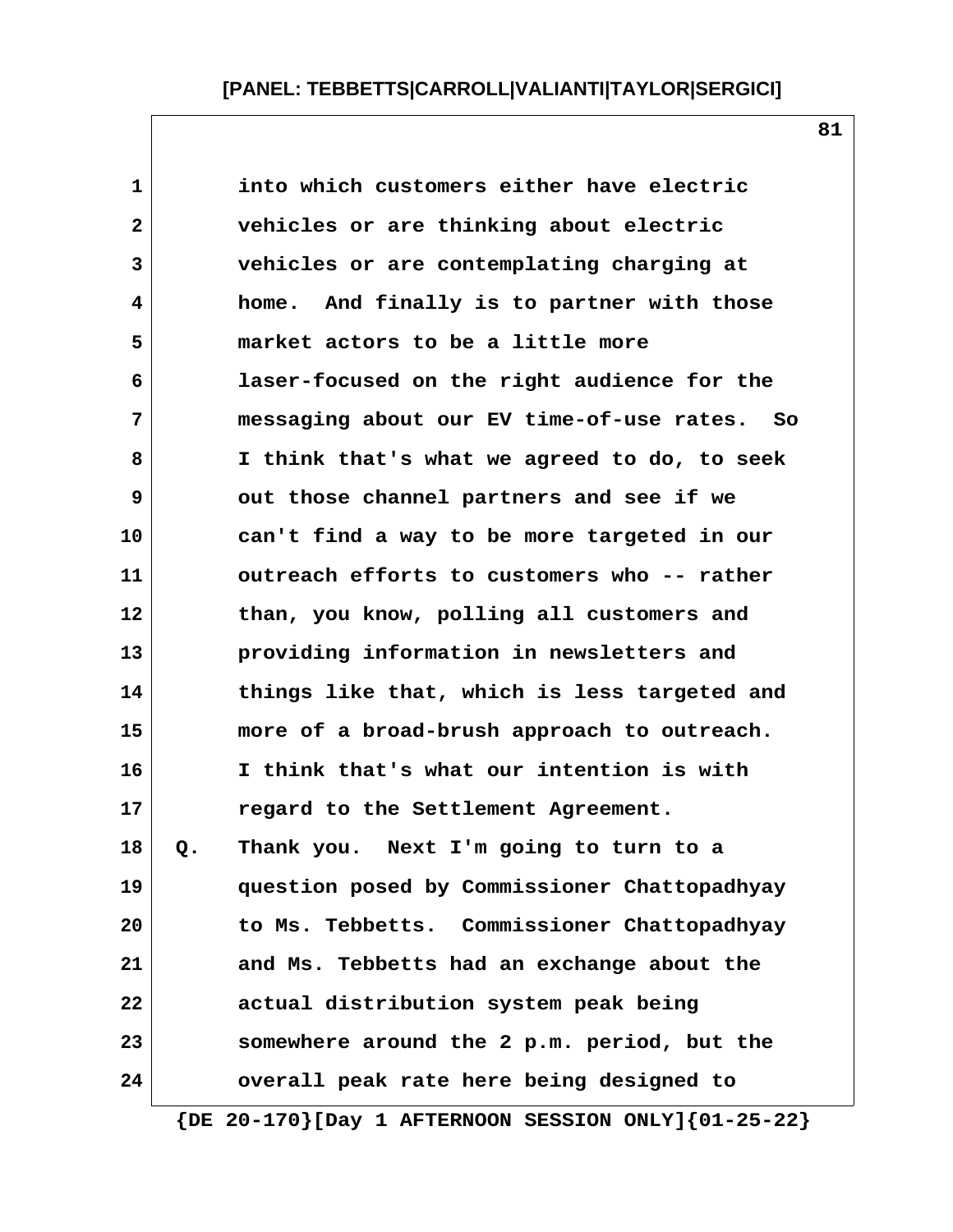1 **begin at the 3 p.m. period. 2 Is that correct, Ms. Tebbetts? 3 A. (Tebbetts) Yes. 4 Q. And would you agree with me that a major 5 consideration here is that we're trying to 6 send a combined price signal that 7 accommodates the likely peak period of the 8 transmission, distribution and generation 9 systems, and that the transmission and 10 generation peaks must help guide where that 11 peak period would occur? 12 A. (Tebbetts) Yes, and that's why I referred 13 earlier to the ISO-New England peak in the 14 past few years I think has been, like, 15 between 4 p.m. and 5 p.m. or 3 p.m. to 4 p.m. 16 So we're trying to capture that. And we're 17 also trying to capture, you know, that 18 evening where we don't want cost shifting to 19 occur from 7 to 8 p.m. with customers taking 20 advantage of an off-peak load rate, because 21 then we're going to have to redesign the rate 22 to figure out how we're going to accommodate 23 the 7 to 8 p.m. hour. 24 Q. And that 2 p.m. peak you described, is that {DE 20-170}[Day 1 AFTERNOON SESSION ONLY]{01-25-22}**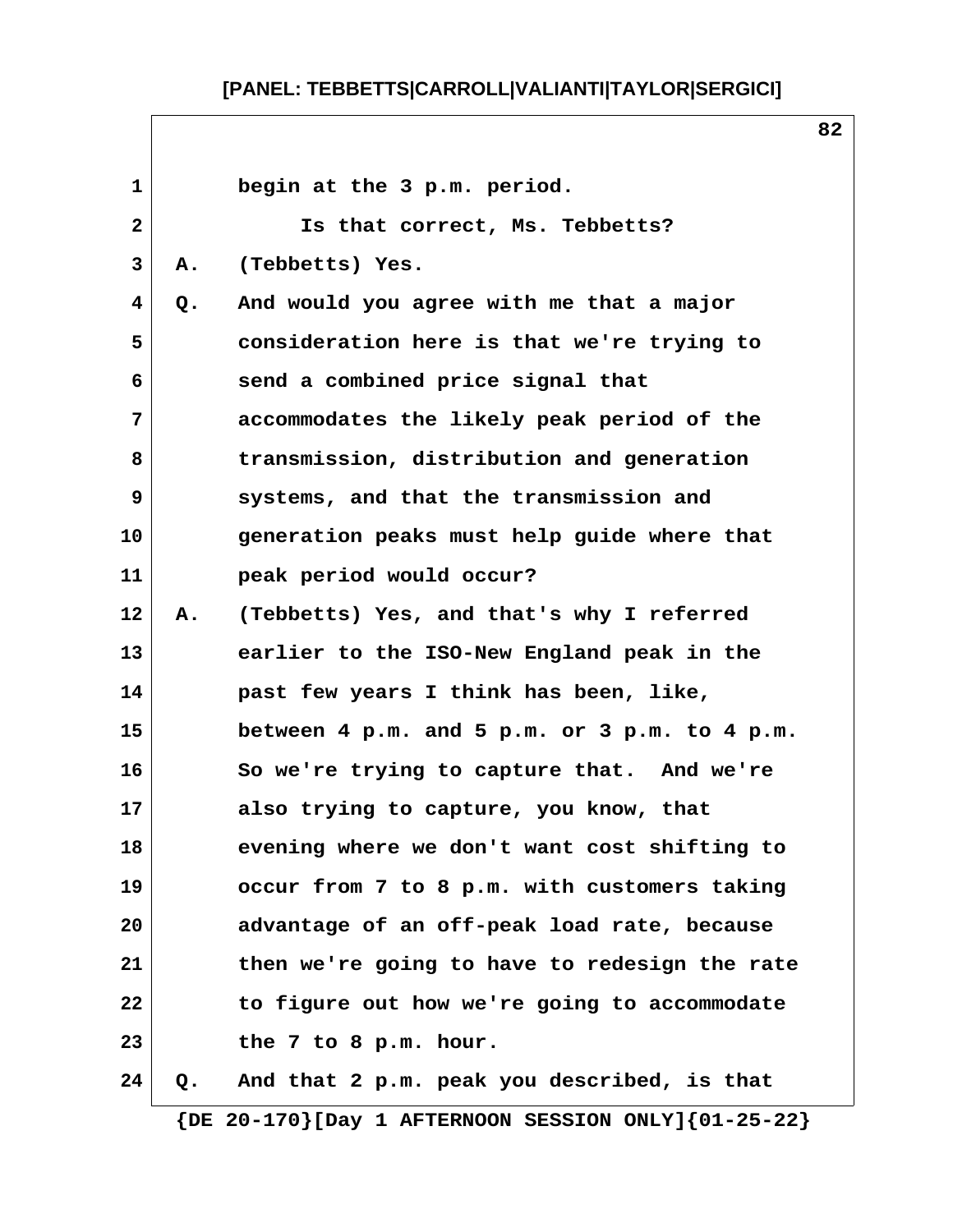| $\mathbf 1$    |    | for your distribution system more broadly?    |
|----------------|----|-----------------------------------------------|
| $\overline{2}$ | Α. | (Tebbetts) Yeah, that is our total            |
| 3              |    | distribution system. So our distribution      |
| 4              |    | system peaks about one to two hours on the    |
| 5              |    | peak annual day earlier than the ISO-New      |
| 6              |    | England peak.                                 |
| $\overline{7}$ | Q. | And are you aware, Ms. Tebbetts, of the fact  |
| 8              |    | that the Commission recently completed a      |
| 9              |    | Locational Value Study that looks at          |
| 10             |    | substations that are likely to need           |
| 11             |    | capacity-related upgrades in the near future? |
| 12             | Α. | (Tebbetts) I wasn't aware the study was       |
| 13             |    | complete. In fact, I think we're still in     |
| 14             |    | the process of providing data responses to    |
| 15             |    | Dunsky Consulting.                            |
| 16             | Q. | Is it possible that you are thinking of the   |
| 17             |    | Value of Distributed Energy Resources Study   |
| 18             |    | rather than the Locational Value Study? Lots  |
| 19             |    | of studies, I know.                           |
| 20             | Α. | (Tebbetts) Probably, yes.                     |
| 21             | Q. | And would you agree with me, subject to       |
| 22             |    | check, and potentially with asking the        |
| 23             |    | Commission to take administrative notice from |
| 24             |    | something that has been filed in 16-576, the  |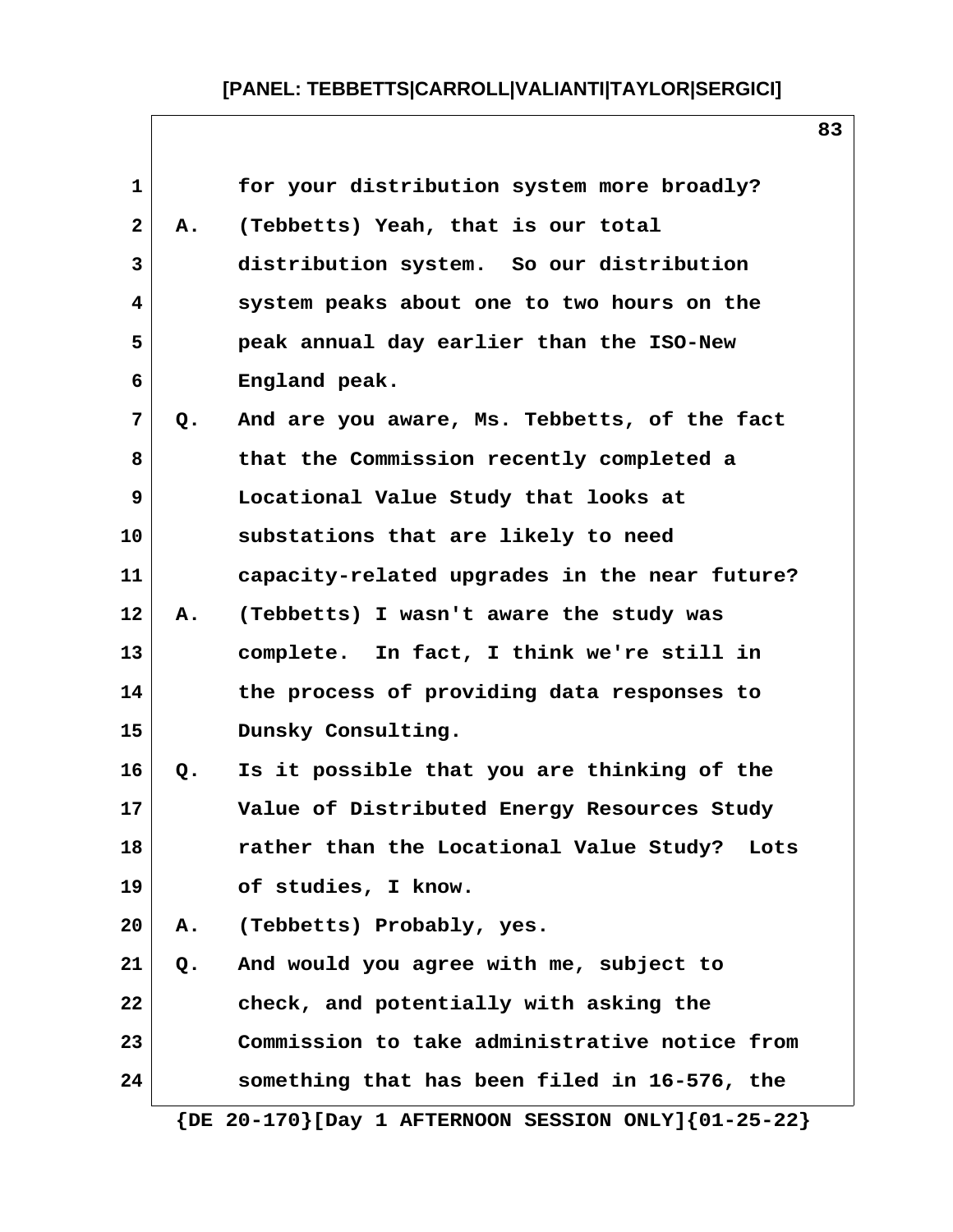| 1            |    | Locational Value Study, that the Locational   |
|--------------|----|-----------------------------------------------|
| $\mathbf{2}$ |    | Value Study has identified three substations  |
| 3            |    | that are likely to need capacity-related      |
| 4            |    | upgrades in the next couple of years -- those |
| 5            |    | being the Vilas Bridge substation, the Mount  |
| 6            |    | Support Substation and the Golden Rock        |
| 7            |    | Substation?                                   |
| 8            | Α. | (Tebbetts) Interestingly enough, let me --    |
| 9            |    | I'm in the process of answering data requests |
| 10           |    | on this. So what I'll tell you is Vilas       |
| 11           |    | Bridge, first of all, is not owned by Liberty |
| 12           |    | Utilities; it's owned by National Grid. So    |
| 13           |    | if there are distribution upgrades necessary  |
| 14           |    | to it, they will not be the responsibility of |
| 15           |    | Liberty.                                      |
| 16           |    | With regards to Mount Support, we have        |
| 17           |    | much of the -- capacity needs are actually    |
| 18           |    | customer-driven. And so as such, we won't be  |
| 19           |    | doing these customer-driven projects until a  |
| 20           |    | named customer needs it.                      |
| 21           |    | And then with regards to Golden Rock,         |
| 22           |    | Golden Rock Substation is part of our Salem   |
| 23           |    | Area Study. And we actually are in the        |
| 24           |    | process of converting that -- or upgrading    |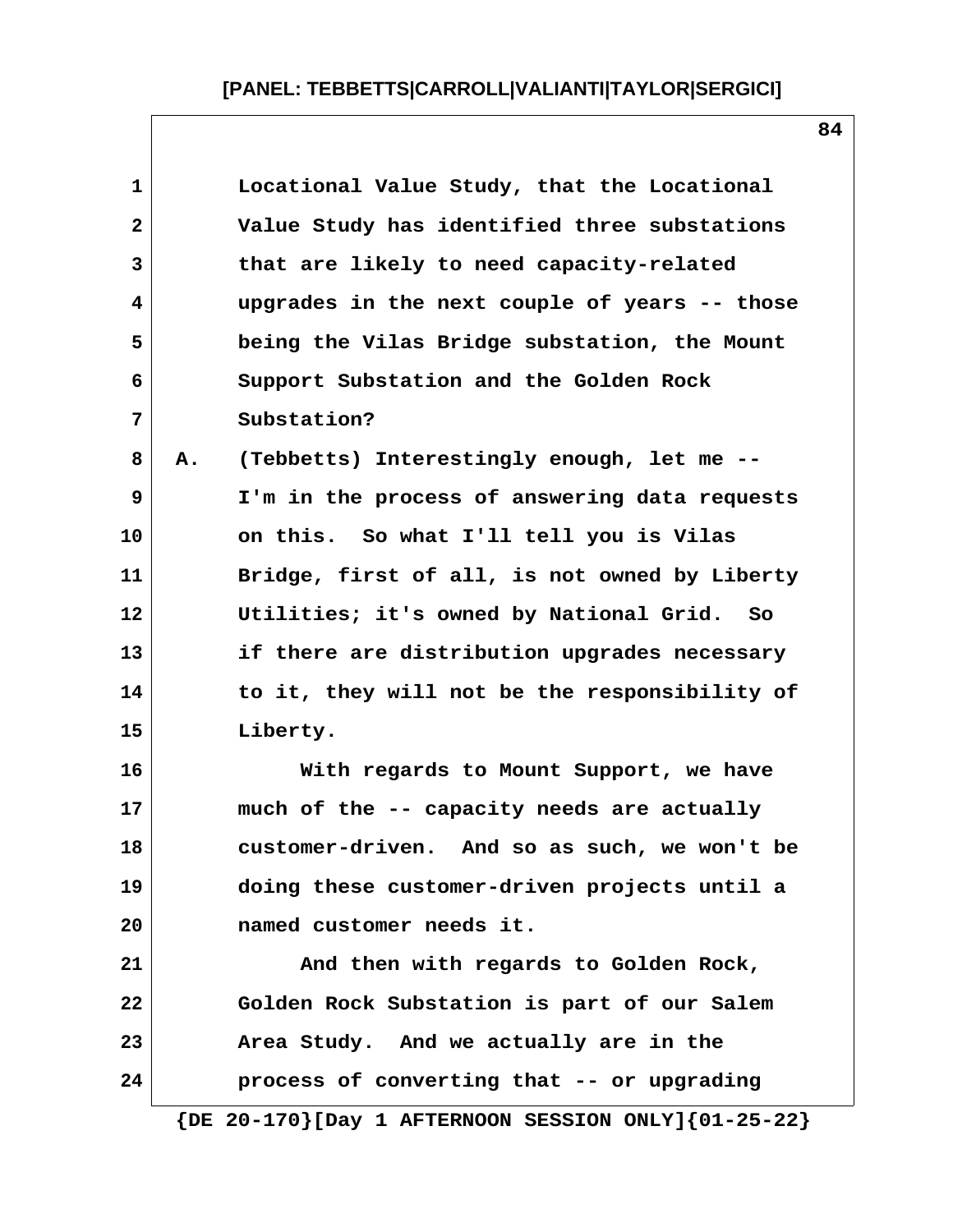| $\mathbf 1$  | it, I should say, so that it can accommodate  |
|--------------|-----------------------------------------------|
| $\mathbf{2}$ | our new 115KV supply line, our east and west  |
| 3            | circuits -- our west circuit is completed,    |
| 4            | our east circuit is being built -- and to     |
| 5            | connect it to our new Rockingham Substation.  |
| 6            | So the capacity constraints associated        |
| 7            | with Golden Rock have been alleviated once we |
| 8            | have completed all of these installations,    |
| 9            | which will be done this year. And also along  |
| 10           | with that, we've built a new feeder -- I      |
| 11           | think it's gone in service, or it's going to  |
| 12           | go in service this year -- to alleviate all   |
| 13           | of the potential congestion. And that's all   |
| 14           | due to the Tuscan Village upgrade.            |
| 15           | So when that study was done, these --         |
| 16           | first of all, Vilas Bridge is not owned by    |
| 17           | us -- but Golden Rock was in that process of  |
| 18           | being upgraded so that we can have it not     |
| 19           | just be a supply line substation, but we      |
| 20           | could actually have it connect from a 115 to  |
| 21           | 13.2 kV system. And as I mentioned about      |
| 22           | Mount Support, that is going to be            |
| 23           | customer-driven if we need to add additional  |
| 24           | capacity.                                     |

 **{DE 20-170}[Day 1 AFTERNOON SESSION ONLY]{01-25-22}**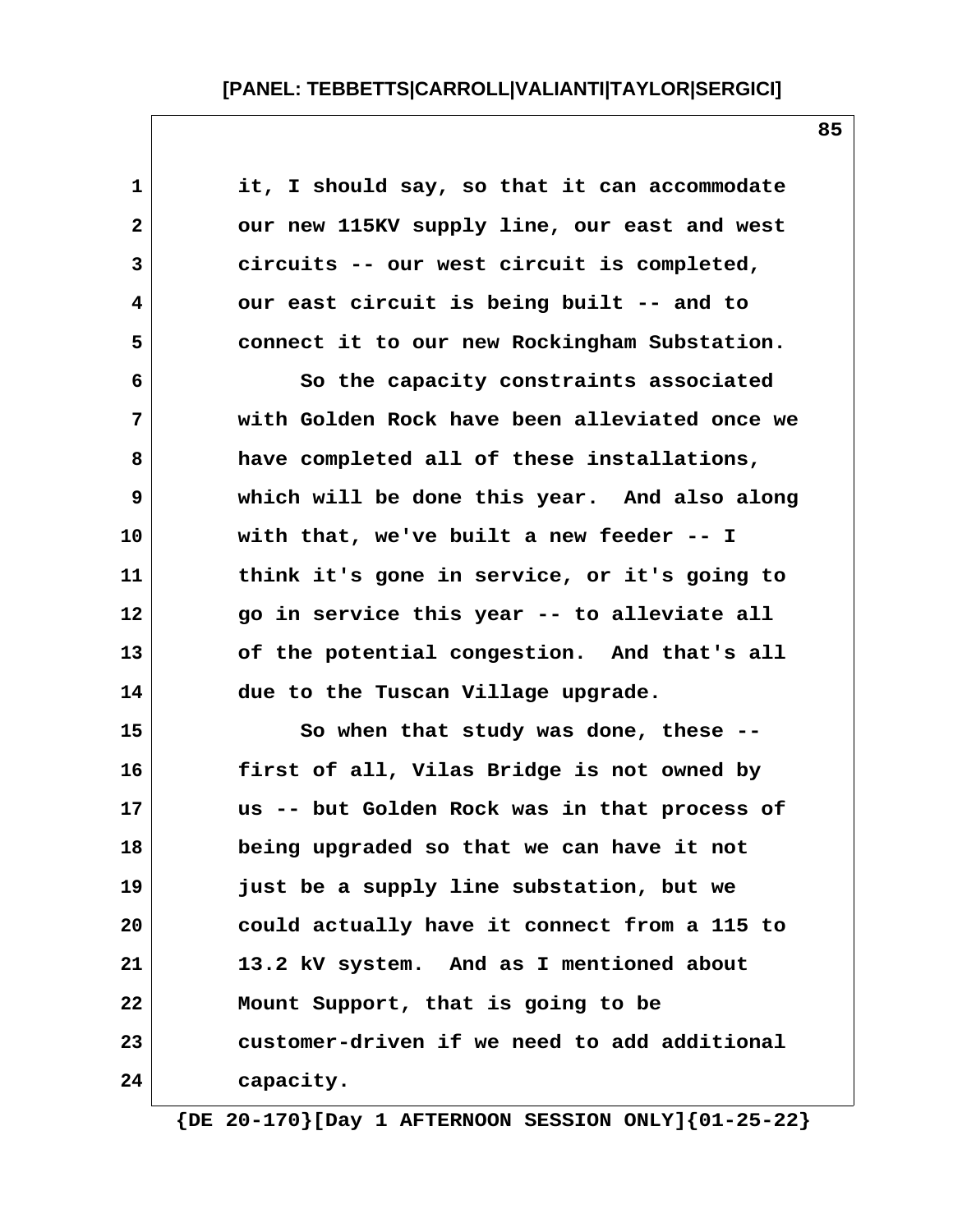**1 Q. Maybe I'll try and go about this in a 2 different way. 3 Is it possible that those investments 4 which are essentially on the margin, their 5 load profile might be different than the 6 profile of the overall distribution system, 7 either later or earlier or something along 8 those lines? 9 A. (Tebbetts) Well, given that -- see, here's 10 the tough thing. Mount Support serves a 11 great -- a very large area of our service 12 territory, as does Golden Rock. And so -- as 13 does Vilas. So I don't know the answer to 14 that simply because I think there's a lot of 15 nuances associated with making that jump to 16 saying, yes, there could be capacity issues 17 in the near future. 18 Q. And would you agree with me, at least subject 19 to check, that of those three substations 20 identified as potentially the marginal 21 capacity-related investments, two of them 22 peak after that 3 p.m. peak period kicks in 23 and one of them peaks at 2 p.m.? 24 A. (Tebbetts) Subject to check, I do believe, {DE 20-170}[Day 1 AFTERNOON SESSION ONLY]{01-25-22}**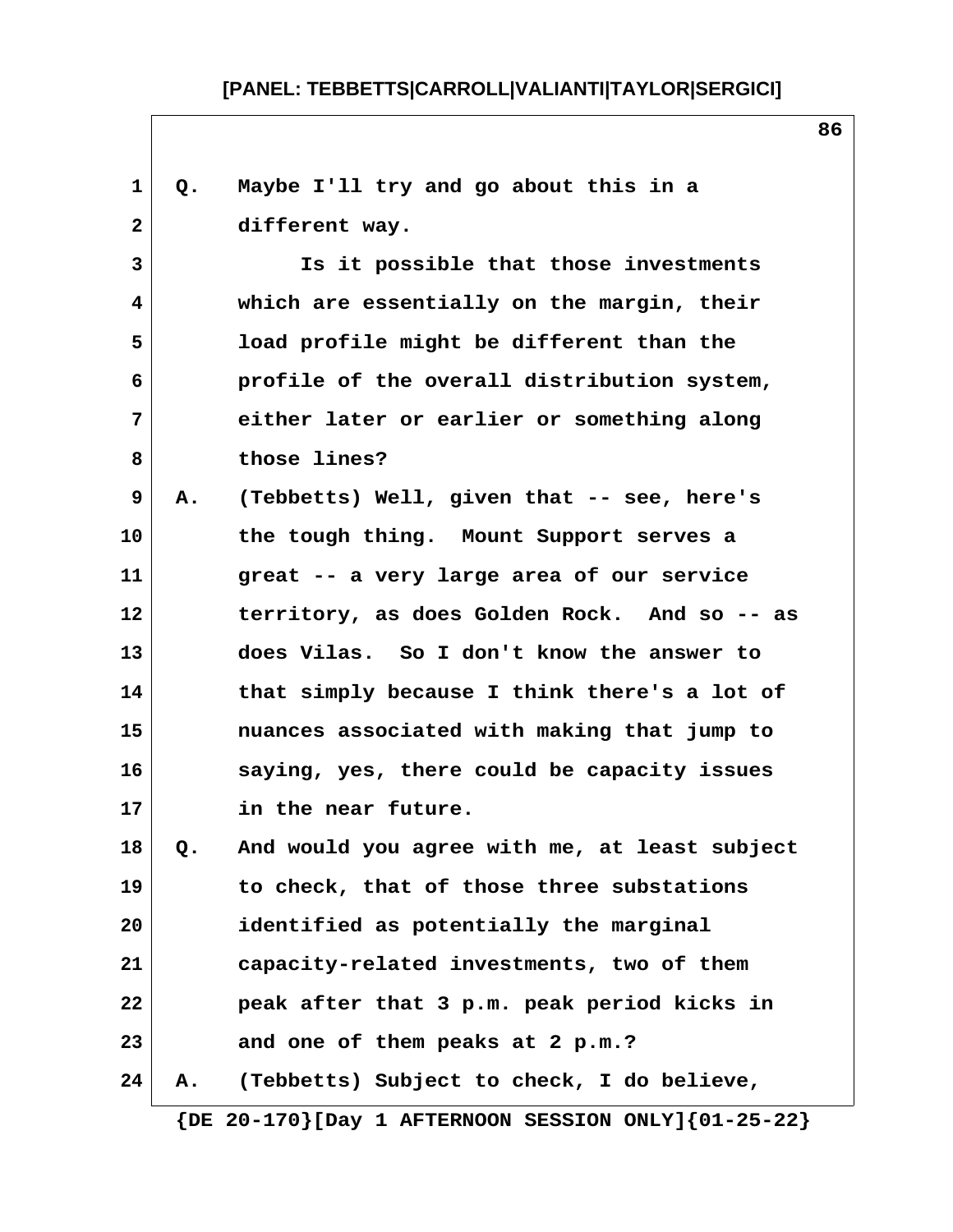**1 reviewing this information yesterday, that 2 you're correct. 3 Q. Thank you, Ms. Tebbetts. I think that's it 4 on redirect. 5 CHAIRMAN GOLDNER: All right. Thank 6 you, Mr. Buckley. 7 Before we move to ChargePoint, I 8 think the stenographer might appreciate a 9 break. So let's start back up at 2:45 with 10 swearing in of the witness, Mr. Deal and 11 ChargePoint. So we'll come back at 2:45. 12 (Brief recess was taken at 2:30 p.m, 13 and the hearing resumed at 2:41 p.m.) 14 CHAIRMAN GOLDNER: Please be seated. 15 Okay. Are there any other preliminary matters 16 before we have the next witness sworn in? 17 [No verbal response] 18 CHAIRMAN GOLDNER: Okay. So let's 19 proceed with the witness. 20 Ms. Robidas, would you please swear 21 in the ChargePoint witness. 22 (WHEREUPON, MATTHEW DEAL was duly sworn** 23 and cautioned by the Court Reporter.) **24** MATTHEW DEAL, SWORN  **{DE 20-170}[Day 1 AFTERNOON SESSION ONLY]{01-25-22}**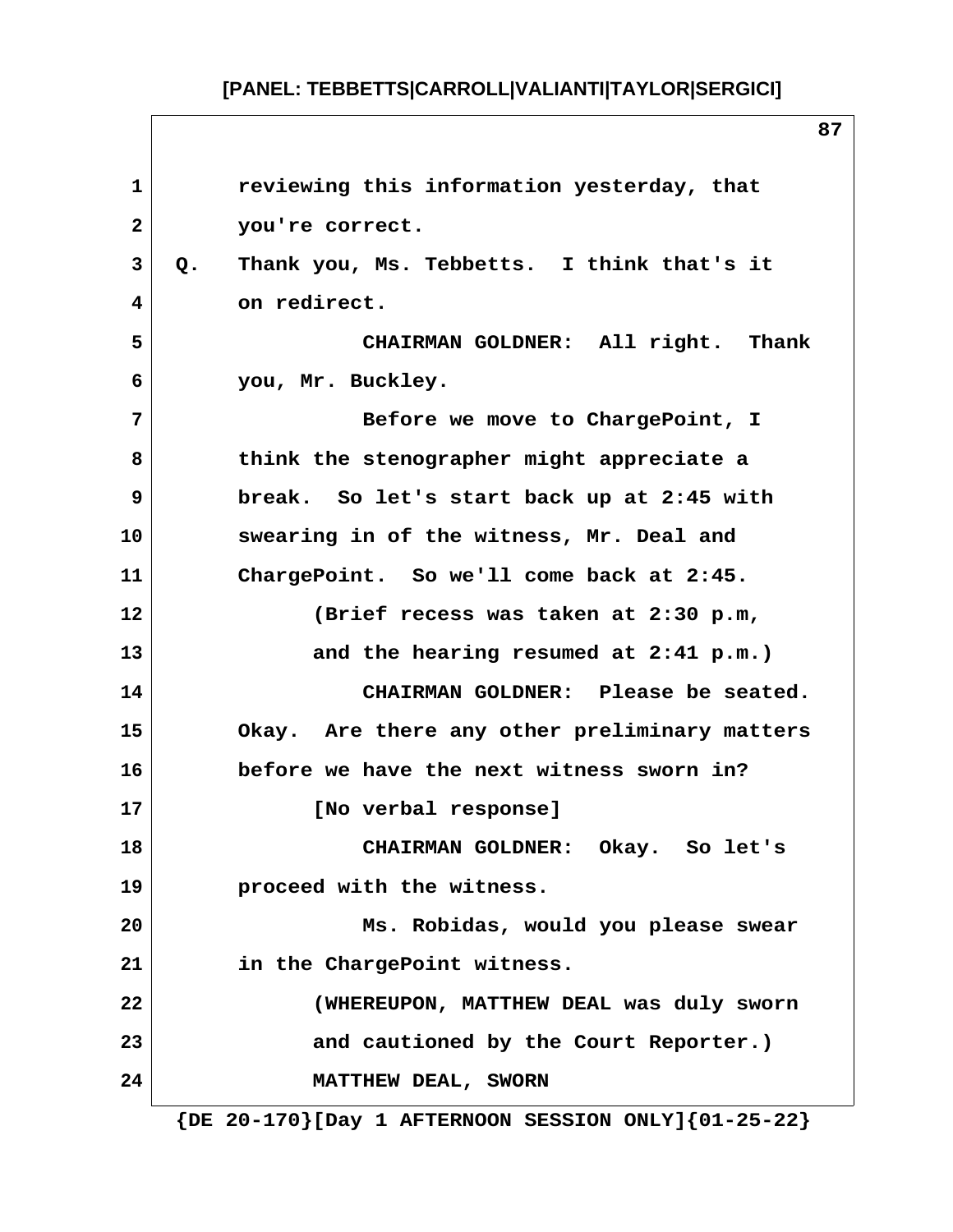|              |    |                                             | 88 |
|--------------|----|---------------------------------------------|----|
| $\mathbf{1}$ |    | CHAIRMAN GOLDNER: All right the             |    |
| $\mathbf{2}$ |    | witness is now available for direct.        |    |
| 3            |    | MR. VIJAYKAR: Thank you, Chairman.          |    |
| 4            |    | DIRECT EXAMINATION                          |    |
| 5            |    | BY MR. VIJAYKAR:                            |    |
| 6            | Q. | Good afternoon, Mr. Deal. Would you please  |    |
| 7            |    | identify yourself and your role with        |    |
| 8            |    | ChargePoint.                                |    |
| 9            | А. | Certainly. Matthew Deal, and I serve as     |    |
| 10           |    | manager of utility policy here at           |    |
| 11           |    | ChargePoint.                                |    |
| 12           | Q. | Thank you. And would you please describe    |    |
| 13           |    | your involvement in the proceeding, in the  |    |
| 14           |    | instant proceeding today.                   |    |
| 15           | A. | On behalf of ChargePoint, I have developed  |    |
| 16           |    | comments, reviewed party testimony and      |    |
| 17           |    | comments, developed testimony, participated |    |
| 18           |    | in multiple tech sessions, and also         |    |
| 19           |    | participated in multiple settlement         |    |
| 20           |    | conferences.                                |    |
| 21           | Q. | Thank you, Mr. Deal. And was the testimony  |    |
| 22           |    | that you prepared filed with the Commission |    |
| 23           |    | on October 13th of 2021?                    |    |
| 24           | Α. | Yes.                                        |    |

 **{DE 20-170}[Day 1 AFTERNOON SESSION ONLY]{01-25-22}**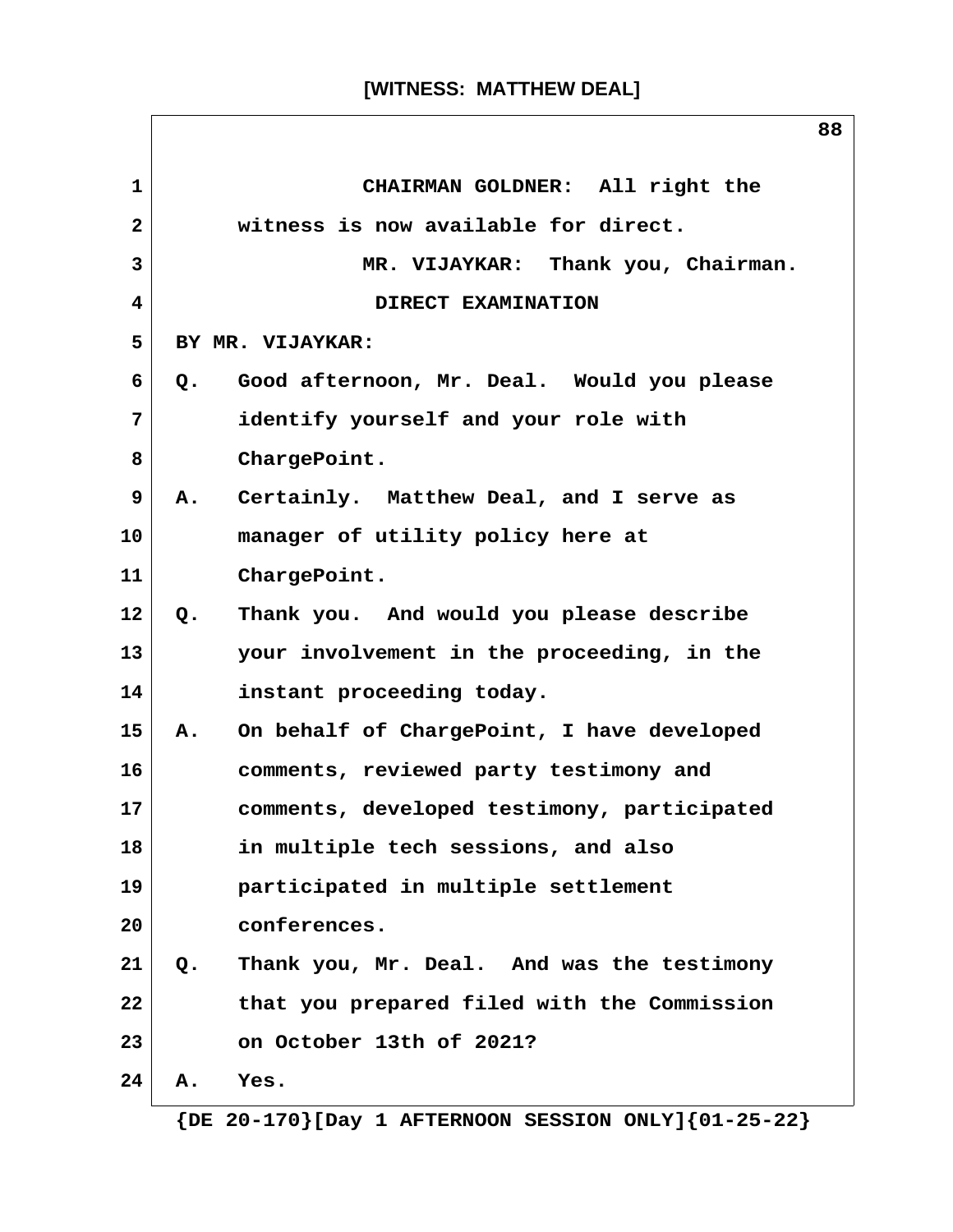| $\mathbf{1}$    | Q.            | Did that document include a cover page and 17 |
|-----------------|---------------|-----------------------------------------------|
| $\mathbf{2}$    |               | pages of questions and answers?               |
| 3               | Α.            | Yes.                                          |
| 4               | Q.            | Did your testimony include any attachments?   |
| 5               | Α.            | Yes. I believe there were six attachments.    |
| 6               | Q.            | Thank you, Mr. Deal. Is your testimony and    |
| 7               |               | the accompanying attachments now marked as    |
| 8               |               | Exhibit 7?                                    |
| 9               | Α.            | Yes.                                          |
| 10 <sup>°</sup> | $Q_{\bullet}$ | Do you have any corrections or updates that   |
| 11              |               | you'd like to make to that testimony at this  |
| 12              |               | time?                                         |
| 13              | Α.            | No.                                           |
| 14              | Q.            | To the best of your knowledge and belief,     |
| 15              |               | were the answers presented in your testimony  |
| 16              |               | accurate at the time that the testimony was   |
| 17              |               | filed?                                        |
| 18              | Α.            | Yes.                                          |
| 19              | $Q$ .         | And do you adopt those answers as your sworn  |
| 20              |               | testimony in this proceeding?                 |
| 21              | Α.            | Yes.                                          |
| 22              | Q.            | Thank you, Mr. Deal.                          |
| 23              |               | MR. VIJAYKAR: Commissioners and               |
| 24              |               | Chairman, that's all that I have for Mr. Deal |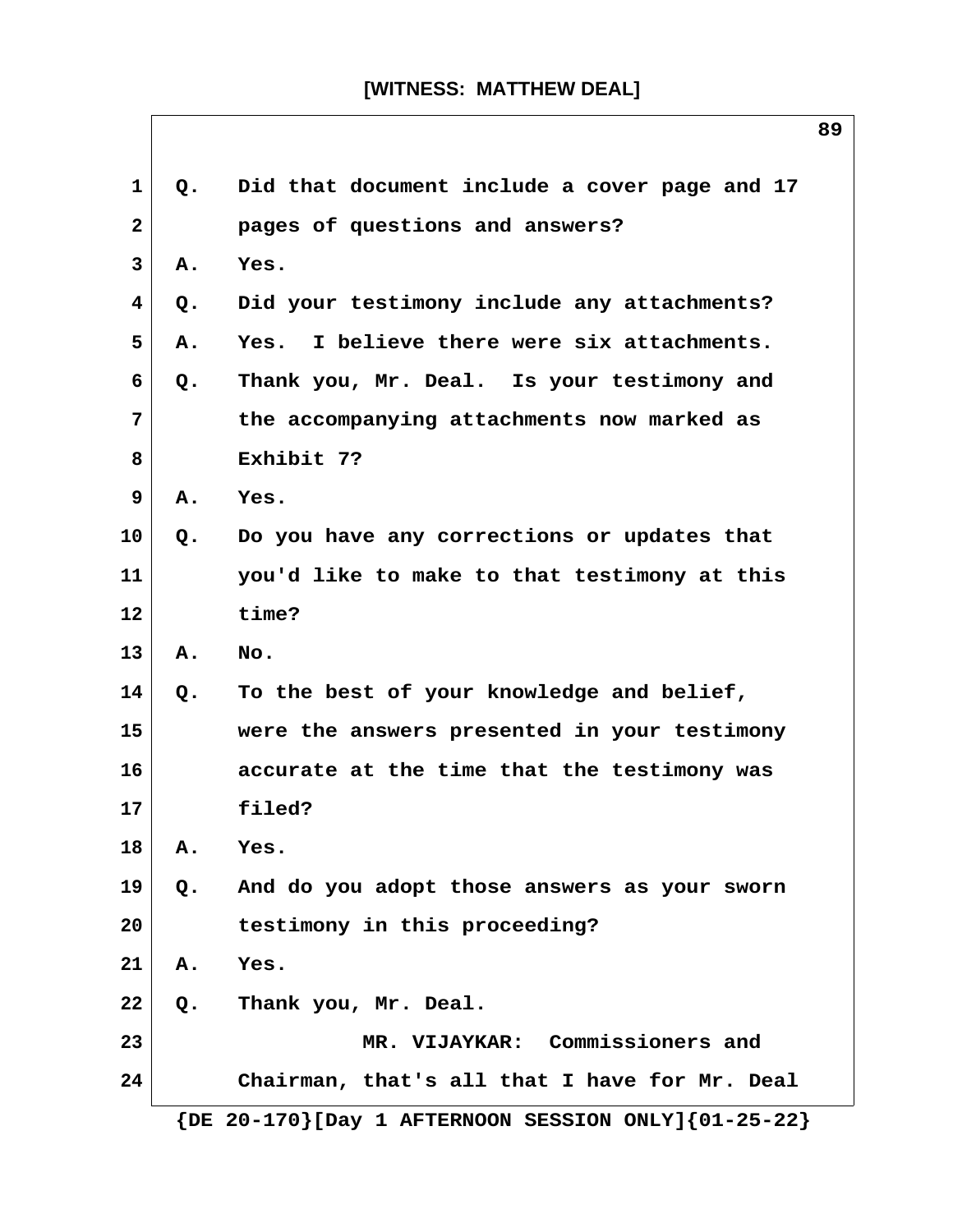1 at this time, reserving the right for redirect. 2 And I would tender Mr. Deal for  **3 cross-examination from any parties or the 4 Commission for any questions. 5 CHAIRMAN GOLDNER: Okay. Thank you. 6 We'll move to cross-examination. Liberty. 7 MR. SHEEHAN: I have no questions. 8 Thank you. 9 CHAIRMAN GOLDNER: Does Eversource 10 have any questions? 11 MS. CHIAVARA: No, no questions for 12 this witness. Thank you. 13 CHAIRMAN GOLDNER: Unitil? 14 MR. TAYLOR: Unitil does not have any 15 questions for this witness. Thank you. 16 CHAIRMAN GOLDNER: Thank you. Clean 17 Energy New Hampshire? Mr. Skoglund might be 18 gone. We'll give him another chance if he 19 comes back later. 20 Conservation Law Foundation. 21 MR. KRAKOFF: Yes, I just have a few 22 cross-examination questions. Thank you. 23 [Court Reporter interrupts.] 24 {DE 20-170}[Day 1 AFTERNOON SESSION ONLY]{01-25-22}**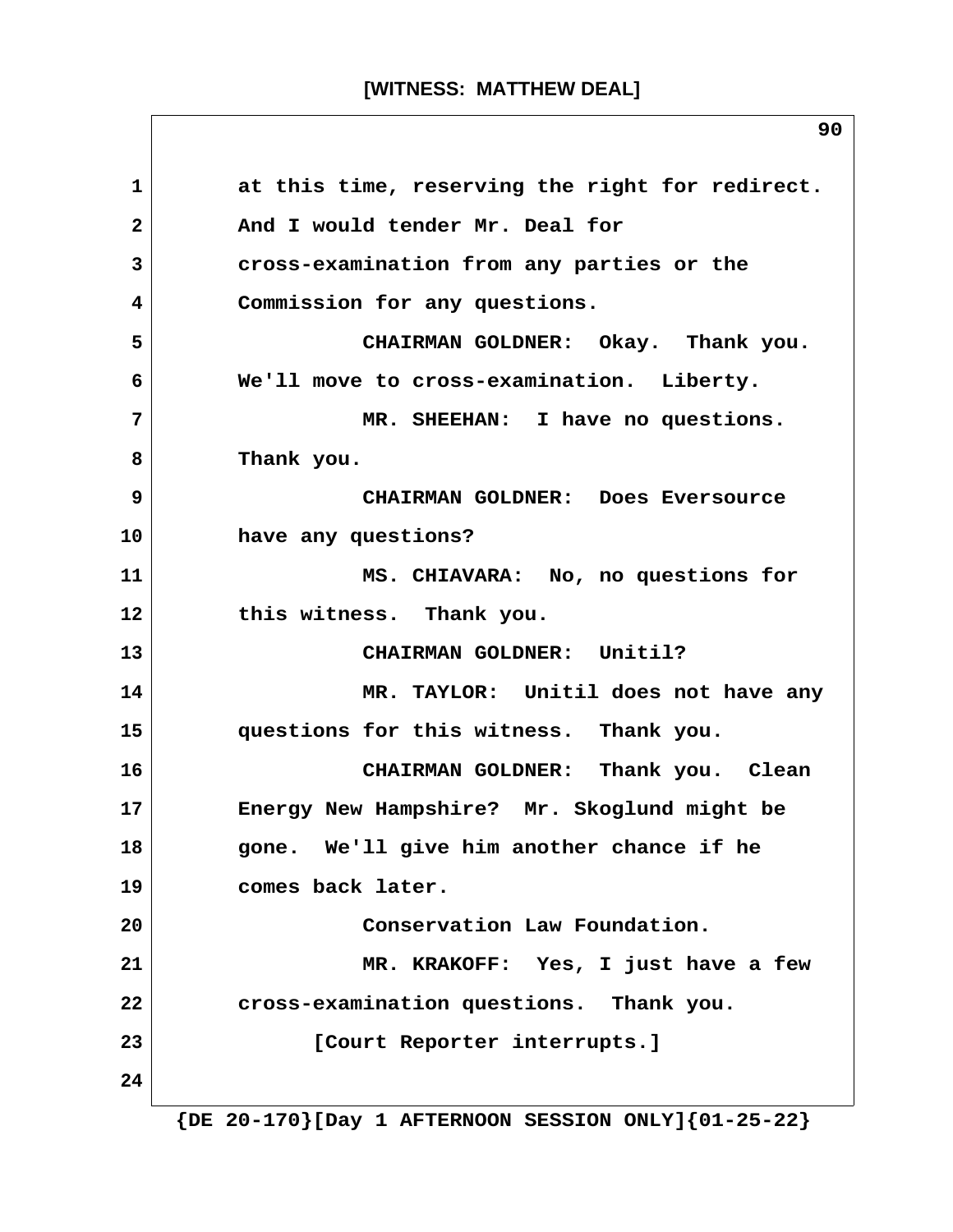$\overline{\phantom{a}}$ 

|              | ᇰᆂ                                                            |
|--------------|---------------------------------------------------------------|
| $\mathbf{1}$ | <b>CROSS-EXAMINATION</b>                                      |
| $\mathbf{2}$ | BY MR. KRAKOFF:                                               |
| 3            | Mr. Deal, I just have a few questions for<br>Q.               |
| 4            | you.                                                          |
| 5            | On Page 8 of your testimony, you were                         |
| 6            | asked why are demand charges a significant                    |
| 7            | barrier to public EV infrastructure                           |
| 8            | deployment. Could you just explain why, in                    |
| 9            | your view, demand charges are a barrier to EV                 |
| 10           | charging station deployment.                                  |
| 11           | Sure. I think, you know, filling out some of<br>Α.            |
| 12           | the comments that other witnesses here have                   |
| 13           | said today and, you know, drawing on what I                   |
| 14           | filed in testimony, public DC fast charging                   |
| 15           | can have low load factors with sporadic or                    |
| 16           | infrequent usage of high demand when either a                 |
| 17           | single vehicle or multiple vehicles may be                    |
| 18           | charging, so that one vehicle or multiple                     |
| 19           | vehicles charging at the same time for                        |
| 20           | potentially a short amount of time will                       |
| 21           | ultimately lead to potentially high demand                    |
| 22           | charges. And if in early years or in certain                  |
| 23           | situations when DC fast chargers only have a                  |
| 24           | few vehicles charging per day, per week, per                  |
|              | $\{DE 20-170\}$ [Day 1 AFTERNOON SESSION ONLY] $\{01-25-22\}$ |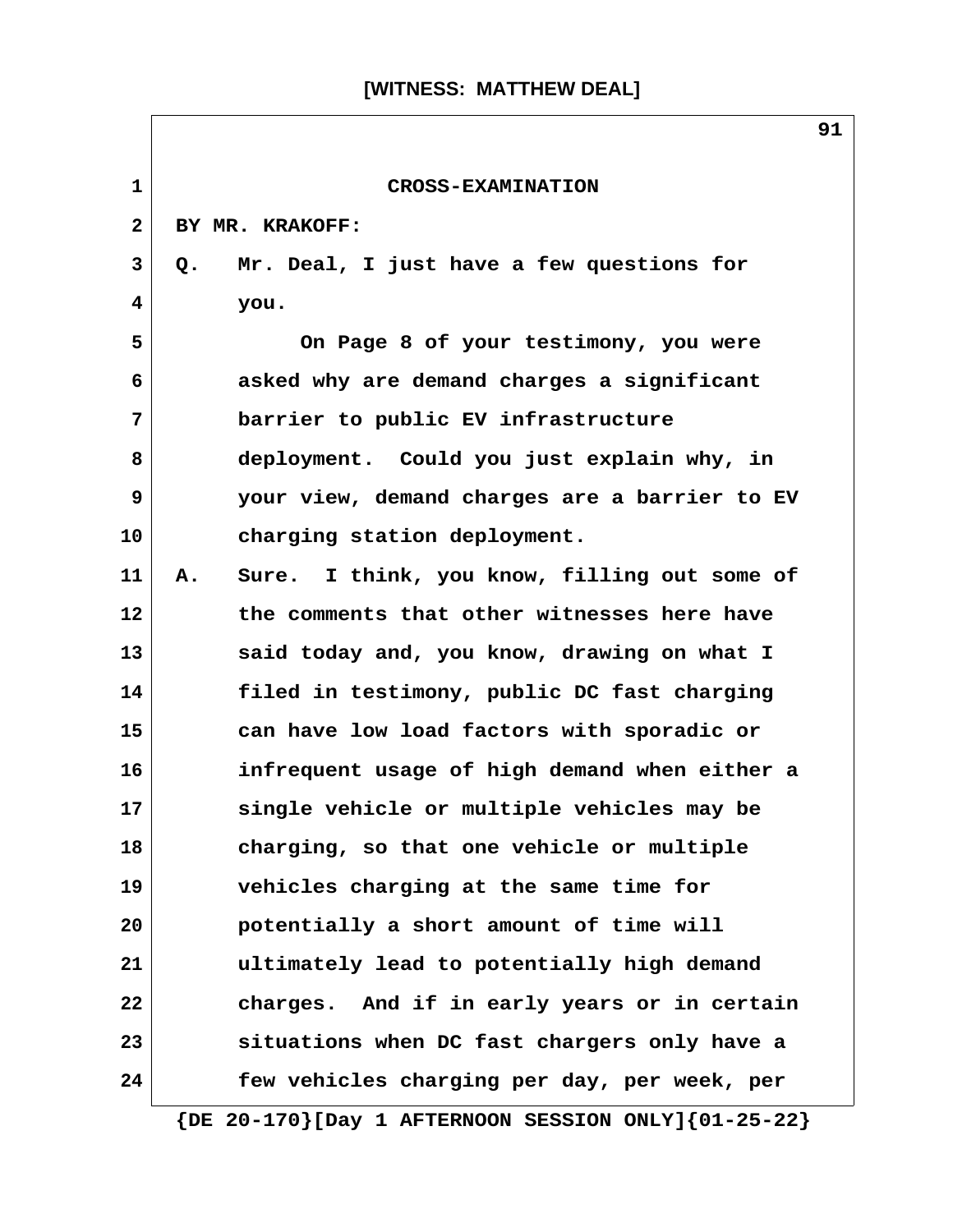| $\mathbf{1}$ |    | month, so a low kilowatt-hour drop, but yet                   |
|--------------|----|---------------------------------------------------------------|
| $\mathbf{2}$ |    | high demand draws, it is very difficult for                   |
| 3            |    | EV charging station operators to predict and                  |
| 4            |    | to spread those high demand charges across                    |
| 5            |    | kilowatt-hour consumption to appropriately                    |
| 6            |    | recover those demand charges.                                 |
| 7            | Q. | So for low utilization rate, DCFC charging                    |
| 8            |    | stations, would demand charges -- could                       |
| 9            |    | demand charges account for a significant                      |
| 10           |    | share of that site host's electricity cost?                   |
| 11           | А. | Yes, they can. And there have been studies                    |
| 12           |    | demonstrated -- or that have demonstrated                     |
| 13           |    | that fact, one of which was cited in my                       |
| 14           |    | testimony, done by RMI, previously known as                   |
| 15           |    | Rocky Mountain Institute -- I believe they                    |
| 16           |    | now just go by RMI -- showing that demand                     |
| 17           |    | charges can account for up to 90 percent of                   |
| 18           |    | energy costs across and in particular                         |
| 19           |    | jurisdictions.                                                |
| 20           | Q. | And can demand charges like that make                         |
| 21           |    | charging stations uneconomic?                                 |
| 22           | Α. | Yes, it does have the potential to be very                    |
| 23           |    | challenging to have positive economics and                    |
| 24           |    | ongoing operational positiveness --                           |
|              |    | $\{DE 20-170\}$ [Day 1 AFTERNOON SESSION ONLY] $\{01-25-22\}$ |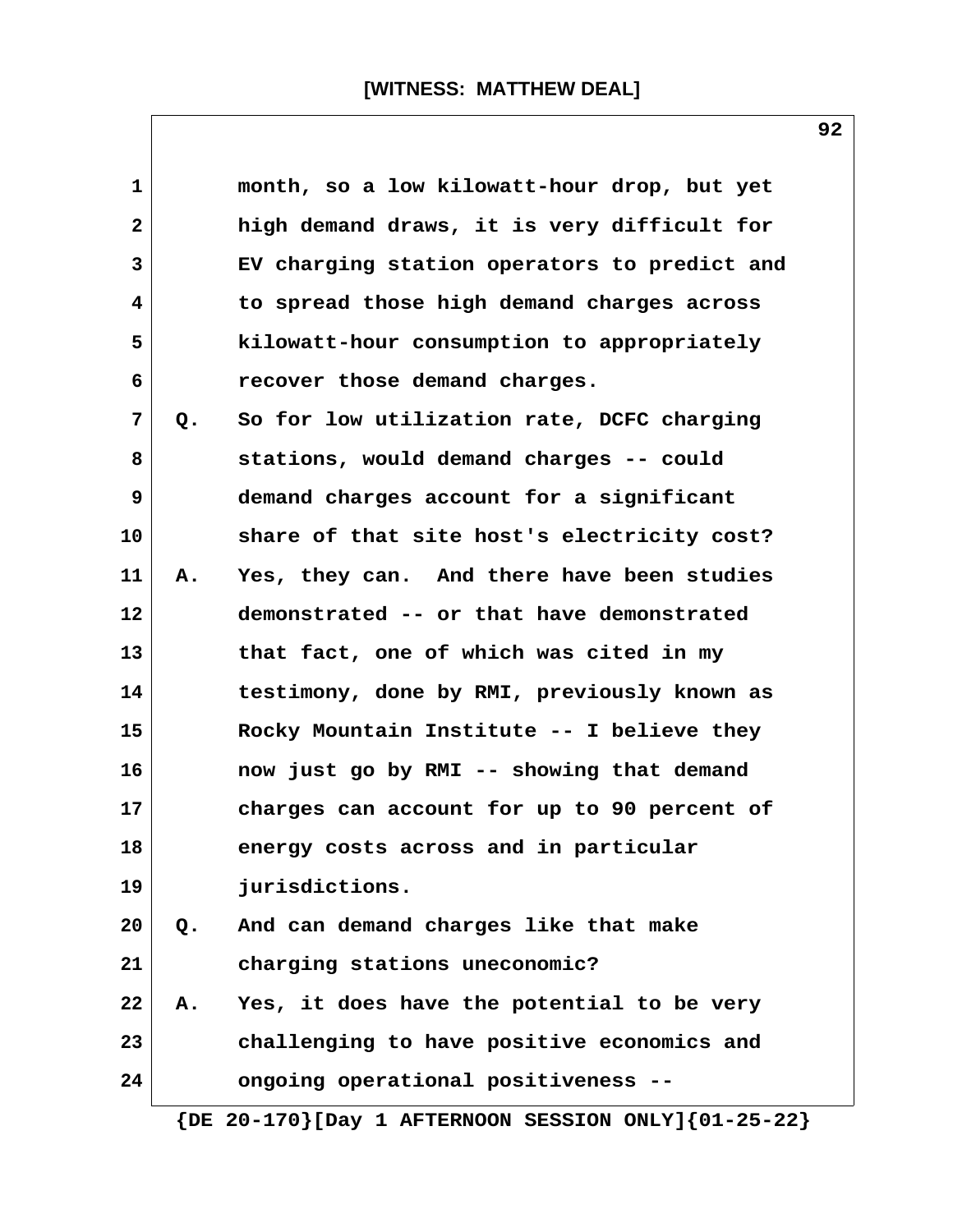| $\mathbf{1}$            |    | "positiveness" is a terrible word -- to       |
|-------------------------|----|-----------------------------------------------|
| $\overline{\mathbf{2}}$ |    | operate in a positive light due to those      |
| 3                       |    | demand charges.                               |
| $\overline{\mathbf{4}}$ | Q. | You also stated in your testimony, on Bates   |
| 5                       |    | Page 7, Lines 4 through 9, you stated that    |
| 6                       |    | TOU rates may not be a perfect application    |
| 7                       |    | for certain EV charging use cases, such as    |
| 8                       |    | public DCFCs. Could you just explain why you  |
| 9                       |    | think that's the case.                        |
| 10                      | Α. | Again, at a high level, public DCFC fast      |
| 11                      |    | charging by design is usually only used if    |
| 12                      |    | and when absolutely necessary. And that       |
| 13                      |    | typically is for charger -- or electric       |
| 14                      |    | vehicles that are traveling further than      |
| 15                      |    | potentially their range, or for folks that    |
| 16                      |    | don't necessarily have EV charging facilities |
| 17                      |    | at their own home. So what that means is      |
| 18                      |    | those individuals or those drivers don't      |
| 19                      |    | necessarily have the ability, if they are     |
| 20                      |    | transiting from Point A to Point B and        |
| 21                      |    | absolutely need a charge, they don't have the |
| 22                      |    | ability to react to necessarily time-of-use   |
| 23                      |    | rates. And what I mean by that is if you      |
| 24                      |    | pull up -- [connectivity issue]               |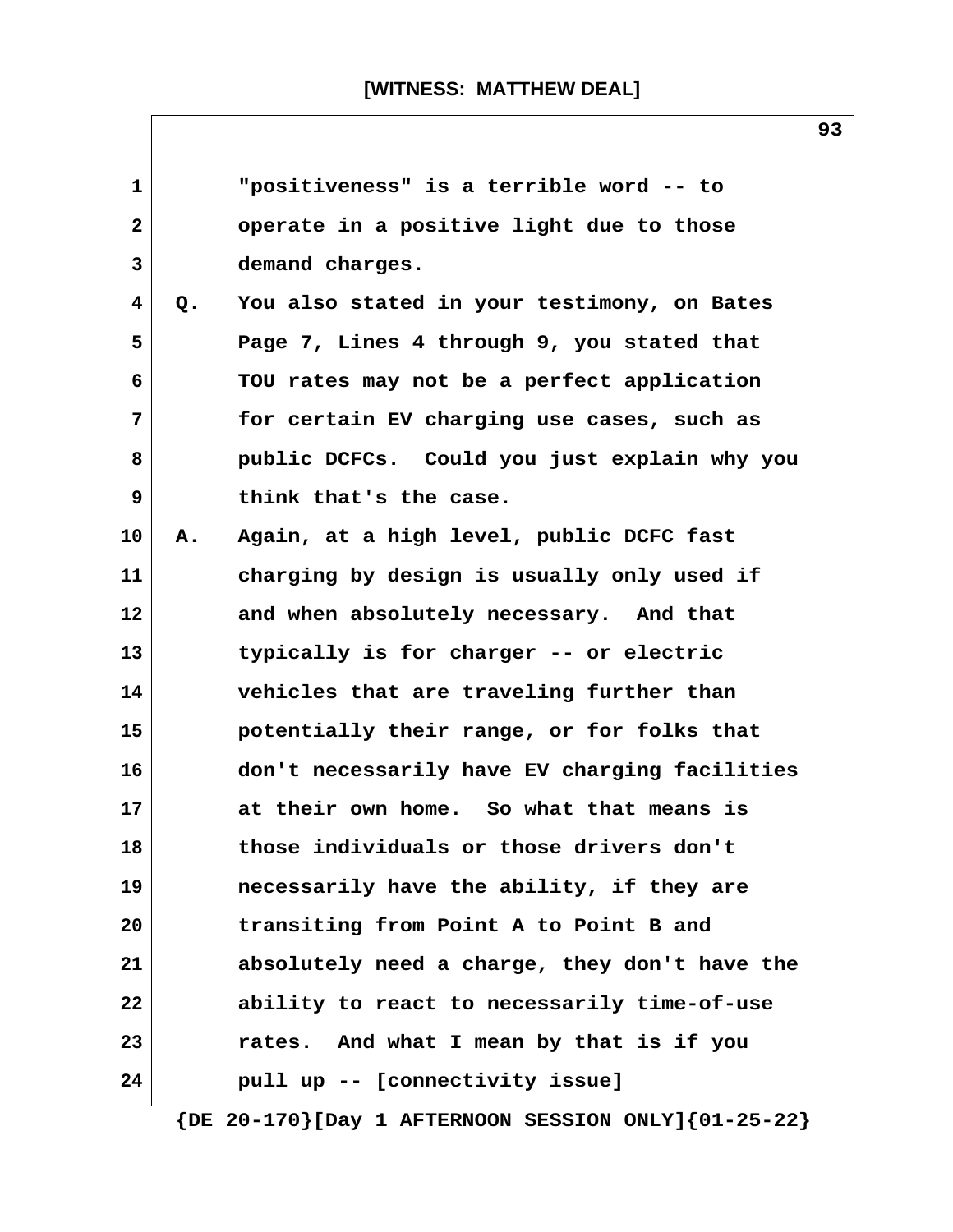| $\mathbf{1}$<br>[Court Reporter interrupts.]<br>$\mathbf{2}$<br>CHAIRMAN GOLDNER: Excuse me, Mr.<br>$\mathbf{3}$<br>Deal. You broke up about 20 or 30 seconds ago.<br>4<br>Can you try it again, please?<br>5<br>WITNESS DEAL: Apologies.<br>The<br>Internet connection has worked fine all day.<br>6<br>7<br>So just backing up a bit, so DC fast chargers<br>А.<br>are used primarily to get people back on the<br>8<br>9<br>road as quickly as possible. And that does<br>not necessarily constitute driving up to a<br>fast charger when it's a high-priced period<br>and sitting and waiting for three, four or<br>five hours for an off-peak period to be<br>triggered. Typically, folks drive in, get in<br>and get out as quickly as possible.<br>So those users might not have the ability to<br>Q.<br>adjust their charging at different time<br>periods?<br>Not necessarily. Sometimes it's very<br><b>A.</b><br>difficult. I won't say across the board<br>every single person won't sit there for three<br>hours and wait for an off-peak period. But<br>by and large, a number of folks probably will<br>not. |    |  |
|-----------------------------------------------------------------------------------------------------------------------------------------------------------------------------------------------------------------------------------------------------------------------------------------------------------------------------------------------------------------------------------------------------------------------------------------------------------------------------------------------------------------------------------------------------------------------------------------------------------------------------------------------------------------------------------------------------------------------------------------------------------------------------------------------------------------------------------------------------------------------------------------------------------------------------------------------------------------------------------------------------------------------------------------------------------------------------------------------------------------------------|----|--|
|                                                                                                                                                                                                                                                                                                                                                                                                                                                                                                                                                                                                                                                                                                                                                                                                                                                                                                                                                                                                                                                                                                                             |    |  |
|                                                                                                                                                                                                                                                                                                                                                                                                                                                                                                                                                                                                                                                                                                                                                                                                                                                                                                                                                                                                                                                                                                                             |    |  |
|                                                                                                                                                                                                                                                                                                                                                                                                                                                                                                                                                                                                                                                                                                                                                                                                                                                                                                                                                                                                                                                                                                                             |    |  |
|                                                                                                                                                                                                                                                                                                                                                                                                                                                                                                                                                                                                                                                                                                                                                                                                                                                                                                                                                                                                                                                                                                                             |    |  |
|                                                                                                                                                                                                                                                                                                                                                                                                                                                                                                                                                                                                                                                                                                                                                                                                                                                                                                                                                                                                                                                                                                                             |    |  |
|                                                                                                                                                                                                                                                                                                                                                                                                                                                                                                                                                                                                                                                                                                                                                                                                                                                                                                                                                                                                                                                                                                                             |    |  |
|                                                                                                                                                                                                                                                                                                                                                                                                                                                                                                                                                                                                                                                                                                                                                                                                                                                                                                                                                                                                                                                                                                                             |    |  |
|                                                                                                                                                                                                                                                                                                                                                                                                                                                                                                                                                                                                                                                                                                                                                                                                                                                                                                                                                                                                                                                                                                                             |    |  |
|                                                                                                                                                                                                                                                                                                                                                                                                                                                                                                                                                                                                                                                                                                                                                                                                                                                                                                                                                                                                                                                                                                                             |    |  |
|                                                                                                                                                                                                                                                                                                                                                                                                                                                                                                                                                                                                                                                                                                                                                                                                                                                                                                                                                                                                                                                                                                                             | 10 |  |
|                                                                                                                                                                                                                                                                                                                                                                                                                                                                                                                                                                                                                                                                                                                                                                                                                                                                                                                                                                                                                                                                                                                             | 11 |  |
|                                                                                                                                                                                                                                                                                                                                                                                                                                                                                                                                                                                                                                                                                                                                                                                                                                                                                                                                                                                                                                                                                                                             | 12 |  |
|                                                                                                                                                                                                                                                                                                                                                                                                                                                                                                                                                                                                                                                                                                                                                                                                                                                                                                                                                                                                                                                                                                                             | 13 |  |
|                                                                                                                                                                                                                                                                                                                                                                                                                                                                                                                                                                                                                                                                                                                                                                                                                                                                                                                                                                                                                                                                                                                             | 14 |  |
|                                                                                                                                                                                                                                                                                                                                                                                                                                                                                                                                                                                                                                                                                                                                                                                                                                                                                                                                                                                                                                                                                                                             | 15 |  |
|                                                                                                                                                                                                                                                                                                                                                                                                                                                                                                                                                                                                                                                                                                                                                                                                                                                                                                                                                                                                                                                                                                                             | 16 |  |
|                                                                                                                                                                                                                                                                                                                                                                                                                                                                                                                                                                                                                                                                                                                                                                                                                                                                                                                                                                                                                                                                                                                             | 17 |  |
|                                                                                                                                                                                                                                                                                                                                                                                                                                                                                                                                                                                                                                                                                                                                                                                                                                                                                                                                                                                                                                                                                                                             | 18 |  |
|                                                                                                                                                                                                                                                                                                                                                                                                                                                                                                                                                                                                                                                                                                                                                                                                                                                                                                                                                                                                                                                                                                                             | 19 |  |
|                                                                                                                                                                                                                                                                                                                                                                                                                                                                                                                                                                                                                                                                                                                                                                                                                                                                                                                                                                                                                                                                                                                             | 20 |  |
|                                                                                                                                                                                                                                                                                                                                                                                                                                                                                                                                                                                                                                                                                                                                                                                                                                                                                                                                                                                                                                                                                                                             | 21 |  |
|                                                                                                                                                                                                                                                                                                                                                                                                                                                                                                                                                                                                                                                                                                                                                                                                                                                                                                                                                                                                                                                                                                                             | 22 |  |
|                                                                                                                                                                                                                                                                                                                                                                                                                                                                                                                                                                                                                                                                                                                                                                                                                                                                                                                                                                                                                                                                                                                             | 23 |  |
|                                                                                                                                                                                                                                                                                                                                                                                                                                                                                                                                                                                                                                                                                                                                                                                                                                                                                                                                                                                                                                                                                                                             | 24 |  |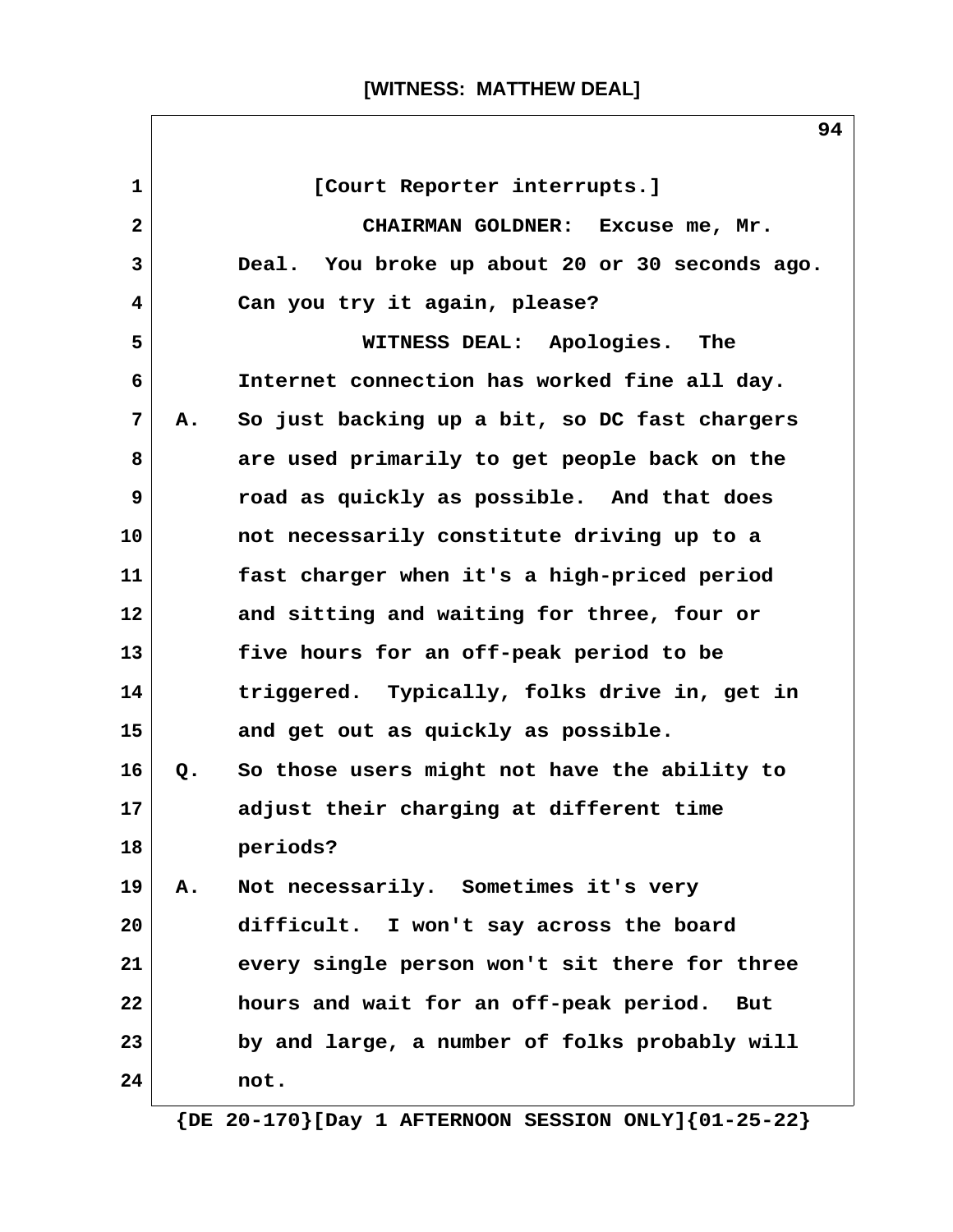| $\mathbf 1$  | Q. | Okay. Mr. Deal, have you had a chance to                      |
|--------------|----|---------------------------------------------------------------|
| $\mathbf{2}$ |    | review the settlement proposal from DOE,                      |
| 3            |    | Unitil, Liberty and others?                                   |
| 4            | Α. | Yes.                                                          |
| 5            | Q. | And what's your understanding of the demand                   |
| 6            |    | charge alternative being proposed?                            |
| 7            | A. | My understanding -- just I want to make sure                  |
| 8            |    | I have answered your question correctly. So                   |
| 9            |    | if I don't $-$                                                |
| 10           | Q. | Well, let me just rephrase. I'll just                         |
| 11           |    | rephrase.                                                     |
| 12           | Α. | Okay.                                                         |
| 13           | Q. | So am I correct that the demand charge                        |
| 14           |    | alternative being proposed is a 50 percent                    |
| 15           |    | demand charge reduction?                                      |
| 16           | Α. | The demand charge component, yes, is reduced                  |
| 17           |    | by 50 percent for Liberty and Unitil.                         |
| 18           | Q. | In your view, do you think that this                          |
| 19           |    | 50 percent demand charge reduction for                        |
| 20           |    | Liberty and Unitil would resolve some of the                  |
| 21           |    | problems of high demand charges being                         |
| 22           |    | detrimental to low utilization rate public                    |
| 23           |    | charging stations which you just described?                   |
| 24           | А. | I believe that there is marginal movement and                 |
|              |    | $\{DE 20-170\}$ [Day 1 AFTERNOON SESSION ONLY] $\{01-25-22\}$ |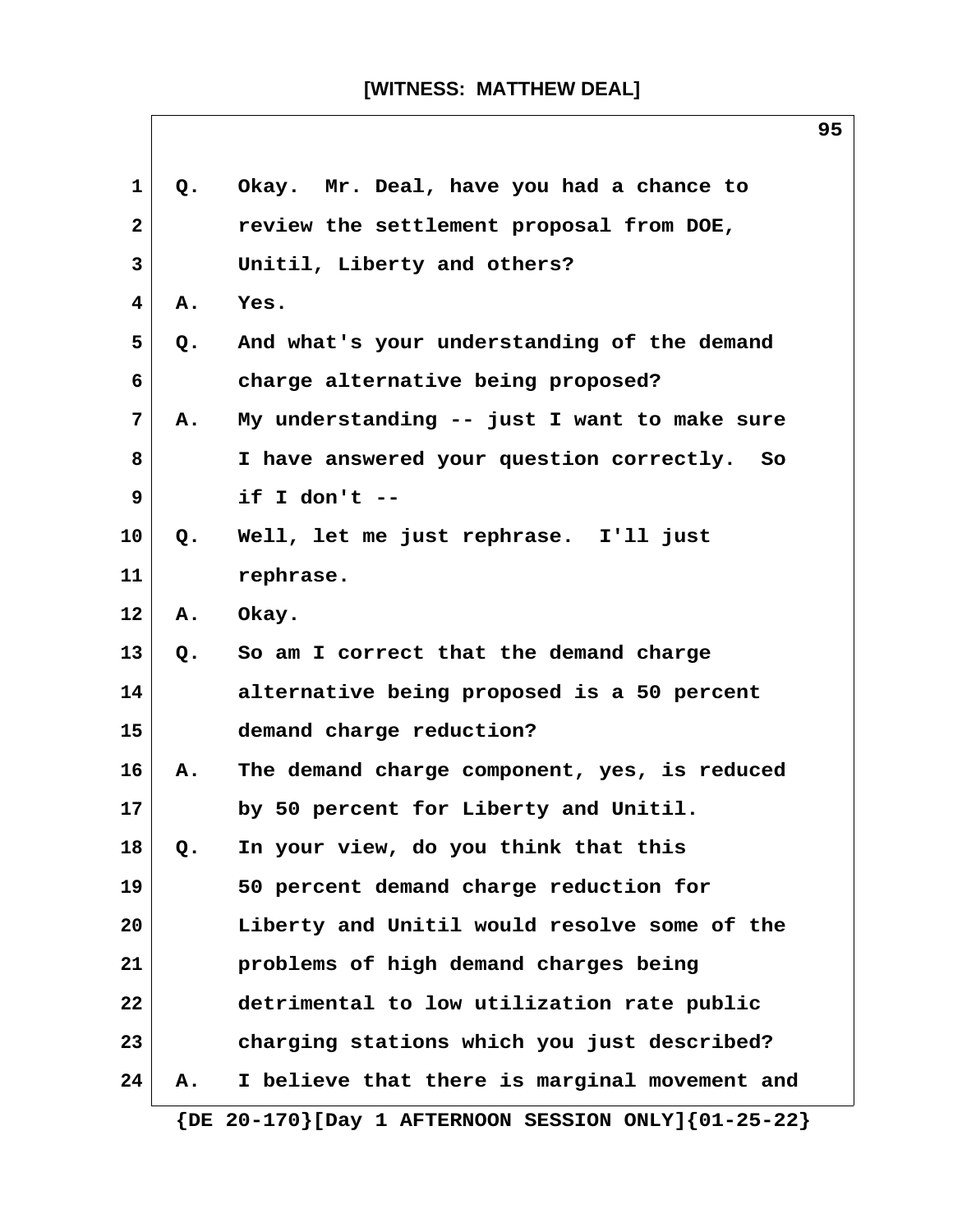| 1            |           | potentially marginal improvement on the       |
|--------------|-----------|-----------------------------------------------|
| $\mathbf{2}$ |           | underlying economics from this 50 percent     |
| 3            |           | reduction. Whether or not it is sufficient    |
| 4            |           | to drive additional deployment on a fully     |
| 5            |           | economic basis I cannot say for certain.      |
| 6            | Q.        | And so you don't know if this would drive EV  |
| 7            |           | charging station deployment?                  |
| 8            | Α.        | I cannot say that a hundred percent of EV     |
| 9            |           | charging facilities would be able to take     |
| 10           |           | service under this rate, and if they do, that |
| 11           |           | it would be, quote, economic.                 |
| 12           | Q.        | Now, also, last question, in the testimony of |
| 13           |           | the settling parties, I believe it was Mr.    |
| 14           |           | Taylor, John Taylor, suggested that, you      |
| 15           |           | know, the demand charges are only demand      |
| 16           |           | charges for the distribution rate. That sort  |
| 17           |           | of implied that, you know, because demand     |
| 18           |           | charges only recover the distribution rate,   |
| 19           |           | that they're not that big of a concern for    |
| 20           |           | public charging stations. Do you agree with   |
| 21           |           | that?                                         |
| 22           | <b>A.</b> | I would disagree that they are not a big      |
| 23           |           | concern for charging stations for all the     |
| 24           |           | reasons I stated. Just because it is a        |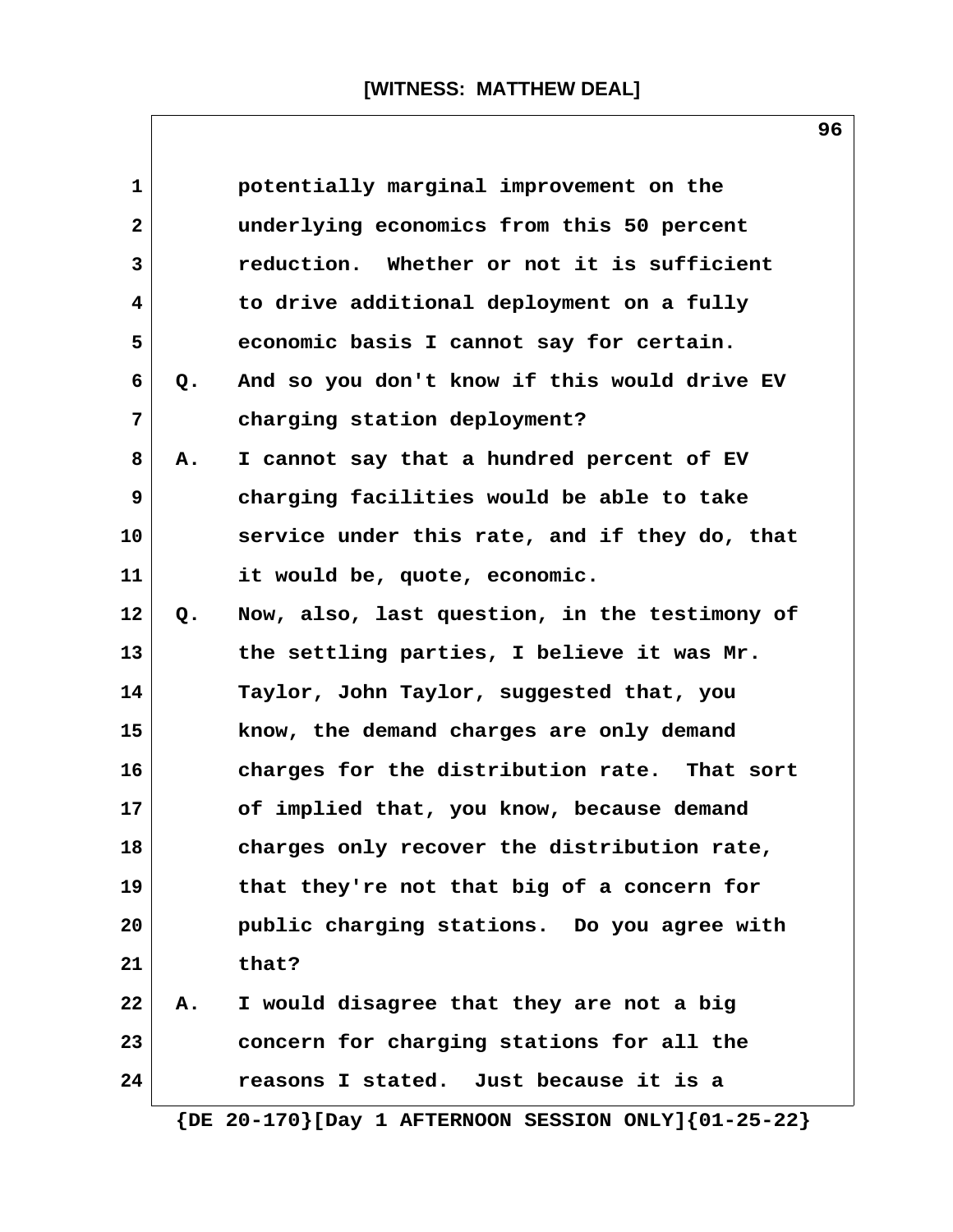**1 demand charge for the distribution component, 2 it still has proven to be somewhat of an 3 economic barrier for deployment in New 4 Hampshire, at least for ChargePoint. 5 Q. Thank you. 6 MR. KRAKOFF: I have no further 7 questions. 8 CHAIRMAN GOLDNER: Thank you. Does 9 the City of Lebanon have any questions? 10 [No verbal response] 11 CHAIRMAN GOLDNER: Okay. We'll take 12 that as a "No." 13 Does the Department of 14 Environmental Services? 15 MS. OHLER: No. No questions. Thank 16 you. 17 CHAIRMAN GOLDNER: Thank you. 18 The Office of Consumer Advocate? 19 MS. DESMET: I have nothing 20 additional. Thank you. 21 CHAIRMAN GOLDNER: And the New 22 Hampshire Department of Energy. 23 MR. BUCKLEY: No questions. 24 CHAIRMAN GOLDNER: Thank you. {DE 20-170}[Day 1 AFTERNOON SESSION ONLY]{01-25-22}**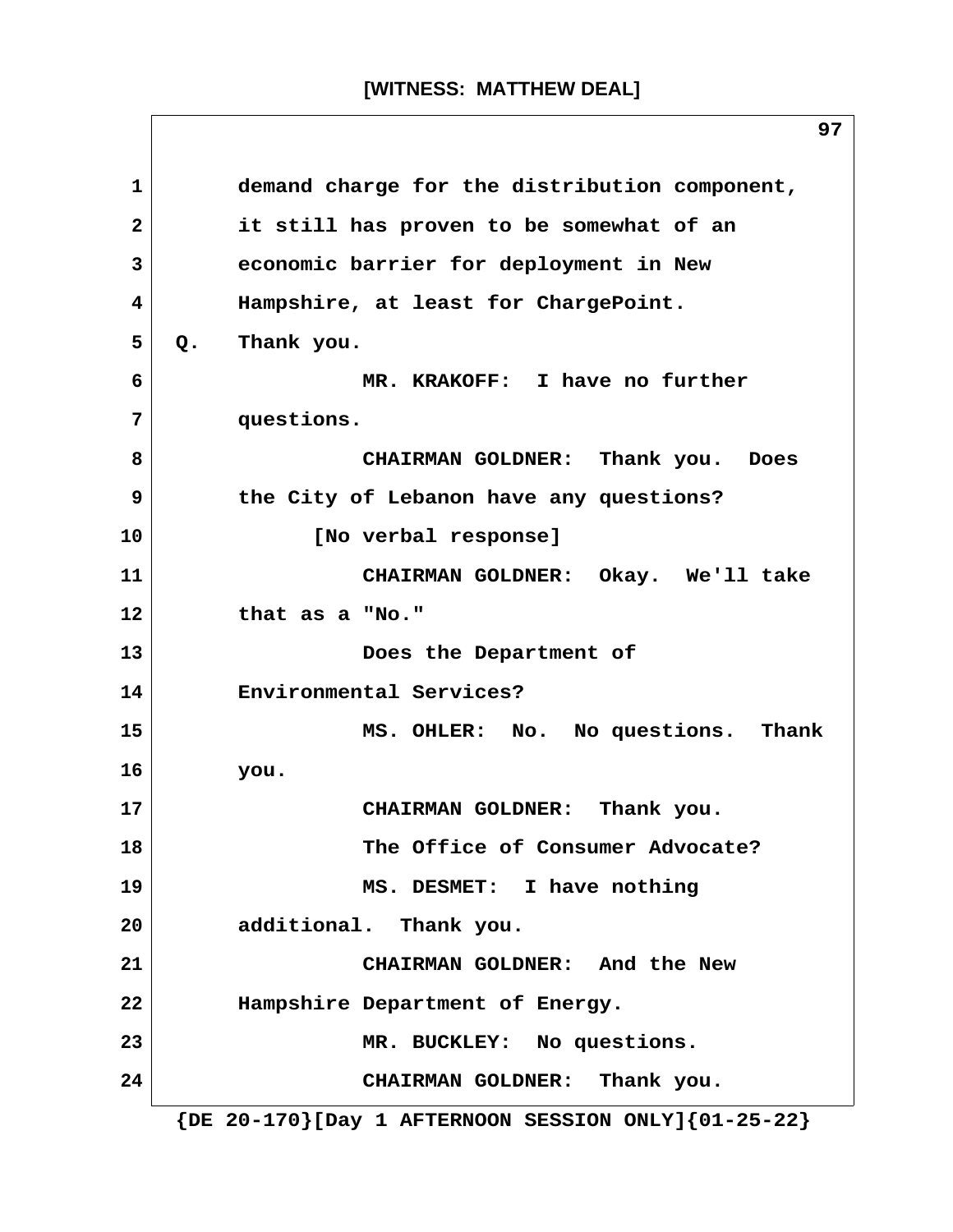| $\mathbf{1}$ |           | We'll move to questions from                                  |
|--------------|-----------|---------------------------------------------------------------|
| $\mathbf{2}$ |           | Commissioners. Commissioner Ross.                             |
| 3            |           | INTERROGATORIES BY COMMISSIONER ROSS:                         |
| 4            | Q.        | Good afternoon. I just have a few questions                   |
| 5            |           | for you about the charging equipment.                         |
| 6            |           | I'd kind of like to know the average                          |
| 7            |           | cost to a residential customer for an EV                      |
| 8            |           | charger.                                                      |
| 9            | <b>A.</b> | I don't necessarily have an average                           |
| 10           |           | [connectivity issue]. We can look at --                       |
| 11           |           | parties can look at public web sites, such as                 |
| 12           |           | PlugShare, to look at residential levels of                   |
| 13           |           | chargers. Last time I looked, they can range                  |
| 14           |           | from, depending on functionality and power                    |
| 15           |           | levels, in the \$300 to well over \$1,000. And                |
| 16           |           | that's for the charger itself, not                            |
| 17           |           | necessarily for any potential installation,                   |
| 18           |           | if that's the next question.                                  |
| 19           | Q.        | Can you tell me, do they typically plug into                  |
| 20           |           | a 220 outlet?                                                 |
| 21           | Α.        | There's two different ways, by and large,                     |
| 22           |           | that you could install in a residence:<br>A                   |
| 23           |           | Level 2 charger, that is, one plugging it                     |
| 24           |           | into a 220; or you could have -- there are                    |
|              |           | $\{DE 20-170\}$ [Day 1 AFTERNOON SESSION ONLY] $\{01-25-22\}$ |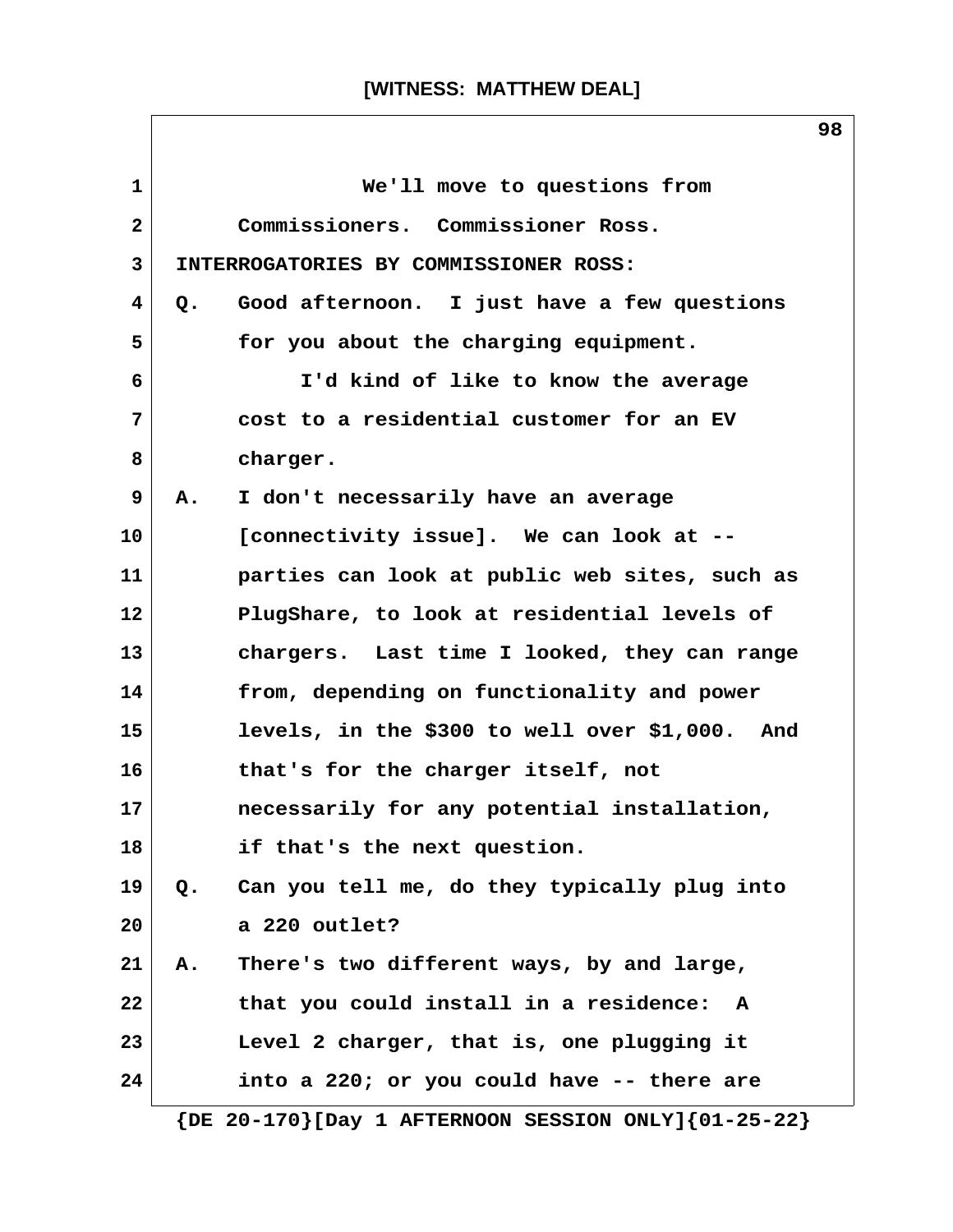$\sqrt{ }$ 

|                         |               |                                                               | ョョ |
|-------------------------|---------------|---------------------------------------------------------------|----|
| $\mathbf{1}$            |               | models that you could hard-wire in.                           |    |
| $\mathbf{2}$            | $Q$ .         | Do most chargers have any metering capacity?                  |    |
| 3                       | Α.            | Can you repeat that? Apologies.                               |    |
| $\overline{\mathbf{4}}$ | $Q$ .         | Can they measure the amount of energy that is                 |    |
| 5                       |               | coming into the charger?                                      |    |
| 6                       | Α.            | During the break I phoned a friend on this.                   |    |
| 7                       |               | I'm not an expert on every single model of                    |    |
| 8                       |               | every single manufacturer, but I would say                    |    |
| 9                       |               | that a good number of Level 2 chargers are                    |    |
| 10                      |               | able to meter. What level of interval                         |    |
| 11                      |               | metering is a question. But that would --                     |    |
| 12                      | $Q_{\bullet}$ | Do you know whether there are any standards                   |    |
| 13                      |               | that have been developed for metering on the                  |    |
| 14                      |               | chargers, any industry standards or testing                   |    |
| 15                      |               | standards?                                                    |    |
| 16                      | Α.            | Yes. And the metering requirements or the                     |    |
| 17                      |               | metering standards that we, as ChargePoint,                   |    |
| 18                      |               | manufacture our charging stations to, as well                 |    |
| 19                      |               | as a number of other manufacturers, are                       |    |
| 20                      |               | housed in NIST Handbook 44, I believe it's                    |    |
| 21                      |               | Section 3.4, as it relates to EV charging                     |    |
| 22                      |               | metering infrastructure.                                      |    |
| 23                      | Q.            | What was the name of the handbook again?                      |    |
| 24                      | А.            | NIST, National Institute of Standards [sic]                   |    |
|                         |               | $\{DE 20-170\}$ [Day 1 AFTERNOON SESSION ONLY] $\{01-25-22\}$ |    |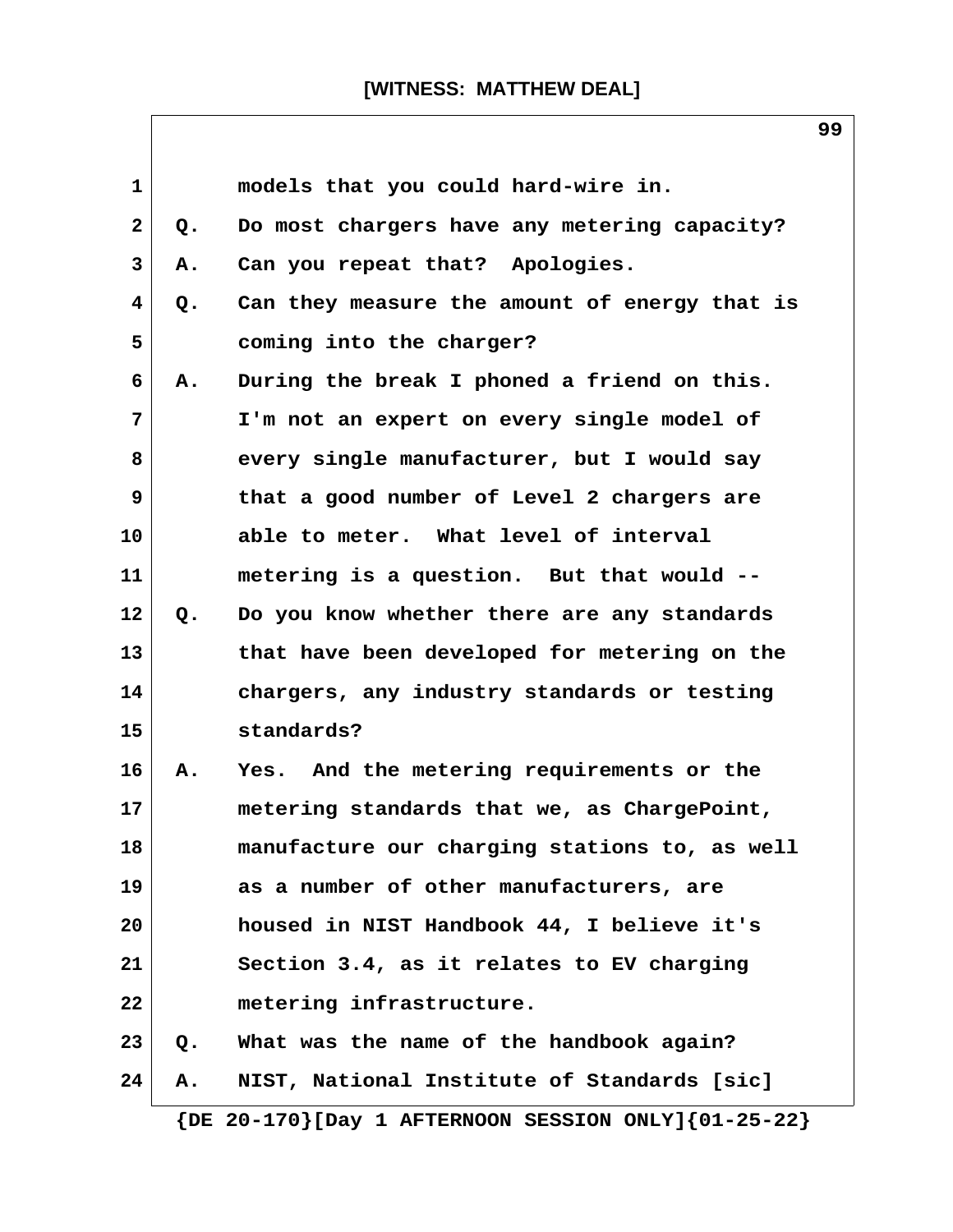|              | 100                                                           |
|--------------|---------------------------------------------------------------|
| $\mathbf{1}$ | and Technology.                                               |
| $\mathbf{2}$ | Is that a governmental group or a trade<br>Q.                 |
| 3            | group?                                                        |
| 4            | I believe it is governmental, but I would<br>Α.               |
| 5            | have to check to confirm.                                     |
| 6            | And do you believe there's a standard in<br>$Q$ .             |
| 7            | there for metering?                                           |
| 8            | Yes. And the standard is metering accuracy<br>A.              |
| 9            | shown by the manufacturer to be within a                      |
| 10           | two percent range.                                            |
| 11           | Thank you.<br>$Q_{\bullet}$                                   |
| $12 \,$      | COMMISSIONER ROSS: I don't have any                           |
| 13           | further questions.                                            |
| 14           | CHAIRMAN GOLDNER: Commissioner                                |
| 15           | Chattopadhyay.                                                |
| 16           | BY COMMISSIONER CHATTOPADHYAY:                                |
| 17           | Q. Good afternoon. So I have a few questions.                 |
| 18           | First one would be, you know, just not                        |
| 19           | knowing the landscape of how EV charging                      |
| 20           | works, as far as the residential customers                    |
| 21           | are concerned, are they all -- if they have                   |
| 22           | meters, are they all sort of on L2?                           |
| 23           | Not necessarily. I believe that as Ms., I<br>Α.               |
| 24           | want to say Ms. Tebbetts, stated, some                        |
|              | $\{DE 20-170\}$ [Day 1 AFTERNOON SESSION ONLY] $\{01-25-22\}$ |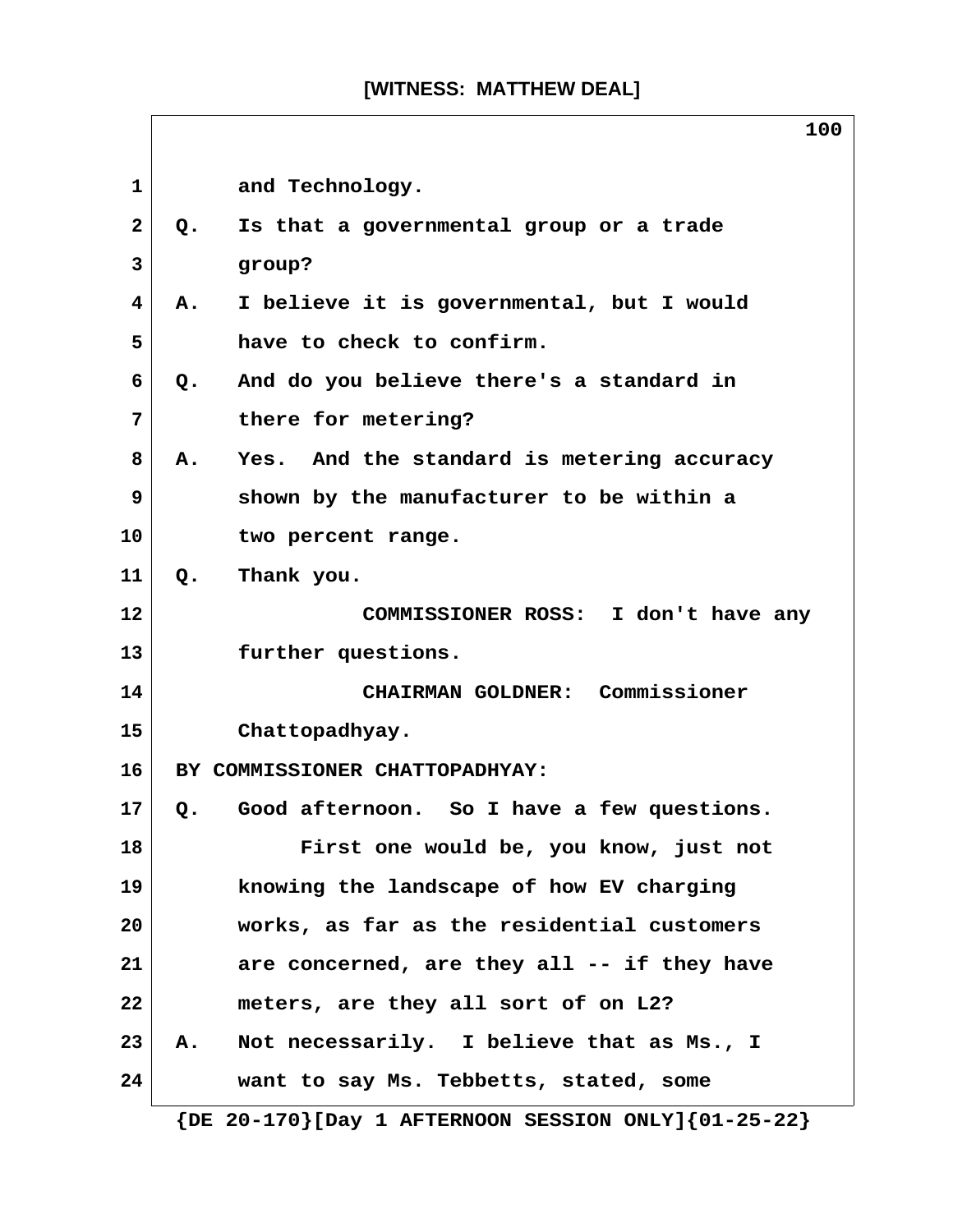| charging -- some EV owners will choose to<br>1<br>charge just by plugging in to their standard<br>2<br>3<br>110 outlet. Others will plug into a level --<br>to the 240 outlet. Others will choose to<br>4<br>5<br>install a Level 2 networked or non-networked<br>6<br>charger.<br>7<br>So trying to differentiate between the three<br>Q.<br>8<br>categories that you talked about. The second<br>9<br>one that you mentioned, is that something<br>10<br>that ChargePoint gets, you know, interested<br>in or are involved in? Do you have business<br>11<br>12<br>of that type as well, or is it all L2?<br>ChargePoint's residential solution is a<br>13<br>А.<br>networked Level 2 solution that we -- and we<br>14<br>have either the hard-wired or the plug-in to<br>15<br>the 240 outlet. We have two options<br>16<br>17<br>available for residential customers.<br>Okay. You mentioned that with the change in<br>18<br>Q.<br>19<br>the demand charge with recovering<br>50 percent -- or rather with the demand<br>20<br>charge associated with EV charging now<br>21<br>22<br>recovering 50 percent of the demand charge<br>23<br>overall, you said there would be a marginal<br>24<br>movement in deployment. Can you explain, |  |  |
|---------------------------------------------------------------------------------------------------------------------------------------------------------------------------------------------------------------------------------------------------------------------------------------------------------------------------------------------------------------------------------------------------------------------------------------------------------------------------------------------------------------------------------------------------------------------------------------------------------------------------------------------------------------------------------------------------------------------------------------------------------------------------------------------------------------------------------------------------------------------------------------------------------------------------------------------------------------------------------------------------------------------------------------------------------------------------------------------------------------------------------------------------------------------------------------------------------------------------------------------|--|--|
|                                                                                                                                                                                                                                                                                                                                                                                                                                                                                                                                                                                                                                                                                                                                                                                                                                                                                                                                                                                                                                                                                                                                                                                                                                             |  |  |
|                                                                                                                                                                                                                                                                                                                                                                                                                                                                                                                                                                                                                                                                                                                                                                                                                                                                                                                                                                                                                                                                                                                                                                                                                                             |  |  |
|                                                                                                                                                                                                                                                                                                                                                                                                                                                                                                                                                                                                                                                                                                                                                                                                                                                                                                                                                                                                                                                                                                                                                                                                                                             |  |  |
|                                                                                                                                                                                                                                                                                                                                                                                                                                                                                                                                                                                                                                                                                                                                                                                                                                                                                                                                                                                                                                                                                                                                                                                                                                             |  |  |
|                                                                                                                                                                                                                                                                                                                                                                                                                                                                                                                                                                                                                                                                                                                                                                                                                                                                                                                                                                                                                                                                                                                                                                                                                                             |  |  |
|                                                                                                                                                                                                                                                                                                                                                                                                                                                                                                                                                                                                                                                                                                                                                                                                                                                                                                                                                                                                                                                                                                                                                                                                                                             |  |  |
|                                                                                                                                                                                                                                                                                                                                                                                                                                                                                                                                                                                                                                                                                                                                                                                                                                                                                                                                                                                                                                                                                                                                                                                                                                             |  |  |
|                                                                                                                                                                                                                                                                                                                                                                                                                                                                                                                                                                                                                                                                                                                                                                                                                                                                                                                                                                                                                                                                                                                                                                                                                                             |  |  |
|                                                                                                                                                                                                                                                                                                                                                                                                                                                                                                                                                                                                                                                                                                                                                                                                                                                                                                                                                                                                                                                                                                                                                                                                                                             |  |  |
|                                                                                                                                                                                                                                                                                                                                                                                                                                                                                                                                                                                                                                                                                                                                                                                                                                                                                                                                                                                                                                                                                                                                                                                                                                             |  |  |
|                                                                                                                                                                                                                                                                                                                                                                                                                                                                                                                                                                                                                                                                                                                                                                                                                                                                                                                                                                                                                                                                                                                                                                                                                                             |  |  |
|                                                                                                                                                                                                                                                                                                                                                                                                                                                                                                                                                                                                                                                                                                                                                                                                                                                                                                                                                                                                                                                                                                                                                                                                                                             |  |  |
|                                                                                                                                                                                                                                                                                                                                                                                                                                                                                                                                                                                                                                                                                                                                                                                                                                                                                                                                                                                                                                                                                                                                                                                                                                             |  |  |
|                                                                                                                                                                                                                                                                                                                                                                                                                                                                                                                                                                                                                                                                                                                                                                                                                                                                                                                                                                                                                                                                                                                                                                                                                                             |  |  |
|                                                                                                                                                                                                                                                                                                                                                                                                                                                                                                                                                                                                                                                                                                                                                                                                                                                                                                                                                                                                                                                                                                                                                                                                                                             |  |  |
|                                                                                                                                                                                                                                                                                                                                                                                                                                                                                                                                                                                                                                                                                                                                                                                                                                                                                                                                                                                                                                                                                                                                                                                                                                             |  |  |
|                                                                                                                                                                                                                                                                                                                                                                                                                                                                                                                                                                                                                                                                                                                                                                                                                                                                                                                                                                                                                                                                                                                                                                                                                                             |  |  |
|                                                                                                                                                                                                                                                                                                                                                                                                                                                                                                                                                                                                                                                                                                                                                                                                                                                                                                                                                                                                                                                                                                                                                                                                                                             |  |  |
|                                                                                                                                                                                                                                                                                                                                                                                                                                                                                                                                                                                                                                                                                                                                                                                                                                                                                                                                                                                                                                                                                                                                                                                                                                             |  |  |
|                                                                                                                                                                                                                                                                                                                                                                                                                                                                                                                                                                                                                                                                                                                                                                                                                                                                                                                                                                                                                                                                                                                                                                                                                                             |  |  |
|                                                                                                                                                                                                                                                                                                                                                                                                                                                                                                                                                                                                                                                                                                                                                                                                                                                                                                                                                                                                                                                                                                                                                                                                                                             |  |  |
|                                                                                                                                                                                                                                                                                                                                                                                                                                                                                                                                                                                                                                                                                                                                                                                                                                                                                                                                                                                                                                                                                                                                                                                                                                             |  |  |
|                                                                                                                                                                                                                                                                                                                                                                                                                                                                                                                                                                                                                                                                                                                                                                                                                                                                                                                                                                                                                                                                                                                                                                                                                                             |  |  |
|                                                                                                                                                                                                                                                                                                                                                                                                                                                                                                                                                                                                                                                                                                                                                                                                                                                                                                                                                                                                                                                                                                                                                                                                                                             |  |  |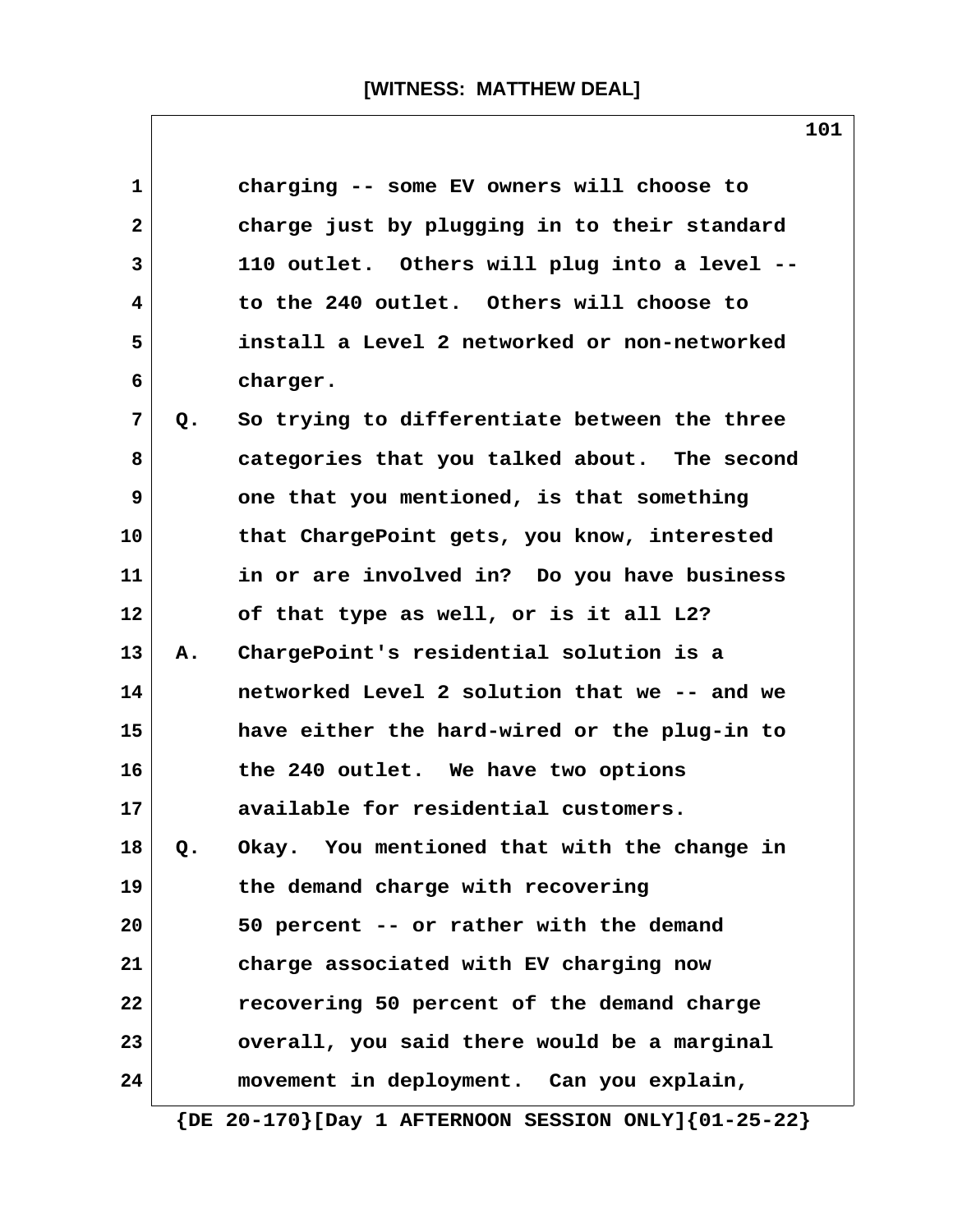| $\mathbf{1}$ |    | like, what do you mean by that? Like would                    |
|--------------|----|---------------------------------------------------------------|
| $\mathbf{2}$ |    | there be at least some positive movement?                     |
| 3            | Α. | I think what I intended to say -- and if I                    |
| 4            |    | did not come across this, I apologize -- I                    |
| 5            |    | think that the 50 percent reduction in demand                 |
| 6            |    | charges represents a marginal improvement                     |
| 7            |    | over existing rates that could lead to                        |
| 8            |    | certain existing and/or potentially new EV                    |
| 9            |    | site hosts to take service under that rate.                   |
| 10           |    | That is what I intended to say, not                           |
| 11           |    | necessarily trying to say that there will be                  |
| 12           |    | 30 percent more deployment if this rate is                    |
| 13           |    | approved or 10 percent more deployment if                     |
| 14           |    | this rate is approved.                                        |
| 15           | Q. | Okay. Given what the proposal is, the                         |
| 16           |    | settlement proposal is, would it be possible                  |
| 17           |    | for you to, under those rates, conduct some                   |
| 18           |    | analysis and give us a sense of what the                      |
| 19           |    | payback period would be for any investment                    |
| 20           |    | that ChargePoint sort of considers? And I                     |
| 21           |    | don't know what the range is. You might have                  |
| 22           |    | different facilities, you know, different                     |
| 23           |    | ways to do it. Even with the cheapest                         |
| 24           |    | option, I would like to get a sense of what                   |
|              |    | $\{DE 20-170\}$ [Day 1 AFTERNOON SESSION ONLY] $\{01-25-22\}$ |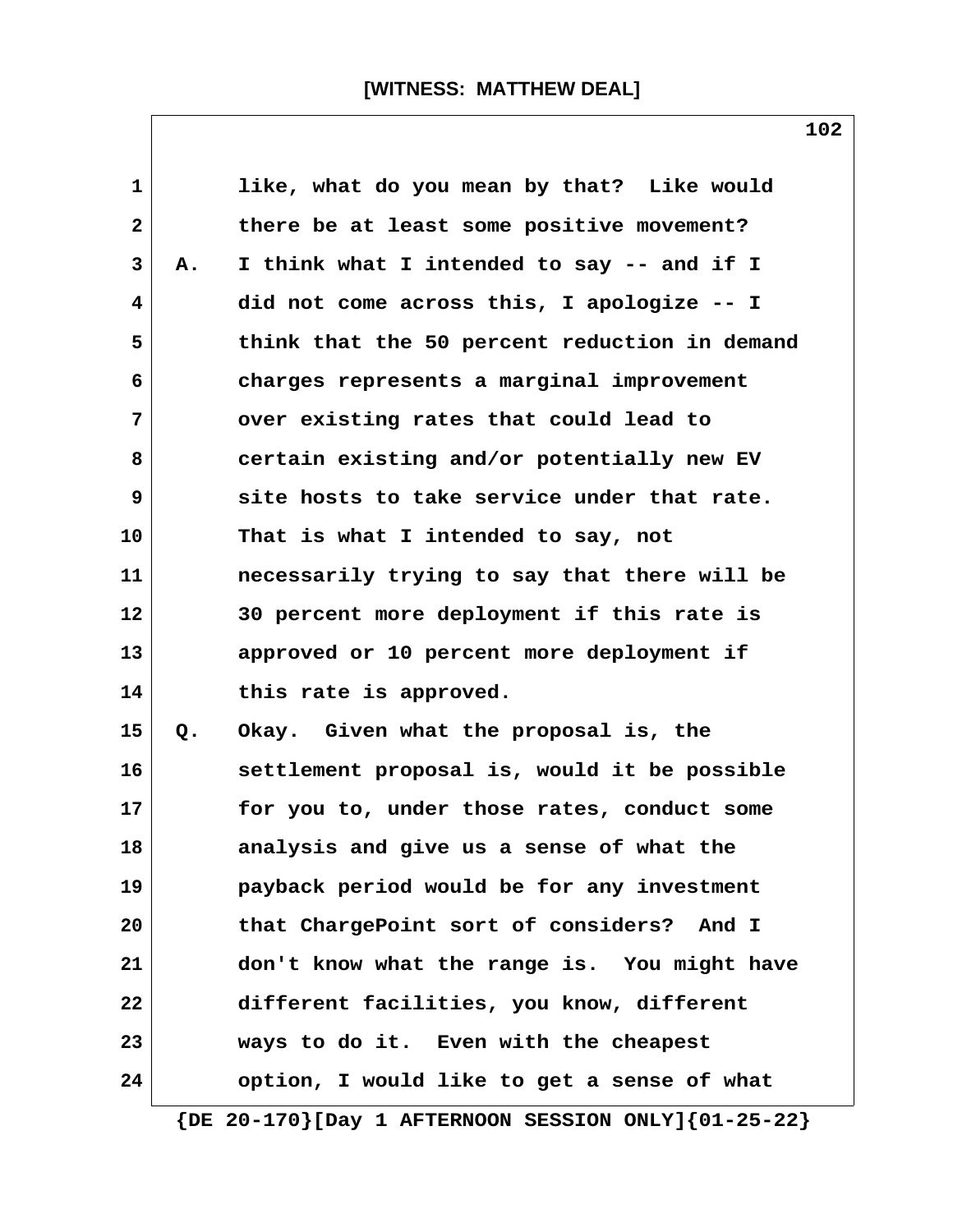| 1            |    | the payback period would be. And then is it   |
|--------------|----|-----------------------------------------------|
| $\mathbf{2}$ |    | possible for you to do that analysis in a way |
| 3            |    | that it's Excel Live, so that if you are      |
| 4            |    | tinkering with the demand charge and it's not |
| 5            |    | 50 percent now, you're going to say just      |
| 6            |    | 25 percent, so 75 percent goes into TOU? Or,  |
| 7            |    | you know, does -- you could even have an      |
| 8            |    | alternative where you have the same rate      |
| 9            |    | that's not TOU. But I'm just trying to        |
| 10           |    | understand, given what the proposal is, can   |
| 11           |    | you provide us a sense of the payback period? |
| 12           | Α. | I'm not certain that I can. Number one, I     |
| 13           |    | think there would have to be a lot of         |
| 14           |    | assumptions drawn on the underlying costs to  |
| 15           |    | determine that, just given the variability in |
| 16           |    | each and every EV charging station            |
| 17           |    | deployment. I think that a payback period     |
| 18           |    | under these assumptions could vary            |
| 19           |    | drastically. I also don't know if we have a   |
| 20           |    | model built that is non-proprietary that      |
| 21           |    | could be shared as part of the record. I      |
| 22           |    | would have to consult, maybe after the        |
| 23           |    | hearing, with my attorney and others at the   |
| 24           |    | Company to determine if that were feasible,   |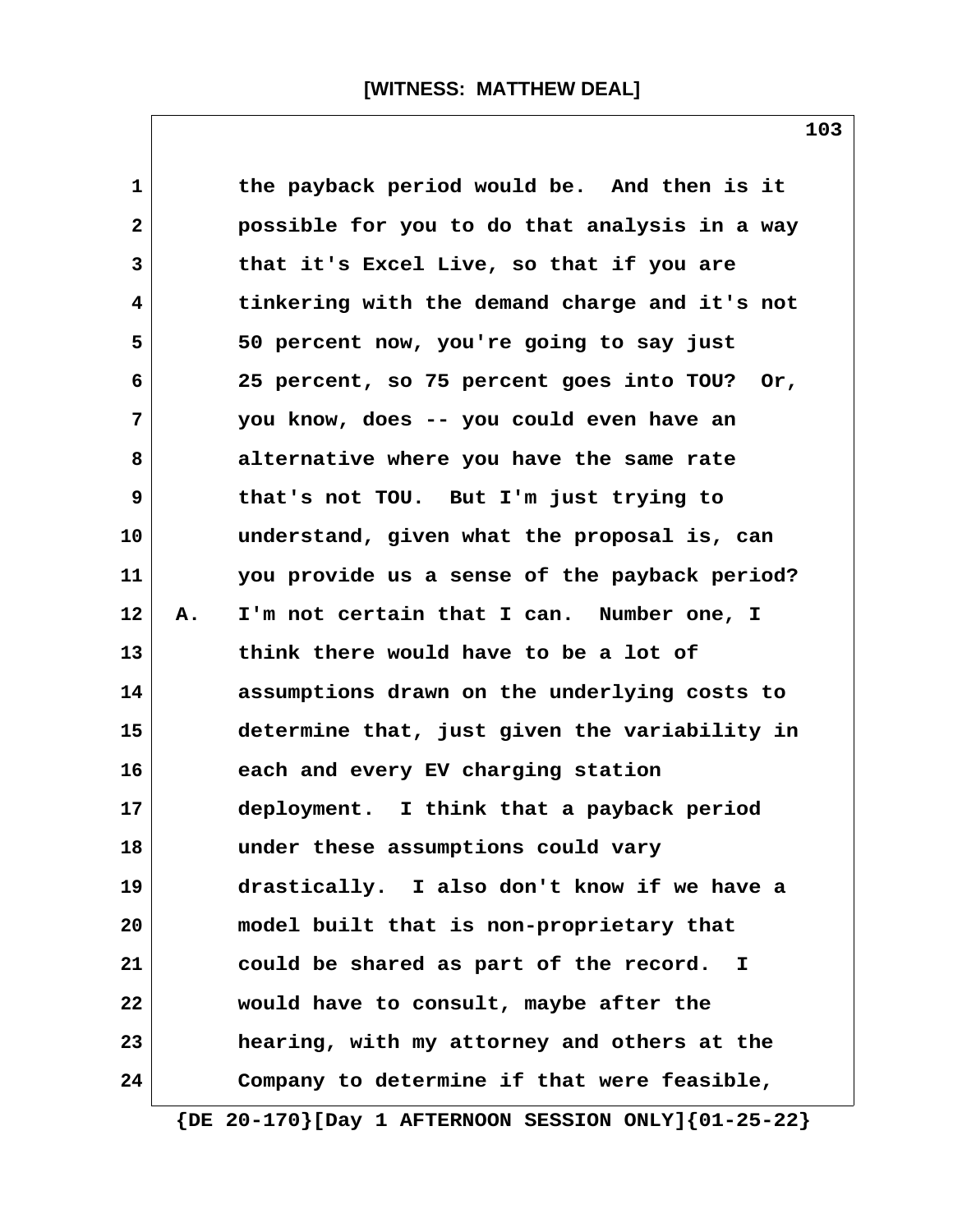| $\mathbf 1$  |    | unfortunately.                                |
|--------------|----|-----------------------------------------------|
| $\mathbf{2}$ | Q. | So the question is: With the demand charge    |
| 3            |    | being 100 percent, you might say that the     |
| 4            |    | business is not viable at all, so there's no  |
| 5            |    | economic case for going ahead with, you know, |
| 6            |    | such a model. When you go down to             |
| 7            |    | 50 percent, I want to get a sense of, you     |
| 8            |    | know, whether there is some viability. So in  |
| 9            |    | that sense, I was asking if I can look at the |
| 10           |    | payback period, I'll get a good sense. So     |
| 11           |    | even though you may not have any modeling     |
| 12           |    | done, per se, if you have a general sense of  |
| 13           |    | what that move from 100 percent demand charge |
| 14           |    | to 50 percent demand charge does, that will   |
| 15           |    | be helpful. Will you be able to provide some  |
| 16           |    | thoughts on that?                             |
| $17 \,$      | Α. | I think we could follow up with that.         |
| 18           | Q. | So that would be a record request.<br>Okay.   |
| 19           | А. | So if I could just clarify. So the question   |
| 20           |    | sort of is payback period under the existing  |
| 21           |    | rate structure for Unitil, payback period for |
| 22           |    | the existing rate structure under Liberty,    |
| 23           |    | and then the payback, estimated payback under |
| 24           |    | the settlement proposal.                      |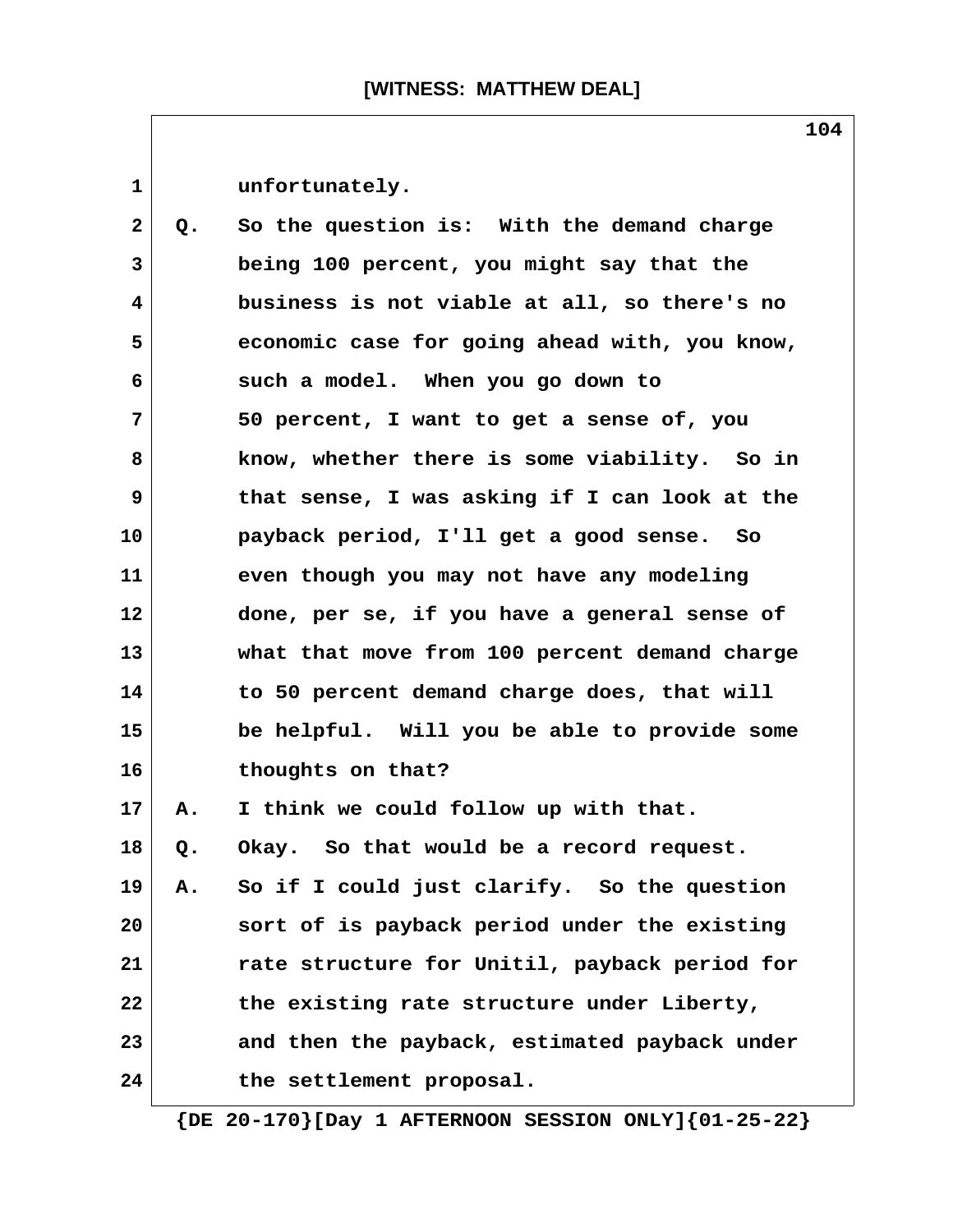| $\mathbf{1}$      | Yes. And if you're going to be doing that, I<br>$Q_{\bullet}$ |
|-------------------|---------------------------------------------------------------|
| $\mathbf{2}$      | would also appreciate if you go back to the                   |
| 3                 | previous line of questioning that I had. It                   |
| $\overline{4}$    | would help to even go with 60 percent and                     |
| 5                 | 75 percent, so just to get a sense.                           |
| 6                 | Yes, we can do our best to pull something<br>Α.               |
| 7                 | together.                                                     |
| 8                 | Okay.<br>Q.                                                   |
| 9                 | MR. VIJAYKAR: Commissioner                                    |
| 10                | Chattopadhyay, just to clarify again. I think                 |
| 11                | I understand what you mean. Again, we're                      |
| $12 \overline{ }$ | talking about 60 and 75 percent reductions in                 |
| 13                | demand charge; correct?                                       |
| 14                | COMMISSIONER CHATTOPADHYAY: Correct.                          |
| 15                | So in that direction, right. I should have                    |
| 16                | been clearer about that. Yeah.                                |
| 17                | BY COMMISSIONER CHATTOPADHYAY:                                |
| 18                | So this sort of -- the next question that I<br>Q.             |
| 19                | have is kind of in the nature of trying to                    |
| 20                | understand what capabilities do providers                     |
| 21                | like ChargePoint, you know, they have.<br>And                 |
| 22                | you mentioned in your testimony that you're                   |
| 23                | sort of a -- you have operations worldwide.                   |
| 24                | Right? And so in terms of whatever you do,                    |
|                   | $\{DE 20-170\}$ [Day 1 AFTERNOON SESSION ONLY] $\{01-25-22\}$ |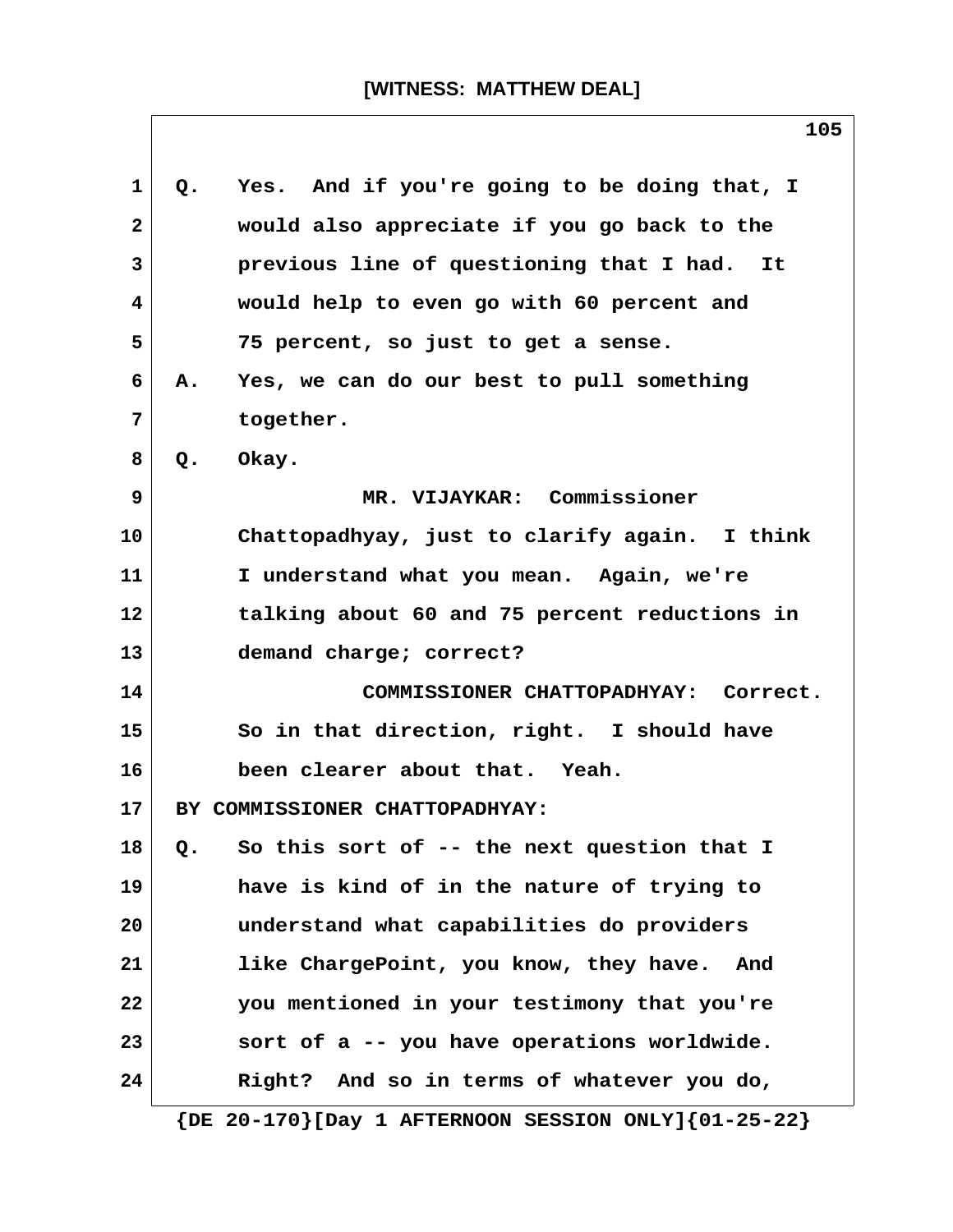| 1            | whatever devices you have, you are actually     |
|--------------|-------------------------------------------------|
| $\mathbf{2}$ | also able to play with the prices so that you   |
| 3            | can make the business viable. So I mean,        |
| 4            | what I'm saying is in your testimony you        |
| 5            | mentioned how you can set prices and all of     |
| 6            | that as well. First of all, just confirm        |
| 7            | that's a correct understanding.                 |
| 8            | MR. VIJAYKAR: Commissioner                      |
| 9            | Chattopadhyay, if I could just ask you to point |
| 10           | maybe -- it might help if we were able to       |
| 11           | determine what part of the testimony you're     |
| 12           | talking about.                                  |
| 13           | COMMISSIONER CHATTOPADHYAY: Just a              |
| 14           | moment. And that might take a little while,     |
| 15           | but let me just a moment.                       |
| 16           | (Pause)                                         |
| 17           | COMMISSIONER CHATTOPADHYAY: Yeah, I             |
| 18           | think what I'll do, I'll come back to it later. |
| 19           | BY COMMISSIONER CHATTOPADHYAY:                  |
| 20           | But it's there in your testimony. You<br>$Q$ .  |
| 21           | mentioned how it allows the ability to play     |
| 22           | with the price variable as well.                |
| 23           | So, anyway, the real question for me is         |
| 24           | If there is a utility that is unable<br>this:   |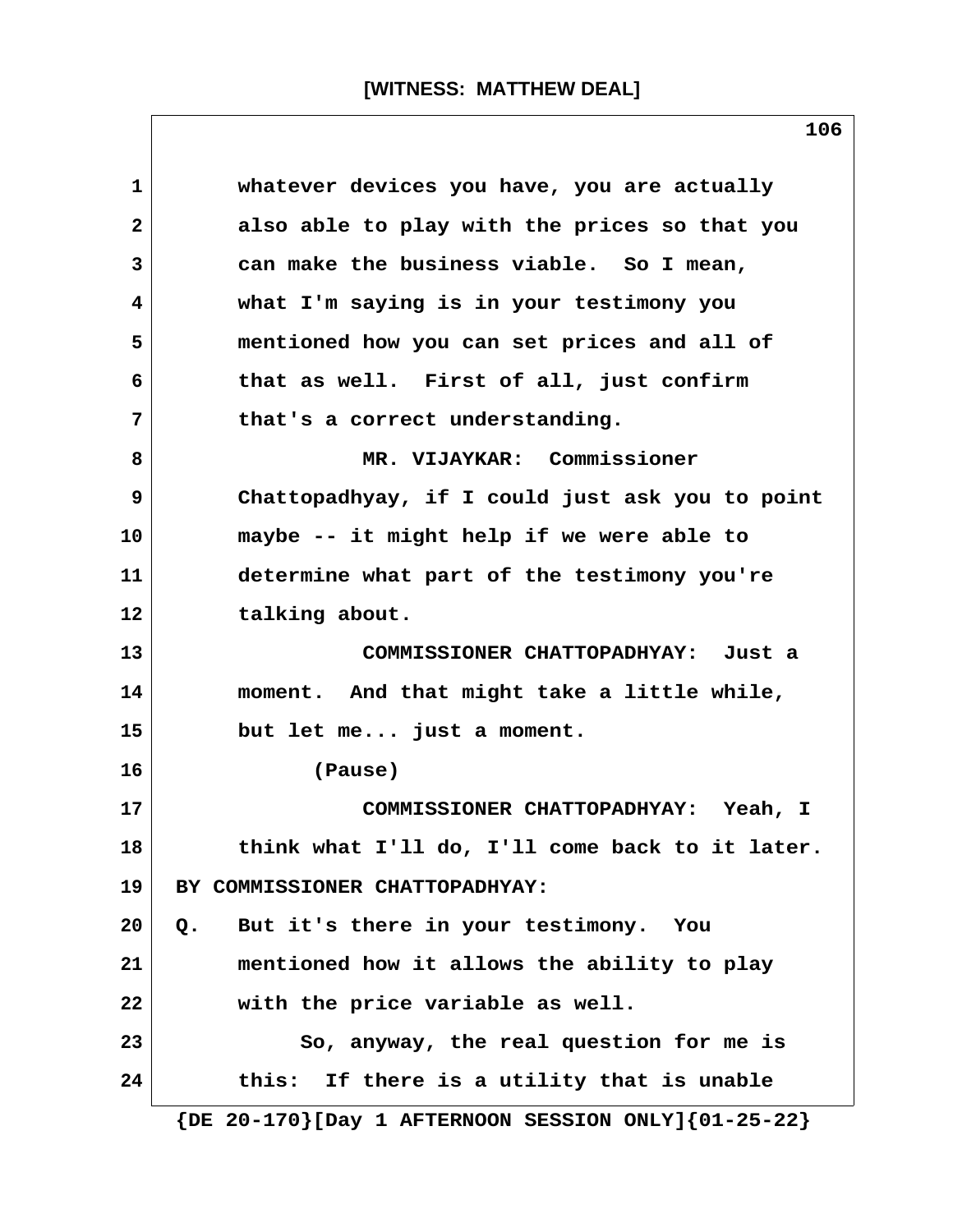| $\mathbf{1}$ |    | to implement three-period time-of-use                         |
|--------------|----|---------------------------------------------------------------|
| 2            |    | pricing, you know, volumetric charges, not                    |
| 3            |    | knowing anything about ChargePoint technology                 |
| 4            |    | and details, can something like that be                       |
| 5            |    | provided by ChargePoint?                                      |
| 6            | Α. | So ChargePoint does have the ability to work                  |
| 7            |    | with existing or new time-of-use rates based                  |
| 8            |    | on the utility rate schedules separate and                    |
| 9            |    | apart from the necessary metering                             |
| 10           |    | infrastructure. So we could use                               |
| 11           |    | ChargePoint's embedded metering -- this may                   |
| 12           |    | be what you're trying to get at. Embedded                     |
| 13           |    | metering in ChargePoint's EVSE, the chargers,                 |
| 14           |    | has the ability to implement time-of-use                      |
| 15           |    | rates or other rate design elements on behalf                 |
| 16           |    | of the utility or the site host without                       |
| 17           |    | necessarily requiring an AMI meter or a                       |
| 18           |    | separately metered drop for that charger.                     |
| 19           | Q. | Have you done that in other places, other                     |
| 20           |    | states, or even countries?                                    |
| 21           | Α. | Yes. We participated in a number of utility                   |
| 22           |    | programs that use our chargers as -- for                      |
| 23           |    | billing determinants, so either time-of-use                   |
| 24           |    | rates and/or demand response. I believe the                   |
|              |    | $\{DE 20-170\}$ [Day 1 AFTERNOON SESSION ONLY] $\{01-25-22\}$ |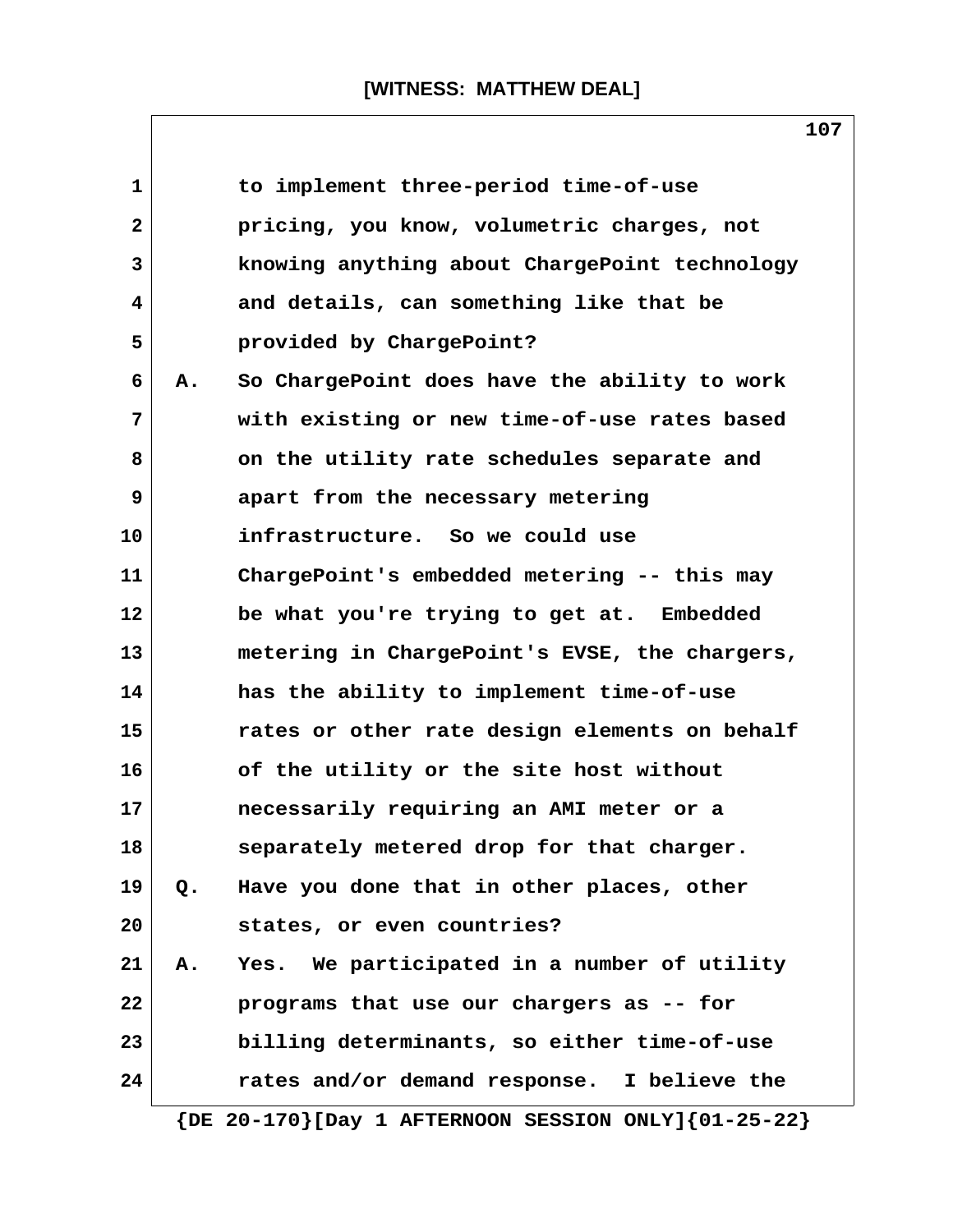|              |    | 108                                                           |
|--------------|----|---------------------------------------------------------------|
| $\mathbf{1}$ |    | states that we cited -- I cited in testimony                  |
| $\mathbf{2}$ |    | was California -- [connectivity issue]                        |
| 3            |    | [Court Reporter interrupts.]                                  |
| 4            | Α. | I believe are California, Wisconsin,                          |
| 5            |    | Minnesota and Maryland -- Maryland was the                    |
| 6            |    | last one I was forgetting -- among others.                    |
| 7            | Q. | So those examples are all from non-New                        |
| 8            |    | England states.                                               |
| 9            | Α. | Correct.                                                      |
| 10           | Q. | Okay. So one more question. As part of                        |
| 11           |    | make-ready programs, can you just -- you                      |
| 12           |    | don't have to get into a lot of detail. Just                  |
| 13           |    | provide some examples how incentives have                     |
| 14           |    | been implemented to encourage EV TOU                          |
| 15           |    | programs, both for residential and commercial                 |
| 16           |    | customers.                                                    |
| 17           | А. | I think I would start just by saying that                     |
| 18           |    | make-ready programs are not necessarily tied                  |
| 19           |    | to time-of-use rates. So they're not                          |
| 20           |    | necessarily always correlated.                                |
| 21           |    | Taking it up a notch, if we talk about                        |
| 22           |    | make-ready incentives, we've seen across the                  |
| 23           |    | country a number of jurisdictions implement                   |
| 24           |    | various aspects -- and it varies depending on                 |
|              |    | $\{DE 20-170\}$ [Day 1 AFTERNOON SESSION ONLY] $\{01-25-22\}$ |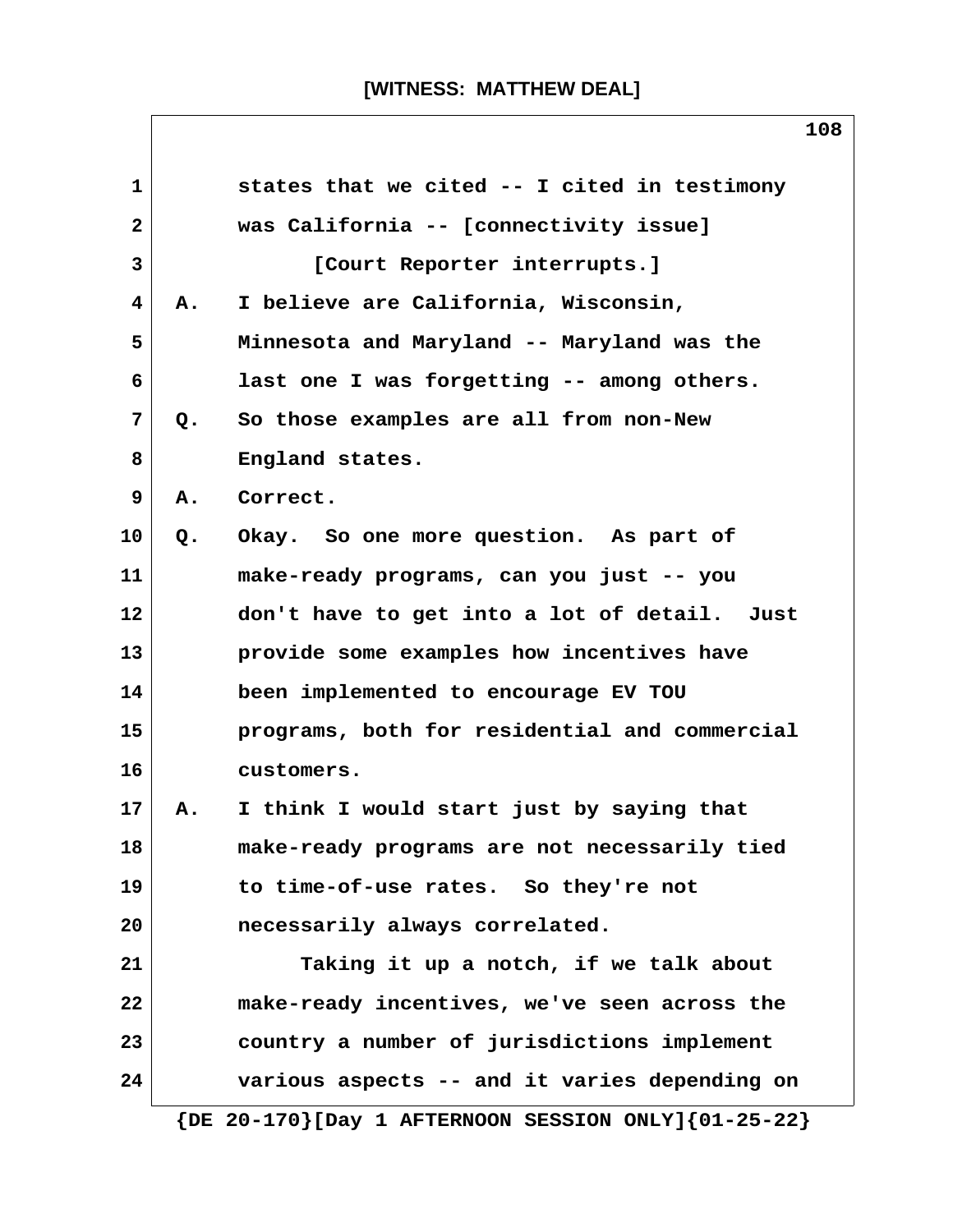| $\mathbf 1$ |                                              | residential, commercial, public DCs. So                       |  |  |
|-------------|----------------------------------------------|---------------------------------------------------------------|--|--|
| 2           |                                              | there's a whole swath. But sometimes what we                  |  |  |
| 3           | see is anywhere from a portion of the        |                                                               |  |  |
| 4           | utilities make-ready -- so up to the meter,  |                                                               |  |  |
| 5           | the customer meter, is typically called the  |                                                               |  |  |
| 6           | "utility make-ready," and then everything    |                                                               |  |  |
| 7           |                                              | from the meter to the charger stub is                         |  |  |
| 8           |                                              | typically referred to as the "customer                        |  |  |
| 9           |                                              | make-ready." We've seen some jurisdictions                    |  |  |
| 10          |                                              | cover 100 percent up to the charger stub, so                  |  |  |
| 11          |                                              | both utility and customer make-ready. We've                   |  |  |
| 12          |                                              | seen it limited to utility-side make-ready,                   |  |  |
| 13          |                                              | and we've seen a portion of both. So not                      |  |  |
| 14          |                                              | trying to drill down too deep, but we've seen                 |  |  |
| 15          |                                              | different variations across the country.                      |  |  |
| 16          | Q.                                           | Do you have any thoughts on what might work                   |  |  |
| 17          |                                              | in New Hampshire?                                             |  |  |
| 18          | Α.                                           | Without potentially -- well, given that there                 |  |  |
| 19          |                                              | are currently pending make-ready aspects in                   |  |  |
| 20          |                                              | other dockets, I think any combination of                     |  |  |
| 21          |                                              | those could work. I think from what we're                     |  |  |
| 22          |                                              | seeing -- or what we would potentially                        |  |  |
| 23          | recommend is 100 percent utility make-ready, |                                                               |  |  |
| 24          |                                              | with some contribution towards customer-side                  |  |  |
|             |                                              | $\{DE 20-170\}$ [Day 1 AFTERNOON SESSION ONLY] $\{01-25-22\}$ |  |  |

**109**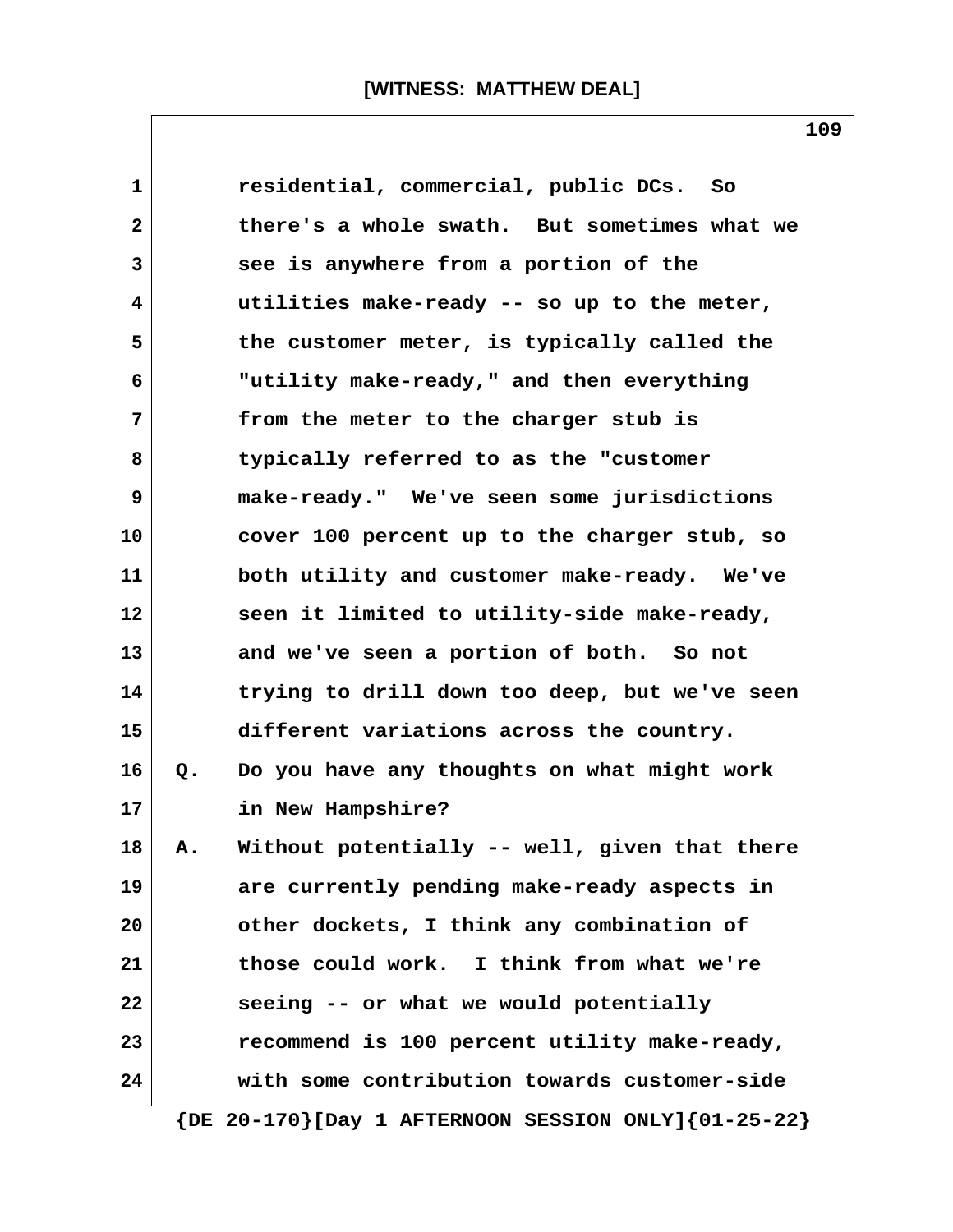| 1                       |               | make-ready. But there are a bunch of                          |
|-------------------------|---------------|---------------------------------------------------------------|
| $\mathbf{2}$            |               | different ways we could design a make-ready                   |
| 3                       |               | program for New Hampshire.                                    |
| $\overline{\mathbf{4}}$ | Q.            | For customer-side make-ready, what kind of                    |
| 5                       |               | costs are we talking about? Like, you know,                   |
| 6                       |               | give me a range.                                              |
| 7                       | A.            | I would -- I don't necessarily have one. I                    |
| 8                       |               | can see if we have one pulled together. I                     |
| 9                       |               | don't have one off the top of my head.                        |
| 10                      |               | Again, I apologize for being -- having a                      |
| 11                      |               | vague answer, but EV charging deployments                     |
| 12                      |               | across the country, even within a utility                     |
| 13                      |               | service territory, vary dramatically. So                      |
| 14                      |               | it's always difficult to give a range that's                  |
| 15                      |               | not so broad that it's utterly -- there's so                  |
| 16                      |               | much movement within it, that it's not                        |
| 17                      |               | something that you can draw a conclusion                      |
| 18                      |               | from.                                                         |
| 19                      | $Q_{\bullet}$ | So you don't have any estimate, like the                      |
| 20                      |               | range is this?                                                |
| 21                      | Α.            | Not here today, no. I apologize.                              |
| 22                      | Q.            | Okay. I'm trying to go back to the question                   |
| 23                      |               | that I had, that you said you needed some                     |
| 24                      |               | clarity. I'm not sure I remember exactly                      |
|                         |               | $\{DE 20-170\}$ [Day 1 AFTERNOON SESSION ONLY] $\{01-25-22\}$ |

**110**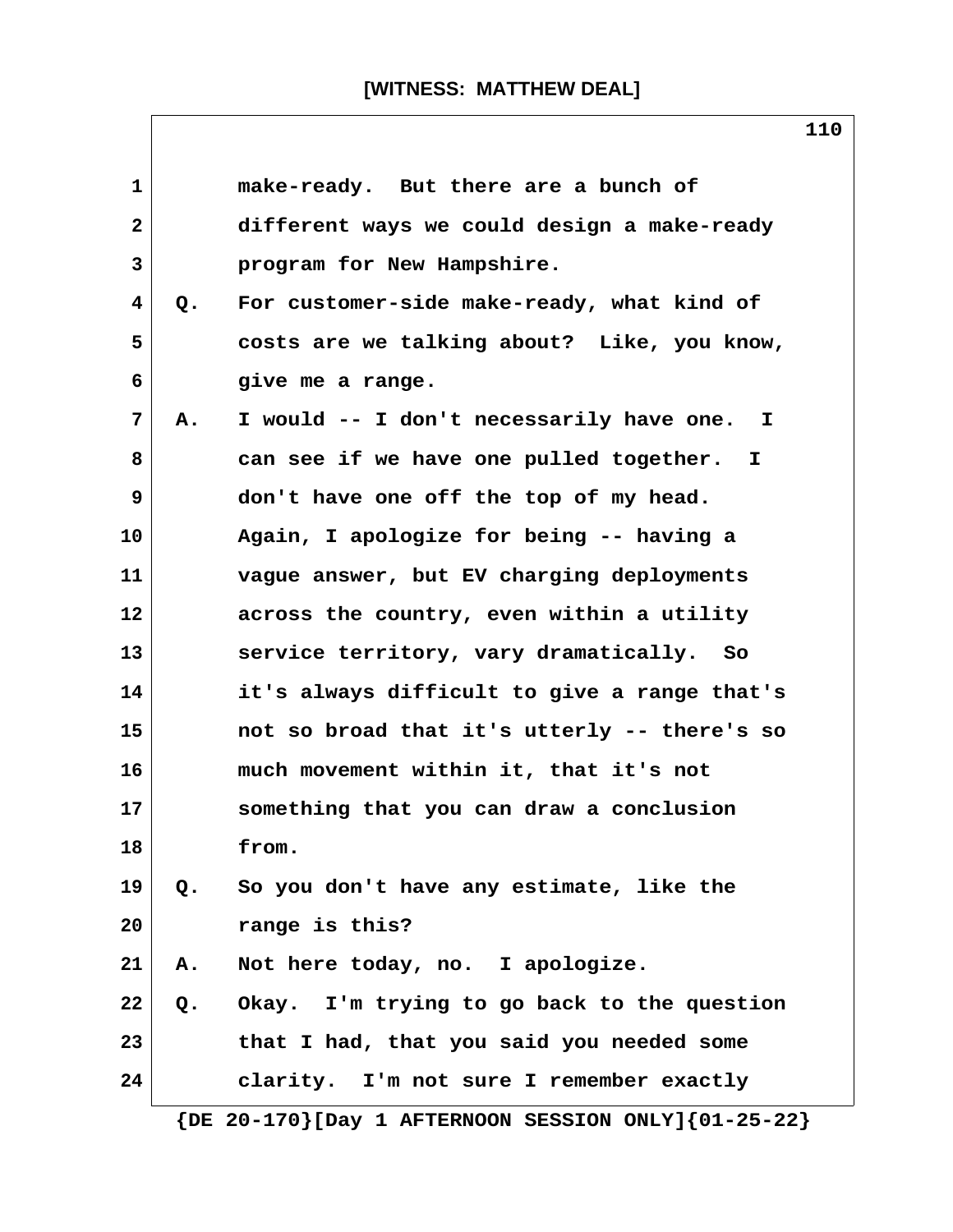| $\mathbf{1}$ | what it was. But basically you had already    |
|--------------|-----------------------------------------------|
| 2            | answered that you do have an ability to play  |
| 3            | with the pricing variable when you discussed  |
| 4            | how you have actually deployed things like    |
| 5            | that in some cases. So I don't need further   |
| 6            | clarification. Hopefully you guys won't need  |
| 7            | to know where, what I was trying to rely on   |
| 8            | to ask you that question. So I think that's   |
| 9            | it for me.                                    |
| 10           | CHAIRMAN GOLDNER: Okay. Thank you,            |
| 11           | Commissioner.                                 |
| 12           | INTERROGATORIES BY CHAIRMAN GOLDNER:          |
| 13           | I just have two questions. If I go,<br>Q.     |
| 14           | Mr. Deal, to your testimony on Bates Page 14, |
| 15           | Lines 15 and 16, you talk about the question  |
| 16           | of Liberty proposing to own and operate EV    |
| 17           | charging stations in direct testimony and     |
| 18           | that the ChargePoint does not recommend that. |
| 19           | Can you elaborate a little bit on your        |
| 20           | testimony and your answer?                    |
| 21           | So that question, Q&A, was directed at<br>А.  |
| 22           | conclusions in Data Request No. CLF/CENH      |
| 23           | 2-17, where Liberty stated that, in order to  |
| 24           | see the utilization data for other            |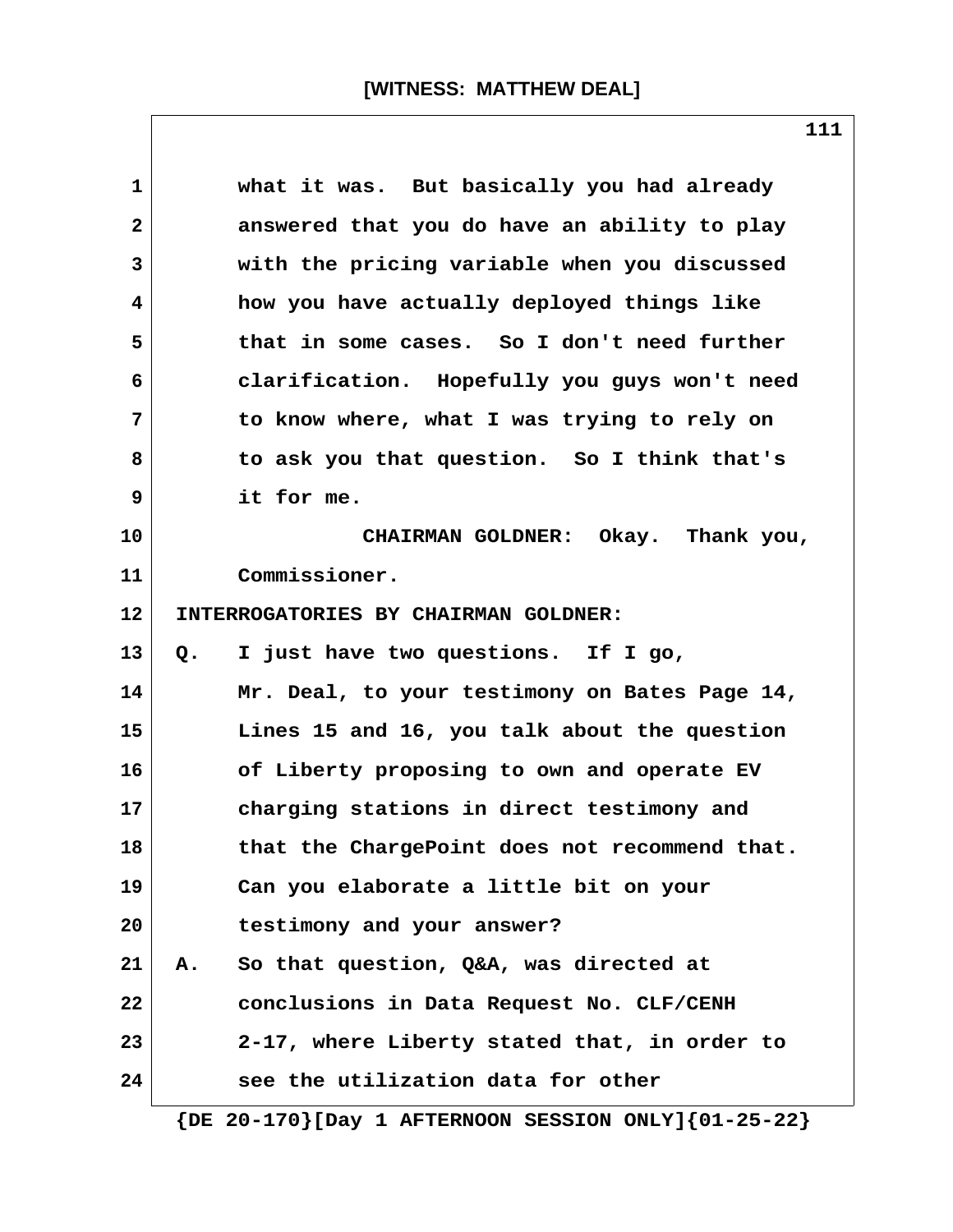|                                             | characteristics of that charging of EVSE,       |  |  |
|---------------------------------------------|-------------------------------------------------|--|--|
|                                             | that they need to own and operate, and we       |  |  |
|                                             | were attempting to draw the point out that      |  |  |
| there are ways to see charging data without |                                                 |  |  |
|                                             | the utility owning and operating a station.     |  |  |
| Q.                                          | Okay. Thank you.                                |  |  |
|                                             | And my last question is on Bates Page 9         |  |  |
|                                             | of your testimony, and somewhat of a            |  |  |
|                                             | follow-up to what Commissioner Chattopadhyay    |  |  |
|                                             | was asking about, but maybe a little bit of a   |  |  |
|                                             | different slant.                                |  |  |
|                                             | The question on Line 20 is, "Have other         |  |  |
|                                             | jurisdictions implemented demand charge         |  |  |
|                                             | alternatives?" And I'll ask it this way:<br>Do. |  |  |
|                                             | you have a region, a state, a country that      |  |  |
|                                             | has implemented what you consider to be the     |  |  |
|                                             | benchmark? I know we're very interested in      |  |  |
|                                             | talking to ChargePoint because you have         |  |  |
|                                             | visibility across a broad spectrum of           |  |  |
|                                             | applications. And so we would be very           |  |  |
|                                             | interested in what you consider to be kind of   |  |  |
|                                             | the gold standard or benchmark.                 |  |  |
| Α.                                          | I think there's a couple, depending on          |  |  |
|                                             | ultimate goals and objectives, that we          |  |  |
|                                             |                                                 |  |  |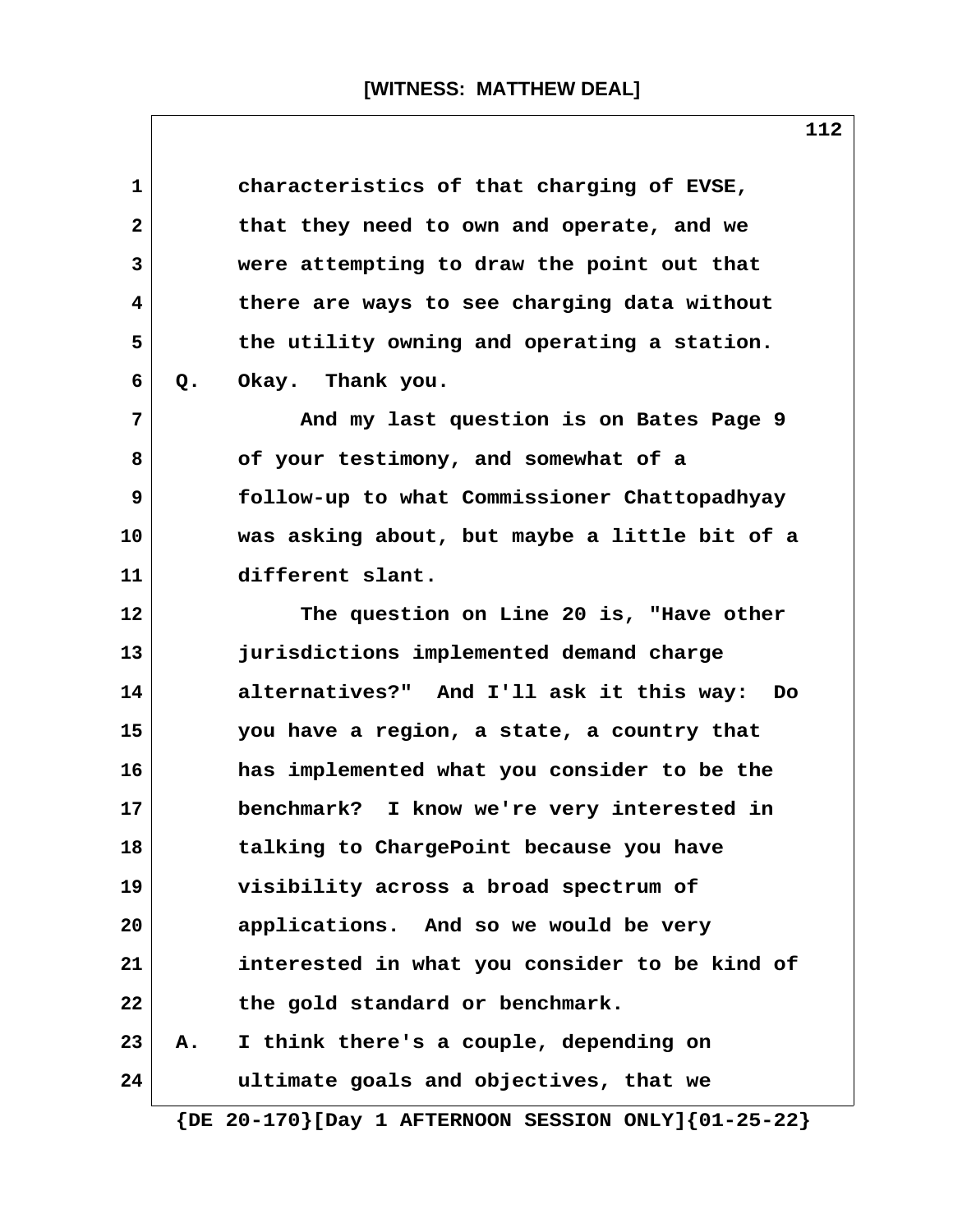| $\mathbf 1$  | typically point to. One is Dominion in        |
|--------------|-----------------------------------------------|
| $\mathbf{2}$ | Virginia. They have a low load factor rate,   |
| 3            | I believe, for anything under 200 kW. And     |
| 4            | demand charges are waived. We also see other  |
| 5            | low load factor rates across the country.     |
| 6            | Madison Gas & Electric winds up being one     |
| 7            | that is often pointed to as a positive        |
| 8            | approach.                                     |
| 9            | Some of the ones that we also point to,       |
| 10           | especially given New Hampshire wanting to     |
| 11           | pursue time-of-use rates, and without getting |
| 12           | into, again, some of the concerns around      |
| 13           | public DC fast chargers being on time-of-use  |
| 14           | rates, there is Pacific Power in Oregon and   |
| 15           | Rocky Mountain Power in Utah. And I can find  |
| 16           | the exact rates. But what they do is they     |
| 17           | attempt to take individual utilization rates  |
| 18           | and pair that with the time-of-use rates so   |
| 19           | that it's essentially a sliding scale. As     |
| 20           | utilization at each individual site           |
| 21           | increases, the demand charge would come up    |
| 22           | respective with that utilization rate, and    |
| 23           | the time-of-use commodity rate would          |
| 24           | decrease, so that overall energy -- you try   |
|              |                                               |

**113**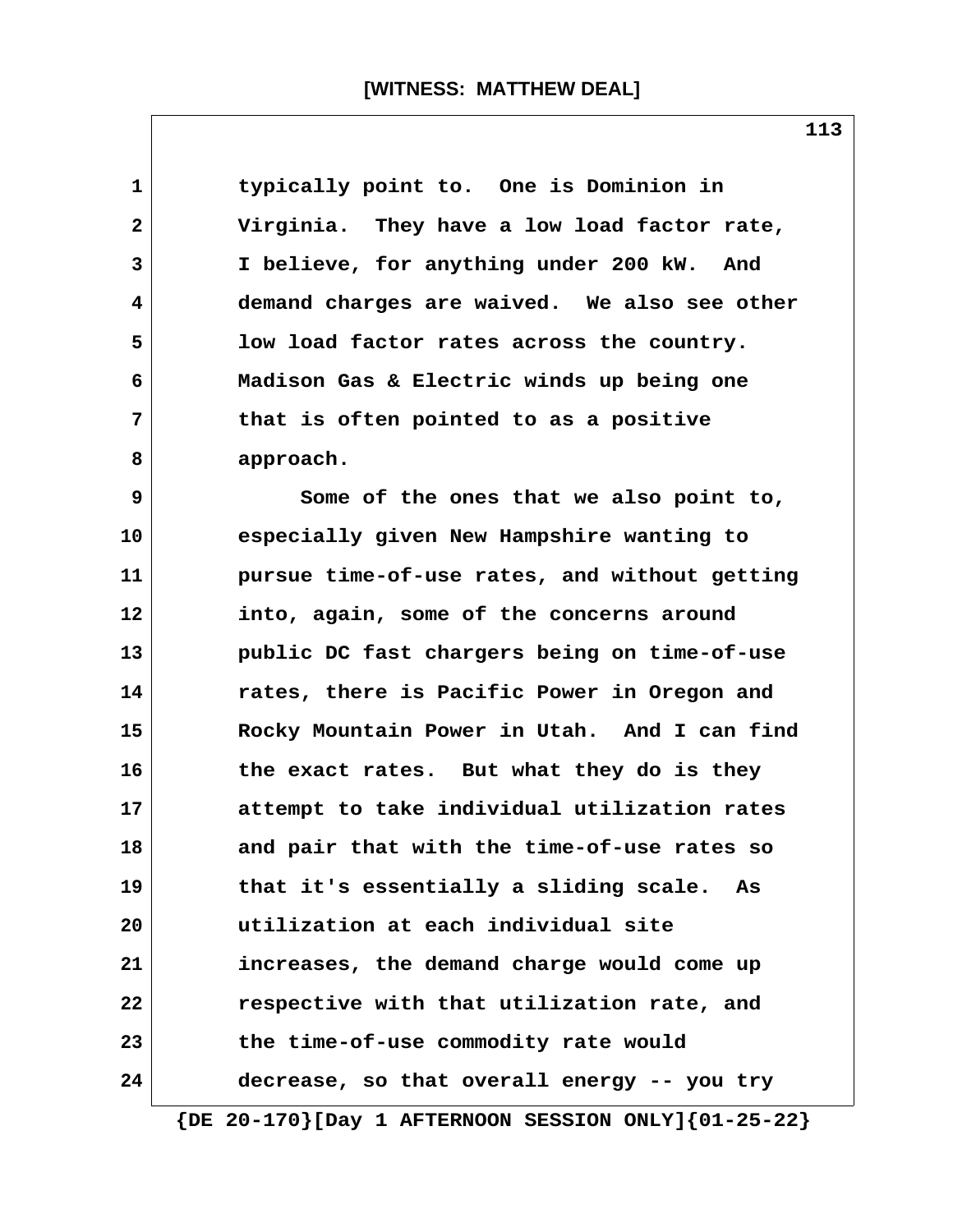# **[WITNESS: MATTHEW DEAL]**

 **1 to come up with an average energy rate that 2 decreases over time. 3 Q. Okay. Very good. Thank you. That's all the 4 questions I have. 5 CHAIRMAN GOLDNER: Any redirect for 6 your witness? 7 MR. VIJAYKAR: Chairman and 8 Commissioners, would it be okay if I took a 9 minute off the record to confirm with my 10 witness before deciding whether we have any 11 redirect? 12 CHAIRMAN GOLDNER: Absolutely. 13 Please take your time. We'll just wait here, 14 though. Thank you. 15 MR. VIJAYKAR: Thank you. I'm going 16 to go off video for a second here. 17 CHAIRMAN GOLDNER: Thank you. 18 (Brief recess was taken at 3:25 p.m., 19 and the hearing resumed at 3:29 p.m..) 20 CHAIRMAN GOLDNER: Okay. Let's go 21 back on the record. Please proceed. 22 MR. VIJAYKAR: Thank you, 23 Commissioners and Chairman Goldner. 24**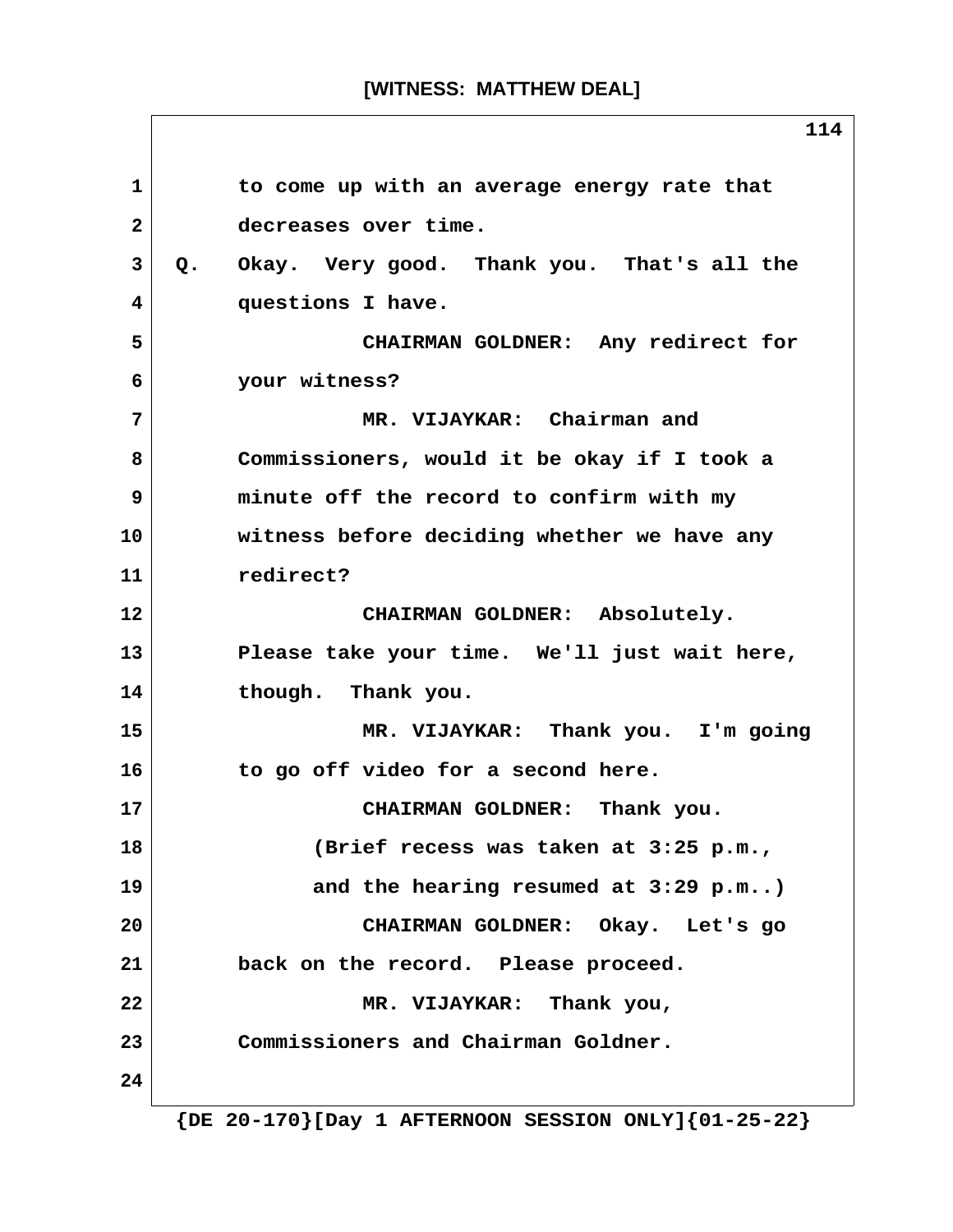| $\mathbf{1}$ | REDIRECT EXAMINATION                                  |
|--------------|-------------------------------------------------------|
| $\mathbf{2}$ | BY MR. VIJAYKAR:                                      |
| 3            | Mr. Deal, during the Commissioner questioning<br>Q.   |
| 4            | that just preceded, there was a discussion            |
| 5            | regarding metering capability within EV               |
| 6            | chargers. Do you recall that portion of the           |
| 7            | discussion?                                           |
| 8            | Yes.<br>Α.                                            |
| 9            | Is there anything that you would like to<br>Q.        |
| 10           | clarify about ChargePoint chargers and                |
| 11           | embedded metering capacity in those chargers?         |
| 12           | I did just want to take the opportunity<br>А.<br>Yes. |
| 13           | to further highlight that ChargePoint's               |
| 14           | Level 2 charging station, such as Home Flex,          |
| 15           | our residential charging solution, does               |
| 16           | include an embedded metrology, or an embedded         |
| 17           | metering capability designed to meet or               |
| 18           | exceed the requirements in the "Electricity           |
| 19           | as a Motor Fuel Section" of the National              |
| 20           | Institute of Standard [sic] Technology, NIST,         |
| 21           | Handbook 44. And to confirm, that is                  |
| 22           | NIST Handbook 44, Section 3.40 where those            |
| 23           | metering requirements are contained within            |
| 24           | that handbook.                                        |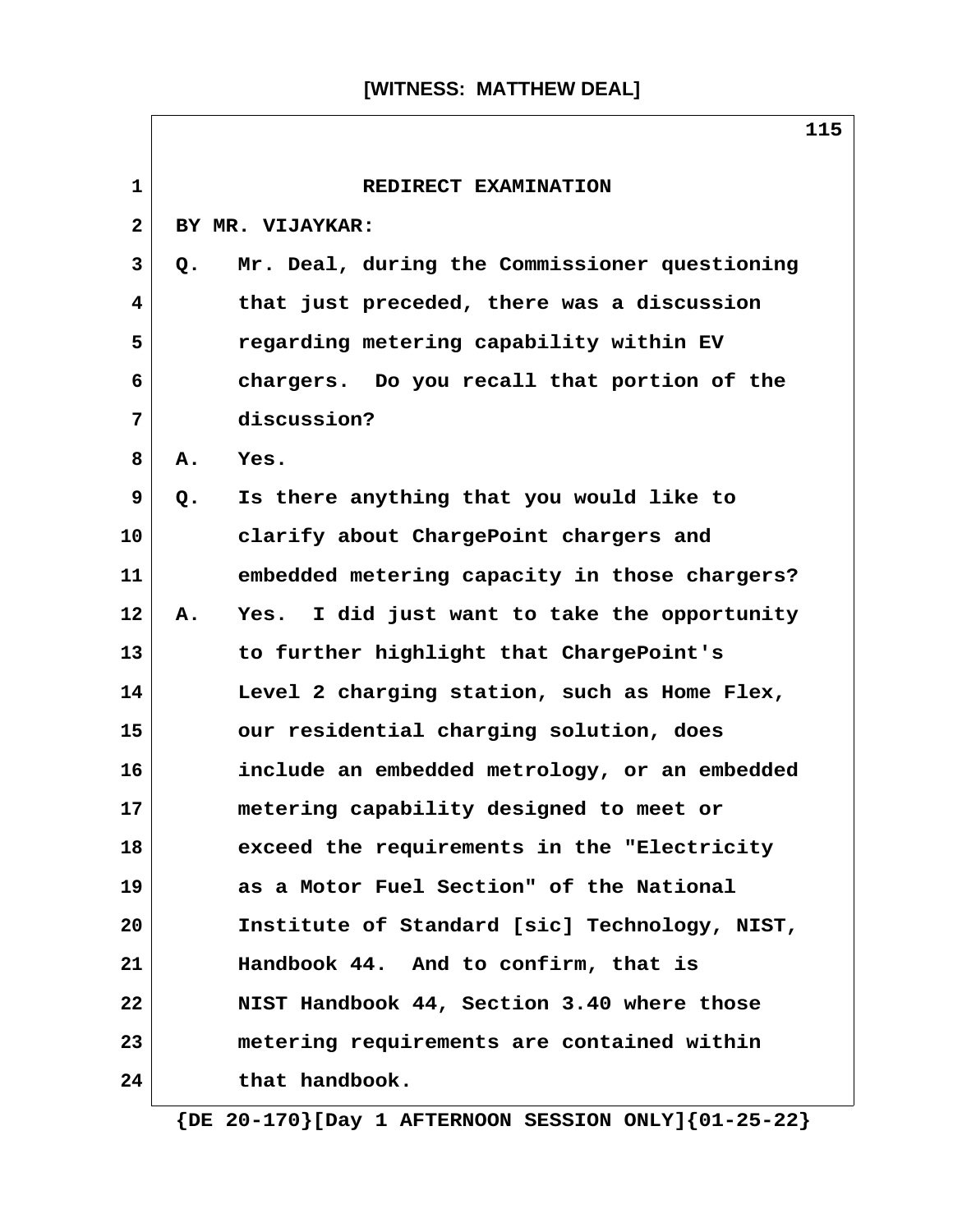# **[WITNESS: MATTHEW DEAL]**

1 Q. Thank you, Mr. Deal.  **2 MR. VIJAYKAR: And Commissioners and 3 Chair Goldner, no further questions for the 4 witness from ChargePoint. 5 CHAIRMAN GOLDNER: Thank you. We'll 6 release the witness. 7 Anything further today before we 8 close the proceeding? Mr. Buckley. 9 MR. TAYLOR: Commissioner, this is 10 Patrick Taylor from Unitil. I have a -- 11 CHAIRMAN GOLDNER: Sorry, Mr. Taylor. 12 Go ahead. 13 MR. TAYLOR: That's quite all right. 14 So my -- I guess as a point of clarification, 15 and it has to do with the record request that 16 was asked by Commissioner Chattopadhyay to 17 Mr. Deal asking for a payback analysis. 18 Mr. Deal had indicated that there would have to 19 be a lot of assumptions that go into that. But 20 my understanding is that he was -- or that 21 ChargePoint is going to provide something. 22 I think that if ChargePoint is 23 going to provide something of that nature, 24 you know, obviously the parties won't have an {DE 20-170}[Day 1 AFTERNOON SESSION ONLY]{01-25-22}**

**116**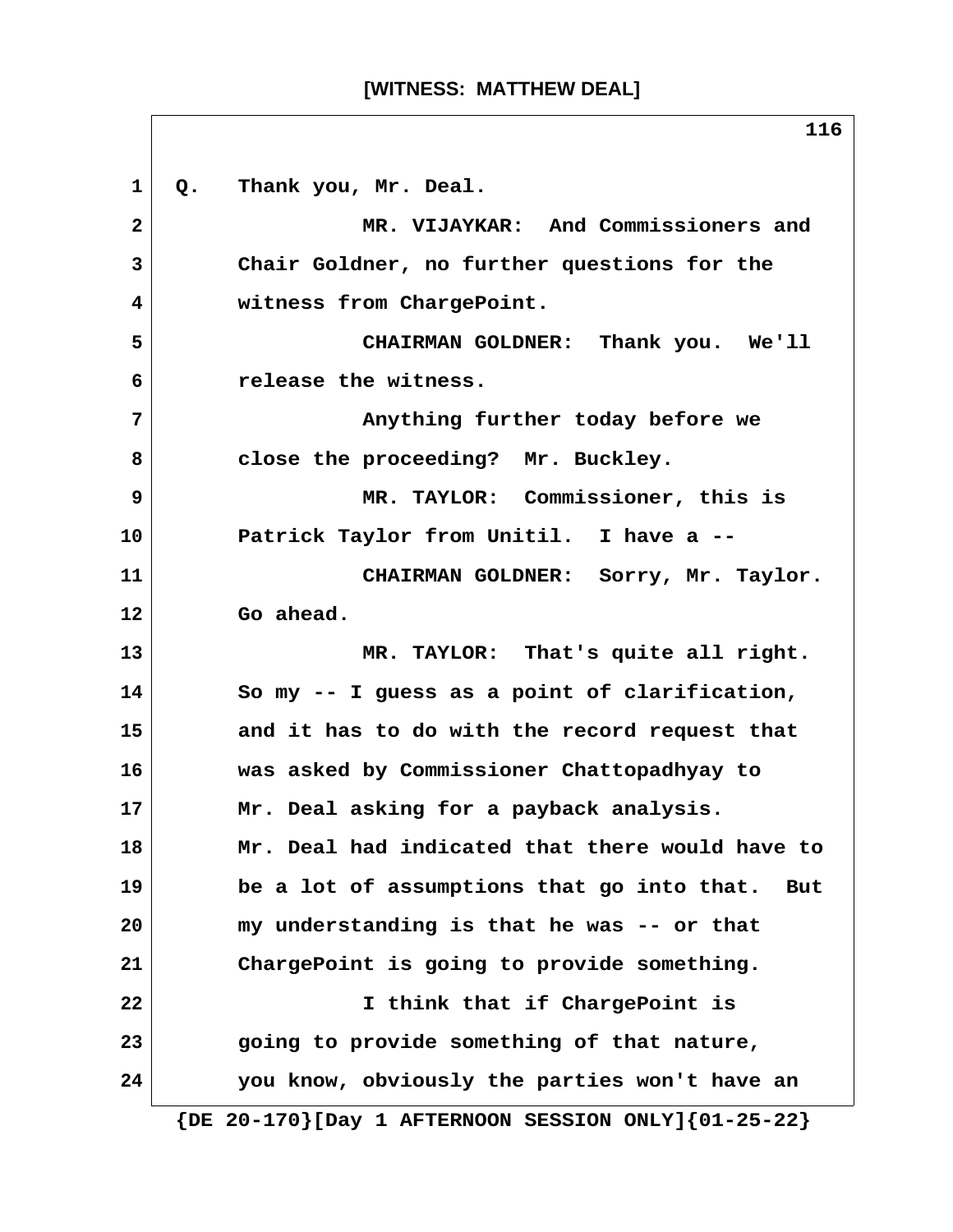| $\mathbf{1}$   | opportunity to do discovery on that or cross    |
|----------------|-------------------------------------------------|
| $\mathbf{2}$   | the witness on that. I think it will be very    |
| 3              | important that there is transparency and        |
| $\overline{4}$ | specificity as the assumptions that are used    |
| 5              | in whatever model is provided. And I think      |
| 6              | it would also be helpful if the parties had     |
| 7              | some opportunity, even if it's a short period   |
| 8              | of time, to respond in some way to what's       |
| 9              | being put in, because if it's going to be       |
| 10             | used as a piece of evidence, I think that the   |
| 11             | other parties would need an opportunity to      |
| 12             | react to it.                                    |
| 13             | (Commissioners confer off the record.)          |
| 14             | CHAIRMAN GOLDNER: That's a question             |
| 15             | for ChargePoint now because we have a second    |
| 16             | day of hearings or Friday. So a suggestion      |
| 17             | would be, if the model can be provided in short |
| 18             | order, then the parties could have a chance to  |
| 19             | review it and provide feedback on Friday.       |
| 20             | MR. VIJAYKAR: Commissioners and                 |
| 21             | Chair Goldner, I would confer with our witness  |
| 22             | regarding the timeline. And if that's           |
| 23             | feasible, of course we will make every effort   |
| 24             | to provide it as soon as is reasonably          |
|                |                                                 |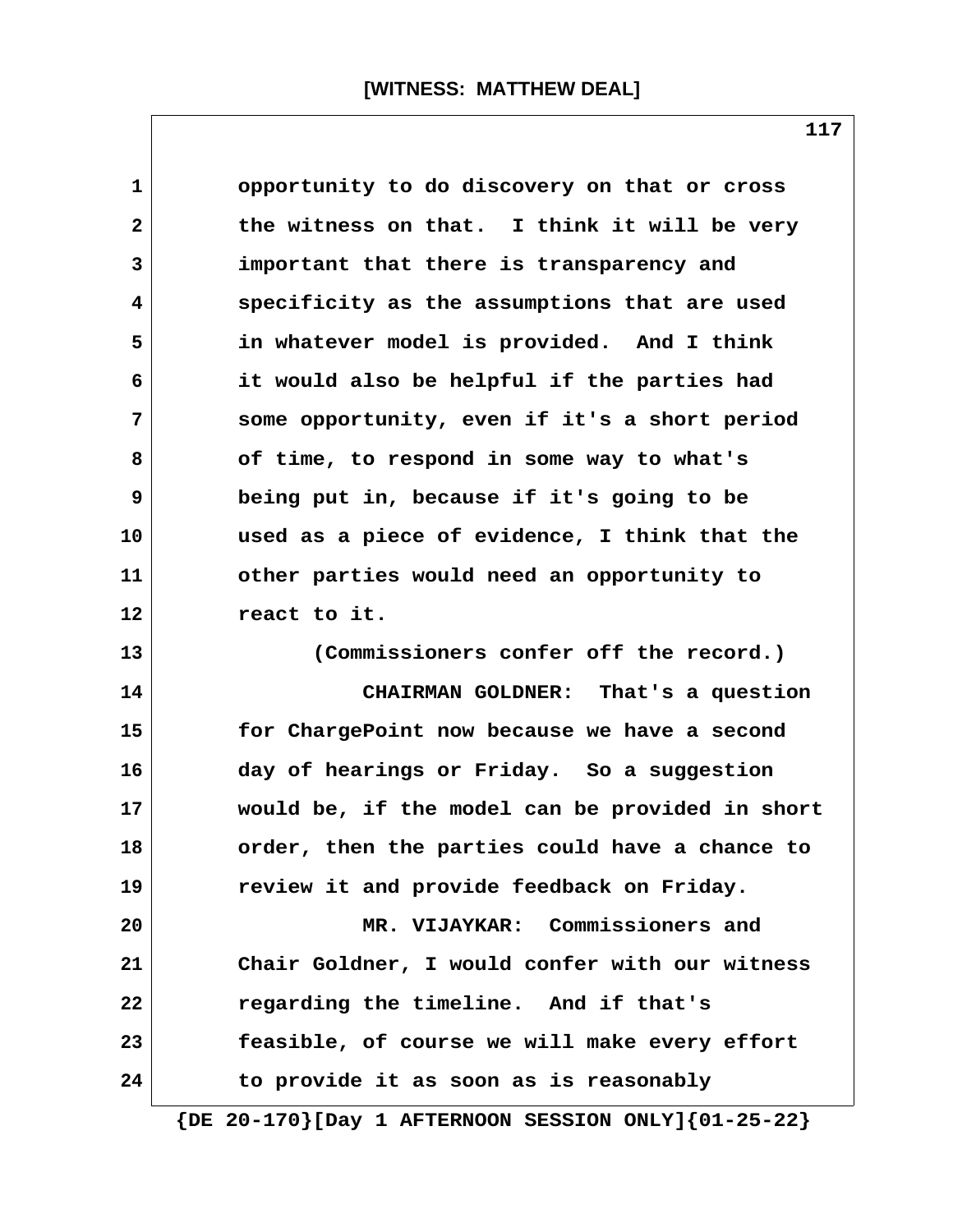| 1  | possible. But just as far as counsel's          |  |  |  |  |
|----|-------------------------------------------------|--|--|--|--|
| 2  | question regarding assumptions, you know, we    |  |  |  |  |
| 3  | can do our best to be transparent with any      |  |  |  |  |
| 4  | assumptions that are used in the analysis and   |  |  |  |  |
| 5  | provide that as a part of our response to the   |  |  |  |  |
| 6  | request.                                        |  |  |  |  |
| 7  | CHAIRMAN GOLDNER: Mr. Taylor.                   |  |  |  |  |
| 8  | MR. VIJAYKAR: Oh, and I apologize.              |  |  |  |  |
| 9  | But I just had one follow-up on your point,     |  |  |  |  |
| 10 | Chair Goldner. Unfortunately, because of a      |  |  |  |  |
| 11 | conflict that's not -- our witness will not be  |  |  |  |  |
| 12 | available to attend the hearing as scheduled on |  |  |  |  |
| 13 | the 28th. So while I see the elegance of        |  |  |  |  |
| 14 | having the witness respond to any questions on  |  |  |  |  |
| 15 | the 28th, unfortunately, he will not be         |  |  |  |  |
| 16 | available to take the stand on that day.        |  |  |  |  |
| 17 | CHAIRMAN GOLDNER: Okay. Thank you.              |  |  |  |  |
| 18 | Just a moment.                                  |  |  |  |  |
| 19 | (Commissioners confer off the record.)          |  |  |  |  |
| 20 | CHAIRMAN GOLDNER: Okay. So what                 |  |  |  |  |
| 21 | we'd like to do is if ChargePoint can provide   |  |  |  |  |
| 22 | the model with the assumptions by the close of  |  |  |  |  |
| 23 | business this Friday -- I'll look at my         |  |  |  |  |
| 24 | calendar here. I think it's the 30 -- thank     |  |  |  |  |

**118**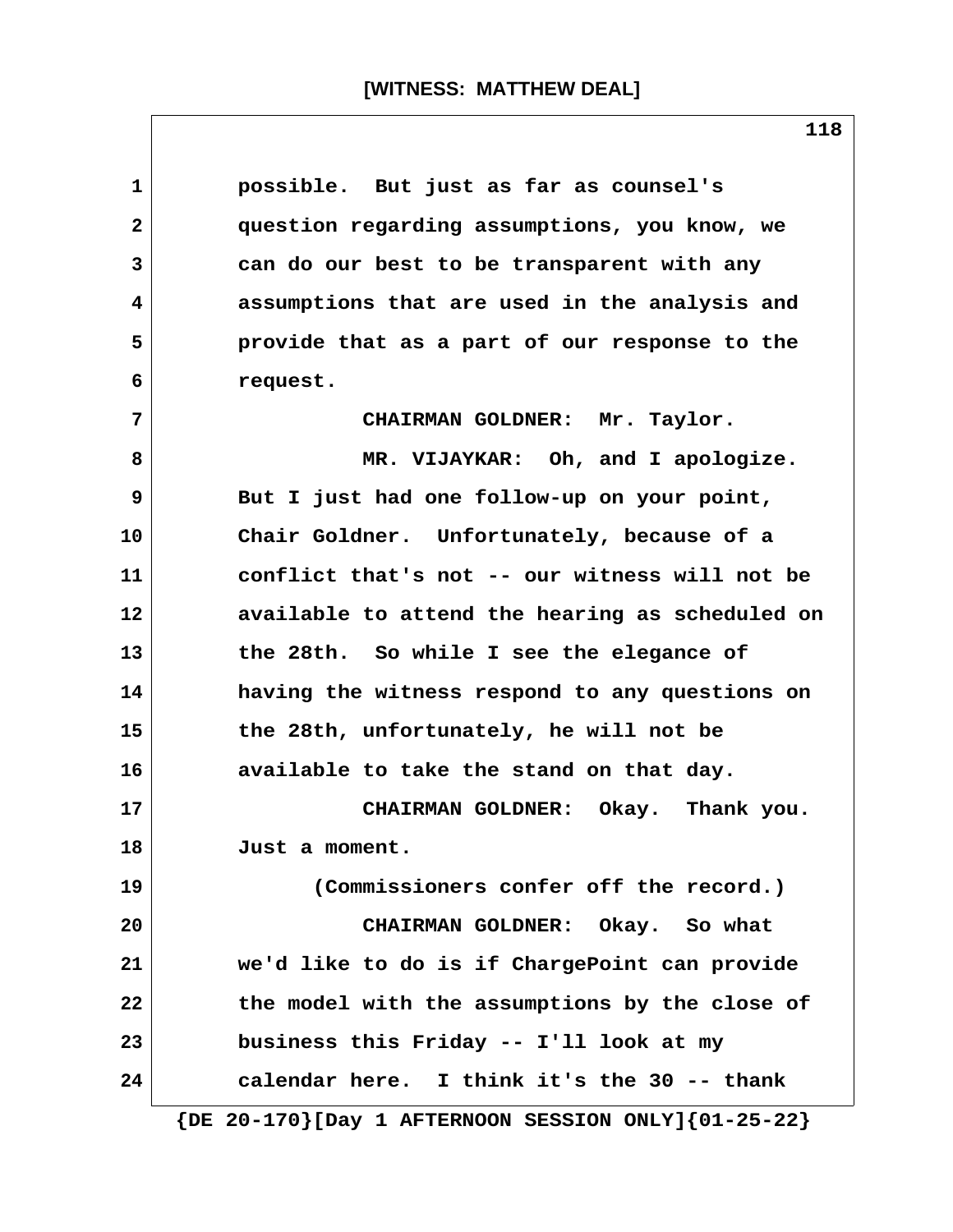**1 you, the 28th -- and then the parties can have 2 the week, the following week to take a look at 3 it and provide any comments in their written 4 closing, which will be -- the written closings 5 will be on the 4th. Would that be acceptable 6 to everyone? 7 MR. TAYLOR: This is Patrick. I 8 think that sounds fine. 9 I am curious about the written 10 closings. I don't know if that was noticed 11 previously. I have no -- I'm not suggesting 12 I have an objection to it, but I am 13 interested in knowing the Commission's intent 14 with that. 15 CHAIRMAN GOLDNER: Yeah, I think just 16 given the complexity of the proceeding and the 17 number of parties, our thought was to just 18 provide -- to give some time to provide the 19 written closings a week after the last hearing. 20 So that was the logic. And it would 21 accommodate this particular issue I think 22 pretty nicely if we go this path. 23 MR. TAYLOR: Well, I do appreciate 24 the opportunity to provide comments on whatever {DE 20-170}[Day 1 AFTERNOON SESSION ONLY]{01-25-22}**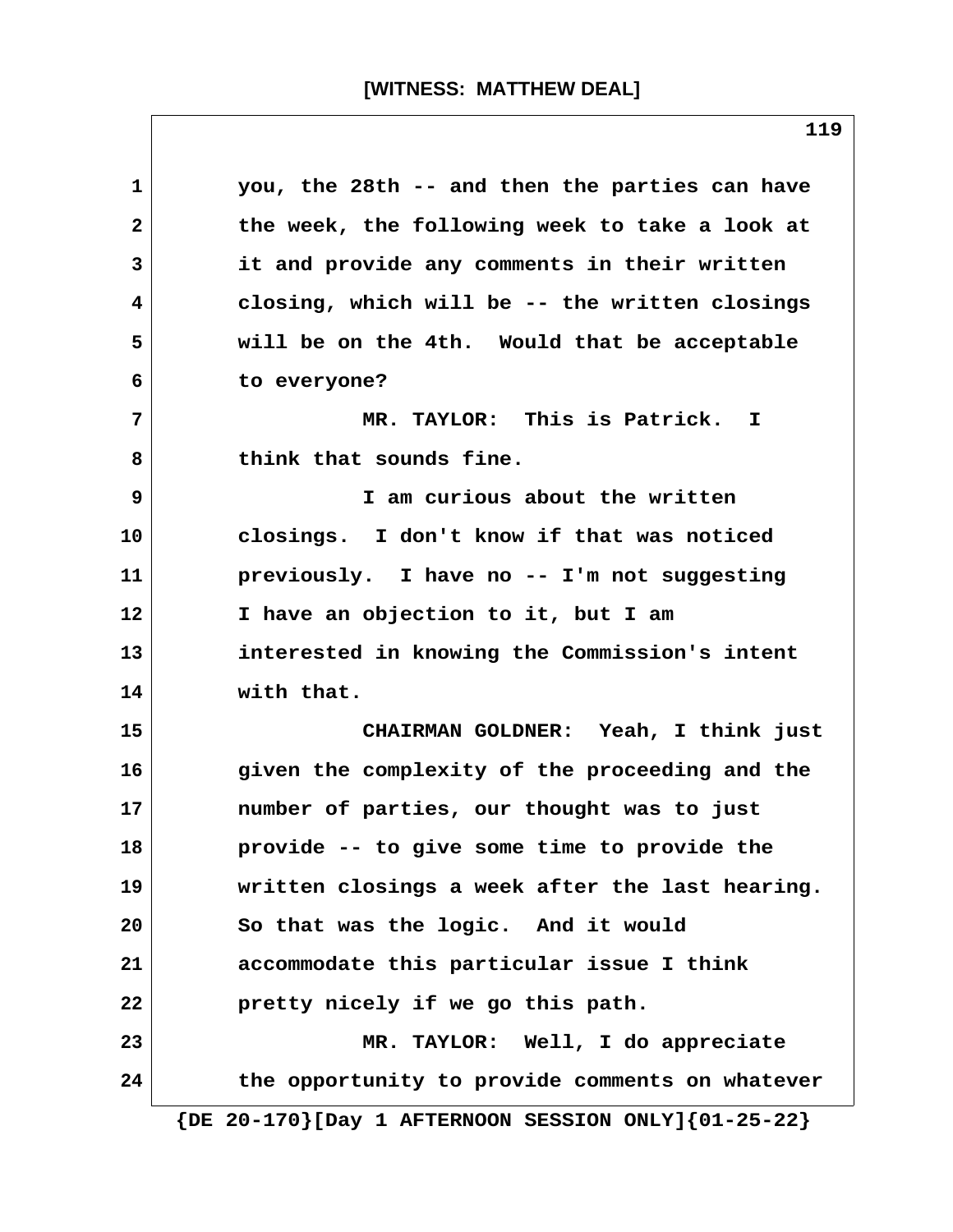# **[WITNESS: MATTHEW DEAL]**

1 ChargePoint puts in. Thank you.  **2 CHAIRMAN GOLDNER: All right. Thank 3 you. 4 Mr. Buckley. 5 MR. BUCKLEY: Yeah, I was just going 6 to echo exactly what Mr. Taylor just chimed in 7 with, which was an opportunity for comments 8 might be helpful. There are certain variables 9 within a payback assumption that are pretty 10 objective, like the cost of the Level 2 home 11 devices that ChargePoint provides or others 12 provide, or the cost of other devices at other 13 charging capacities. Or another example might 14 be the cost of maintenance or the networking 15 component of it as well. There are some costs 16 related to payback, though, which are fairly 17 open to interpretation. I think that might 18 have been sort of the source of hesitance to 19 provide that payback record request response. 20 And if you look across some of the dockets we 21 currently have here right now, I think there is 22 in attachments to the testimony filed by Unitil 23 here a make-ready cost of between \$77,000 and 24 \$145,000 or so per charging location. And**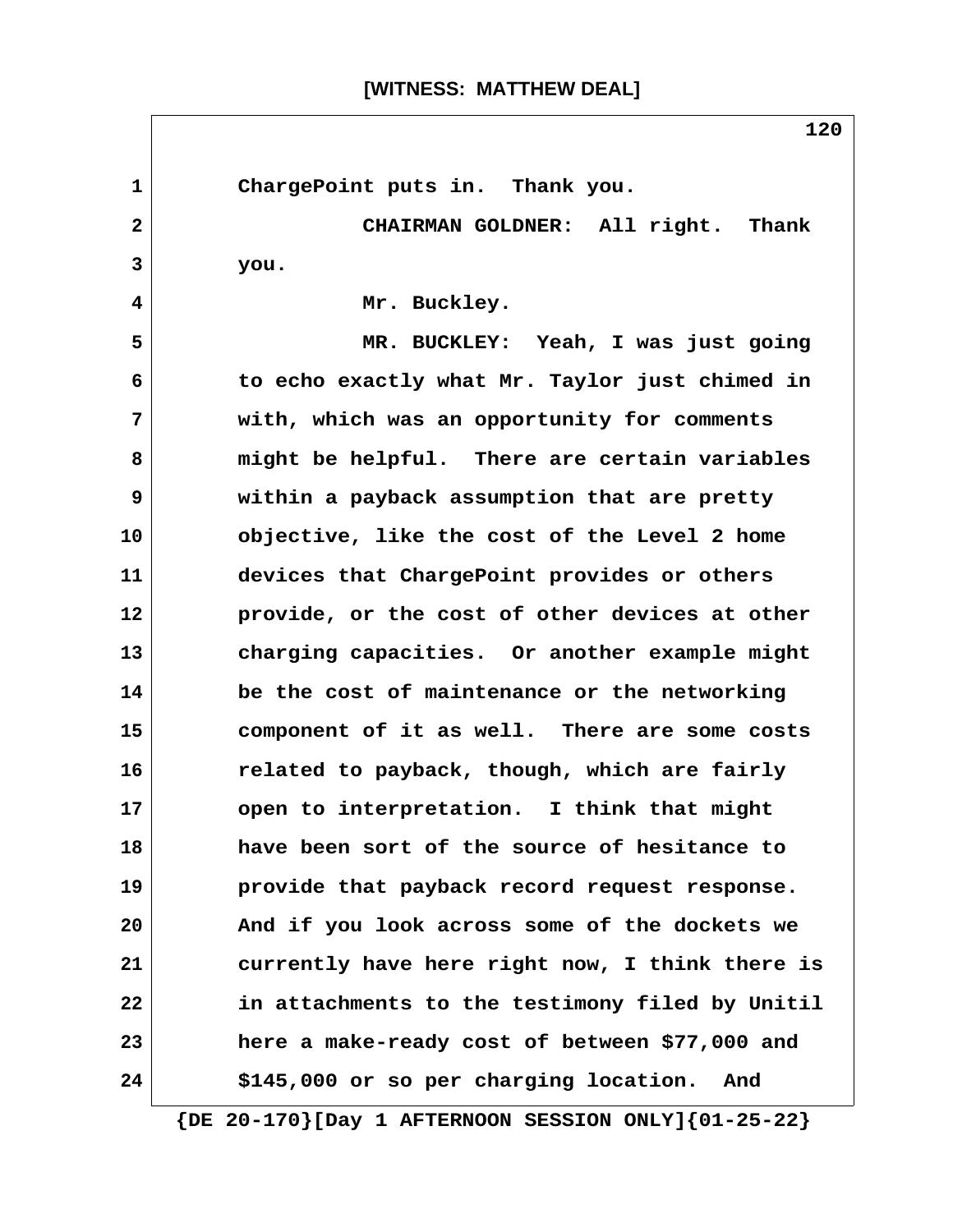**1 those kind of things factor into the overall 2 payback. If you look to, there's a similar 3 Eversource make-ready proposal, and those 4 numbers are still even more different. So I 5 think that the opportunity to see what 6 objective values there are that can be 7 reviewed, like the actual cost of the chargers, 8 would be helpful. We'd appreciate the 9** opportunity to comment on that. **10 I would also -- with respect to the 11 written closings, would it also be okay with 12 the Commission if we were to allow spoken 13 closings as well as an option for a party who 14 might prefer it this Friday? 15 CHAIRMAN GOLDNER: We can confirm 16 that our logic with the written closings was 17 that we feel like this is a process that could 18 speed up the feedback. I know there's some 19 older dockets that were inherited by this 20 particular Commission that are still getting 21 cleaned up, and we feel like this is a docket 22 that we could move through fairly quickly. And 23 we felt like that was a way to speed things up. 24 So that was the motivation. Not that we**

 **{DE 20-170}[Day 1 AFTERNOON SESSION ONLY]{01-25-22}**

**121**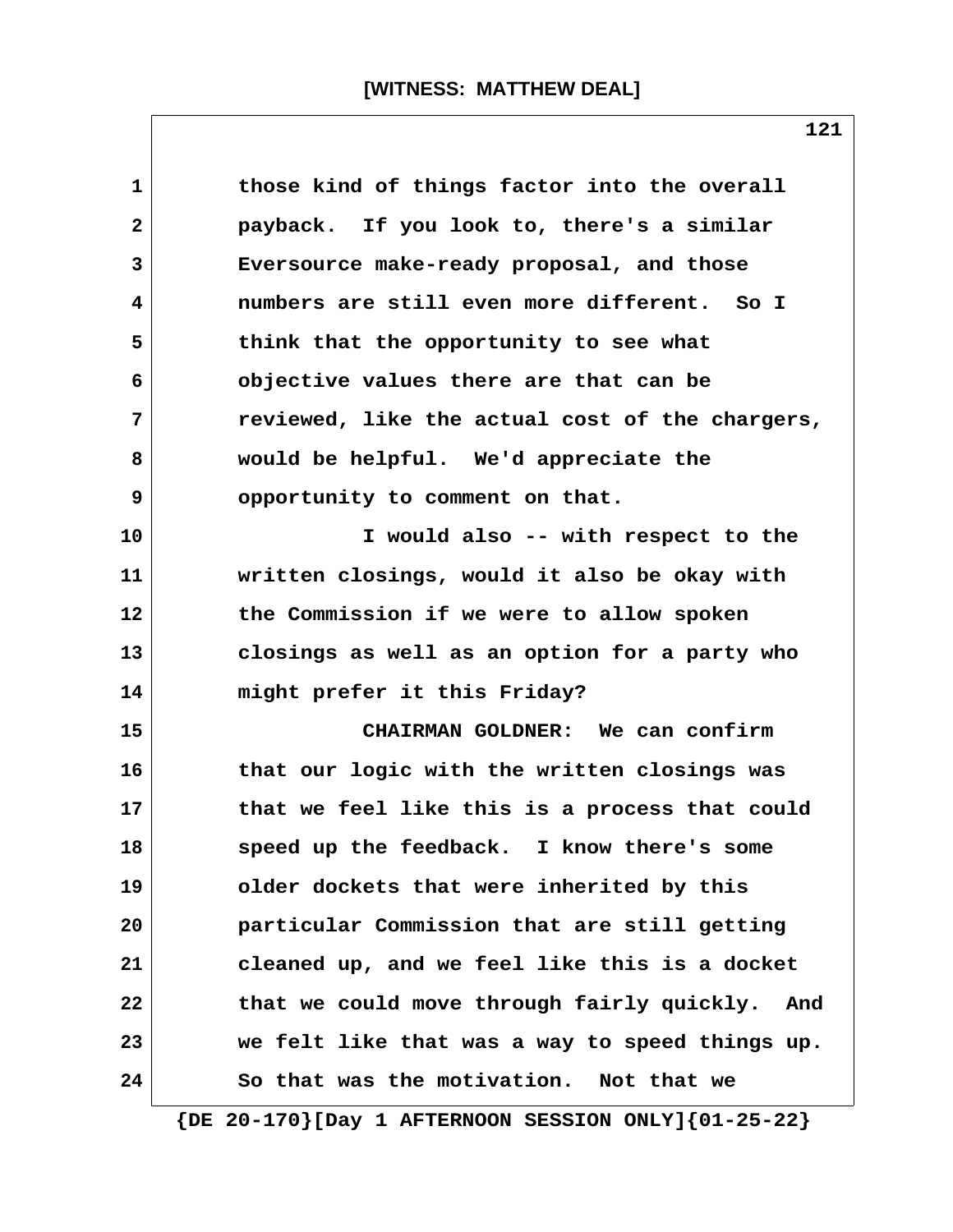| 1            | couldn't allow -- I'd want to confer. But not   |
|--------------|-------------------------------------------------|
| $\mathbf{2}$ | that we couldn't allow oral, but that written   |
| 3            | would be preferable in terms of the speed of    |
| 4            | the feedback that we can provide in the order,  |
| 5            | the final order. So that's the -- I just want   |
| 6            | to share the logic. And perhaps we could begin  |
| 7            | the next hearing with I'll open it up again for |
| 8            | more discussion, and that will allow us to      |
| 9            | confer as well. But if we do have written       |
| 10           | closings, I think we can speed up the final     |
| 11           | order.                                          |
| 12           | MR. BUCKLEY: Understood.                        |
| 13           | CHAIRMAN GOLDNER: All right.                    |
| 14           | Anything else? All right. Very good. So the     |
| 15           | next hearing in this docket is Friday morning   |
| 16           | at 9 a.m. And we are adjourned. Thank you.      |
| 17           | (Whereupon the hearing was concluded at         |
| 18           | 3:40 p.m.                                       |
| 19           |                                                 |
| 20           |                                                 |
| 21           |                                                 |
| 22           |                                                 |
| 23           |                                                 |
| 24           |                                                 |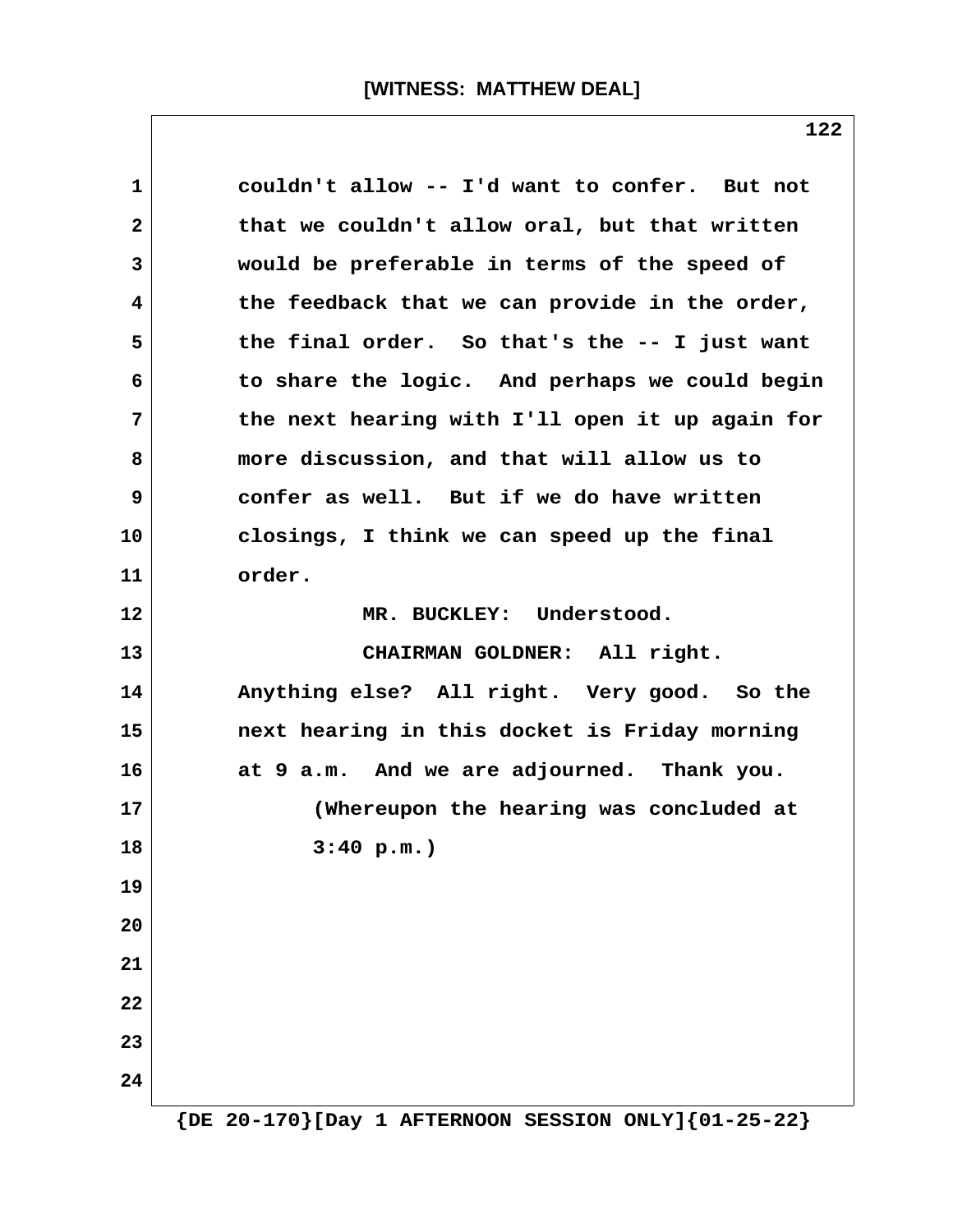| $\mathbf{1}$ | CERTIFICATE                                                         |
|--------------|---------------------------------------------------------------------|
| $\mathbf{2}$ | I, Susan J. Robidas, a Licensed                                     |
| 3            | Shorthand Court Reporter and Notary Public                          |
| 4            | of the State of New Hampshire, do hereby                            |
| 5            | certify that the foregoing is a true and                            |
| 6            | accurate transcript of my stenographic                              |
| 7            | notes of these proceedings taken at the                             |
| 8            | place and on the date hereinbefore set                              |
| 9            | forth, to the best of my skill and ability                          |
| 10           | under the conditions present at the time.                           |
| 11           | I further certify that I am neither                                 |
| 12           | attorney or counsel for, nor related to or                          |
| 13           | employed by any of the parties to the                               |
| 14           | action; and further, that I am not a                                |
| 15           | relative or employee of any attorney or                             |
| 16           | counsel employed in this case, nor am I                             |
| 17           | financially interested in this action.                              |
| 18           | (ORIGINAL CERTIFICATION FILED WITH                                  |
| 19           | PUBLIC UTILITIES COMMISSION)                                        |
| 20           |                                                                     |
| 21           | Susan J. Robidas, LCR/RPR<br>Licensed Shorthand Court Reporter      |
| 22           | Registered Professional Reporter<br>N.H. LCR No. 44 (RSA 310-A:173) |
| 23           |                                                                     |
| 24           |                                                                     |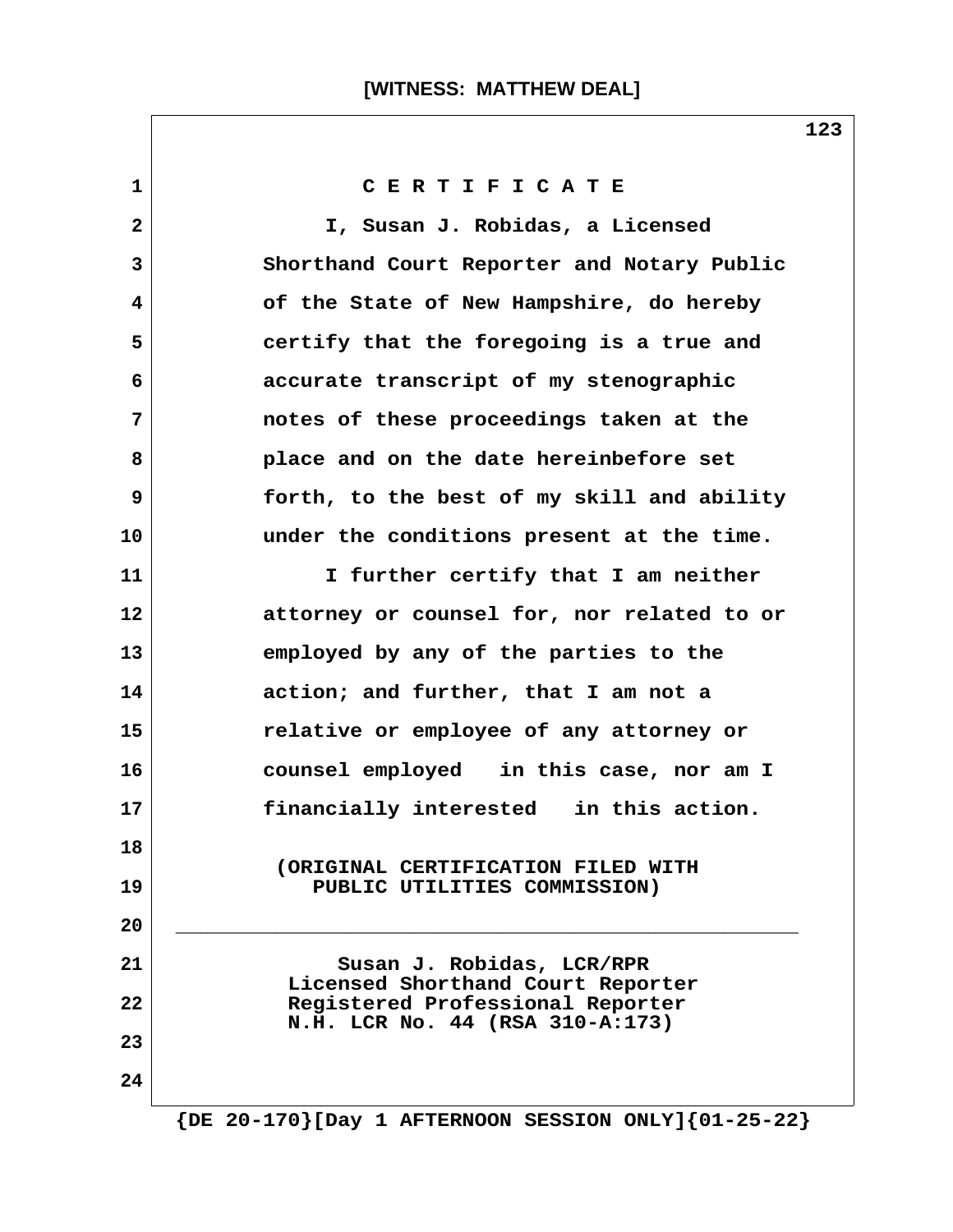# **Day 1 AFTERNOON SESSION ONLY January 25, 2022**

|                                         | 93:12,21;114:12                  | 32:16;41:13                     | allocation (3)                | 94:5;99:3                          |
|-----------------------------------------|----------------------------------|---------------------------------|-------------------------------|------------------------------------|
| \$                                      | acceptable(1)                    | adopt $(2)$                     | 41:1;43:21,24                 | apologize (6)                      |
|                                         | 119:5                            | 75:18;89:19                     | allow $(8)$                   | 12:9;18:20;102:4;                  |
| \$1,000(2)                              | accommodate (5)                  | adoption $(2)$                  | 8:17;49:5;51:19;              | 110:10,21;118:8                    |
| 65:18;98:15                             | 48:10;54:14;82:22;               | 29:8;76:3                       | 52:2;121:12;122:1,2,          | appears $(1)$                      |
| \$10(1)                                 | 85:1;119:21                      | advance $(1)$                   | 8                             | 59:11                              |
| 33:12                                   | accommodates (1)                 | 29:3                            | allows $(2)$                  | appendices (1)                     |
| \$145,000(1)                            | 82:7                             | advancing $(1)$                 | 5:7;106:21                    | 71:11                              |
| 120:24                                  | accompanying (1)                 | 30:17                           | almost $(1)$                  | Appendix (1)                       |
| \$2,005(2)                              | 89:7                             | advantage $(3)$                 | 38:20                         | 56:22                              |
| 35:8;36:6                               | Accord (1)                       | 29:14;49:14;82:20               | along $(2)$                   | application $(2)$                  |
| \$3(1)                                  | 60:22                            | Advocate (1)                    | 85:9;86:7                     | 65:1;93:6                          |
| 60:24                                   | account(2)                       | 97:18                           | alternative (5)               | applications (1)<br>112:20         |
| \$3.00(1)                               | 92:9,17<br>accuracy(1)           | affiliate $(1)$<br>17:7         | 22:14;23:24;95:6,<br>14;103:8 | applied $(1)$                      |
| 61:23                                   | 100:8                            | affiliates $(1)$                | alternatives (3)              | 68:6                               |
| \$3.25(1)                               | accurate(1)                      | 17:5                            | 43:7,10;112:14                | apply $(1)$                        |
| 61:21                                   | 89:16                            | afternoon (4)                   | Although (2)                  | 14:3                               |
| \$3.30(2)                               | achieve (1)                      | 20:11;88:6;98:4;                | 59:15:70:2                    | appreciate $(8)$                   |
| 61:22;62:1                              | 27:8                             | 100:17                          | always $(4)$                  | 44:11,13;68:7,8;                   |
| \$300(1)<br>98:15                       | across(11)                       | again $(25)$                    | 30:8;67:4;108:20;             | 87:8;105:2;119:23;                 |
| \$4(1)                                  | 29:15;92:4,18;                   | 12:24;21:2;22:6;                | 110:14                        | 121:8                              |
| 33:16                                   | 94:20;102:4;108:22;              | 23:23;24:19;26:7;               | amended (1)                   | approach (13)                      |
| \$44.56(1)                              | 109:15;110:12;                   | 27:13;31:5;37:18;               | 56:10                         | 37:22;38:4,4,7,18;                 |
| 36:13                                   | 112:19;113:5;120:20              | 41:10;43:18;44:23;              | AMI $(5)$                     | 39:2;40:6,24;41:1,5;               |
| \$45(3)                                 | active(1)                        | 47:15;52:9;57:22;               | 7:5;11:12,15;64:1;            | 42:17;81:15;113:8                  |
| 60:15,19;61:18                          | 7:13                             | 67:4;73:20;93:10;               | 107:17                        | approaches $(5)$                   |
| \$50(1)                                 | actors (1)                       | 94:4;99:23;105:10,              | among(1)                      | 31:21;38:1,9,10,15                 |
| 37:8                                    | 81:5                             | 11;110:10;113:12;               | 108:6                         | appropriate (4)                    |
| \$6(1)                                  | actual(4)                        | 122:7                           | amount $(4)$                  | 48:5,8;49:23,24                    |
| 33:16                                   | 46:12;59:17;81:22;               | ago(2)                          | 21:17;60:23;91:20;            | appropriately $(2)$                |
| \$77,000(1)                             | 121:7                            | 17:10:94:3                      | 99:4                          | 49:6;92:5                          |
| 120:23                                  | actually (26)<br>12:21;17:12,23; | agree $(7)$<br>38:14;69:4;76:4; | amperage $(1)$<br>12:15       | approved (4)<br>17:9;73:18;102:13, |
|                                         | 20:14;24:23;30:2;                | 82:4;83:21;86:18;               | amperes $(1)$                 | 14                                 |
|                                         | 36:22;39:6;42:14;                | 96:20                           | 8:10                          | approving $(2)$                    |
|                                         | 45:9,23;55:24,24;                | agreed $(1)$                    | amps(1)                       | 66:16:73:13                        |
| [connectivity (3)                       | 57:18;64:17;65:4;                | 81:8                            | 8:10                          | approximately (1)                  |
| 93:24;98:10;108:2<br>$[$ Court $(4)$    | 69:10;71:4;72:23;                | <b>Agreement</b> (12)           | <b>AMR (11)</b>               | 61:24                              |
| 43:1;90:23;94:1;                        | 75:19;78:23;84:17,               | 18:21;35:15;37:14;              | 5:18;6:1;8:6;9:8;             | area(3)                            |
| 108:3                                   | 23;85:20;106:1;                  | 55:4;56:21;60:9;                | 10:16;11:2,6;18:15;           | 78:11;84:23;86:11                  |
| [indecipherable] (1)                    | 111:4                            | 72:1;73:14,18;78:13;            | 63:24;64:6;65:10              | around (8)                         |
| 24:20                                   | add(6)                           | 80:20;81:17                     | analysis $(7)$                | 21:15;23:6;42:7;                   |
| [No $(3)$                               | 34:23;49:11;66:3;                | Ah(1)                           | 21:13;35:6;55:11;             | 46:13,23;75:10;                    |
| 74:5;87:17;97:10                        | 67:8;68:1;85:23                  | 17:14                           | 102:18;103:2;                 | 81:23;113:12                       |
| $[sic]$ $(2)$                           | added $(1)$                      | ahead $(4)$                     | 116:17;118:4                  | aspects $(3)$                      |
| 99:24;115:20                            | 6:19                             | 43:15;54:19;104:5;              | analyzed (3)                  | 77:4;108:24;                       |
|                                         | additional (4)                   | 116:12                          | 34:10;38:1,3                  | 109:19<br>assets $(3)$             |
| $\mathbf A$                             | 77:6;85:23;96:4;<br>97:20        | aligning $(1)$<br>43:23         | and/or $(2)$<br>102:8;107:24  | 26:13,14;40:14                     |
|                                         | $add-on(1)$                      | alignment $(5)$                 | angle $(2)$                   | associated (7)                     |
| abbreviation (1)                        | 11:6                             | 38:16,19;45:3;                  | 28:23,24                      | 19:22;37:13;51:3;                  |
| 50:7                                    | address(2)                       | 46:17;71:6                      | annual $(2)$                  | 70:4;85:6;86:15;                   |
| ability $(9)$                           | 57:13;70:22                      | allay $(1)$                     | 35:9;83:5                     | 101:21                             |
| 71:7,8;93:19,22;<br>94:16;106:21;107:6, | adjourned $(1)$                  | 26:12                           | answered (2)                  | assume $(5)$                       |
|                                         | 122:16                           | alleviate $(2)$                 | 95:8;111:2                    | 5:21;9:8;36:12;                    |
| 14:111:2<br>able $(15)$                 | adjust $(3)$                     | 47:5;85:12                      | anticipate $(2)$              | 64:22;69:22                        |
| 11:13;14:2,5;                           | 22:21;31:9;94:17                 | alleviated (1)                  | 17:21;19:18                   | Assuming (4)                       |
| 16:21;18:6,17,22;                       | adjustments (1)                  | 85:7                            | apart $(1)$                   | 5:23;13:1;65:11;                   |
| 54:13;76:24;79:5;                       | 53:6                             | allocate $(3)$                  | 107:9                         | 73:14                              |
| 96:9:99:10:104:15:                      | administrative (3)               | 23:16;39:20;43:16               | apiece $(1)$                  | assumption $(5)$                   |
| 106:2,10                                | 17:20;19:17;83:23                | allocating $(2)$                | 65:18                         | 21:3;26:22;27:1,2;                 |
| absolutely $(3)$                        | admit(2)                         | 40:1,3                          | Apologies (2)                 | 120:9                              |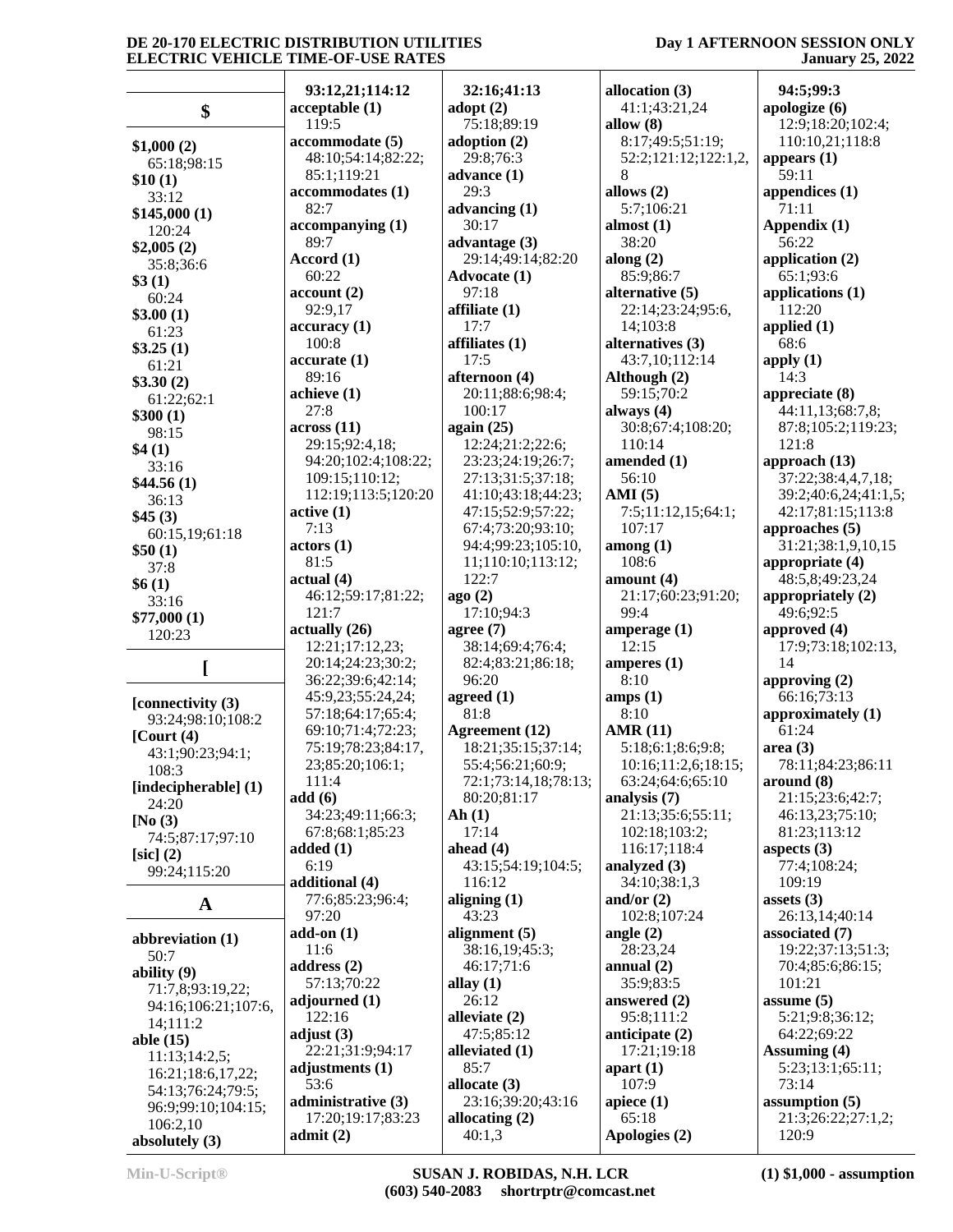### **Day 1 AFTERNOON SESSION ONLY January 25, 2022**

**assumptions (9)** 32:22;35:24; 103:14,18;116:19; 117:4;118:2,4,22 **assured (1)** 31:3 **assuredly (1)** 59:1 **Atrium (3)** 33:8;44:19;50:14 **Attachment (1)** 56:9 **attachments (4)** 89:4,5,7;120:22 **attempt (2)** 13:6;113:17 **attempting (1)** 112:3 **attend (1)** 118:12 **Attorney (2)** 56:4;103:23 **audience (1)** 81:6 **available (6)** 19:12;30:2;88:2; 101:17;118:12,16 **avenue (2)** 55:18;80:11 **average (5)** 21:10;61:21;98:6, 9;114:1 **avoided (1)** 27:18 **aware (5)** 13:15,20;14:22; 83:7,12 **away (1)** 41:13 **B back (22)** 9:5;11:22;12:4; 36:3;37:18;49:20; 52:12;63:22;64:15; 68:18;71:23;72:13; 73:15;78:21;87:9,11; 90:19;94:8;105:2; 106:18;110:22; 114:21 **backing (1)** 94:7 **backup (2)** 5:23;44:22 **backwards (1)** 63:21 **baffling (1)** 68:19 **balance (3)** 28:20;40:8,17 **balanced (1)**

**ballpark (1)** 25:22 **bang (1)** 71:19 **bank (2)** 15:23,24 **barrier (3)** 91:7,9;97:3 **barriers (1)** 28:4 **Barring (1)** 6:20 **based (10)** 14:1;21:9;29:20; 35:23;43:16;71:9; 73:16,18,22;107:7 **baseline (1)** 60:21 **basically (4)** 50:17;51:12;76:15; 111:1 **basis (7)** 6:3,4;7:9;21:2,19; 39:21;96:5 **Bates (15)** 32:15;35:6,14,18; 41:11;42:8;55:3; 56:22;57:23;72:1,4, 17;93:4;111:14; 112:7 **battery (6)** 5:23;10:22;50:19; 51:14;65:15;78:11 **bear (2)** 20:16;63:6 **become (1)** 29:6 **begin (2)** 82:1;122:6 **Beginning (8)** 7:22;17:19;22:18; 23:6,12,17,18;40:22 **behalf (2)** 88:15;107:15 **behave (1)** 26:17 **behavior (2)** 69:2;71:9 **behaviors (2)** 48:12;49:22 **behind (5)** 14:19;16:11,17,24; 58:13 **belabor (2)** 68:3,13 **belief (1)** 89:14 **below (2)** 57:18;72:16 **benchmark (2)** 112:17,22 **benefit (5)** 31:17;52:3;64:23; 65:12;76:19 **best (4)** 118:3 **better (7)** 26:17;30:9;55:17; 61:7,10;63:7;69:2 **bi-directional (1)** 64:1 **big (3)** 71:13;96:19,22 **bill (17)** 9:24;10:14,19,23; 17;21:14;27:8,20; 33:19,24;35:22; 71:19;75:21 **billed (1)** 11:17 **billing (12)** 9:16,21;10:24; 11:19;12:3,4,7; 65:22;107:23 **bills (2)** 28:17;75:1 **bit (10)** 7:14;18:9;24:15; 25:10;67:10;71:2; 75:5;94:7;111:19; 112:10 **blind (1)** 6:17 **board (1)** 94:20 **both (16)** 8:21;9:6,6;13:2; 29:19,23;31:3,20; 33:10;58:1,15,17; 13 **bought (1)** 60:21 **boxed (2)** 25:15;48:19 **break (3)** 14:14;87:9;99:6 **Brian (1)** 80:16 **Bridge (3)** 84:5,11;85:16 **brief (3)** 74:23;87:12; 114:18 **bring (2)** 33:3;76:2 **broad (2)** 110:15;112:19 **broad-brush (1)** 81:15 **broadly (1)** 83:1 **broke (1)**

 68:15;89:14;105:6; 11:8,24;12:21;18:1, 17:20;18:13;19:17; 78:6;108:15;109:11, 94:3 **brought (1)** 63:5 **buck (1)** 71:20 **Buckley (12)** 56:5,6,7;74:17,18, 22;87:6;97:23;116:8; 120:4,5;122:12 **bucks (1)** 36:13 **build (3)** 31:14;40:13;65:19 **building (1)** 16:18 **built (4)** 6:9;85:4,10;103:20 **bunch (1)** 110:1 **business (10)** 28:14,16;31:15,22, 24;50:1;101:11; 104:4;106:3;118:23 **buy (2)** 61:2,5 **C&I (7)** 10:11;11:10,11; 12:2;13:2;14:13,18 **calculate (5)** 9:11,19;12:1;13:5; 58:11 **calculating (1)** 32:21 **calculation (1)** 42:19 **calculations (3)** 34:3;44:10;72:11 **calendar (1)** 118:24 **California (2)** 108:2,4 **call (3)** 11:1;15:1;50:23 **called (4)** 6:20;37:21;79:1; 109:5 **calling (1)** 79:18 **came (2)** 25:2;38:7 **can (106)** 5:3,4;7:10,18,20; 8:19;9:3,5;10:17,18; 12:8,11;15:13;18:6; 19:7;20:19;28:7; 30:2,6,12;31:19; 32:19,20;33:5;34:2, 11;35:12,13;36:24; 37:3;39:2,9;41:10; 42:23;44:14;46:2,3,

 $\begin{array}{ccc} \textbf{C} & \quad & \quad \end{array}$  5 16;50:4,7,14;51:6,7, 9,17,18,19;52:2,10; 53:5,7,10,14;57:13; 59:9;63:16,20,21; 64:3,4;65:8;66:3,10; 67:8;73:1;75:18; 77:24;78:7,15;79:7, 8;80:2;85:1,18; 91:15;92:11,17,20; 94:4;98:10,11,13,19; 99:3,4;101:24; 103:10,12;104:9; 105:6;106:3,5;107:4; 108:11;110:8,17; 111:19;113:15; 117:17;118:3,21; 119:1;121:6,15; 122:4,10 **capabilities (2)** 52:6;105:20 **capability (7)** 7:8;64:7;65:14; 66:14;67:4;115:5,17 **capable (2)** 11:15;19:21 **capacities (2)** 50:18;120:13 **capacity (13)** 22:15,21;24:8; 25:12;27:19;50:20; 51:12;84:17;85:6,24; 86:16;99:2;115:11 **capacity-related (3)** 83:11;84:3;86:21 **capture (6)** 24:5;57:6;64:9; 65:8;82:16,17 **car (11)** 5:9;6:23;36:11,14; 37:9;61:2,5,19;62:7, 14;80:22 **careful (1)** 76:5 **carefully (1)** 73:21 **Carroll (20)** 7:4,7,20;11:12,21; 12:3,11;13:4,8,15,19; 14:1,17,21;15:3,5; 19:20;54:5;59:11; 80:16 **cars (1)** 52:11 **case (5)** 25:4;44:4;59:11; 93:9;104:5 **cases (3)** 43:18;93:7;111:5 **categories (1)** 101:8 **causation (5)** 28:21;41:7;71:1, 20;77:10

27:21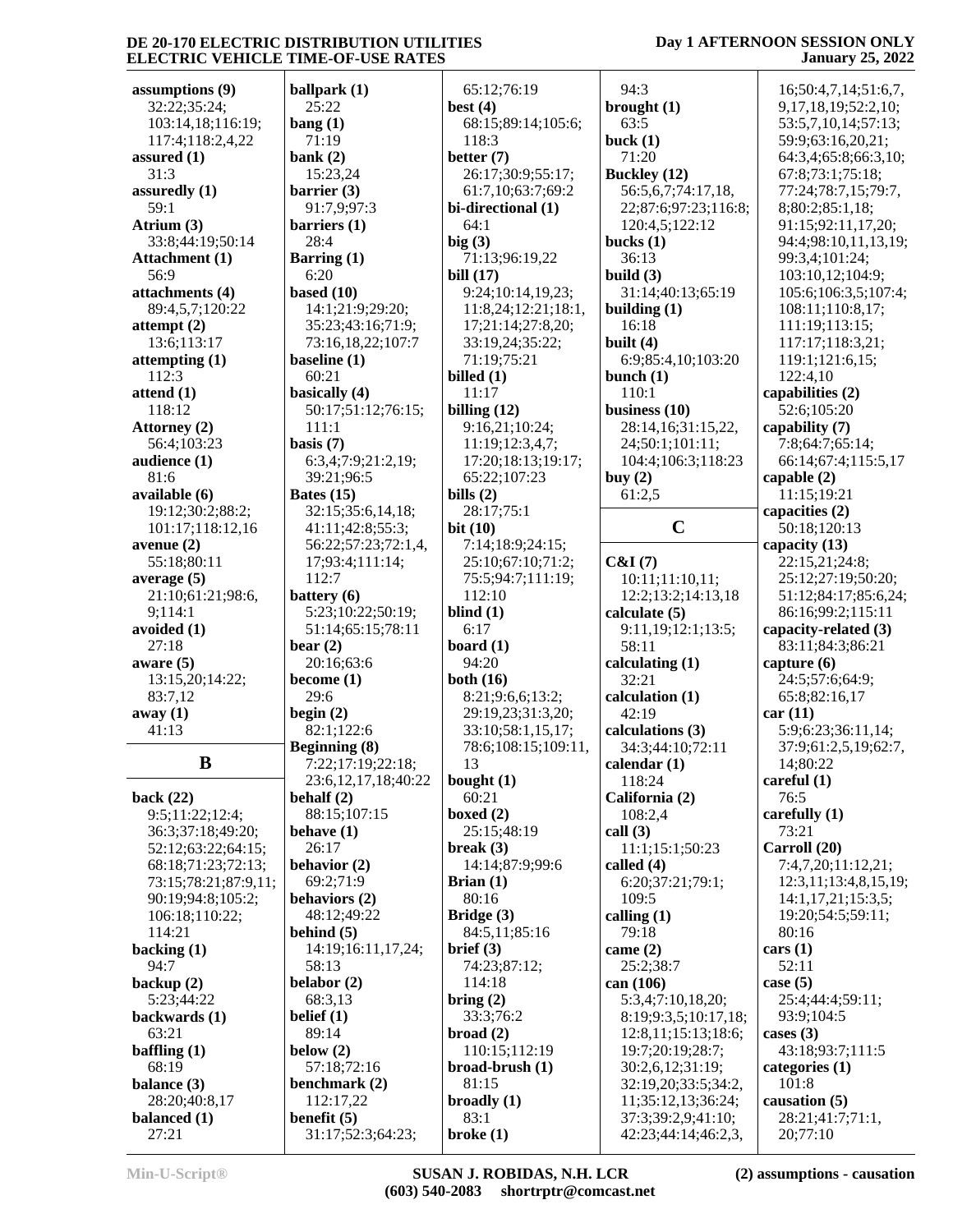### **Day 1 AFTERNOON SESSION ONLY January 25, 2022**

**cautioned (1)** 87:23 **cell (1)** 45:16 **cellular (1)** 64:18 **cents (10)** 36:7;37:2,3,6,12; 58:10,10;59:20,21; 70:10 **certain (7)** 51:11;91:22;93:7; 96:5;102:8;103:12; 120:8 **Certainly (1)** 88:9 **Chair (3)** 116:3;117:21; 118:10 **CHAIRMAN (52)** 20:8;53:1;54:16, 19,24;55:19;56:6,14, 17;57:23;58:9,23; 67:17,24;74:6,11,16; 87:5,14,18;88:1,3; 89:24;90:5,9,13,16; 94:2;97:8,11,17,21, 24;100:14;111:10, 12;114:5,7,12,17,20, 23;116:5,11;117:14; 118:7,17,20;119:15; 120:2;121:15;122:13 **challenging (1)** 92:23 **chance (3)** 90:18;95:1;117:18 **change (10)** 8:6;18:2;22:21; 27:1;33:6;37:17; 48:6,7;55:16;101:18 **changed (1)** 35:1 **changes (7)** 10:20;20:3,5; 26:23;34:11;73:7,9 **changing (3)** 34:6,7;71:9 **channel (2)** 80:23;81:9 **channels (5)** 7:10,13;10:17; 78:14,16 **characteristics (1)** 112:1 **charge (70)** 5:3,9;9:10,11;10:2; 13:1,2,5;16:4;18:10; 20:21,22;21:16; 22:12,24;23:2,9,24; 25:6,7;27:24;28:10, 12,17;29:16,20; 30:20,23;32:23; 33:21;34:7,16;35:8; 113:21 **charged (1)** 5:2 120:1,11 **charger (15)** 109:7,10 **chargers (23)** 121:7 **charges (27)** 113:4 **charging (72)**

 36:2,11,14,16;37:1,2, 3,4,8,8;42:19;44:7; 47:4,7,12;51:17; 53:16;69:5;76:23; 93:21;95:6,13,15,16, 19;97:1;101:2,19,21, 22;103:4;104:2,13, 14;105:13;112:13; **ChargePoint (28)** 6:13;50:1,16;52:9; 87:7,11,21;88:8,11, 15;97:4;99:17; 101:10;102:20; 105:21;107:3,5,6; 111:18;112:18; 115:10;116:4,21,22; 117:15;118:21; **ChargePoint's (5)** 50:22;101:13; 107:11,13;115:13 5:10;50:20,23; 78:18,20;93:13; 94:11;98:8,16,23; 99:5;101:6;107:18; 6:8,15;14:15,18; 15:23;16:1,9,14; 67:15;80:6;91:23; 94:7;98:13;99:2,9, 14;107:13,22; 113:13;115:6,10,11; 23:17,22;24:13; 28:1,3,4,14;31:8; 36:9;70:4;91:6,9,22; 92:4,6,8,9,17,20; 93:3;95:21;96:15,16, 18;102:6;107:2; 5:5,8;13:10,16,21, 23;15:9;17:12;19:1; 21:12;28:11;29:4,6; 30:21;31:13,19;32:8; 36:1,18,23;37:13; 47:5,21;50:17;51:2, 16;52:19;69:17,20; 75:19;76:1,8,24; 77:13,17,18;78:23; 80:8,22;81:3;91:10, 14,18,19,24;92:3,7, 21;93:7,11,16;94:17; 95:23;96:7,9,20,23; 98:5;99:18,21; 100:19;101:1,21; 103:16;110:11; 111:17;112:1,4; 115:14,15;120:13,24 **Chattopadhyay (16)** 20:9,10;55:2; 81:19,20;100:15,16; 105:10,14,17;106:9, 13,17,19;112:9; 116:16 **Chattopadhyay's (1)** 68:2 **CHATTOPADYHAY (4)** 34:17,20;55:14; 56:12 **cheaper (2)** 36:14;69:6 **cheapest (1)** 102:23 **check (6)** 7:17;20:2;83:22; 86:19,24;100:5 **CHIAVARA (1)** 90:11 **children (1)** 47:11 **chimed (1)** 120:6 **choice (1)** 48:20 **choose (5)** 28:7;37:1;53:7; 101:1,4 **choosing (1)** 68:21 **chose (1)** 65:11 **chosen (2)** 48:5;65:10 **Cindy (2)** 54:4;80:17 **circuit (2)** 85:3,4 **circuits (1)** 85:3 **cited (3)** 92:13;108:1,1 **cities (1)** 14:4 **City (1)** 97:9 **Civic (1)** 60:22 **clarification (5)** 54:22;55:5,9; 111:6;116:14 **clarify (5)** 34:14;67:13; 104:19;105:10; 115:10 **clarity (2)** 9:7;110:24 **class (10)** 8:7;9:9;12:20; 13:13;14:22;15:1,4,5,

 17;21:10 **classes (6)** 7:23;8:1,4;13:2; 66:12;70:17 **Clean (1)** 90:16 **cleaned (2)** 45:7;121:21 **clearer (1)** 105:16 **CLF/CENH (1)** 111:22 **close (6)** 24:22;33:11;43:23; 66:5;116:8;118:22 **closing (1)** 119:4 **closings (7)** 119:4,10,19; 121:11,13,16;122:10 **cluster (2)** 51:8,11 **clustered (1)** 32:8 **coincidence (1)** 21:11 **collect (3)** 14:2;64:13,20 **collected (1)** 75:11 **collection (1)** 64:12 **column (2)** 58:3,20 **combination (1)** 109:20 **combine (1)** 13:6 **combined (1)** 82:6 **coming (3)** 33:20;73:7;99:5 **comment (1)** 121:9 **comments (7)** 68:2;88:16,17; 91:12;119:3,24; 120:7 **commercial (11)** 8:3;15:17,19;16:8; 19:6;28:5;53:21; 69:21;72:4;108:15; 109:1 **Commission (8)** 31:6;66:15;83:8, 23;88:22;90:4; 121:12,20 **COMMISSIONER (54)** 20:6,8,10,24; 21:21;24:24;26:20; 34:13,17,18,20,22; 39:11;43:5;45:4,13, 19;52:4;53:2,3;

 54:18,20;55:1,11,14; 56:12,18,20;57:21; 67:12,22,23;68:2; 74:14;78:5;81:19,20; 98:2,3;100:12,14,16; 105:9,14,17;106:8, 13,17,19;111:11; 112:9;115:3;116:9, 16 **Commissioners (11)** 55:13;56:16;74:3; 89:23;98:2;114:8,23; 116:2;117:13,20; 118:19 **Commission's (2)** 56:8;119:13 **commodity (1)** 113:23 **communications (1)** 80:1 **companies (4)** 5:6,7;31:13;80:21 **Company (5)** 7:21;17:15;55:6, 12;103:24 **compare (2)** 11:23;69:23 **compared (3)** 28:11;40:23;43:10 **competitive (4)** 53:8,10,20;54:6 **compile (1)** 14:5 **compiled (1)** 44:1 **complete (1)** 83:13 **completed (3)** 83:8;85:3,8 **completely (2)** 23:14;41:3 **complex (1)** 38:6 **complexity (1)** 119:16 **component (7)** 8:13;18:3;39:18; 71:18;95:16;97:1; 120:15 **components (6)** 21:8;31:10;54:13; 71:4,17;73:11 **compromise (1)**  $22:9$ **concept (3)** 53:21;68:5,14 **concern (4)** 49:12;67:4;96:19, 23 **concerned (3)** 20:21;41:9;100:21 **concerns (2)**

26:12;113:12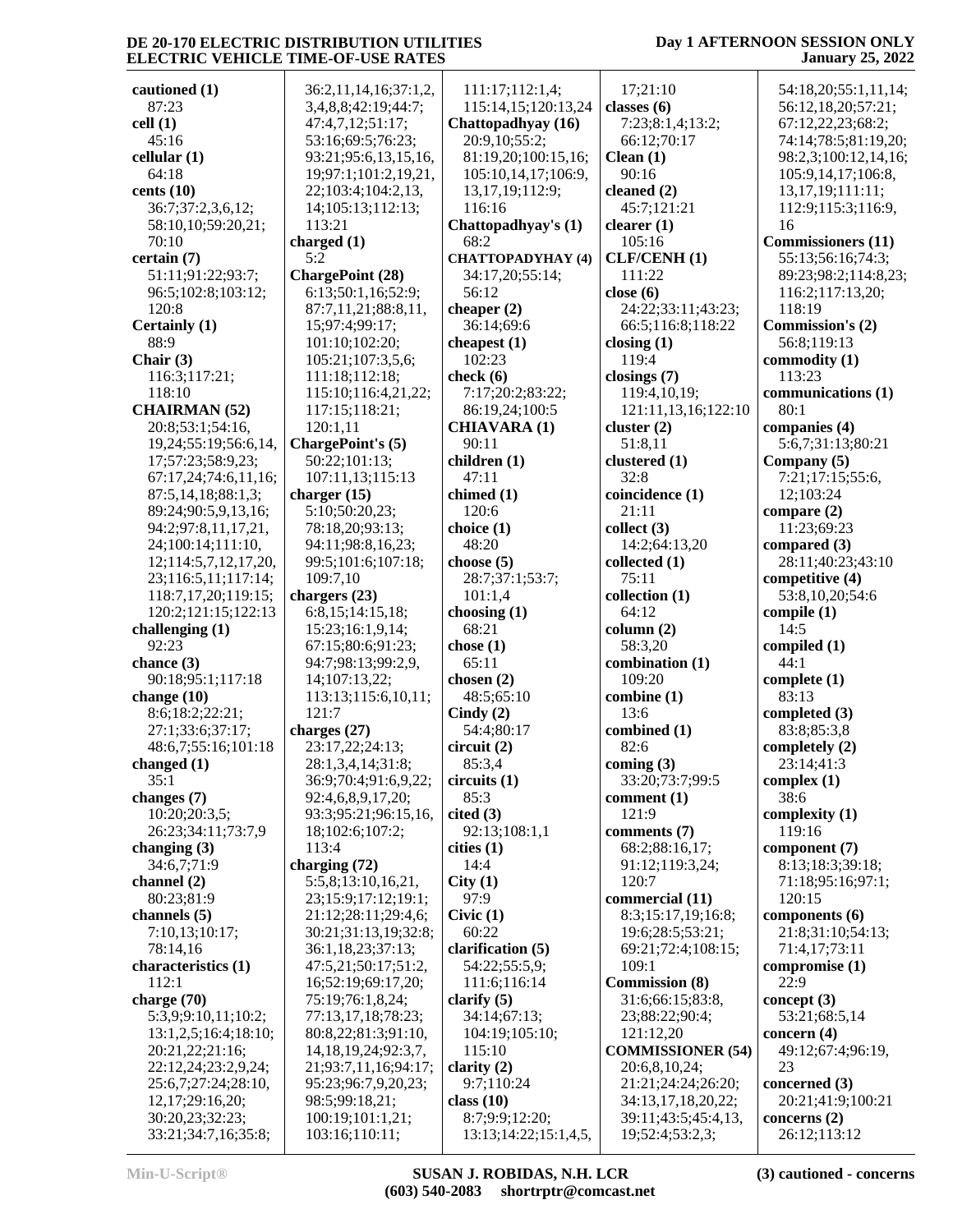### **Day 1 AFTERNOON SESSION ONLY January 25, 2022**

**concluded (1)** 122:17 **conclusion (1)** 110:17 **conclusions (1)** 111:22 **conduct (1)** 102:17 **confer (7)** 55:13;56:16; 117:13,21;118:19; 122:1,9 **conference (1)** 43:6 **conferences (1)** 88:20 **confident (1)** 26:4 **configuration (2)** 19:23;20:4 **confirm (6)** 25:3;100:5;106:6; 114:9;115:21;121:15 **conflict (1)** 118:11 **confused (4)** 42:4,13,22;61:1 **congestion (2)** 47:5;85:13 **connect (2)** 85:5,20 **connection (2)** 6:22;94:6 **cons (2)** 31:20,22 **consequence (1)** 32:11 **consequences (1)** 76:14 **Conservation (3)** 74:24;76:21;90:20 **consider (3)** 68:12;112:16,21 **consideration (3)** 49:20;77:7;82:5 **considers (1)** 102:20 **constitute (1)** 94:10 **constraints (1)** 85:6 **construct (1)** 23:14 **consult (1)** 103:22 **consultants (1)** 39:4 **Consulting (1)** 83:15 **Consumer (1)** 97:18 **consumers (1)** 71:9

**consumption (4)** 6:5;11:8;18:16; 92:5 **contact (1)** 78:17 **contained (1)** 115:23 **contemplating (1)** 81:3 **contribute (1)** 40:10 **contribution (2)** 40:18;109:24 **control (2)** 5:8;80:12 **conversation (5)** 71:2;75:6,9;77:4; 79:23 **converting (1)** 84:24 **convinced (1)** 41:4 **coordinate (1)** 56:3 **corollary (1)** 38:21 **corrected (4)** 46:1,3,6;56:23 **correction (1)** 57:4 **corrections (1)** 89:10 **correctly (3)** 22:15;23:5;95:8 **correlated (1)** 108:20 **cost (43)** 22:7;23:16,20; 27:11,12,19;28:21; 35:10;38:19;39:23; 40:1,18;41:6;46:17; 48:3;59:17;61:12; 64:23;65:12;66:2; 69:8,11,11,12,18,23; 70:8,17;71:1,20; 76:11;77:9,16,18,19; 82:18;92:10;98:7; 120:10,12,14,23; 121:7 **costs (22)** 17:20;19:18,22; 20:1;34:16;38:16; 39:21;40:11;41:7; 43:16,24;48:16;49:6; 60:19;69:24;71:8; 76:10,13;92:18; 103:14;110:5;120:15 **counsel (2)** 74:24;76:21 **counsel's (1)** 118:1 **countries (1)**

107:20

**country (5)** 108:23;109:15; 110:12;112:15;113:5 **couple (3)** 73:10;84:4;112:23 **course (9)** 24:6;30:10;34:4; 35:1;50:4;54:8; 60:10;71:18;117:23 **Court (2)** 21:5;87:23 **cover (2)** 89:1;109:10 **covered (2)** 68:3;70:20 **create (5)** 23:18;28:4,22; 32:5;76:12 **creating (4)** 31:23;75:14,15,22 **critical (1)** 36:17 **cross (2)** 26:10;117:1 **cross-examination (4)** 90:3,6,22;91:1 **cube (1)** 38:22 **curiosity (2)** 44:3;51:15 **curious (3)** 32:19;38:17;119:9 **current (5)** 12:7;25:23;41:1; 53:15;76:23 **currently (5)** 18:24;52:7;57:1; 109:19;120:21 **customer (30)** 5:17,24;7:2,23;9:9; 10:1,10,14,15;13:7, 13;27:5;37:7;47:21; 48:17;53:9,15;68:21; 69:13;70:4,17;77:5, 7;78:22;79:18;84:20; 98:7;109:5,8,11 **customer-driven (3)** 84:18,19;85:23 **customers (57)** 6:15;7:4;11:16; 12:2,22;15:8,10,20; 19:7;26:17;27:9,12, 14,20;28:5;30:4; 36:3,18;37:4;47:4,7; 48:15;49:13;53:17, 21;61:5;68:7;69:5, 18,19,24;70:1,13; 75:1,7,12,16;76:11, 17,19,23;77:11,19, 24;78:10,17,20;79:4, 11,15;81:1,11,12; 82:19;100:20; 101:17;108:16

| customer's $(4)$                         | 113:24                           |
|------------------------------------------|----------------------------------|
| 5:19;8:14;10:6,7                         | decreases (1)                    |
| customer-side (2)                        | 114:2                            |
| 109:24;110:4                             | deep $(1)$                       |
| cutting $(1)$                            | 109:14                           |
| 43:12                                    | default (3)                      |
| cyber(1)                                 | 53:11,12,17                      |
| 52:14                                    | define $(2)$                     |
|                                          | 43:13,13                         |
| D                                        | defines $(1)$                    |
|                                          | 59:17                            |
| D12(2)                                   | definitely (1)                   |
| 58:21,23                                 | 30:23                            |
| daily $(1)$                              | degrees $(1)$                    |
| 7:20                                     | 34:6                             |
| data (36)                                | delta (1)                        |
| 7:18;9:8;10:18;                          | 71:15                            |
| 11:1,16;14:1,3;16:10,                    | demand (96)                      |
| 21;18:6,12;21:12;                        | 8:13,21;9:10,1                   |
| 30:2;43:20;48:2,3,                       | 24;10:1,2,7;11                   |
| 24;49:9,21;64:9,12,                      | 19;12:1,1;13:1                   |
| 13,21;65:8,17,19,22,                     | 16:4;18:4,5,7,9                  |
| 24;66:1;69:16;70:16;                     | 20:21,22;21:16                   |
| 83:14;84:9;111:22,                       | 22:12,24;23:2,                   |
| 24;112:4                                 | 21, 23; 24: 13; 25               |
| date $(1)$                               | 27:24;28:3,10,                   |
| 73:19                                    | 16;29:16,20;30                   |
| day $(5)$                                | 22;31:8;32:23;                   |
| 83:5;91:24;94:6;                         | 34:7,16;35:8;3                   |
| 117:16;118:16                            | 16;40:10;42:19                   |
| days $(1)$                               | 50:21;51:3,11;                   |
| 28:15                                    | 2;91:6,9,16,21                   |
| DC(5)                                    | 4,6,8,9,16,20;9                  |
| 14:22;91:14,23;                          | 95:5,13,15,16,                   |
| 94:7;113:13<br>DCFC (4)                  | 96:15,15,17;97                   |
|                                          | 101:19,20,22;1                   |
| 50:6;77:13;92:7;                         | 103:4;104:2,13                   |
| 93:10                                    | 105:13;107:24                    |
| DCFCs(2)                                 | 112:13;113:4,2                   |
| 50:24;93:8                               | demand-charge                    |
| DCs(1)                                   | 24:1                             |
| 109:1                                    | demand-draw (1                   |
| deal(22)                                 | 27:4                             |
| 69:3;70:14;72:7;                         | demonstrated (2                  |
| 87:10,22,24;88:6,9,                      | 92:12,12                         |
| 21;89:6,22,24;90:2;<br>91:3;94:3,5;95:1; | Department (4)<br>56:2,3;97:13,2 |
| 111:14;115:3;116:1,                      | depend $(1)$                     |
| 17,18                                    | 26:16                            |
| dealerships (1)                          | depending (4)                    |
| 80:23                                    | 59:13;98:14;                     |
| decided (3)                              | 108:24;112:23                    |
| 23:16;35:2;36:21                         | depends (2)                      |
| deciding (2)                             | 69:14,17                         |
| 34:24;114:10                             | deploy $(1)$                     |
| decimal (4)                              | 80:5                             |
| 57:10;72:19,22;                          | deployed (1)                     |
| 73:3                                     | 111:4                            |
| decimals (1)                             | deployment (9)                   |
| 26:3                                     | 91:8,10;96:4,7                   |
| decision (1)                             | 97:3;101:24;10                   |
| 33:18                                    | 13;103:17                        |
| decrease(1)                              | deployments (1)                  |
|                                          |                                  |

**D defines (1)** 113:24 **decreases (1)** 114:2 **deep (1)** 109:14 **default (3)** 53:11,12,17 **define (2)** 43:13,13 59:17 **definitely (1)** 30:23 **degrees (1)** 34:6 **delta (1)** 71:15 **demand (96)** 8:13,21;9:10,11,22, 24;10:1,2,7;11:3,17, 19;12:1,1;13:1,2,5; 16:4;18:4,5,7,9; 20:21,22;21:16; 22:12,24;23:2,9,17, 21,23;24:13;25:6,7; 27:24;28:3,10,12,13, 16;29:16,20;30:20, 22;31:8;32:23;33:11; 34:7,16;35:8;36:9, 16;40:10;42:19;44:7; 50:21;51:3,11;77:1, 2;91:6,9,16,21;92:2, 4,6,8,9,16,20;93:3; 95:5,13,15,16,19,21; 96:15,15,17;97:1; 101:19,20,22;102:5; 103:4;104:2,13,14; 105:13;107:24; 112:13;113:4,21 **demand-charge (1)** 24:1 **demand-draw (1)** 27:4 **demonstrated (2)** 92:12,12 **Department (4)** 56:2,3;97:13,22 **depend (1)** 26:16 **depending (4)** 59:13;98:14; 108:24;112:23 **depends (2)** 69:14,17 **deploy (1)** 80:5 **deployed (1)** 111:4 **deployment (9)** 91:8,10;96:4,7; 97:3;101:24;102:12, 13;103:17

**(4) concluded - deployments**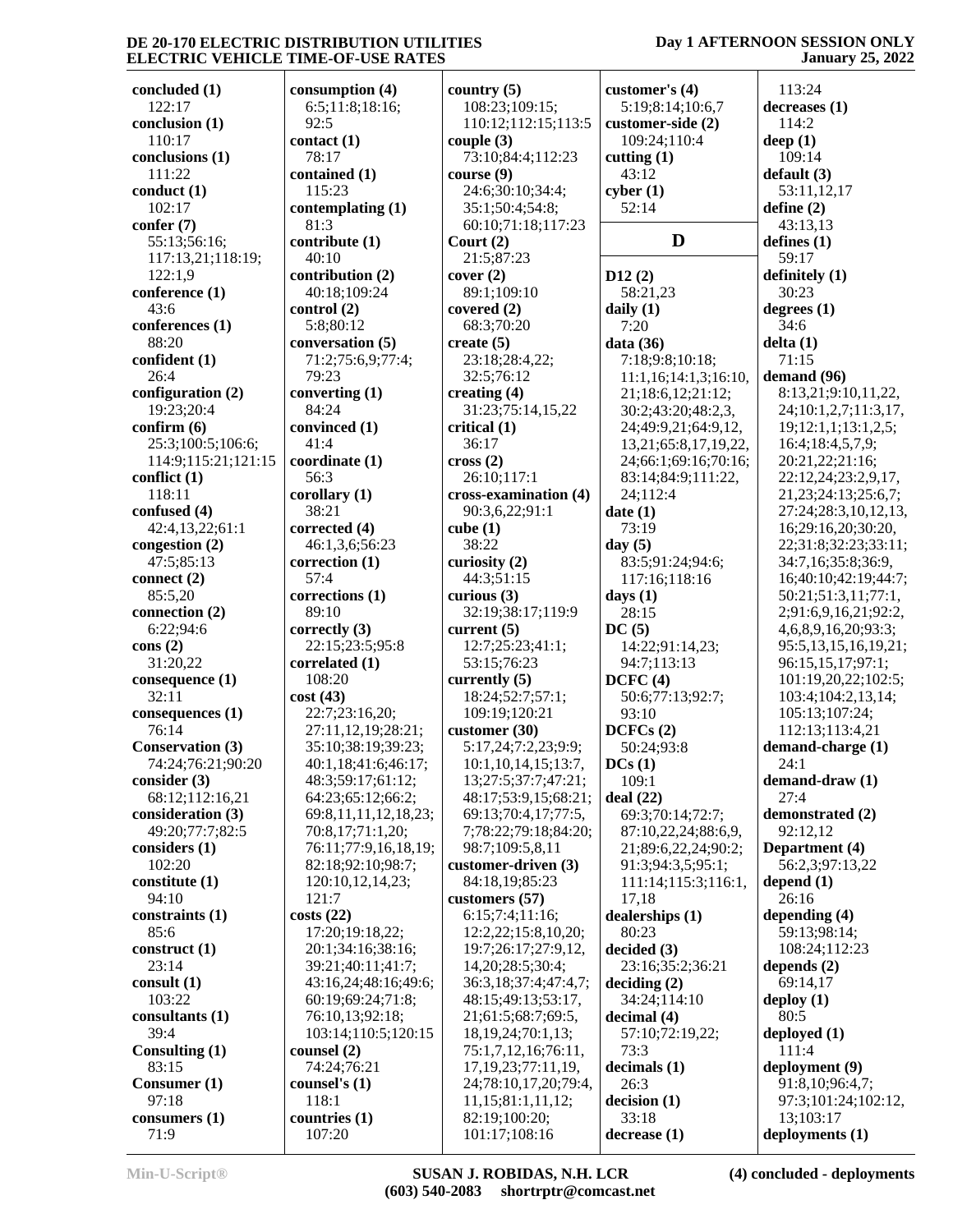110:11 **de-regulated (1)** 53:6 **derivation (1)** 40:19 **describe (3)** 42:14;43:17;88:12 **described (3)** 52:18;82:24;95:23 **description (2)** 66:14;67:3 **design (18)** 22:6;23:8;26:8; 28:20;29:2,9;30:3; 31:1;37:20;40:23; 47:2;68:4;77:5,8,23; 93:11;107:15;110:2 **designate (1)**  $8.1$ **designed (7)** 22:5,11,13;26:20; 27:3;81:24;115:17 **designs (1)** 24:20 **DESMET (1)** 97:19 **detail (1)** 108:12 **details (3)** 11:14;80:18;107:4 **determinants (1)** 107:23 **determinations (1)** 48:3 **determine (5)** 70:16;79:9;103:15, 24;106:11 **determined (1)** 55:7 **detrimental (1)** 95:22 **develop (2)** 44:20;59:19 **developed (5)** 20:24;21:7;88:15, 17;99:13 **devices (4)** 52:2;106:1;120:11, 12 **dicing (1)** 43:12 **differ (1)** 50:9 **difference (8)** 8:22;12:8,14,18; 51:12;64:2,5;71:14 **differences (1)** 30:3 **different (37)** 8:22;10:19,20; 11:4;17:11;18:23; 20:23;24:16;25:5,8; 29:24;30:5;38:14,15;

 41:3;43:7;50:8,17, 18;51:1,3;62:21; 68:6,9;69:6;70:2; 77:21;86:2,5;94:17; 98:21;102:22,22; 109:15;110:2; 112:11;121:4 **differentiate (1)** 101:7 **differently (1)** 25:11 **difficult (5)** 24:5;33:9;92:2; 94:20;110:14 **direct (9)** 66:10;71:6;76:23; 78:16;80:12,24;88:2, 4;111:17 **directed (1)** 111:21 **direction (7)** 34:21;42:13,18; 44:5;51:21;59:24; 105:15 **directly (2)** 7:19;72:11 **disagree (1)** 96:22 **disc (2)** 63:10,11 **discovery (1)** 117:1 **discuss (2)** 75:14;79:24 **discussed (1)** 111:3 **discussion (8)** 44:24;46:14;65:16; 74:23;76:20;115:4,7; 122:8 **distinction (1)** 8:20 **distributed (2)** 32:9;83:17 **distribution (29)** 21:9;39:12,17,21, 24;40:9,11,14,14; 41:7;42:20;46:21; 48:10;53:24;57:8,19; 70:5,8;71:17;81:22; 82:8;83:1,3,3;84:13; 86:6;96:16,18;97:1 **distribution-related (1)** 26:1 **District (1)** 17:8 **divided (2)** 36:6;62:6 **docket (4)** 10:22;67:19; 121:21;122:15 **dockets (3)** 109:20;120:20;

 121:19 **document (1)** 89:1 **DOE (1)** 95:2 **dollar (1)** 33:13 **dollars (3)** 37:12;48:16,18 **Dominion (1)** 113:1 **done (13)** 15:12;24:6;33:8; 40:4;48:17;52:8; 67:20,20;85:9,15; 92:14;104:12;107:19 **double-check (1)** 72:12 **down (7)** 26:2;27:10;35:19; 63:17;66:4;104:6; 109:14 **Dr (10)** 20:17;28:8;35:4; 37:19;50:4;55:7; 56:2;72:11;74:20,23 **draft (1)** 32:14 **dramatically (1)** 110:13 **drastic (1)** 41:3 **drastically (1)** 103:19 **draw (4)** 50:21;75:2;110:17; 112:3 **draw-demand (1)** 26:8 **drawing (1)** 91:13 **drawn (1)** 103:14 **draws (1)** 92:2 **drill (1)** 109:14 **drive (6)** 64:16,17;76:10; 94:14;96:4,6 **driven (1)** 71:15 **drivers (1)** 93:18 **drives (2)** 63:10,12 **driving (2)** 58:13;94:10 **drop (2)** 92:1;107:18 **due (3)** 73:8;85:14;93:2 **duly (1)**

 87:22 **Dunsky (1)** 83:15 **during (9)** 12:7;27:12;43:6, 21;47:16;48:20;76:8; 99:6;115:3 **E earlier (5)** 18:15;68:10;82:13; 83:5;86:7 **early (2)** 28:15;91:22 **earmarked (1)** 25:11 **easier (2)** 31:12;35:20 **east (2)** 85:2,4 **echo (1)** 120:6 **economic (4)** 96:5,11;97:3;104:5 **economically (2)** 26:14;39:7 **economics (3)** 33:14;92:23;96:2 **edit (1)** 73:1 **effect (3)** 19:24;73:17,19 **efficient (4)** 26:13,14;27:15; 39:7 **effort (1)** 117:23 **efforts (2)** 40:23;81:11 **either (10)** 14:13;49:19;56:9, 11;62:12;81:1;86:7; 91:16;101:15;107:23 **elaborate (1)** 111:19 **elasticity (1)** 77:1 **electric (20)** 5:6;6:23;7:4;16:8; 17:17;36:23;37:12; 53:15;61:2,5;62:13; 69:20;78:11;79:12, 17;80:6;81:1,2; 93:13;113:6 **electrical (1)** 52:15 **electrician (2)** 5:1;79:1 **electricity (2)** 92:10;115:18 **electrification (1)** 29:12

**Day 1 AFTERNOON SESSION ONLY January 25, 2022**

**elegance (1)** 118:13 **element (1)** 68:11 **elements (5)** 21:17;23:19;30:23; 39:11;107:15 **eliminate (1)** 26:10 **else (7)** 9:4;50:3,12;64:14; 67:22;77:14;122:14 **elsewhere (1)** 80:3 **embedded (5)** 107:11,12;115:11, 16,16 **emerge (2)** 76:5,6 **emphasize (2)** 75:23;76:16 **emphasizing (1)**  $40:19$ **Empire (1)** 17:7 **employ (1)** 29:24 **enable (1)** 11:7 **encourage (3)** 12:21;80:20; 108:14 **end (2)** 14:6;15:13 **ended (1)** 49:13 **ends (1)** 42:3 **energy (15)** 12:20;50:19;51:13; 52:3,12;53:19;56:3; 70:7;83:17;90:17; 92:18;97:22;99:4; 113:24;114:1 **engineer (1)** 9:1 **England (5)** 17:14,18;82:13; 83:6;108:8 **enough (9)** 9:3;39:5;40:20; 41:6;48:2;63:9; 69:16;70:9;84:8 **ensure (2)** 18:9;34:8 **entire (1)** 65:8 **Environmental (1)** 97:14 **equal (4)** 57:9,20;59:1;61:23 **equate (1)** 58:8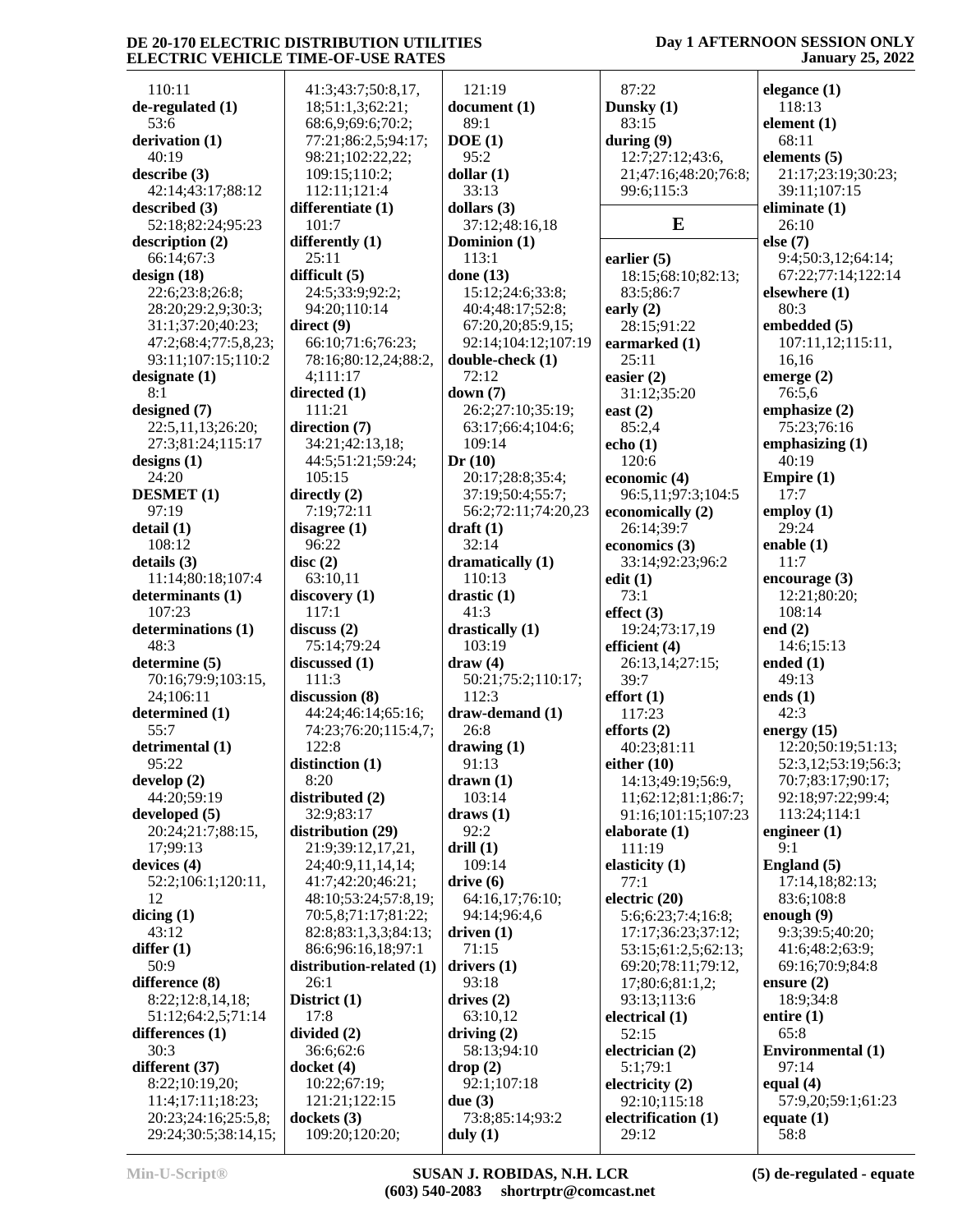40:17

45:11

81:21

5:19

71:12

55:11

30:16

99:7

55:8

30:3

77:12

### **Day 1 AFTERNOON SESSION ONLY January 25, 2022**

**equipment (2)** 80:22;98:5 **error (7)** 45:20;57:14;58:3, 12,16;72:9;73:24 **especially (1)** 113:10 **essentially (6)** 19:12;26:6;28:15; 30:15;86:4;113:19 **established (1)** 39:19 **establishing (1)** 41:6 **establishments (1)** 16:8 **estimate (4)** 13:22;14:1,6; 110:19 **estimated (2)** 23:5;104:23 **estimates (1)** 19:24 **EV (35)** 5:1;6:8;13:10,16, 21,23;15:9;17:21; 18:24;28:5;29:8; 31:23;58:21,23; 67:15;76:3;81:7; 91:7,9;92:3;93:7,16; 96:6,8;98:7;99:21; 100:19;101:1,21; 102:8;103:16; 108:14;110:11; 111:16;115:5 **even (20)** 11:2;18:14;25:6; 36:16,16;37:5;41:12; 45:10;52:19;62:22; 64:17;80:7;102:23; 103:7;104:11;105:4; 107:20;110:12; 117:7;121:4 **evening (1)** 82:18 **evenly (1)** 32:9 **eventually (1)** 27:19 **Eversource (4)** 80:4,18;90:9;121:3 **everyone (5)** 19:11;28:6;42:24; 63:11;119:6 **evidence (1)** 117:10 **EV-L (1)** 72:16 **EV-M (1)** 72:5 **EVs (1)** 52:11 **EVSE (2) exact (4) Excel (2)**

 107:13;112:1 10:13;14:8;73:12; 113:16 **exactly (5)** 46:4;66:16;73:5; 110:24;120:6 **exaggerating (1) EXAMINATION (3)** 74:21;88:4;115:1 **example (7)** 16:13;38:22;39:2, 22;42:9;78:24; 120:13 **examples (2)** 108:7,13 **exceed (1)** 115:18 44:22;103:3 **except (1) exchange (1) excluding (1) Excuse (3)** 33:2;58:19;94:2 **Exhibit (9)** 32:13;41:12;44:21; 45:20;55:21;56:1,11; 77:24;89:8 **exhibits (1) existing (6)** 67:15;102:7,8; 104:20,22;107:7 **expect (2)** 41:20;77:10 **expecting (1) expensive (2)** 65:1,14 **experiment (2)** 31:7;68:4 **experiments (1) expert (1) explain (6)** 9:3;42:23;44:18; 91:8;93:8;101:24 **explained (1) explanation (2)** 12:13;44:14 **exploit (1) extent (1) F facilities (9)** 13:23;29:6;31:19, 23;32:8;50:2;93:16; 96:9;102:22 **facility (5)** 28:11;35:20,24; 51:14;63:15 **facility's (1)** 33:18 **fact (6)** 5:20;45:2;79:14; 83:7,13;92:13 **factor (8)** 12:14,16,23;21:10; 23:5;113:2,5;121:1 **factors (2)** 34:24;91:15 **fair (3)** 62:9;77:16;78:3 **fairly (2)** 120:16;121:22 **far (5)** 18:2;20:20;41:9; 100:20;118:1 **farther (1)** 61:19 **fast (7)** 76:23;91:14,23; 93:10;94:7,11; 113:13 **fast-charging (1)** 14:23 **feasible (2)** 103:24;117:23 **February (1)** 73:10 **feedback (3)** 117:19;121:18; 122:4 **feeder (1)** 85:10 **feeding (2)** 52:11;63:22 **feel (4)** 78:7;79:22;121:17, 21 **feels (2)** 78:7;80:15 **feet (1)** 50:10 **felt (2)** 47:21;121:23 **few (12)** 32:14;40:4;47:9; 54:17;56:17;74:18; 82:14;90:21;91:3,24; 98:4;100:17 **fifth (1)** 73:2 **figure (2)**

 59:24;82:22 **figured (2)** 52:13;69:1 **filed (5)** 83:24;88:22;89:17; 91:14;120:22 **filings (1)** 71:6 **fill (3)** 60:15,20;61:12 **filled (2)** 59:5;62:2 **filling (1)** 91:11 **final (4)** 68:17,19;122:5,10 **finally (1)** 81:4 **find (12)** 8:18;11:13;35:20; 46:24;49:16;69:22; 76:17;77:11;79:11, 16;81:10;113:15 **fine (5)** 42:3,18;56:13; 94:6;119:8 **first (17)** 9:19;20:17,19; 25:3;28:8;41:16; 43:2,4,12;60:10; 66:18;68:20;73:9; 84:11;85:16;100:18; 106:6 **five (5)** 15:11;48:16,17; 72:23;94:13 **flag (1)** 49:1 **flash (1)** 65:7 **flat (1)** 54:7 **flavor (1)** 65:10 **Flex (1)** 115:14 **flexible (1)** 25:17 **flip (1)** 31:11 **floppy (2)** 63:10,11 **flowing (1)** 5:12 **focused (1)** 75:24 **folks (5)** 47:18;80:2;93:15; 94:14,23 **follow (1)** 104:17 **following (1)** 119:2

**follow-up (6)** 53:2;74:4;75:4; 80:3;112:9;118:9 **forced (1)** 49:2 **forget (5)** 7:24;19:2;36:24; 46:9;70:18 **forgetting (1)** 108:6 **forgot (2)** 19:4;33:2 **former (1)** 56:13 **forth (1)** 49:20 **forward (4)** 66:17;67:18,20,21 **found (5)** 22:2,8;26:5;38:5; 45:14 **Foundation (3)** 74:24;76:22;90:20 **four (7)** 7:10;10:16;15:22, 23,24;16:14;94:12 **four-channel (1)** 8:8 **fourth (2)** 72:18;73:2 **fraction (1)** 66:2 **free (2)** 72:6;78:7 **freedom (1)** 34:6 **Friday (7)** 66:6,7;117:16,19; 118:23;121:14; 122:15 **friend (1)** 99:6 **Fuel (1)** 115:19 **fully (4)** 32:16;37:8;49:21; 96:4 **functionality (1)** 98:14 **further (7)** 93:14;97:6;100:13; 111:5;115:13;116:3, 7 **future (7)** 49:18;52:1,5,17; 63:4;83:11;86:17 **future-proofing (2)** 63:15;67:5 **G G1 (7)**

12:20;14:21,21;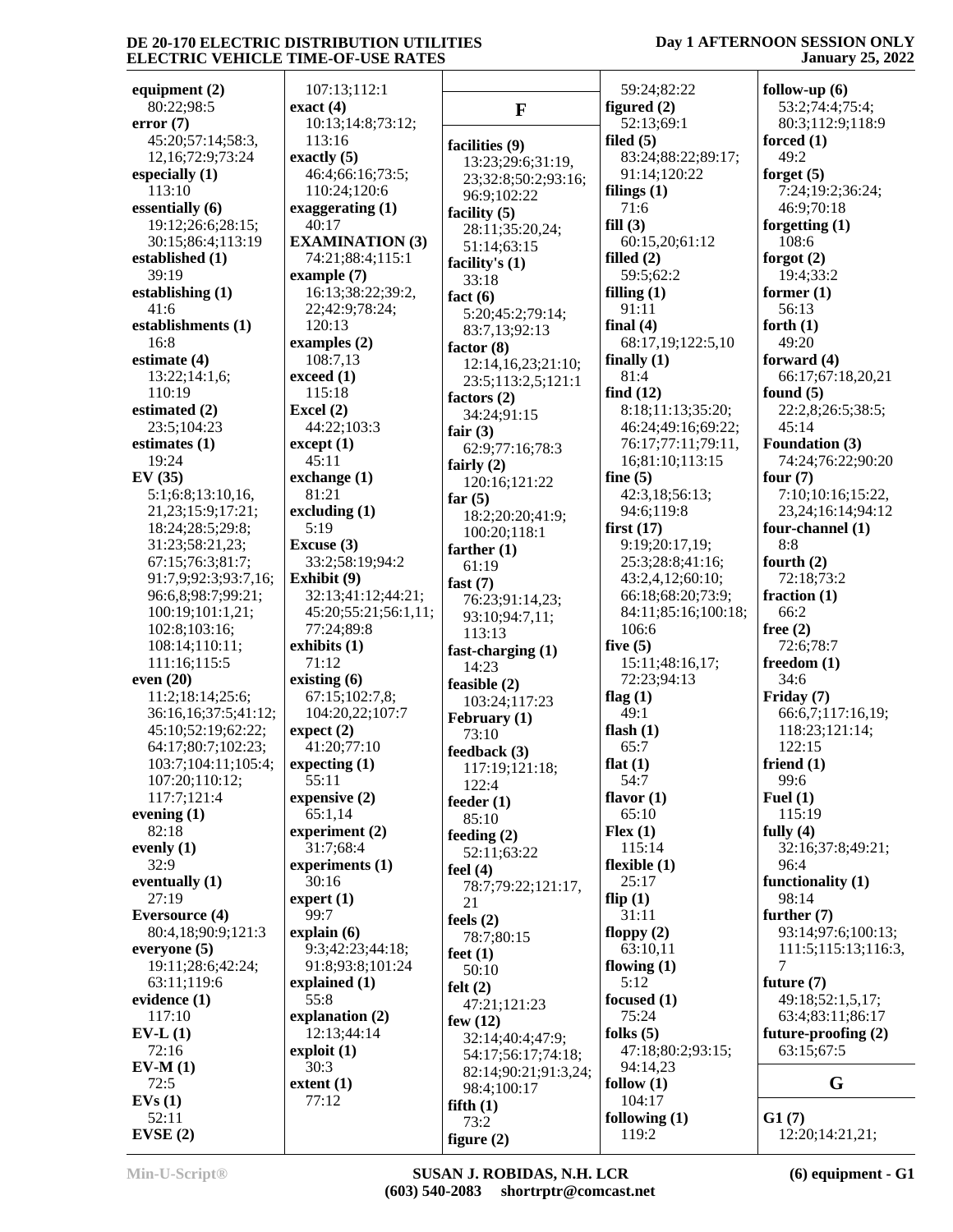### **Day 1 AFTERNOON SESSION ONLY January 25, 2022**

 15:3,4,5,21 **G2 (6)** 8:7;10:14,15; 11:16;14:19;15:1 **gallon (3)** 60:23;62:1,7 **garage (1)** 78:24 **gas (4)** 36:15,20;60:24; 113:6 **gasoline (1)** 37:12 **gather (2)** 16:10;65:24 **gave (1)** 60:13 **general (4)** 25:18,20;76:4; 104:12 **generally (2)** 25:21;41:17 **generate (1)** 10:18 **generation (11)** 21:9;27:18;39:14; 53:4;54:7;57:9,20; 71:3,16;82:8,10 **generator (1)** 54:9 **gets (5)** 24:21;60:18,22; 62:7;101:10 **given (10)** 18:4;23:23;40:21; 86:9;102:15;103:10, 15;109:18;113:10; 119:16 **gives (1)** 14:11 **goal (3)** 31:4,12,12 **goals (3)** 77:21,22;112:24 **goes (2)** 78:21;103:6 **gold (1)** 112:22 **Golden (6)** 84:6,21,22;85:7, 17;86:12 **GOLDNER (53)** 20:8;53:1;54:16, 19,24;55:19;56:6,14, 17,20;57:23;58:9,23; 67:17,24;74:6,11,16; 87:5,14,18;88:1;90:5, 9,13,16;94:2;97:8,11, 17,21,24;100:14; 111:10,12;114:5,12, 17,20,23;116:3,5,11; 117:14,21;118:7,10, 17,20;119:15;120:2;

| 121:15;122:13         | happy $(1)$          | 5:5,19;6:15;81:4            |
|-----------------------|----------------------|-----------------------------|
| good (20)             | 56:2                 | 93:17;115:14;12             |
| 16:12;20:11;35:3;     | hard $(1)$           | homogeneous $(1)$           |
|                       | 68:6                 |                             |
| 38:18;39:7;40:7,16;   |                      | 31:18                       |
| 41:6;50:10;60:10;     | hard-wire (1)        | Honda (1)                   |
| 67:23;71:22;72:7;     | 99:1                 | 60:22                       |
| 88:6;98:4;99:9;       | hard-wired (1)       | honest $(1)$                |
| 100:17;104:10;        | 101:15               | 79:14                       |
| 114:3;122:14          | head $(1)$           | hope $(1)$                  |
| Google(1)             | 110:9                | 77:10                       |
| 62:24                 | heard $(1)$          | hopefully (2)               |
| governmental (2)      | 62:22                | 29:7;111:6                  |
| 100:2,4               | hearing $(9)$        | hoping $(1)$                |
| $gr$ eat $(10)$       | 66:5;87:13;103:23;   | 54:22                       |
| 14:11;26:19;29:6;     | 114:19;118:12;       | host $(1)$                  |
| 34:11;37:17;39:10;    | 119:19;122:7,15,17   | 107:16                      |
| 71:5;76:1;78:1;86:11  | hearings $(2)$       | hosts $(1)$                 |
| greater(4)            | 63:5;117:16          | 102:9                       |
| 44:2;47:22;61:23;     | heavily $(2)$        | host's $(1)$                |
|                       |                      |                             |
| 64:13                 | 19:14;33:18          | 92:10                       |
| greatest (2)          | help $(5)$           | hour $(9)$                  |
| 8:18;9:13             | 8:19;27:20;82:10;    | 36:8,12;37:2,3,7            |
| grid(7)               | 105:4;106:10         | 47:22;49:15;70:             |
| 27:16;51:22;52:2,     | helpful (9)          | 82:23                       |
| 5,12;63:22;84:12      | 37:15;46:5;48:23;    | hourly $(6)$                |
| Gridstream (1)        | 56:11;66:15;104:15;  | 6:3;7:16;10:18;             |
| 11:13                 | 117:6;120:8;121:8    | 11:7,7;18:16                |
| group(4)              | helping $(2)$        | hours $(19)$                |
| 10:14,15;100:2,3      | 27:16;49:8           | 6:2;8:9;10:20;              |
| groups (2)            | helps $(2)$          | 35:11,23;36:7,1             |
| 10:10;14:16           | 67:1,2               | 40:2,8,10,11,20;            |
| guess(8)              | here's $(1)$         | 46:24;64:8,13;8             |
| 13:12;16:10;55:7;     | 86:9                 | 94:13,22                    |
| 60:7;79:3,4,10;       | hesitance (1)        | house $(3)$                 |
| 116:14                | 120:18               | 5:12;64:6;79:18             |
| guide (1)             | hey $(1)$            | housed (1)                  |
| 82:10                 | 79:11                | 99:20                       |
| $g$ uys $(1)$         | high $(11)$          | hundred (1)                 |
| 111:6                 | 26:8;27:4;28:18;     | 96:8                        |
|                       | 36:17;40:20;91:16,   | hypothetical (1)            |
| Н                     | 21;92:2,4;93:10;     | 51:24                       |
|                       | 95:21                |                             |
| half $(1)$            | high-demand (1)      | I                           |
| 35:7                  | 75:2                 |                             |
| Hampshire (13)        | higher $(6)$         | idea (4)                    |
| 7:5;13:14;14:5;       | 6:23;11:24;12:6;     | 14:15;30:15,24;             |
| 29:5;31:14;32:10;     | 62:8;77:16,18        | 47:2                        |
| 79:7;90:17;97:4,22;   | highest $(8)$        | identified (4)              |
| 109:17;110:3;113:10   | 9:20,22;10:7,7;      | 22:17;45:20;84:             |
| Handbook (5)          | 11:18;12:5,6;47:3    | 86:20                       |
| 99:20,23;115:21,      | highlight $(2)$      | identify $(1)$              |
| 22,24                 | 76:15;115:13         | 88:7                        |
| handle $(1)$          | high-priced $(1)$    | illumination $(1)$          |
| 50:14                 | 94:11                | 75:5                        |
| handling $(1)$        | hit $(1)$            | illustration (1)            |
| 19:21                 | 51:11                | 60:13                       |
|                       | hold(1)              | illustrative $(3)$          |
| happen $(2)$          | 25:24                |                             |
| 49:19;76:8            | holding $(1)$        | 33:24;59:15;73:             |
| happening $(4)$       |                      | impact $(2)$                |
| 44:12;45:11;47:9;     | 42:16                | 33:14,19                    |
| 73:9<br>happens $(2)$ | holds $(1)$<br>42:14 | impacts $(2)$               |
|                       |                      |                             |
| 46:13;53:12           | home $(7)$           | 21:14;34:1<br>implement (4) |

 5:5,19;6:15;81:4; 93:17;115:14;120:10 **homogeneous (1)** 31:18 **Honda (1)** 60:22 **honest (1)** 79:14 **hope (1)** 77:10 **hopefully (2)** 29:7;111:6 **hoping (1)** 54:22 **host (1) hosts (1)** 102:9 **host's (1)** 92:10 **hour (9)** 36:8,12;37:2,3,7; 47:22;49:15;70:11; 82:23 **hourly (6)** 6:3;7:16;10:18; 11:7,7;18:16 **hours (19)** 6:2;8:9;10:20; 35:11,23;36:7,11,18; 40:2,8,10,11,20; 46:24;64:8,13;83:4; 94:13,22 **house (3)** 5:12;64:6;79:18 **housed (1)** 99:20 **hundred (1)** 96:8 **hypothetical (1)** 51:24 **I idea (4)** 14:15;30:15,24; 47:2 **identified (4)** 22:17;45:20;84:2; 86:20 **identify (1)** 88:7 **illumination (1)** 75:5 **illustration (1)** 60:13 **illustrative (3)** 33:24;59:15;73:6 **impact (2)** 33:14,19 **impacts (2)** 21:14;34:1 **implement (4)**

 63:12;107:1,14; 108:23 **implementation (2)** 66:9,12 **implementations (1)** 66:13 **implemented (3)** 108:14;112:13,16 **implications (1)** 33:20 **implied (1)** 96:17 **important (3)** 63:17;75:13;117:3 **improve (1)** 12:22 **improvement (2)** 96:1;102:6 **incentives (2)** 108:13,22 **includable (2)** 28:22,23 **include (3)** 89:1,4;115:16 **included (1)** 18:10 **includes (1)** 36:9 **including (2)** 49:17;50:3 **incorrect (1)** 45:22 **increases (1)** 113:21 **indicated (3)** 28:13;29:8;116:18 **individual (2)** 113:17,20 **individuals (1)** 93:18 **industrial (2)** 8:3;19:7 **industry (1)** 99:14 **information (6)** 23:12;55:23;79:16, 21;81:13;87:1 **information-gathering (1)** 80:1 **information's (1)** 18:11 **infrastructure (6)** 27:17;29:5;30:21; 91:7;99:22;107:10 **infrequent (1)** 91:16 **inherent (1)** 29:21 **inherited (1)** 121:19 **initial (1)** 21:13 **install (2)**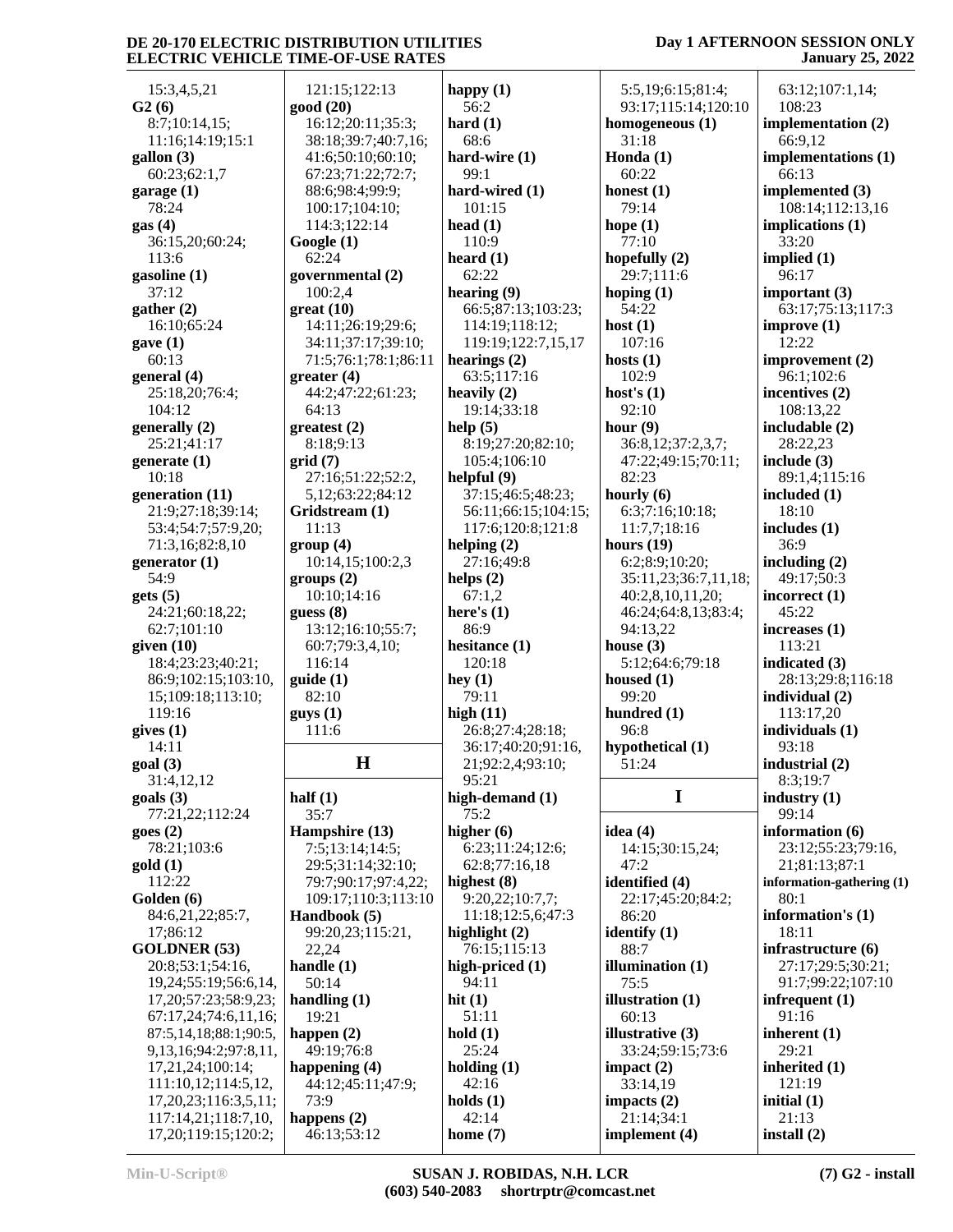### 98:22;101:5 **installation (4)** 6:17;15:22,24; 98:17 **installations (1)** 85:8 **installed (2)** 78:18,21 **installing (1)** 69:19 **instance (1)** 29:18 **instances (1)** 80:8 **instant (1)** 88:14 **instead (3)** 32:9;46:11;76:10 **Institute (3)** 92:15;99:24; 115:20 **intact (1)** 22:23 **intelligent (1)** 51:6 **intended (2)** 102:3,10 **intent (1)** 119:13 **intention (1)** 81:16 **interested (5)** 31:23;101:10; 112:17,21;119:13 **interesting (5)** 30:14,24;60:13; 68:5,14 **Interestingly (1)** 84:8 **intermittent (1)** 27:11 **Internet (1)** 94:6 **interpretation (1)** 120:17 **INTERROGATORIES (5)** 20:10;53:3;56:20; 98:3;111:12 **interrupt (1)** 45:14 **interrupts (1)** 21:5 **interrupts] (4)** 43:1;90:23;94:1; 108:3 **interval (8)** 7:9,12,12;8:18; 11:3,16;66:1;99:10 **intervals (5)** 8:17;10:18;11:18; 54:11;64:14 **into (24) job (3)**

| 41:17;48:19;50:19;                     | keeping $(2)$                   |
|----------------------------------------|---------------------------------|
| 51:14;63:22;69:9;                      | 22:23;34:4                      |
| 71:13;72:13;73:15;                     | kept(2)                         |
| 78:22;79:9;81:1;                       | 22:10;73:12                     |
| 98:19,24;99:5;101:3;                   | kicks (1)                       |
| 103:6;108:12;                          | 86:22                           |
| 113:12;116:19;121:1                    | kilovolt (3)                    |
| intrigued (1)                          | 8:9,10;12:15                    |
| 16:20                                  | kilowatt (11)                   |
| introduced (2)                         | 6:2;8:9;35:11,22;               |
| 22:11;39:14                            | 36:7,8,11;37:2,3,7;<br>70:10    |
| investment (1)<br>102:19               | kilowatt-hour (3)               |
| investments (3)                        | 7:7;92:1,5                      |
| 27:17;86:3,21                          | kilowatts (4)                   |
| investor's (1)                         | 8:9,12;11:17;12:15              |
| 33:17                                  | $\boldsymbol{\text{kind}}$ (10) |
| involved (2)                           | 11:5;30:3;40:16;                |
| 40:5;101:11                            | 59:16;70:1;98:6;                |
| involvement (1)                        | 105:19;110:4;                   |
| 88:13                                  | 112:21;121:1                    |
| Irving $(1)$                           | kinds $(2)$                     |
| 62:2                                   | 10:24;79:24                     |
| ISO(1)                                 | knowing $(3)$                   |
| 46:24                                  | 100:19;107:3;                   |
| $ISO-New(2)$                           | 119:13                          |
| 82:13;83:5                             | knowledge (1)                   |
| issue $(10)$                           | 89:14                           |
| 10:22;17:6;18:8;<br>20:19;30:13;38:19; | known $(1)$<br>92:14            |
| 44:22;47:23;71:24;                     | <b>KRAKOFF</b> (3)              |
| 119:21                                 | 90:21;91:2;97:6                 |
| issue] $(3)$                           | kV(1)                           |
| 93:24;98:10;108:2                      | 85:21                           |
| issued (1)                             | kVA(4)                          |
| 55:6                                   | 8:19;9:20;12:9,21               |
| issues $(2)$                           | kW(9)                           |
| 32:5;86:16                             | 8:19;11:17;12:9,                |
| Itron $(1)$                            | 21;33:16,16;50:23;              |
| 18:23                                  | 51:1;113:3                      |
| J                                      | L                               |
|                                        |                                 |
| job(3)                                 | L2(3)                           |
| 38:18;39:7;41:6                        | 50:5;100:22;                    |
| John(3)                                | 101:12                          |
| 33:7;50:14;96:14                       | landscape (1)                   |
| jump(2)                                | 100:19                          |
| 20:15;86:15                            | large $(13)$                    |
| jumped (1)                             | 10:10;12:20,22;                 |
| 41:15                                  | 14:13,21,21;15:4,5,             |
| June $(1)$<br>73:8                     | 19;33:14;86:11;<br>94:23;98:21  |
| jurisdiction (4)                       | larger(1)                       |
| 30:22;32:1,4;53:7                      | 59:21                           |
| jurisdictions (6)                      | largest(1)                      |
| 30:12;40:4;92:19;                      | 10:11                           |
| 108:23;109:9;112:13                    | laser-focused (1)               |
|                                        | 81:6                            |
| K                                      | last(11)                        |
|                                        | 9:23;11:22;12:5;                |
| Keep(2)                                | 32:14;35:16;71:24;              |

| keeping (2)                            | 112:7;119:19                              |                |
|----------------------------------------|-------------------------------------------|----------------|
| 22:23;34:4                             | later $(7)$                               |                |
| kept(2)                                | 26:18;44:16,18;                           | lir            |
| 22:10;73:12                            | 46:24;86:7;90:19;                         |                |
| kicks (1)<br>86:22                     | 106:18<br>Law $(3)$                       | lis            |
| kilovolt (3)                           | 74:24;76:22;90:20                         |                |
| 8:9,10;12:15                           | layman's $(2)$                            | lis            |
| kilowatt (11)                          | 8:2;12:17                                 |                |
| 6:2;8:9;35:11,22;                      | lead $(6)$                                | lit            |
| 36:7,8,11;37:2,3,7;                    | 29:7;32:7;46:16;                          |                |
| 70:10                                  | 75:21;91:21;102:7                         | lit            |
| kilowatt-hour (3)<br>7:7;92:1,5        | leading $(1)$<br>39:7                     | lit            |
| kilowatts (4)                          | least $(9)$                               |                |
| 8:9,12;11:17;12:15                     | 14:11;17:4;20:2;                          |                |
| kind (10)                              | 37:10;38:3;58:20;                         |                |
| 11:5;30:3;40:16;                       | 86:18;97:4;102:2                          |                |
| 59:16;70:1;98:6;                       | Lebanon (2)                               | Li             |
| 105:19;110:4;                          | 15:24:97:9                                | $\mathbf{lo}$  |
| 112:21;121:1<br>kinds(2)               | less(9)<br>36:19;38:11;56:10;             |                |
| 10:24;79:24                            | 61:13;62:9,13;73:23;                      |                |
| knowing (3)                            | 75:3:81:14                                |                |
| 100:19;107:3;                          | letter $(1)$                              |                |
| 119:13                                 | 79:17                                     |                |
| knowledge (1)                          | level $(20)$                              |                |
| 89:14                                  | 12:5,6;16:14;22:4;<br>24:22;50:5,6,10,19, |                |
| known (1)<br>92:14                     | 24;51:9;93:10;98:23;                      | lo             |
| <b>KRAKOFF (3)</b>                     | 99:9,10;101:3,5,14;                       |                |
| 90:21;91:2;97:6                        | 115:14;120:10                             | L              |
| kV (1)                                 | levels $(3)$                              |                |
| 85:21                                  | 22:3;98:12,15                             | lo             |
| kVA (4)                                | leveraged (1)                             |                |
| 8:19;9:20;12:9,21<br>kW(9)             | 40:8<br>Liberty (36)                      | lo             |
| 8:19;11:17;12:9,                       | 5:15;7:24;11:23;                          |                |
| 21;33:16,16;50:23;                     | 15:7;17:12,19;29:18;                      | L)             |
| 51:1;113:3                             | 31:3;33:10;35:1,6;                        |                |
|                                        | 37:11;42:15;46:8;                         | $\overline{a}$ |
| L                                      | 53:14;57:18;58:1,15,                      |                |
| L2(3)                                  | 18,21;60:3;63:19;<br>72:3,5,16;74:9;      | lo:            |
| 50:5;100:22;                           | 78:19;84:11,15;90:6;                      | lo:            |
| 101:12                                 | 95:3,17,20;104:22;                        |                |
| landscape (1)                          | 111:16,23                                 | lo:            |
| 100:19                                 | Liberty's (3)                             |                |
| large (13)                             | 38:3;41:1;46:20                           | l0             |
| 10:10;12:20,22;                        | lie $(1)$                                 |                |
| 14:13,21,21;15:4,5,<br>19;33:14;86:11; | 79:19<br>light $(3)$                      |                |
| 94:23;98:21                            | 30:13;77:3;93:2                           |                |
| larger (1)                             | likelihood (2)                            |                |
| 59:21                                  | 75:7;76:22                                |                |
| largest (1)                            | likely (7)                                |                |
| 10:11                                  | 5:16;7:3;8:4;                             |                |
| laser-focused (1)<br>81:6              | 47:14;82:7;83:10;<br>84:3                 | $\mathbf{I}$   |
| last (11)                              | limited (1)                               |                |
| 9:23;11:22;12:5;                       | 109:12                                    |                |
| 32:14:35:16:71:24                      | line $(7)$                                |                |

### **Day 1 AFTERNOON SESSION ONLY January 25, 2022**

 85:2,19;105:3; 112:12 **lines (4)** 45:15;86:8;93:5; 111:15 **list (1)** 20:14 **listed (1)** 72:6 **literally (1)** 39:23 **literature (2)** 30:8;39:20 **little (11)** 7:14;14:9;18:8; 25:10;67:10;71:2; 75:5;81:5;106:14; 111:19;112:10 **Live (1)** 103:3 **load (31)** 21:10;25:23;26:5; 27:1;37:21;38:7,18, 23;39:1;40:12,16,18, 20,24;41:1;43:14; 51:3;70:2,3;75:8,19; 76:2,5,6;80:5,12; 82:20;86:5;91:15; 113:2,5 **location (1)** 120:24 **Locational (4)** 83:9,18;84:1,1 **locations (1)** 32:8 **logic (5)** 65:2;69:8;119:20; 121:16;122:6 **Londonderry (1)** 16:13 **long (1)** 67:7 **longer (1)** 60:24 **longest (1)** 39:13 **long-term (1)** 68:15 **look (36)** 9:19,21;11:22; 14:8;34:24;35:4,5,7, 10;36:1,5;42:1,4,10, 17,18;44:21;45:10; 46:3,20;47:20;48:2; 49:17;64:23;70:3,16; 73:21;79:9;98:10,11, 12;104:9;118:23; 119:2;120:20;121:2 **looked (17)** 17:2;21:14;35:1, 11,18,22;36:4,21; 38:8,12;39:5;40:22; 43:7,9;44:10;60:17;

19:24;27:18;30:21;

30:9;77:20

96:12;98:13;108:6;

35:19;52:9;80:24;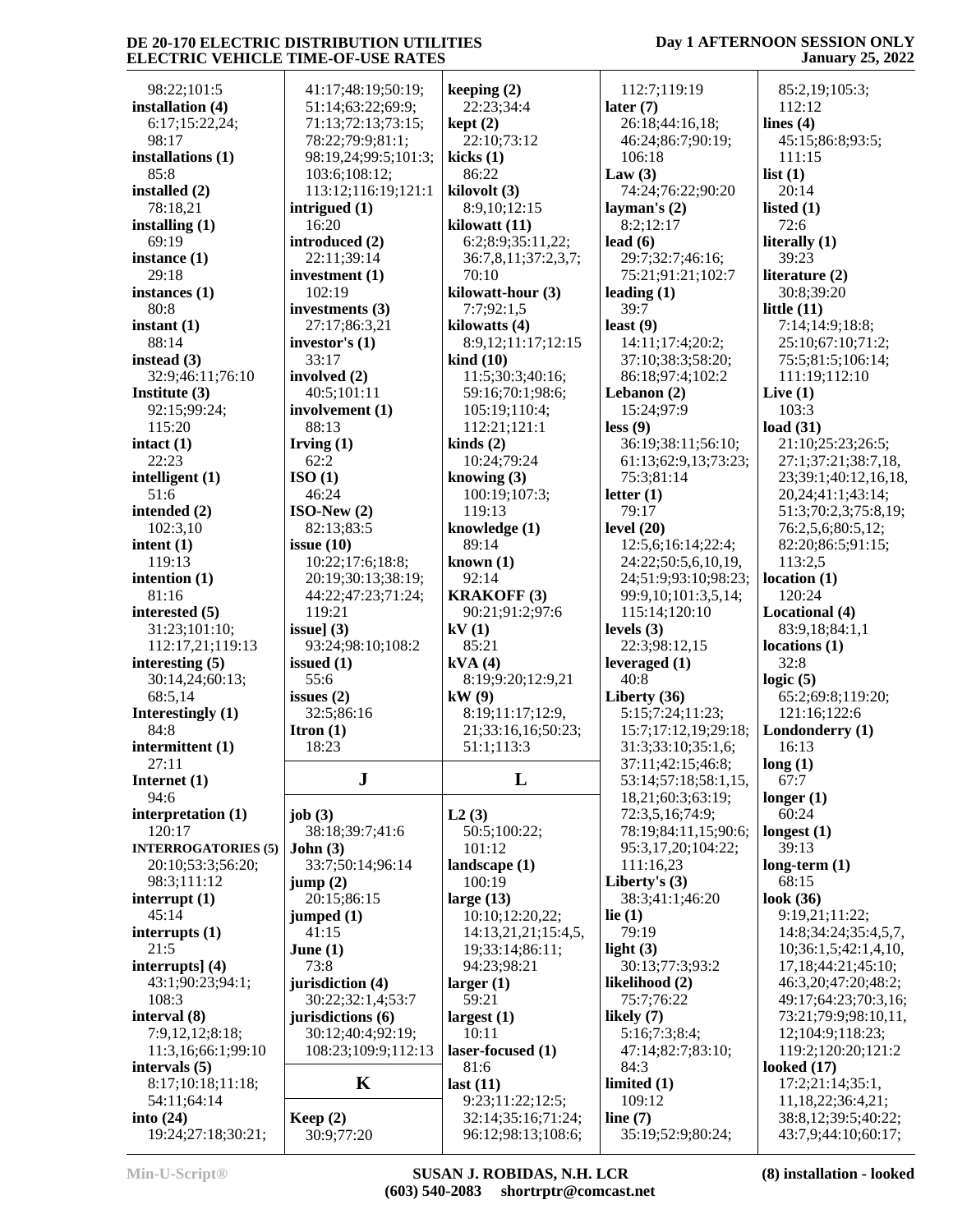#### 98:13 **looking (23)** 9:14;12:24;17:6; 20:14;31:5;32:12; 37:11;39:23;41:14; 42:2;43:14;45:16; 47:1,6;57:7,16; 58:21;62:17,19; 71:10,12;72:1;80:20 **looks (6)** 12:4;17:10;57:14; 66:21;73:24;83:9 **lot (16)** 28:20;29:6;36:8; 39:5,19;40:12;43:11; 49:19;52:13;61:4; 71:19;76:2;86:14; 103:13;108:12; 116:19 **lots (2)** 65:9;83:18 **low (7)** 49:15;91:15;92:1, 7;95:22;113:2,5 **lower (9)** 8:7;22:3;24:2; 41:21,23;50:20,21; 61:3;68:23 **lowering (1)** 69:10 **lower-level (1)** 11:11  $\mathbf{M}$  | **max** (1) **Madison (1)** 113:6 **magnitude (2)** 14:12;26:4 **main (1)** 5:12 **mainly (1)** 31:3 **maintenance (1)** 120:14 **major (1)** 82:4 **make-ready (15)** 108:11,18,22; 109:4,6,9,11,12,19, 23;110:1,2,4;120:23; 121:3 **making (6)** 39:17;63:6,16; 67:5;75:10;86:15 **management (3)** 18:13;65:23;80:5 **manager (1)** 88:10 **manner (2)** 10:15;56:8 **manufacture (1)** 99:18  $manufactu$ 80:9:99:8 manufactu 99:19 **many (6)** 13:10,22; 39:3;78:10 **margin (1)** 86:4 **marginal (5)** 86:20;95 101:23;10 **marked (1)** 89:7 **market (1)** 81:5 **marketing (3)** 78:14;80 **Maryland (2)** 108:5,5 **Massachus** 13:18:79 **material (1)** 33:14 **math (4)** 60:11,12; 63:6 **matter (1)** 32:18 **matters (1)** 87:15 **MATTHE** 87:22,24; 9:24 **may (13)** 19:22;47 24:54:13 73:11;91: 104:11;10 **Maybe (24)**  $6:13;9:3;$ 15:11:17 26:1:28:7 41:12;42: 47:12;60: 12;77:5;7 103:22;10 112:10 **mean (11)** 16:11;22 42:16:52 66:11:93 105:11;10 **meaning (1)** 68:5 **means (2)** 16:3;93:17 **meant (1)** 18:20 **measure (8)**  $6:1,2;7:6$ 12:16:65

| rer (3)                        | meet $(2)$                 |
|--------------------------------|----------------------------|
| 3;100:9                        | 29:2;115:17                |
|                                |                            |
| rers (1)                       | memory $(1)$               |
|                                | 65:7                       |
|                                |                            |
|                                | mention $(2)$              |
| ;14:15,18;                     | 49:7;50:6                  |
|                                |                            |
| $\overline{0}$                 | mentioned (11)             |
|                                | 22:2;26:11;41:11;          |
|                                |                            |
|                                | 61:22;80:7;85:21;          |
| 5)                             | 101:9,18;105:22;           |
|                                |                            |
| :24;96:1;                      | 106:5,21                   |
| 02:6                           | message(1)                 |
|                                |                            |
|                                | 81:7                       |
|                                | met(1)                     |
|                                |                            |
|                                | 59:22                      |
|                                | meter $(39)$               |
|                                |                            |
| (3)                            | 5:11,12,16,18,22;          |
| :11,12                         | 6:1;7:3;8:4,6,8;           |
|                                |                            |
| (2)                            | 10:11,13;11:6,11;          |
|                                | 15:13;16:3,12,18,24;       |
|                                |                            |
| etts(2)                        | 18:11,12,12;19:8;          |
|                                | 64:11,20;65:10,10,         |
| :5                             |                            |
| $\mathcal{E}$                  | 13, 17, 22; 66: 2, 21, 23; |
|                                |                            |
|                                | 67:18;99:10;107:17;        |
|                                | 109:4,5,7                  |
|                                | metered (9)                |
| ;62:10;                        |                            |
|                                | 13:11,16,20;14:24;         |
|                                | 15:9,14;16:19;19:3;        |
|                                |                            |
|                                | 107:18                     |
|                                | metering (17)              |
|                                |                            |
|                                | 6:9;67:14;99:2,11,         |
| W(3)                           | 13, 16, 17, 22; 100: 7, 8; |
|                                |                            |
| ;88:9                          | 107:9,11,13;115:5,         |
|                                |                            |
|                                | 11,17,23                   |
|                                | meters (39)                |
|                                |                            |
|                                | 7:5,21;8:16;10:16;         |
| :8;49:17,                      | 11:2,5,12,15;14:19;        |
| (70:2,3,8)                     | 15:14, 16:18:7, 14, 15,    |
|                                |                            |
| :17;93:6;                      | 22, 23; 19: 4, 9, 12;      |
| 07:11                          | 63:18,20,20,21,23,         |
|                                |                            |
| )                              | 24;64:2,6,15,22,24;        |
| 6;14:14;                       | 65:5,6,7,9,21;66:21;       |
|                                |                            |
| :10;25:7;                      | 67:13,15;100:22            |
| 7:32:7                         | method (1)                 |
|                                |                            |
| :4;43:22;                      | 71:7                       |
|                                | methods (1)                |
|                                |                            |
| :22;70:9,11,                   |                            |
| 9:8;86:1;                      | 43:16                      |
|                                |                            |
| 06:10;                         | metric $(1)$               |
|                                | 49:4                       |
|                                |                            |
|                                | metrology (1)              |
| :20;31:1;                      | 115:16                     |
|                                |                            |
| :20;62:5;                      | middle (1)                 |
| :23;102:1;                     | 22:9                       |
| 06:3                           | $mid-level (2)$            |
|                                |                            |
| )                              | 11:10;12:2                 |
|                                | mid-peak (9)               |
|                                |                            |
|                                | 41:20,22,22;42:5,          |
|                                | 12;44:2;45:23,24;          |
|                                |                            |
|                                | 48:9                       |
|                                | might $(27)$               |
|                                |                            |
|                                | 6:14;14:18;16:23,          |
|                                | 24;20:15;32:4;35:19;       |
| .7<br>)<br>7;10:17;<br>:6;99:4 | 38:15;48:13;52:17;         |

### **Day 1 AFTERNOON SESSION ONLY January 25, 2022**

 56:5;71:13;75:4,7; 86:5;87:8;90:17; 94:16;102:21;104:3; 106:10,14;109:16; 120:8,13,17;121:14 **miles (5)** 60:19,23;61:1,18; 62:7 **mind (5)** 15:8;30:10;34:5; 44:15;77:21 **minds (1)** 6:22 **minimize (1)** 22:7 **Minnesota (1)** 108:5 **minus (2)** 33:16,23 **minute (4)** 13:10;17:19;65:7; 114:9 **minutes (1)** 9:13 **missed (2)** 66:10,11 **missing (5)** 44:18;57:11;58:4; 59:3,6 **Missouri (1)** 17:8 **Model (10)** 60:18;62:17;72:14; 73:16;99:7;103:20; 104:6;117:5,17; 118:22 **modeling (2)** 55:3;104:11 **models (2)** 31:15;99:1 **moderate (1)** 27:16 **modify (1)** 69:2 **moment (4)** 8:14;106:14,15; 118:18 **money (2)** 36:3;37:5 **monkey (1)** 72:5 **month (10)** 6:6;9:16,21;10:1; 11:20,21;35:23;36:4; 65:8;92:1 **monthly (3)** 6:4;35:9,21 **months (5)** 9:23;12:5;47:10, 10,11 **more (38)** 25:17;29:7,8; 30:20;31:18;32:9; 30:16;31:7

 38:6;39:6,16;40:13; 41:8;43:18;44:2; 48:22,24;49:9,9; 56:9;62:13;64:3,10, 11,24;65:13,14;71:2; 75:5,24;80:24;81:5, 10,15;83:1;102:12, 13;108:10;121:4; 122:8 **morning (1)** 122:15 **most (6)** 47:4,14;49:23; 59:1;76:9;99:2 **mostly (2)** 28:24;39:14 **motivation (1)** 121:24 **motor (2)** 14:2;115:19 **Mount (4)** 84:5,16;85:22; 86:10 **Mountain (2)** 92:15;113:15 **move (10)** 7:23;25:10;31:8; 63:8;66:16;87:7; 90:6;98:1;104:13; 121:22 **moved (4)** 18:12;23:9;51:13; 54:23 **movement (6)** 33:12;39:17;95:24; 101:24;102:2;110:16 **moving (6)** 30:21;67:18,20,21; 69:9;78:4 **much (11)** 20:21;22:3;25:24; 33:20;36:2;40:17; 50:5;61:24;70:13; 84:17;110:16 **multiple (6)** 73:7,8;88:18,19; 91:17,18 **must (3)** 8:21;59:2;82:10 **MV90 (1)** 65:22 **N name (1)** 99:23 **named (1)** 84:20 **national (4)** 61:21;84:12;99:24; 115:19 **natural (2)**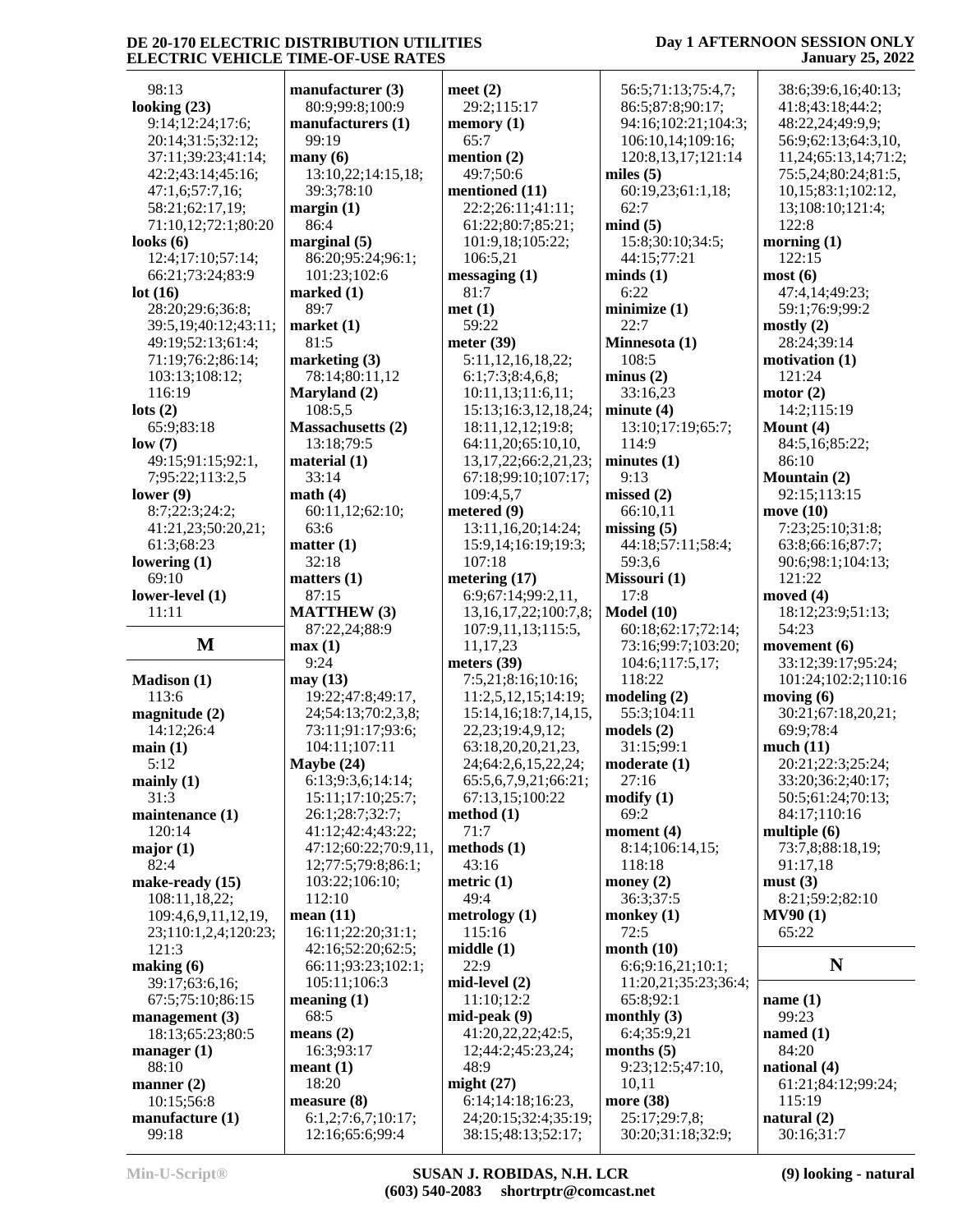### **Day 1 AFTERNOON SESSION ONLY January 25, 2022**

| nature $(3)$             | non-elasticity (1)    | offer $(2)$          | 112:5                | 33:9                 |
|--------------------------|-----------------------|----------------------|----------------------|----------------------|
| 38:24;105:19;            | 77:2                  | 17:21;19:18          | operational (1)      | own(4)               |
|                          |                       |                      |                      |                      |
| 116:23                   | non-networked (1)     | Office (1)           | 92:24                | 6:9;93:17;111:16;    |
| near $(2)$               | 101:5                 | 97:18                | operations (1)       | 112:2                |
| 83:11;86:17              | $non-New(1)$          | offices $(1)$        | 105:23               | owned (4)            |
| necessarily (16)         | 108:7                 | 16:13                | operators $(1)$      | 5:1;84:11,12;85:16   |
| 20:12;29:3;49:3;         | non-proprietary (1)   | off-peak (25)        | 92:3                 | owner $(2)$          |
| 93:16,19,22;94:10,       | 103:20                | 27:7;40:3;41:20,     | opportunity (10)     | 36:2,10              |
| 19;98:9,17;100:23;       | normal $(2)$          | 21;42:6,12;43:22;    | 35:3:69:5:115:12:    | owners $(2)$         |
| 102:11;107:17;           | 9:9;16:3              | 44:1;45:24,24;46:11; | 117:1,7,11;119:24;   | 36:24;101:1          |
| 108:18,20;110:7          | notch(1)              | 48:9;49:15:57:7;     | 120:7;121:5,9        | owning $(1)$         |
|                          |                       |                      |                      |                      |
| necessary(3)             | 108:21                | 58:2,4,6,16,24;72:6; | opposed (3)          | 112:5                |
| 84:13;93:12;107:9        | note(1)               | 75:18,20;82:20;      | 48:21;65:13;69:12    | owns(1)              |
| need(25)                 | 73:4                  | 94:13,22             | option $(2)$         | 17:12                |
| 14:9;24:14;25:19;        | notes(1)              | often $(2)$          | 102:24;121:13        |                      |
| 29:1;31:9;48:24;         | 57:6                  | 8:12;113:7           | options (4)          | ${\bf P}$            |
| 59:9;60:9;63:2;64:8;     | notice $(2)$          | oftentimes (1)       | 44:10;45:11;68:9;    |                      |
| 65:19;68:12,17;          | 6:18;83:23            | 75:24                | 101:16               | Pacific (1)          |
| 72:12;73:15;77:23;       | noticed $(1)$         | OHLER $(1)$          | oral(1)              | 113:14               |
| 78:2;83:10;84:3;         | 119:10                | 97:15                | 122:2                | page (16)            |
| 85:23;93:21;111:5,6;     | notwithstanding (1)   | old(1)               | order(12)            | 35:12,16;41:11;      |
| 112:2;117:11             | 18:18                 | 63:9                 | 14:12;17:21;19:18;   | 42:8,8;55:3;56:22;   |
|                          |                       | older $(1)$          | 20:13;36:3;67:14;    |                      |
| needed $(1)$             | nuances $(1)$         |                      |                      | 57:24;72:1,4,17;     |
| 110:23                   | 86:15                 | 121:19               | 73:13;111:23;        | 89:1;91:5;93:5;      |
| needs(4)                 | number $(14)$         | once $(5)$           | 117:18;122:4,5,11    | 111:14;112:7         |
| 52:13;77:12;84:17,       | 6:15;14:6;22:16;      | 47:6;48:1;70:16;     | Oregon $(1)$         | pages $(5)$          |
| 20                       | 31:24;35:21;62:4;     | 71:11;85:7           | 113:14               | 32:15,15;41:10;      |
| negative (1)             | 73:21;94:23;99:9,19;  | one (47)             | original (7)         | 46:3;89:2            |
| 76:13                    | 103:12;107:21;        | 7:15;9:12,23;11:4;   | 20:20;21:1,6,18;     | pair(1)              |
| net(1)                   | 108:23;119:17         | 15:23;19:13;20:15;   | 22:10;26:11;44:6     | 113:18               |
| 64:2                     | numbers $(23)$        | 28:22;29:13;30:18;   | others $(7)$         | panel $(5)$          |
| network (1)              | 14:8;25:14,20;        | 31:24;32:10;34:24;   | 17:14;95:3;101:3,    | 9:4;41:9;68:11;      |
| 64:19                    | 33:6;34:10;36:21;     | 36:4;39:3;41:8,15;   | 4;103:23;108:6;      | 78:6;80:15           |
| networked (2)            | 37:17;41:14,18;42:1,  | 43:8;45:6,11;47:9;   | 120:11               | parents (1)          |
| 101:5,14                 |                       |                      |                      |                      |
|                          | 5;44:13;55:4,8,15,16; | 48:15;54:21;56:5;    | out (29)             | 47:12                |
| networking(1)            | 56:23;57:1,3;61:17;   | 63:3,7;68:1,19;      | 14:14;16:24;22:2,    | part $(11)$          |
| 120:14                   | 71:13;73:22;121:4     | 71:24;73:9,10;83:4;  | 6;30:8;39:20;40:13;  | 44:23;46:5;65:12;    |
| neutrality (5)           |                       | 86:23;91:18;92:13;   | 41:15;44:1;47:14;    | 67:19;71:2,18;84:22; |
| 22:23;26:24;31:4;        | $\mathbf 0$           | 98:23;100:18;101:9;  | 51:15:52:14:55:4;    | 103:21;106:11;       |
| 34:5,9                   |                       | 103:12;108:6,10;     | 59:5,24;62:3;64:20;  | 108:10;118:5         |
| <b>New (30)</b>          | objection (1)         | 110:7,8,9;113:1,6;   | 65:9;72:22,23;73:2;  | participated (3)     |
| 7:5;13:13;14:4;          | 119:12                | 118:9                | 79:11,16;80:21;81:9; | 88:17,19;107:21      |
| 15:22, 23; 17:8, 14, 18; | objective (2)         | ones $(2)$           | 82:22;91:11;94:15;   | particular (7)       |
| 19:4,9,23;29:5;31:14,    | 120:10;121:6          | 38:11;113:9          | 112:3                | 20:13;33:15;38:12;   |
| 18;32:10;60:15,18;       | objectives (3)        | one-way $(1)$        | outcomes(1)          | 44:4;92:18;119:21;   |
| 63:13;79:7;85:2,5,       | 28:21;29:2;112:24     | 63:19                | 39:8                 | 121:20               |
| 10;90:17;97:3,21;        | obviously (4)         |                      | outdated (1)         | parties (13)         |
|                          |                       | ongoing $(1)$        |                      |                      |
| 102:8;107:7;109:17;      | 28:10;38:11;59:13;    | 92:24                | 63:13                | 22:8;27:23;28:7;     |
| 110:3;113:10             | 116:24                | <b>Only</b> (18)     | outlet $(5)$         | 32:20;90:3;96:13;    |
| newsletters $(1)$        | occur(2)              | 14:1;18:3;37:7;      | 6:19;98:20;101:3,    | 98:11;116:24;117:6,  |
| 81:13                    | 82:11,19              | 38:12;44:4,12;51:16; | 4,16                 | 11,18;119:1,17       |
| next(10)                 | occurs(1)             | 58:16,23;68:8,22;    | outreach (2)         | partner $(2)$        |
| 45:6;49:24;73:10;        | 10:3                  | 72:22;76:9;77:16;    | 81:11,15             | 80:9;81:4            |
| 81:18;84:4;87:16;        | October (1)           | 91:23;93:11;96:15,   | over $(11)$          | partners (3)         |
| 98:18;105:18;122:7,      | 88:23                 | 18                   | 5:2;9:13,20,22;      | 80:9,23;81:9         |
| 15                       | odd(1)                | on-peak $(1)$        | 14:9;27:21;65:18;    | party(2)             |
| nicely $(1)$             | 44:11                 | 46:11                | 77:5;98:15;102:7;    | 88:16;121:13         |
| 119:22                   | odds(1)               | open $(3)$           | 114:2                | pass $(1)$           |
| NIST(4)                  | 47:21                 | 26:15;120:17;        | overall (8)          | 43:3                 |
|                          |                       |                      |                      |                      |
| 99:20,24;115:20,         | off(9)                | 122:7                | 26:5;69:10,11;       | past(1)              |
| 22                       | 37:5;51:10;55:13;     | operate $(3)$        | 81:24;86:6;101:23;   | 82:14                |
| none $(1)$               | 56:16;110:9;114:9,    | 93:2;111:16;112:2    | 113:24;121:1         | path(1)              |
| 74:7                     | 16;117:13;118:19      | operating $(1)$      | overly $(1)$         | 119:22               |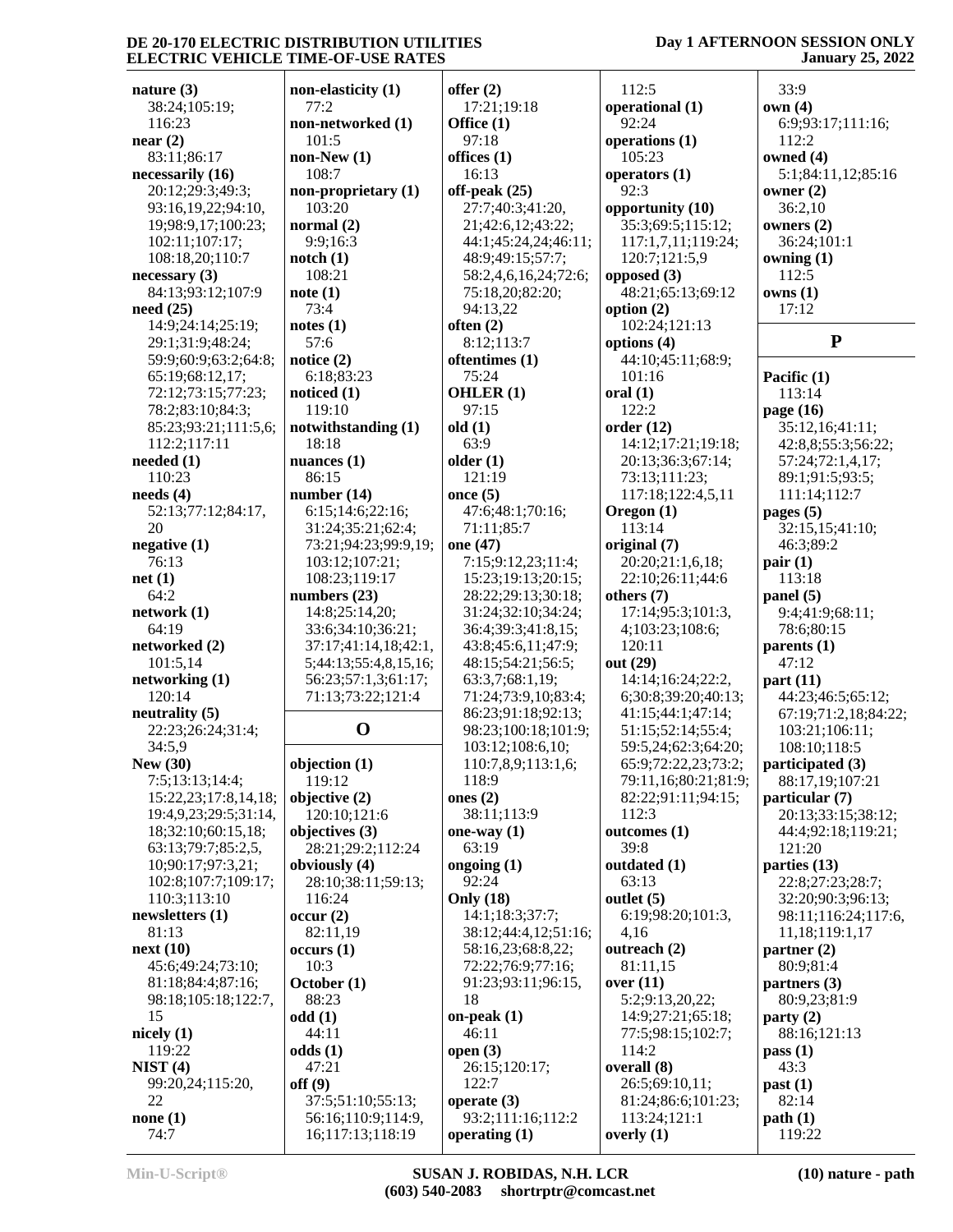### **Day 1 AFTERNOON SESSION ONLY January 25, 2022**

**Patrick (3)** 54:21;116:10; 119:7 **pattern (1)** 44:3 **Pause (1)** 106:16 **pay (7)** 13:2;37:8;61:14; 77:16,17,19;78:2 **payback (14)** 102:19;103:1,11, 17;104:10,20,21,23, 23;116:17;120:9,16, 19;121:2 **paying (7)** 16:4;36:13,19; 48:17;70:9,10,12 **peak (40)** 10:3;13:7,7;21:10; 25:23,23;26:5,5;27:7, 15;36:17;40:2;41:19, 23;42:5,11;43:22; 46:9,10,13,20,24; 48:8,10;49:13,15; 51:11;75:17,20; 77:15;81:22,24;82:7, 11,13,24;83:5,6; 86:22,22 **peaked (1)** 76:9 **peaks (3)** 82:10;83:4;86:23 **pending (1)** 109:19 **people (7)** 19:3;47:15,17; 49:2;53:7;67:1;94:8 **people's (1)** 48:12 **per (8)** 35:23;62:7;70:10; 91:24,24,24;104:12; 120:24 **percent (73)** 9:20,22;20:18; 21:3,15;22:4,11,17, 18,22,22;23:1,3,6; 24:9,15,17,19,21,23; 25:12;27:24;28:2,9; 29:20;30:19,19,22; 31:2;32:1,2,4,24; 33:1,2,23;34:3,3,4, 14,15,15;39:24;40:2; 42:2,17;44:7;45:7,9; 92:17;95:14,17,19; 96:2,8;100:10; 101:20,22;102:5,12, 13;103:5,6,6;104:3,7, 13,14;105:4,5,12; 109:10,23 **percentage (3)** 25:8;29:15,23

**percentages (1)** 29:24 **perfect (1)** 93:6 **perfectly (1)** 79:13 **perhaps (2)** 32:11;122:6 **period (30)** 9:13,14,14;11:19; 12:7;40:3;45:21; 46:9,23;57:7;69:6,7, 9;70:11;81:23;82:1, 7,11;86:22;94:11,13, 22;102:19;103:1,11, 17;104:10,20,21; 117:7 **periods (10)** 27:7;43:14,22; 47:3;58:2;64:5,11; 75:18,20;94:18 **person (1)** 94:21 **personally (1)** 38:2 **perspective (3)** 28:11,19;31:1 **philosophy (1)** 78:1 **phoned (1)** 99:6 **physical (3)** 66:8,11,24 **picture (3)** 66:14,20,24 **piece (2)** 70:18;117:10 **pilot (2)** 10:22;65:16 **pilots (1)** 52:6 **place (4)** 17:24;25:3;57:11; 72:19 **places (1)** 107:19 **plain (2)** 5:24;7:1 **play (4)** 31:7;106:2,21; 111:2 **played (1)** 22:24 **please (8)** 57:22;87:14,20; 88:6,12;94:4;114:13, 21 **plug (4)** 5:4;63:14;98:19; 101:3 **plugging (2)** 98:23;101:2 **plug-in (1)** 101:15 **plugs (1)** 78:22 **PlugShare (1)** 98:12 **plus (9) pm (28) point (20) pointed (2) pointing (2) points (3) policy (2) polling (1)** 81:12 **pop (1)** 57:10 **portion (4)** 115:6 **ports (5)** 5,9 **posed (2) position (1)**  $25:1$ **positive (4)** 113:7 **possibility (2) possible (11) potential (3) potentially (9) power (8)**

 33:16,23;57:8,8,19, 20;58:7,24,24 46:10,10,13,23,23; 47:8,20,20,22;49:13, 14,18;81:23;82:1,15, 15,15,15,19,23,24; 86:22,23;87:12,13; 114:18,19;122:18 16:10;22:19;23:15; 30:1;31:17;44:8; 48:15,22;68:4,10,13; 75:13;93:20,20; 106:9;112:3;113:1,9; 116:14;118:9 55:4;113:7 43:5;50:15 65:17,19;72:22 77:22;88:10 56:18;109:3,13; 16:15;50:18;51:2, 78:5;81:19 92:23;93:2;102:2; **positiveness (2)** 92:24;93:1 54:8;78:15 6:14;52:1,17;76:7; 83:16;86:3;94:9,15; 102:16;103:2;118:1 85:13;92:22;98:17 83:22;86:20;91:20, 21;93:15;96:1;102:8; 109:18,22 12:13,16,17,22;

 38:23;98:14;113:14, 15 **preceded (1)** 115:4 **predict (1)** 92:3 **prefer (1)** 121:14 **preferable (1)** 122:3 **preference (3)** 55:20,23;56:8 **preliminary (1)** 87:15 **premise (2)** 26:24;27:13 **prepare (2)** 56:1,4 **prepared (3)** 52:11;56:1;88:22 **presented (1)** 89:15 **pretty (9)** 24:22;25:24;26:4; 28:17;39:6;41:2; 72:7;119:22;120:9 **previous (1)**  $105.3$ **previously (2)** 92:14;119:11 **price (5)** 22:10;40:21;77:1; 82:6;106:22 **prices (2)** 106:2,5 **pricing (2)** 107:2;111:3 **primarily (1)** 94:8 **prior (2)** 56:24;73:7 **priority (1)** 77:5 **probably (9)** 9:2;32:2;33:22; 47:18;63:14;72:24; 73:2;83:20;94:23 **problem (2)** 59:21;66:17 **problems (1)** 95:21 **proceed (2)** 87:19;114:21 **proceeding (6)** 80:4;88:13,14; 89:20;116:8;119:16 **process (9)** 24:24;33:9;43:6; 59:17;83:14;84:9,24; 85:17;121:17 **processes (1)** 31:15 **produce (1)**

 44:20 **produced (1)** 44:21 **profile (2)** 86:5,6 **program (5)** 19:11;51:7;64:4; 80:5;110:3 **programmed (1)** 65:24 **programming (3)** 18:9;64:3,8 **programs (5)** 80:13;107:22; 108:11,15,18 **prohibitive (1)** 28:14 **projects (1)** 84:19 **proliferation (1)** 29:4 **promote (2)** 29:11;36:23 **promoted (1)** 19:14 **promoting (1)** 76:3 **proper (1)** 40:21 **proposal (13)** 20:22;29:21;42:10, 10;44:9;80:4,19; 95:2;102:15,16; 103:10;104:24;121:3 **proposed (7)** 26:9;31:2;44:6; 45:12;75:3;95:6,14 **proposing (2)** 76:16;111:16 **pros (1)** 31:20 **proven (1)** 97:2 **provide (29)** 32:20;44:14,16; 46:2;47:2;51:22; 54:10;55:16,23; 57:22;72:24;75:5; 80:10;103:11; 104:15;108:13; 116:21,23;117:19,24; 118:5,21;119:3,18, 18,24;120:12,19; 122:4 **provided (4)** 53:19;107:5;117:5, 17 **providers (1)** 105:20 **provides (1)** 120:11 **providing (3)** 54:12;81:13;83:14

**Min-U-Script® SUSAN J. ROBIDAS, N.H. LCR (603) 540-2083 shortrptr@comcast.net** **(11) Patrick - providing**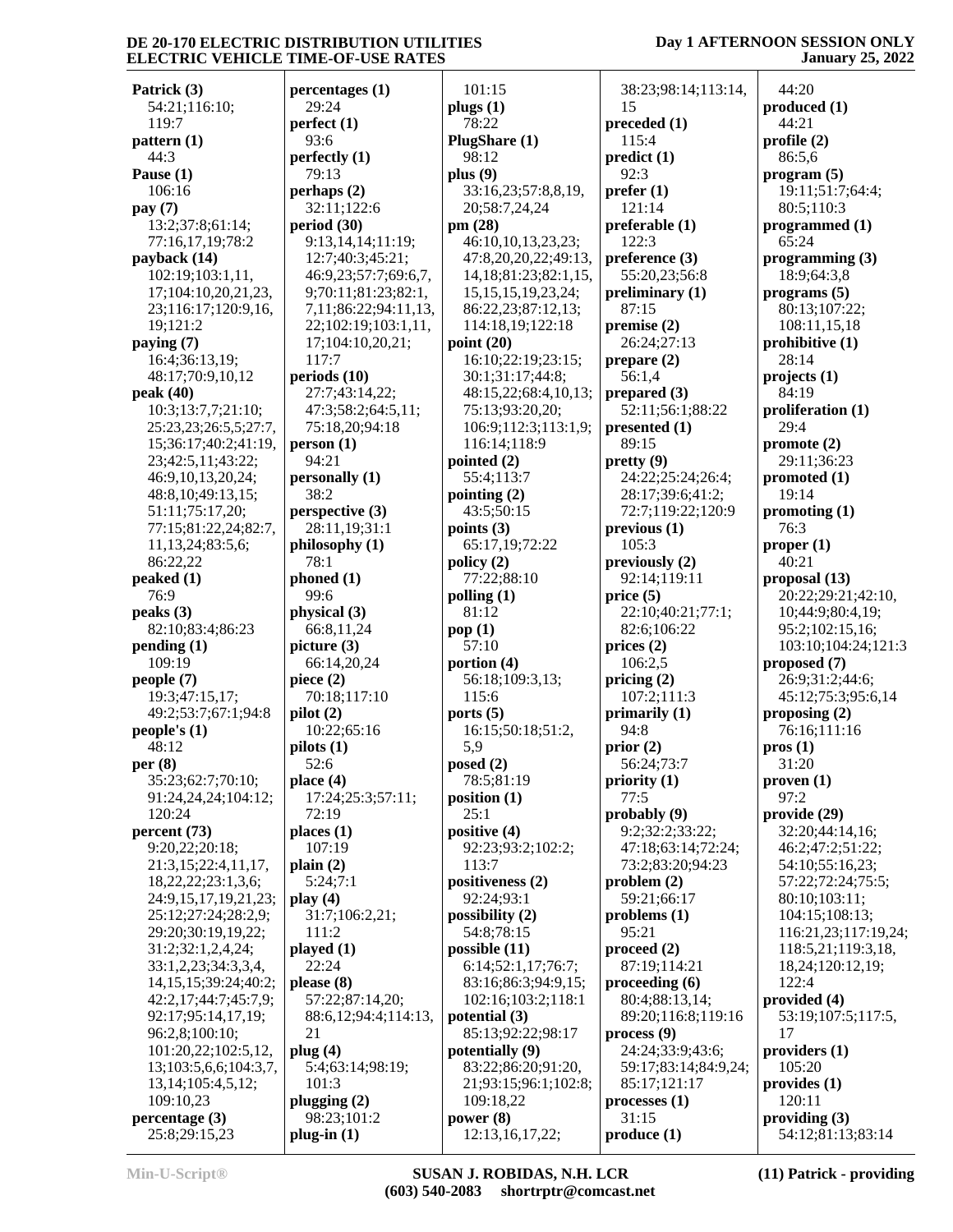### **Day 1 AFTERNOON SESSION ONLY January 25, 2022**

| provision (1)       | rate $(81)$                                                                                                                                                                                                                     |
|---------------------|---------------------------------------------------------------------------------------------------------------------------------------------------------------------------------------------------------------------------------|
| 78:12               | 9:10;11:5;15:21;                                                                                                                                                                                                                |
| public (12)         | 16:4;17:22;18:17;                                                                                                                                                                                                               |
| 67:1;76:24;79:21;   | 19:1, 19:21:2, 4, 7, 8                                                                                                                                                                                                          |
| 91:7,14;93:8,10;    | 16, 18; 22: 4, 6, 12, 14                                                                                                                                                                                                        |
|                     |                                                                                                                                                                                                                                 |
| 95:22;96:20;98:11;  | 23:8,13,19,24;24:                                                                                                                                                                                                               |
| 109:1;113:13        | 20;25:6;26:8;27:3                                                                                                                                                                                                               |
| pull (5)            | 28:20;29:2,9;30:3                                                                                                                                                                                                               |
| 8:14;16:21;79:5;    | 31:1,9;34:19;37:2                                                                                                                                                                                                               |
| 93:24;105:6         | 39:18;40:23;41:22                                                                                                                                                                                                               |
|                     |                                                                                                                                                                                                                                 |
| pulled (4)          | 43:4;44:6;49:13;                                                                                                                                                                                                                |
| 43:20;79:13,15;     | 53:16,18,23;54:7;                                                                                                                                                                                                               |
| 110:8               | 58:21;68:22,23;69                                                                                                                                                                                                               |
| purely (3)          | 21, 21; 72: 5, 14, 16;                                                                                                                                                                                                          |
| 21:1;23:13;51:15    | 73:7,8;75:2;77:4,8                                                                                                                                                                                                              |
|                     | 23;81:24;82:20,21                                                                                                                                                                                                               |
| purpose (2)         |                                                                                                                                                                                                                                 |
| 5:21;47:24          | 92:7;95:22;96:10,                                                                                                                                                                                                               |
| pursue(1)           | 18;102:9,12,14;                                                                                                                                                                                                                 |
| 113:11              | 103:8;104:21,22;                                                                                                                                                                                                                |
| push(2)             | 107:8,15;113:2,22                                                                                                                                                                                                               |
|                     |                                                                                                                                                                                                                                 |
| 50:18;80:12         | 23;114:1                                                                                                                                                                                                                        |
| put $(6)$           | rate-of-use $(2)$                                                                                                                                                                                                               |
| 5:2;16:11;35:4;     | 54:12;68:22                                                                                                                                                                                                                     |
| 66:4;79:1;117:9     | ratepayers (1)                                                                                                                                                                                                                  |
| puts(1)             | 76:14                                                                                                                                                                                                                           |
| 120:1               |                                                                                                                                                                                                                                 |
|                     | rates $(82)$                                                                                                                                                                                                                    |
| putting (1)         | 10:19;17:9;18:1;                                                                                                                                                                                                                |
| 62:11               | 19:21,23;23:3,10,                                                                                                                                                                                                               |
| puzzling (1)        | 25:10;26:2,20;27:                                                                                                                                                                                                               |
| 58:16               | 28:23;29:3,17;30:                                                                                                                                                                                                               |
|                     | 17;31:16,18;32:21                                                                                                                                                                                                               |
|                     |                                                                                                                                                                                                                                 |
| Q                   | 33:11;35:2,7;36:1                                                                                                                                                                                                               |
|                     |                                                                                                                                                                                                                                 |
|                     | 37:13;38:16,20;                                                                                                                                                                                                                 |
|                     |                                                                                                                                                                                                                                 |
| Q&A(1)              |                                                                                                                                                                                                                                 |
| 111:21              | 42:21;43:8;44:6;                                                                                                                                                                                                                |
| qualified (1)       |                                                                                                                                                                                                                                 |
| 43:19               |                                                                                                                                                                                                                                 |
| quick $(1)$         |                                                                                                                                                                                                                                 |
| 68:18               |                                                                                                                                                                                                                                 |
|                     |                                                                                                                                                                                                                                 |
| quickly (3)         |                                                                                                                                                                                                                                 |
| 94:9,15;121:22      |                                                                                                                                                                                                                                 |
| quite (3)           | 76:17,18;77:12;                                                                                                                                                                                                                 |
| 24:14;44:24;        |                                                                                                                                                                                                                                 |
| 116:13              |                                                                                                                                                                                                                                 |
| quiz $(1)$          |                                                                                                                                                                                                                                 |
|                     |                                                                                                                                                                                                                                 |
| 57:10               | 14, 16, 17, 18                                                                                                                                                                                                                  |
| quote $(1)$         | 39:12,13;41:21,23<br>46:11,17;47:1,3;48<br>7;49:5;58:1;59:16<br>19;65:20;69:22;70<br>71:14;72:4,10,21,<br>73:4,6,12,16,17,19<br>75:2,8,15,16,18;<br>80:13;81:7;93:6,2<br>102:7,17;107:7,15<br>24;108:19;113:5,1<br>rather $(8)$ |
| 96:11               | 22:16;48:9;75:2;                                                                                                                                                                                                                |
|                     |                                                                                                                                                                                                                                 |
| R                   | 77:2,6;81:11;83:1<br>101:20                                                                                                                                                                                                     |
|                     | ratio $(1)$                                                                                                                                                                                                                     |
|                     | 59:22                                                                                                                                                                                                                           |
| raised $(1)$        |                                                                                                                                                                                                                                 |
| 38:23               | rationalize (1)                                                                                                                                                                                                                 |
| range $(18)$        | 48:11                                                                                                                                                                                                                           |
| 33:12,22;60:19,24;  | ratios $(4)$                                                                                                                                                                                                                    |
| 61:1,3,6,9,15;62:8, |                                                                                                                                                                                                                                 |
| 13;93:15;98:13;     | 68:6                                                                                                                                                                                                                            |
|                     | 25:23;26:5;59:19;                                                                                                                                                                                                               |
| 100:10;102:21;      | reach $(1)$                                                                                                                                                                                                                     |
| 110:6,14,20         | 80:21                                                                                                                                                                                                                           |
| ranging $(1)$       | react $(4)$                                                                                                                                                                                                                     |
| 39:22               | 30:4;48:15;93:22;                                                                                                                                                                                                               |
| ratchet (2)         | 117:12                                                                                                                                                                                                                          |

| rate (81)                 | 64:16,18,18,19            | 11:16               |
|---------------------------|---------------------------|---------------------|
| 9:10;11:5;15:21;          | ready $(2)$               | records (2)         |
| 16:4;17:22;18:17;         |                           |                     |
|                           | 15:12,15                  | 8:8,11              |
| 19:1, 19:21:2, 4, 7, 8,   | real $(2)$                | recover(4)          |
| 16, 18; 22: 4, 6, 12, 14; | 68:18;106:23              | 21:17;49:6;92:6;    |
| 23:8,13,19,24;24:1,       | reality $(1)$             | 96:18               |
| 20;25:6;26:8;27:3,4;      | 48:18                     | recovered $(6)$     |
| 28:20;29:2,9;30:3;        | really (9)                | 23:1;25:7;28:1,3;   |
| 31:1,9;34:19;37:20;       | 12:19;30:14;40:13;        | 29:16;32:23         |
| 39:18;40:23;41:22;        | 47:7;51:24;59:20;         | recovering (7)      |
| 43:4;44:6;49:13;          | 77:9,20;79:19             | 23:14,20;26:21;     |
| 53:16,18,23;54:7;         | real-time $(1)$           | 27:2;42:20;101:19,  |
| 58:21;68:22,23;69:1,      | 7:19                      |                     |
|                           |                           | 22                  |
| 21, 21; 72: 5, 14, 16;    | reason $(4)$              | recovery (1)        |
| 73:7,8;75:2;77:4,8,       | 11:4;19:13;65:11;         | 22:13               |
| 23;81:24;82:20,21;        | 73:5                      | recovery(3)         |
| 92:7;95:22;96:10,16,      | reasonable (1)            | 23:16,21;24:2       |
| 18;102:9,12,14;           | 38:5                      | redesign $(1)$      |
| 103:8;104:21,22;          | reasonableness (1)        | 82:21               |
| 107:8,15;113:2,22,        | 33:22                     | redirect (9)        |
| 23;114:1                  | reasonably (2)            | 74:7,13,15,21;      |
| rate-of-use (2)           | 38:18;117:24              | 87:4;90:1;114:5,11; |
| 54:12;68:22               | reasons $(3)$             | 115:1               |
|                           |                           |                     |
| ratepayers (1)            | 37:10;61:4;96:24          | redistribution (1)  |
| 76:14                     | reassuring $(1)$          | 76:12               |
| rates (82)                | 46:2                      | red-line $(5)$      |
| 10:19;17:9;18:1;          | rebuttal $(1)$            | 55:15;56:9,15;      |
| 19:21,23;23:3,10,18;      | 57:5                      | 59:10;73:1          |
| 25:10;26:2,20;27:6;       | $re\text{-}calculate (1)$ | red-lined $(2)$     |
| 28:23;29:3,17;30:9,       | 73:16                     | 55:20;60:7          |
| 17;31:16,18;32:21;        | recall $(2)$              | reduce $(1)$        |
| 33:11;35:2,7;36:17;       | 46:13;115:6               | 27:9                |
| 37:13;38:16,20;           | receive $(2)$             | reduced (2)         |
| 39:12,13;41:21,23;        | 11:1;53:18                | 71:8;95:16          |
| 42:21;43:8;44:6;          | recent (1)                | reducing $(2)$      |
| 46:11,17;47:1,3;48:4,     |                           |                     |
|                           | 39:12                     | 27:15;76:11         |
| 7;49:5;58:1;59:16,        | recently $(2)$            | reduction (4)       |
| 19;65:20;69:22;70:4;      | 39:16;83:8                | 95:15,19;96:3;      |
| 71:14;72:4,10,21,23;      | recess(2)                 | 102:5               |
| 73:4,6,12,16,17,19;       | 87:12;114:18              | reductions (1)      |
| 75:2,8,15,16,18;          | recommend $(2)$           | 105:12              |
| 76:17,18;77:12;           | 109:23;111:18             | refer $(1)$         |
| 80:13;81:7;93:6,23;       | recommendation (3)        | 7:14                |
| 102:7,17;107:7,15,        | 21:19;22:19;37:20         | reference $(2)$     |
| 24;108:19;113:5,11,       | recommended (1)           | 45:23;57:22         |
| 14, 16, 17, 18            | 23:7                      | references $(1)$    |
| rather (8)                | reconcile (2)             | 45:16               |
| 22:16;48:9;75:2;          | 70:6,7                    | referred $(2)$      |
| 77:2,6;81:11;83:18;       | record(36)                | 82:12;109:8         |
|                           |                           |                     |
| 101:20                    | 6:3,4;7:13;8:16;          | referring $(1)$     |
| ratio (1)                 | 11:7;18:16;33:5;          | 46:19               |
| 59:22                     | 34:2;37:16;44:15;         | reflected (1)       |
| rationalize (1)           | 45:1,4;46:6;55:6,10,      | 24:14               |
| 48:11                     | 13, 17; 56: 10, 15, 16;   | regard $(1)$        |
| ratios (4)                | 60:8;61:8;62:12,15;       | 81:17               |
| 25:23;26:5;59:19;         | 63:4;66:4,9;67:9;         | regarding $(4)$     |
| 68:6                      | 103:21;104:18;            | 45:5;115:5;117:22;  |
| reach (1)                 | 114:9,21;116:15;          | 118:2               |
| 80:21                     | 117:13;118:19;            | regardless $(1)$    |
| react (4)                 | 120:19                    | 48:14               |
| 30:4;48:15;93:22;         | recorded $(3)$            | regards $(3)$       |
|                           |                           |                     |
| 117:12                    | 7:11;12:7,19              | 78:19;84:16,21      |
| read (4)                  | recording $(1)$           | region $(1)$        |

 112:15 **registered (1)** 18:11 **registration (2)** 14:3;79:16 **registrations (3)** 16:22;17:3;79:6 **regular (2)** 5:4;14:19 **related (4)** 10:2;24:1;51:5; 120:16 **relates (1)** 99:21 **relative (1)** 78:13 **relatively (1)** 39:12 **release (1)** 116:6 **rely (1)** 111:7 **remain (1)** 26:6 **remained (1)** 20:22 **remember (3)** 17:15;63:9;110:24 **remembers (1)** 63:11 **remote (1)** 47:18 **removing (1)** 21:16 **repeat (1)** 99:3 **rephrase (2)** 95:10,11 **replicated (1)** 38:4 **reported (1)** 7:19 **Reporter (6)** 21:5;43:1;87:23; 90:23;94:1;108:3 **represent (2)** 61:11,11 **representation (2)** 63:6;72:8 **represented (3)** 57:1;61:6,9 **represents (1)** 102:6 **request (21)** 33:5;34:2,2;37:16; 44:15;45:2,4;55:6,10, 17;56:10,15;60:8; 63:4;66:4;67:9; 104:18;111:22; 116:15;118:6;120:19 **requests (1)** 84:9 **require (1)**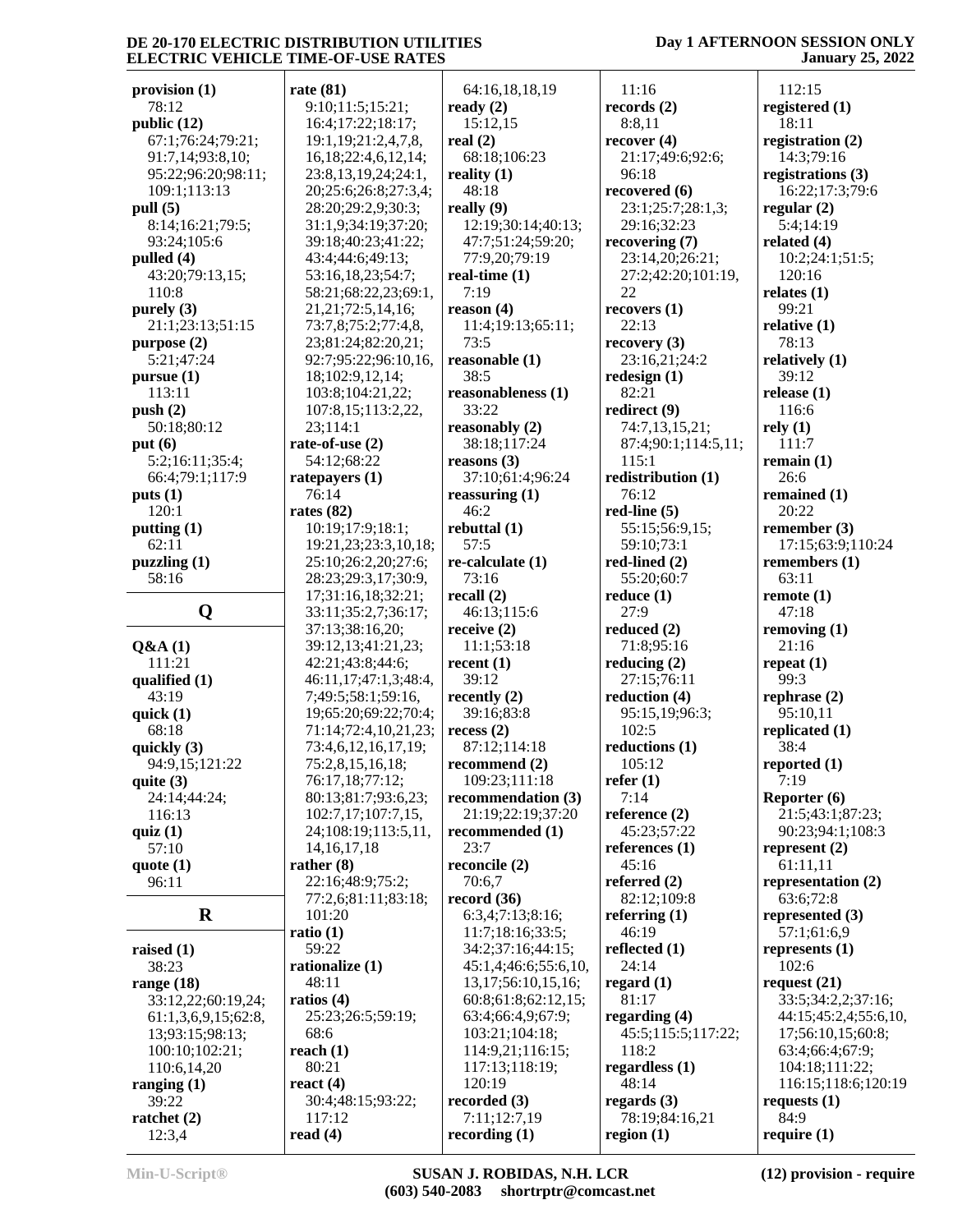## **Day 1 AFTERNOON SESSION ONLY January 25, 2022**

| 33:4                 | 26:21                | Salem $(2)$          | 50:22                      | 81:17;88:19;95:2;    |
|----------------------|----------------------|----------------------|----------------------------|----------------------|
| required $(2)$       | revenues $(8)$       | 15:22;84:22          | send $(1)$                 | 102:16;104:24        |
|                      |                      |                      | 82:6                       | settling $(3)$       |
| 5:9;55:5             | 21:18;22:5,13;       | same $(36)$          |                            |                      |
| requirements $(5)$   | 23:15;26:22;27:3,9;  | 7:1;10:13,15;        | sense $(16)$               | 27:23;28:6;96:13     |
| 52:13,15;99:16;      | 75:11                | 13:19;15:7;18:1,22;  | 25:20;26:18;27:22;         | several $(2)$        |
| 115:18,23            | review $(2)$         | 19:16;24:22;25:2,22; | 30:6;33:6;50:8,11;         | 26:3;28:13           |
| requiring $(1)$      | 95:2;117:19          | 26:6,22;27:2;29:22;  | 51:18;102:18,24;           | shape $(1)$          |
| 107:17               | reviewed (2)         | 33:24;40:19;41:10;   | 103:11;104:7,9,10,         | 70:3                 |
| reserved $(1)$       | 88:16;121:7          | 53:21;54:3,10,11;    | 12;105:5                   | shapes $(1)$         |
| 23:21                | reviewing $(1)$      | 57:17,18;58:15;59:8; | separate $(5)$             | 43:15                |
| reserving $(1)$      | 87:1                 | 60:5,6,23;61:14;     | 5:11;30:11;55:21;          | share $(4)$          |
| 90:1                 | revolve $(1)$        | 65:21;70:1;73:5,12;  | 67:14;107:8                | 29:15;78:3;92:10;    |
| residence (1)        | 75:10                | 91:19;103:8          | separately (11)            | 122:6                |
| 98:22                | right $(51)$         | save $(1)$           | 13:11,16,20;14:14,         | shared $(1)$         |
| residential (21)     | 5:15;6:15;7:22;      | 6:13                 | 24;15:9,14;16:19;          | 103:21               |
| 5:17,24;7:2;13:13,   | 8:13;10:20;13:9;     | savings (3)          | 19:3,7;107:18              | Sheehan (3)          |
| 16,20,24;15:8,10;    | 16:7;17:1;19:2;      | 27:8,20;75:21        | Sergici (33)               | 74:9,10;90:7         |
| 18:24;52:19;53:16;   | 22:18;23:6;24:3;     | saw $(2)$            | 20:17,24;21:6;             | sheet $(2)$          |
| 57:24;98:7,12;       | 25:13,18,24;26:23;   | 21:14;31:2           | 22:1;23:11;24:18;          | 66:23;72:20          |
| 100:20;101:13,17;    | 27:14;28:12,21;32:7; | saying $(11)$        | 25:21;26:19;28:8,9;        | shift $(8)$          |
| 108:15;109:1;115:15  | 36:4;40:9;41:13,23;  | 8:11;21:6;32:6;      | 30:14;32:7;35:4;           | 22:7;27:11,12;       |
| resolve $(1)$        | 44:5,9;49:21,23;     | 34:15;43:2;46:4;     | 37:19,24;38:3,10;          | 49:16;75:7,17,19;    |
| 95:20                | 50:7;52:20;57:16,18; | 58:7;61:16;86:16;    | 39:10;41:24;43:2;          | 76:24                |
| <b>Resources</b> (1) | 59:20;62:11;66:7;    | 106:4;108:17         | 45:13,19;46:7;50:4;        | shifting $(6)$       |
| 83:17                | 67:8;68:24;72:20;    | scale $(1)$          | 52:4,21;55:7;56:2;         | 27:6;69:8,12,18;     |
| respect $(2)$        | 77:9;78:24;81:6;     | 113:19               | 74:20,23;75:9;77:9;        | 70:18;82:18          |
| 75:6;121:10          | 87:5;88:1;90:1;      | scheduled (1)        | 80:7                       | short $(4)$          |
| respective $(1)$     | 105:15,24;116:13;    | 118:12               | Sergici's $(1)$            | 67:7;91:20;117:7,    |
| 113:22               | 120:2,21;122:13,14   | schedules (1)        | 72:11                      | 17                   |
| respond $(6)$        | RMI(2)               | 107:8                | series $(1)$               | show $(1)$           |
| 50:4;51:6;76:18;     | 92:14,16             | school $(2)$         | 21:22                      | 70:8                 |
| 77:11;117:8;118:14   | road $(2)$           | 47:11,15             | serve $(2)$                | showing $(2)$        |
| responding $(1)$     | 63:17;94:9           | se $(1)$             | 14:4;88:9                  | 42:21;92:16          |
| 27:5                 | Robidas (1)          | 104:12               | serves $(1)$               | shown $(1)$          |
| response $(5)$       | 87:20                | Search $(1)$         | 86:10                      | 100:9                |
| 31:16;76:19;         | Rock(6)              | 62:24                | service (20)               | shows $(1)$          |
| 107:24;118:5;120:19  | 84:6,21,22;85:7,     | seasons $(1)$        | 13:17;14:23;16:23;         | 44:4                 |
| response] $(3)$      | 17;86:12             | 43:13                | 39:23;48:3,19;53:11,       | side $(4)$           |
| 74:5;87:17;97:10     | Rockingham (1)       | seated $(1)$         | 13, 18, 19; 69: 23; 70: 7; | 31:11;39:14,16;      |
| responses $(1)$      | 85:5                 | 87:14                | 78:11;79:19;85:11,         | 71:21                |
| 83:14                | Rocky $(2)$          | second $(6)$         | 12;86:11;96:10;            | sight(1)             |
| responsibility (1)   | 92:15;113:15         | 58:11;60:12;72:2;    | 102:9;110:13               | 80:24                |
| 84:14                | role(1)              | 101:8;114:16;117:15  | Services (1)               | signal $(2)$         |
| responsible (1)      | 88:7                 | seconds $(1)$        | 97:14                      | 40:21;82:6           |
| 40:13                | room $(2)$           | 94:3                 | session $(1)$              | signals $(2)$        |
| responsive $(1)$     | 31:8;63:11           | section $(5)$        | 56:19                      | 22:10;24:1           |
| 75:8                 | root(1)              | 47:24;48:1;99:21;    | $s$ essions $(1)$          | signed (1)           |
| responsiveness (2)   | 38:23                | 115:19,22            | 88:18                      | 37:11                |
| 77:6,7               | ROSS(12)             | security $(1)$       | set $(5)$                  | significant (4)      |
| rest(2)              | 20:6;34:13,18,22;    | 52:14                | 15:7;22:6;25:5;            | 20:1,3;91:6;92:9     |
| 42:20;47:16          | 53:2,3;67:12,23;     | Seeing $(2)$         | 49:5;106:5                 | significantly (3)    |
| result(1)            | 78:5;98:2,3;100:12   | 74:6;109:22          | setting $(1)$              | 36:14,19;38:6        |
| 28:16                | rounding $(1)$       | seek $(1)$           | 29:14                      | signing $(1)$        |
| results $(3)$        | 36:13                | 81:8                 | settled (1)                | 35:2                 |
| 33:24;40:24;41:3     | rudimentary (1)      | seem $(1)$           | 40:6                       | similar(3)           |
| resumed $(2)$        | 64:9                 | 42:15                | Settlement (31)            | 21:17;41:2;121:2     |
| 87:13;114:19         | run $(1)$            | seems $(2)$          | 18:21;22:8;24:7;           | simple $(2)$         |
| retrieved (1)        | 63:20                | 72:6,20              | 25:1,14;26:9;32:13;        | 5:18;11:2            |
| 7:20                 | running $(1)$        | sees $(1)$           | 35:3,15;37:14;41:9,        | simplification $(1)$ |
| revenue $(6)$        | 16:2                 | 31:24                | 13;43:6;44:23;55:3;        | 68:12                |
| 22:23;26:24;31:4;    |                      | sell $(2)$           | 56:21;59:12,16;60:9;       | simply $(2)$         |
| 34:5,8;42:20         | S                    | 5:7;37:6             | 71:12,24;73:14,18;         | 13:7;86:14           |
| revenue-neutral (1)  |                      | selling $(1)$        | 75:3;78:13;80:19;          | single $(4)$         |
|                      |                      |                      |                            |                      |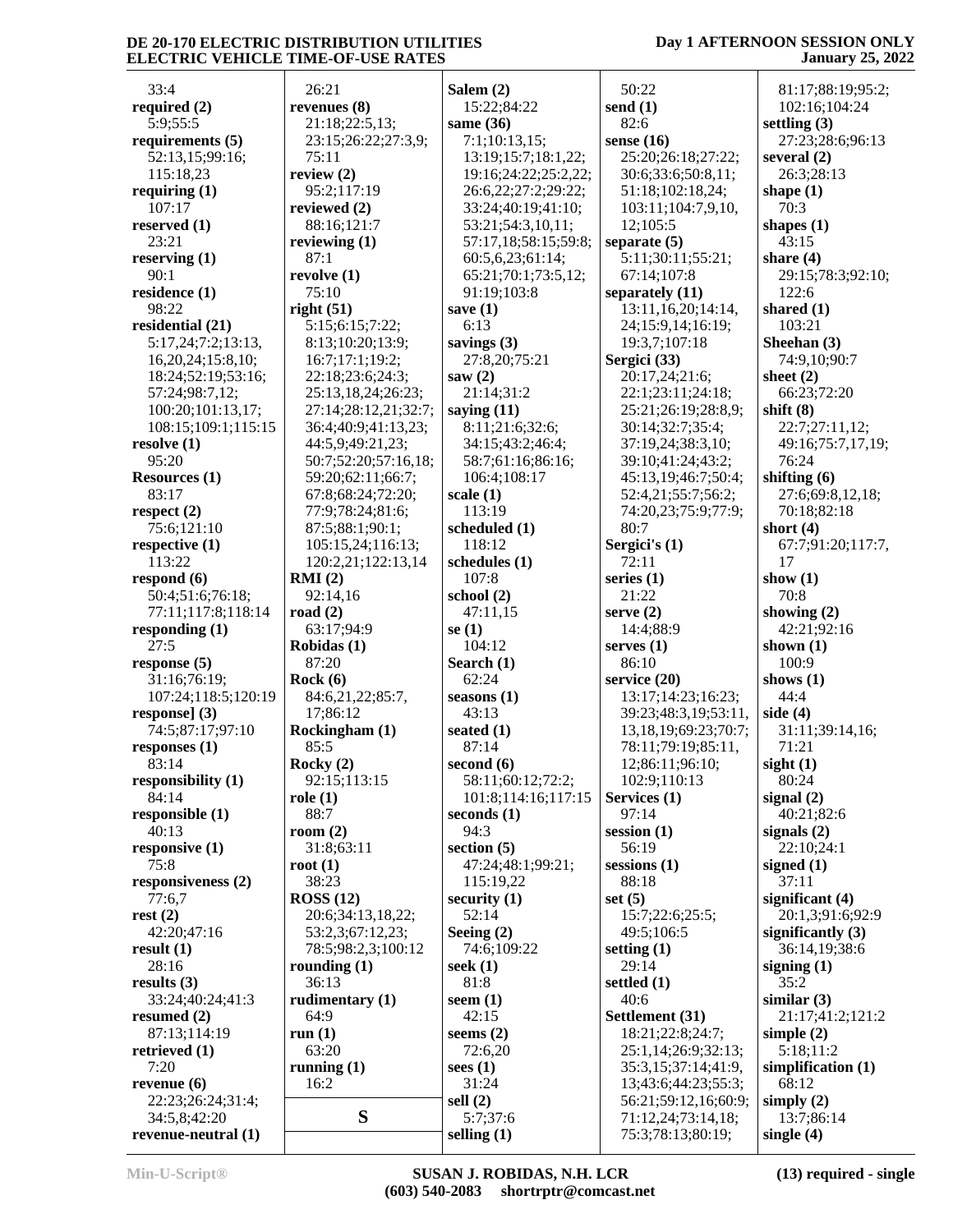### **Day 1 AFTERNOON SESSION ONLY January 25, 2022**

| 91:17;94:21;99:7,8           | 60:20;69:10;96:16;    | 112:15               | 53:5                                   | 18:13,13;19:20;20:3,                          |
|------------------------------|-----------------------|----------------------|----------------------------------------|-----------------------------------------------|
| $s$ it $(1)$                 | 100:22;102:20;        | stated $(5)$         | subsidiaries (1)                       | 5;40:9,11,12,15;                              |
| 94:21                        | 104:20;105:18,23;     | 93:4,5;96:24;        | 17:16                                  | 46:21;48:12;65:22,                            |
| site $(4)$                   | 120:18                | 100:24;111:23        | subsidies (1)                          | 23;71:8;75:22;76:7,                           |
| 92:10;102:9;                 | sounds $(1)$          | states $(4)$         | 26:10                                  | 10;77:15;78:3;81:22;                          |
| 107:16;113:20                | 119:8                 | 17:6;107:20;108:1,   | substation (6)                         | 83:1,3,4;85:21;86:6                           |
| sites $(1)$                  | source $(1)$          | 8                    | 84:5,6,7,22;85:5,19                    | systems $(2)$                                 |
| 98:11                        | 120:18                | station (17)         | substations (3)                        | 17:24;82:9                                    |
| sitting $(1)$                | speak $(1)$           | 5:5;21:12;33:15;     | 83:10;84:2;86:19                       |                                               |
| 94:12                        | 78:15                 | 36:2,15,20,24;62:2;  | sufficient $(3)$                       | T                                             |
| situation (2)                | spec $(1)$            | 77:13;78:24;80:8;    | 22:13;75:11;96:3                       |                                               |
| 13:19;42:3                   | 66:23                 | 91:10;92:3;96:7;     | sufficiently $(2)$                     | table(4)                                      |
| situations (2)               | Special (1)           | 103:16;112:5;115:14  | 26:12;41:5                             | 43:11;56:23;58:13;                            |
| 30:5;91:23                   | 78:5                  | stations (15)        | suggested $(1)$                        | 72:5                                          |
| six(1)                       | specific $(1)$        | 13:10;14:23;17:13;   | 96:14                                  | tables (2)                                    |
| 89:5                         | 39:1                  | 51:16;69:17,20;76:1, | suggesting $(2)$                       | 57:24;68:18                                   |
| Skoglund (1)                 | specificity $(1)$     | 24;92:8,21;95:23;    | 24:3;119:11                            | tactical $(1)$                                |
| 90:17                        | 117:4                 | 96:20,23;99:18;      | suggestion $(1)$                       | 71:24                                         |
| slant $(1)$                  | spectrum $(1)$        | 111:17               | 117:16                                 | talk (4)                                      |
| 112:11                       | 112:19                | Staying (1)          | suited $(2)$                           | 42:11;64:15;                                  |
| sliding $(1)$                | speed $(6)$           | 13:9                 | 78:7;80:15                             | 108:21;111:15                                 |
| 113:19                       | 12:10;51:13;          | stays $(1)$          | summer $(2)$                           | talked $(2)$                                  |
| small $(4)$                  | 121:18,23;122:3,10    | 37:16                | 40:1;42:11                             | 67:10;101:8                                   |
| 14:13,18;15:17;              | spending $(1)$        | stenographer $(1)$   | summertime (3)                         | talking $(17)$                                |
| 16:8                         | 32:18                 | 87:8                 | 46:22,22;47:15                         | 24:6;25:14;26:13;                             |
| smaller $(3)$                | spoken $(1)$          | still $(28)$         | Super $(1)$                            | 37:23;50:11;52:5;                             |
| 8:3,7;51:9                   | 121:12                | 8:5;22:10;23:7;      | 15:6                                   | 60:15,17;63:18;67:3,                          |
| smart $(2)$                  | sporadic $(1)$        | 24:2,9,14,18;25:22,  | supplier $(3)$                         | 13,21;77:23;105:12;                           |
| 51:17;67:6                   | 91:15                 | 24;26:15;28:2,4;     | 53:8,20;54:9                           | 106:12;110:5;112:18                           |
| smarter $(1)$                | spread $(1)$          | 32:12,16;36:19;37:6, | supply $(6)$                           | targeted (4)                                  |
| 51:5                         | 92:4                  | 7;41:14;47:19;48:20; | 53:10;54:6,10;                         | 78:13;80:11;81:10,                            |
| solar $(3)$                  | spreadsheet (1)       | 53:23;55:11;63:24;   | 80:22;85:2,19                          | 14                                            |
| 5:20,22,23                   | 73:23                 | 64:16;83:13;97:2;    | Support (4)                            | task(1)                                       |
| solution $(5)$               | spring $(1)$          | 121:4,20             | 84:6,16;85:22;                         | 38:12                                         |
| 22:9;68:16;101:13,           | 47:11                 | storage $(2)$        | 86:10                                  | Taylor (35)                                   |
| 14;115:15                    | square $(3)$          | 10:22;65:16          | suppose $(1)$                          | 33:7,7;43:18;                                 |
| somebody (1)                 | 37:21;38:17;40:16     | stored $(2)$         | 72:19                                  | 44:19;50:13;54:3,18,                          |
| 51:20                        | squared $(4)$         | 7:18;52:3            | <b>Sure (30)</b>                       | 20;55:1,19,22;57:3,                           |
| someone (2)                  | 38:6;39:1;40:6,24     | straight $(1)$       | 9:12;17:23;22:1,1,                     | 16,21;58:6,12;59:15,                          |
| 9:4;77:12                    | stage $(1)$           | 62:15                | 12;24:21;25:1;29:1;                    | 23;60:5;70:22;71:1,                           |
| sometimes (3)                | 43:21                 | straightforward (1)  | 35:14;44:24;46:7;                      | 22;74:12,14;90:14;                            |
| 39:15;94:19;109:2            | stalled $(1)$         | 71:3                 | 51:10;54:24;57:23;                     | 96:14,14;116:9,10,                            |
| somewhat $(3)$               | 19:11                 | strike (1)           | 58:13;61:8;62:10,14,                   | 11, 13; 118: 7; 119: 7,                       |
| 24:16;97:2;112:8             | stand $(1)$<br>118:16 | 40:16                | 16;63:5,10,16;66:19;                   | 23;120:6                                      |
| somewhere (2)<br>77:14;81:23 | standard $(6)$        | strikes (1)<br>40:7  | 67:6;70:24;75:10;<br>77:24;91:11;95:7; | Tebbetts (73)<br>5:14,18;6:7,10,12,           |
| soon $(1)$                   | 61:19;100:6,8;        | structure (9)        | 110:24                                 | 20;8:5,16,24;9:12,16,                         |
| 117:24                       | 101:2;112:22;115:20   | 9:10;11:5;16:5;      | surely $(1)$                           |                                               |
| sophisticated (2)            | standards $(5)$       | 17:11;18:3,21;54:12; | 52:16                                  | 18;10:5,9,13,21;11:9;<br>15:11,18,20;16:6,11, |
| 38:11;64:10                  | 99:12,14,15,17,24     | 104:21,22            | survey $(2)$                           | 17;17:2,7,17,23;                              |
| sorry $(12)$                 | standpoint $(2)$      | structures $(2)$     | 79:3,11                                | 18:20;19:10,13;                               |
| 7:12;15:3;19:2,4;            | 33:19;71:20           | 10:24;59:18          | swath $(1)$                            | 34:23;35:14,18;                               |
| 35:16;45:13;50:13;           | start $(6)$           | stub $(2)$           | 109:2                                  | 46:15,19;49:11;                               |
| 54:20;66:6,7;74:13;          | 5:15;27:6;31:19;      | 109:7,10             | sway $(1)$                             | 53:14;54:1;58:19;                             |
| 116:11                       | 74:20;87:9;108:17     | studies $(2)$        | 33:17                                  | 59:2;60:3,12;61:4,9,                          |
| sort $(36)$                  | started $(1)$         | 83:19;92:11          | swear $(1)$                            | 20;62:16,22;63:23;                            |
| 8:12;16:21;20:12,            | 25:12                 | study $(9)$          | 87:20                                  | 65:3,15;66:18,19,22;                          |
| 19;23:7,18;24:4;             | starting $(1)$        | 69:23;83:9,12,17,    | swearing $(1)$                         | 68:20;69:4,14;72:10,                          |
| 25:5, 11, 15, 16; 29: 14;    | 32:24                 | 18;84:1,2,23;85:15   | 87:10                                  | 21;78:19;81:20,21;                            |
| 30:7,7;31:14;32:12;          | starts $(1)$          | subject $(5)$        | sworn $(4)$                            | 82:2,3,12;83:2,7,12,                          |
| 33:4;34:5,11;41:14,          | 27:5                  | 7:16;20:2;83:21;     | 87:16,22,24;89:19                      | 20;84:8;86:9,24;                              |
| 16;44:15;46:3,17;            | state $(3)$           | 86:18,24             | system $(28)$                          | 87:3;100:24                                   |
| 48:19;49:2;51:23;            | 31:14;32:10;          | subjected $(1)$      | 10:3;13:7,24;                          | tech $(1)$                                    |
|                              |                       |                      |                                        |                                               |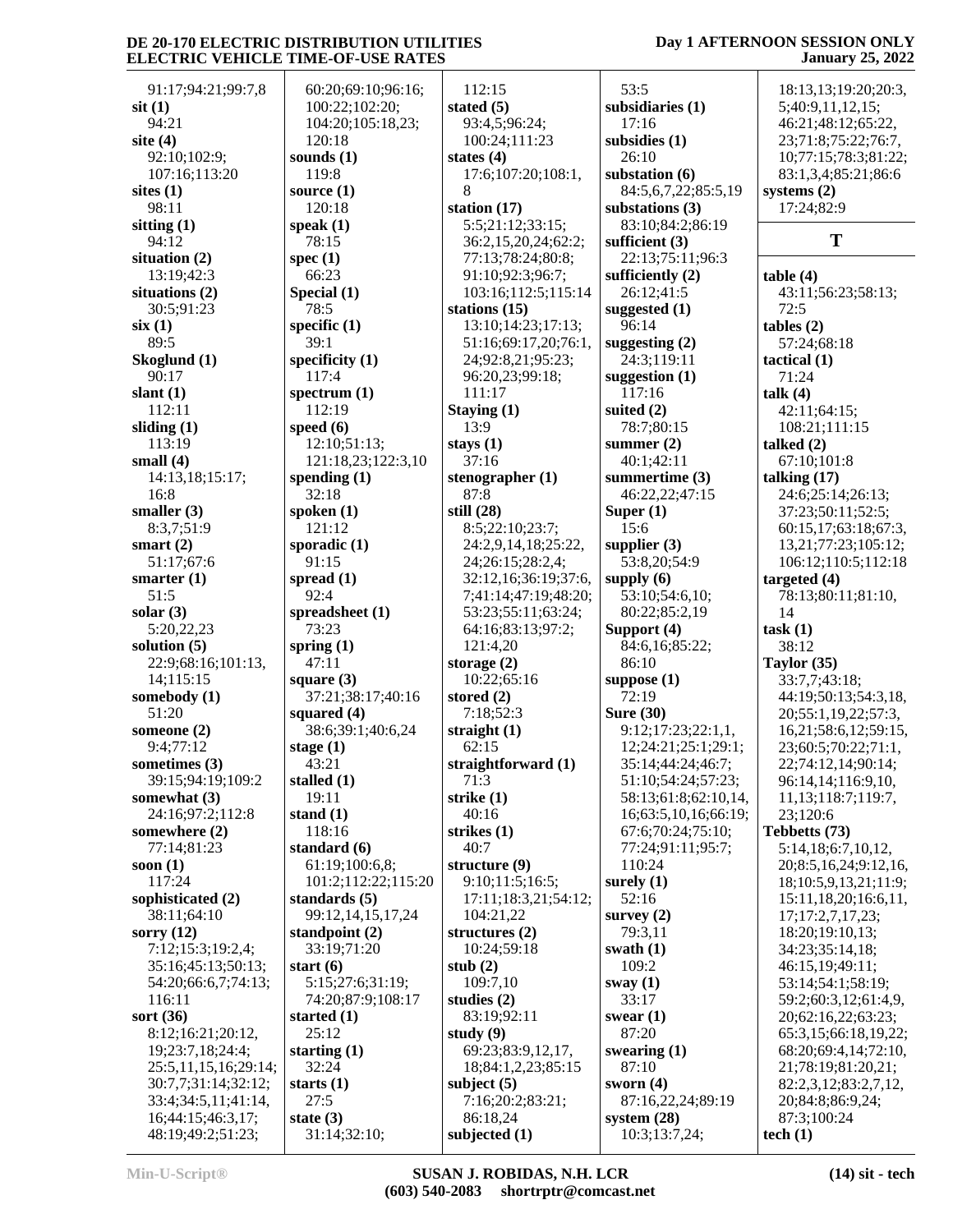### **Day 1 AFTERNOON SESSION ONLY January 25, 2022**

| 88:18                      | 72:22;84:2;86:1          |
|----------------------------|--------------------------|
| technical (1)              | 94:12,21;101:7           |
| 12:12                      | three-period (1)         |
| technologies (3)           | 107:1                    |
| 50:9;51:4,8                | three-to-one $(1)$       |
| technology (8)             | 59:22                    |
| 63:8,13,16;64:24;          | throughout (1)           |
| 67:5;100:1;107:3;          | 45:10                    |
| 115:20                     | throw $(1)$              |
| tender $(1)$               | 30:12                    |
| 90:2                       | thus $(2)$               |
| term (3)                   | 50:20;69:11              |
| 37:22;67:7,7               | tied $(1)$               |
| terminologies (1)<br>8:23  | 108:18                   |
| terminology (1)            | tilted $(1)$<br>32:3     |
| 8:2                        | time-differentiatin      |
| terms $(7)$                | 71:21                    |
| 12:17;27:20;52:14;         | timeline (1)             |
| 67:19;68:15;105:24;        | 117:22                   |
| 122:3                      | time-of-use $(31)$       |
| terrible(1)                | 17:22;18:1,5,17          |
| 93:1                       | 19:21;21:2,7;23          |
| territory (6)              | 36:17;53:5,18,2          |
| 13:14,17;14:24;            | 54:11;64:5;65:2          |
| 16:23;86:12;110:13         | 68:22,24;71:14;          |
| Tesla (7)                  | 80:13;81:7;93:2          |
| 36:10;60:15,18;            | 107:1,7,14,23;           |
| 62:8,9,16,23               | 108:19;113:11,1          |
| testimony (36)             | 23                       |
| 7:14;11:14;14:7;           | times (8)                |
| 20:20;21:1,7;22:2;         | 28:13;48:5,7;62          |
| 26:11;29:9;56:24;          | 64:4;66:1;76:7,9         |
| 57:5;80:7;88:16,17,        | time-varying (7)         |
| 21;89:4,6,11,15,16,        | 23:24;39:11,13,          |
| 20;91:5,14;92:14;          | 21;71:15;76:17           |
| 93:4;96:12;105:22;         | tinkering (1)            |
| 106:4,11,20;108:1;         | 103:4                    |
| 111:14,17,20;112:8;        | today $(7)$              |
| 120:22                     | 36:15;39:24;64:          |
| testing (3)                | 88:14;91:13;110          |
| 19:23;20:5;99:14           | 116:7                    |
| theories (1)               | today's $(1)$            |
| 29:1                       | 37:11                    |
| therefore (2)              | together (3)             |
| 25:13;28:2                 | 35:5;105:7;110:          |
| thinking $(4)$             | $\text{told}(2)$         |
| 30:15;31:22;81:2;<br>83:16 | 18:15;24:11              |
| third-party $(1)$          | tomorrow $(2)$<br>66:5,7 |
| 54:6                       | took(4)                  |
| though $(5)$               | 35:10,24;60:20;          |
| 11:2;18:14;104:11;         | 114:8                    |
| 114:14;120:16              | top(1)                   |
| thought (11)               | 110:9                    |
| 18:14;36:22;40:7,          | total $(13)$             |
| 15;47:6,9;49:22;           | 6:5;8:14;10:3,6;         |
| 50:13,15;79:20;            | 24:24;35:11,22;          |
| 119:17                     | 20;58:8;60:2;71          |
| thoughts (2)               | 83:2                     |
| 104:16;109:16              | <b>TOU</b> (20)          |
| three $(9)$                | 21:16;23:3,10;           |
| 9:24;15:11;34:10;          | 24:12;25:6,10,1          |

 $4:2;86:19;$ 1:101:7 **threethe** (1)  $ut(1)$  $9:11$ **the-differentiating (1) time se** (31)  $8:1,5,17;$  $1:2,7;23:13;$  $3:5,18,23;$ 4:5;65:20; 4;71:14;77:8; 80:13;81:7;93:22;  $.14.23$ ; 113:11,13,18,  $8:5.7:62:6$ :  $6:1;76:7,9$ **time** (7) 23:24;39:11,13,18, 5:76:17 **tinkering (1)** 9:24;64:7; 1:13;110:21; **(3)**  35:5;105:7;110:8 4:11  $\mathbf{v}(2)$ 4:60:20: 4:10:3,6; 24:24;35:11,22;57:9,  $3;60:2;71:18;$  $3:3.10$ :  $25:6,10,17;$  26:2;28:5;32:21,23; 34:8,18;35:2,7; 42:21;93:6;103:6,9; 108:14 **tough (1)** 86:10 **towards (4)** 32:3;39:17;50:15; 109:24 **towns (1)** 14:4 **trade (1)** 100:2 **trade-off (2)** 64:23;65:12 **transiting (1)** 93:20 **transitional (1)** 27:11 **transmission (16)** 21:8;39:15;53:24; 57:8,12,15,19;58:3; 60:1,4;70:6;71:4,16; 73:11;82:8,9 **transparency (1)** 117:3 **transparent (1)** 118:3 **transportation (1)** 29:11 **transposed (2)** 45:15;55:8 **transposition (1)** 45:21 **traveling (1)** 93:14 **tried (1)** 16:22 **triggered (1)** 94:14 **triple (1)** 72:17 **trivial (1)** 44:17 **true (2)** 52:19;72:16 **trust (1)** 39:6 **try (4)** 48:11;86:1;94:4; 113:24 **trying (26)** 12:10;24:10;25:8, 15;32:16;47:12; 48:10;49:4;51:24; 53:8;58:19;59:24; 61:7,10,11;82:5,16, 17;101:7;102:11; 103:9;105:19; 107:12;109:14; 110:22;111:7 **TS2 (1)** 11:13

**turn (3)** 27:18;51:9;81:18 **turned (1)** 44:1 **Tuscan (1)** 85:14 **two (19)** 8:3,22;12:18,19; 16:14;29:24;30:10, 11;32:22;33:13;34:6; 38:13;57:24;83:4; 86:21;98:21;100:10; 101:16;111:13 **two-way (2)** 63:20;65:5 **type (5)** 5:16;7:2;10:11; 78:18;101:12 **types (2)** 51:2;52:6 **typically (8)** 39:3;41:19;93:13; 94:14;98:19;109:5,8; 113:1 **U ultimate (1)** 112:24 **ultimately (2)** 72:3;91:21 **unable (2)** 10:23;106:24 **unavailability (1)** 21:12 **unaware (1)** 17:3 **uncomfortable (1)** 79:22 **under (18)** 15:21;16:4;18:20; 22:14;26:22;27:1; 32:22;35:20,20; 69:20;96:10;102:9, 17;103:18;104:20,22, 23;113:3 **underlying (2)** 96:2;103:14 **under-recovered (1)** 22:5 **Understood (1)** 122:12 **underway (1)** 52:7 **undesirable (1)** 46:17 **uneconomic (1)** 92:21 **unfortunately (4)** 71:23;104:1; 118:10,15 **uniform (2)** 29:14;30:9

**unincludable (1)** 76:12 **unintended (1)** 32:11 **Unitil (39)** 6:24;7:19;11:10; 13:9;16:20;19:15; 29:18;31:3;42:6,9,15, 19;43:9;44:13,14,19; 54:4,21;55:5,24; 57:2;58:1,15,17;59:8, 9;60:5;63:19;69:11; 74:12;80:17;90:13, 14;95:3,17,20; 104:21;116:10; 120:22 **Unitil's (3)** 33:11;42:1;60:6 **units (1)** 9:6 **unless (3)** 54:7;68:5;69:1 **unlikely (1)** 73:23 **unmetered (1)** 13:23 **up (35)** 6:21;12:10;21:23; 26:2;37:4;38:7;42:3, 21;44:4;45:7;56:18; 60:15,17,20;61:12; 62:2;73:7;87:9; 92:17;93:24;94:3,7, 10;104:17;108:21; 109:4,10;113:6,21; 114:1;121:18,21,23; 122:7,10 **update (1)** 71:11 **updates (1)** 89:10 **upgrade (1)** 85:14 **upgraded (1)** 85:18 **upgrades (3)** 83:11;84:4,13 **upgrading (1)** 84:24 **upset (1)** 79:19 **upside (1)** 76:16 **usage (10)** 6:21,23;7:7;8:15; 10:7;27:7,16;49:16; 75:17;91:16 **use (21)** 8:2;9:6;10:23; 11:4;17:11;18:22,23; 26:13,14;29:3;38:22; 48:19;53:20;60:23; 61:14;64:10;65:21;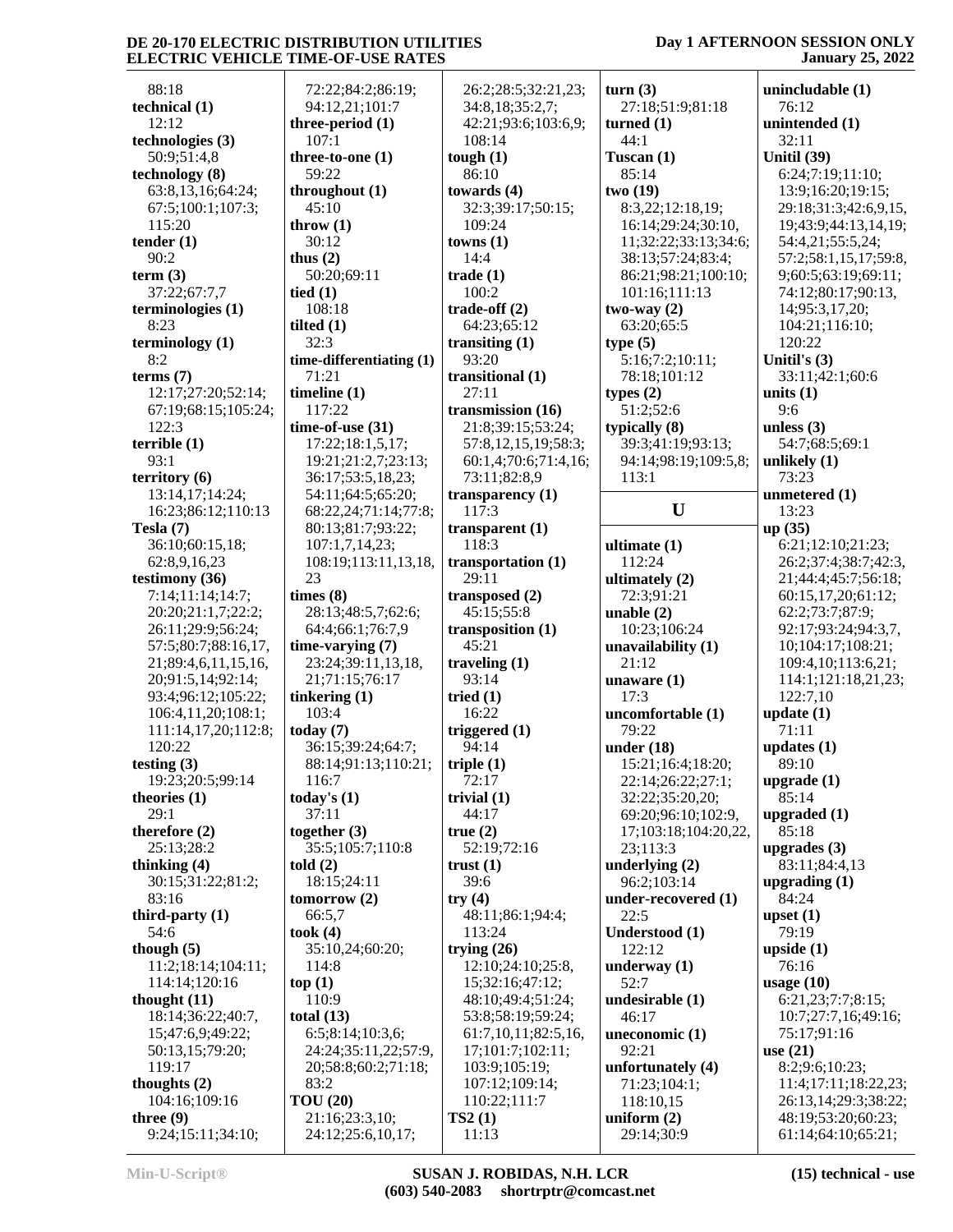## **Day 1 AFTERNOON SESSION ONLY January 25, 2022**

| 77:13;93:7;107:10,     | variations (1)                | 19:4,8;94:12                         | 19;91:12               | 00213(1)                          |
|------------------------|-------------------------------|--------------------------------------|------------------------|-----------------------------------|
| 22                     | 109:15                        | waived $(1)$                         | word $(1)$             | 59:7                              |
| used (10)              | varies $(1)$                  | 113:4                                | 93:1                   | 004(1)                            |
| 22:15;37:19,21;        | 108:24                        | wall $(1)$                           | work $(11)$            | 57:12                             |
| 39:3;59:18;93:11;      | various $(2)$                 | 78:23                                | 15:12;18:19;32:20;     | 008(1)                            |
| 94:8;117:4,10;118:4    | 43:7;108:24                   | water $(1)$                          | 47:16,17;53:11;        | 42:12                             |
| useful $(1)$           | vary $(2)$                    | 33:3                                 | 55:17;63:16;107:6;     | 02(1)                             |
| 12:20                  | 103:18;110:13                 | way (20)                             | 109:16,21              | 58:24                             |
| user $(1)$             | vehicle (20)                  | 5:3;9:19;11:23;                      | worked (1)             | 026(1)                            |
| 8:4                    | 5:6;14:3;16:9,21;             | 12:11;16:9;24:12;                    | 94:6                   | 42:12                             |
| users $(1)$            | 17:3;36:23;37:13;             | 29:3,10;42:6,14,22;                  | working $(3)$          | 02941(1)                          |
| 94:16                  | 52:5;53:15;61:12,13,          | 56:11;68:8;77:14;                    | 28:24;31:19;47:19      | 58:7                              |
| using $(16)$           | 14;62:18,21;69:20;            | 81:10;86:2;103:2;                    | works $(2)$            | 0357(1)                           |
|                        |                               |                                      |                        |                                   |
| 18:24;22:16;23:8;      | 79:12,17;80:6;91:17,          | 112:14;117:8;121:23                  | 53:9;100:20            | 58:24                             |
| 24:13;34:6;37:22;      | 18                            | ways $(9)$                           | worldwide (1)          | 036(1)                            |
| 61:20;62:3,16;63:23;   | vehicles (8)                  | 9:13;29:10;45:3;                     | 105:23                 | 58:24                             |
| 64:22;69:19;76:23;     | 36:19;78:12;81:2,             | 76:18;77:11;98:21;                   | worry $(1)$            | 0408(2)                           |
| 78:3,14,16             | 3;91:17,19,24;93:14           | 102:23;110:2;112:4                   | 63:9                   | 57:13;58:7                        |
| usually $(3)$          | vendor $(2)$                  | web $(1)$                            | worse $(1)$            | 06304(1)                          |
| 46:21;47:17;93:11      | 78:14,16                      | 98:11                                | 28:10                  | 58:8                              |
| Utah $(1)$             | vendors $(2)$                 | week $(5)$                           | worst $(1)$            | 07(1)                             |
| 113:15                 | 80:21,22                      | 17:10;91:24;119:2,                   | 76:7                   | 59:1                              |
| utilities $(19)$       | verbal $(3)$                  | 2,19                                 | worthwhile (1)         |                                   |
| 9:6;17:18;20:23;       | 74:5;87:17;97:10              | weigh $(1)$                          | 29:22                  | $\mathbf{1}$                      |
| 29:15,23;30:1,11,18;   | verify $(2)$                  | 80:16                                | wrap(1)                |                                   |
| 32:22;46:8;50:3;       | 14:10:59:9                    | west $(2)$                           | 56:18                  | 1(1)                              |
| 59:18;74:9;75:15;      | verifying $(1)$               | 85:2,3                               | wrapped $(1)$          | 35:20                             |
| 78:6,10;80:10;84:12;   | 61:17                         | whatnot $(2)$                        | 21:23                  | 1.5(1)                            |
| 109:4                  |                               | 21:11;43:15                          |                        | 38:24                             |
|                        | versus $(3)$                  |                                      | writing $(1)$<br>44:16 |                                   |
| utility $(12)$         | 8:19;37:12;48:12              | what's $(8)$                         |                        | 10(4)                             |
| 31:9;79:20;88:10;      | viability (1)                 | 32:17;42:22;45:17;                   | written (9)            | 33:23;48:1;58:10;                 |
| 106:24;107:8,16,21;    | 104:8                         |                                      |                        |                                   |
|                        |                               | 49:10;58:13;67:20;                   | 45:17;119:3,4,9,       | 102:13                            |
| 109:6,11,23;110:12;    | viable $(3)$                  | 95:5;117:8                           | 19;121:11,16;122:2,9   | 100(5)                            |
| 112:5                  | 79:10;104:4;106:3             | whereas $(1)$                        | wrong $(7)$            | 36:11;104:3,13;                   |
| utility-side (1)       | video $(1)$                   | 50:24                                | 58:5,17,17;60:1,2,     | 109:10,23                         |
| 109:12                 | 114:16                        | <b>WHEREUPON (2)</b>                 | 2,4                    | 100-kilowatt $(1)$                |
| utilization (15)       | view $(3)$                    | 87:22;122:17                         |                        | 62:20                             |
|                        |                               |                                      | Y                      |                                   |
| 21:4,15;22:3,4,16,     | 31:17;91:9;95:18              | whole $(2)$                          |                        | 100-kilowatt-hour (2)             |
| 22;23:5;24:9;25:13;    | VIJAYKAR (12)                 | 36:12;109:2                          |                        | 61:13;62:18                       |
| 92:7;95:22;111:24;     | 88:3,5;89:23;                 | willing $(1)$                        | year $(4)$             | 11(1)                             |
| 113:17,20,22           | 105:9;106:8;114:7,            | 25:9                                 | 11:22;47:16;85:9,      | 9:23                              |
| utmost $(1)$           | 15,22;115:2;116:2;            | winds $(1)$                          | 12                     | 110(1)                            |
| 77:22                  | 117:20;118:8                  | 113:6                                | years $(3)$            | 101:3                             |
| utterly $(1)$          | Vilas $(4)$                   | winter $(1)$                         | 82:14;84:4;91:22       | $110$ -volt $(1)$                 |
| 110:15                 | 84:5,10;85:16;                | 47:10                                | yesterday (2)          | 5:4                               |
|                        | 86:13                         | Wisconsin (1)                        | 62:3;87:1              | 115(1)                            |
| $\mathbf{V}$           | Village $(1)$                 | 108:4                                | yielded (1)            | 85:20                             |
|                        | 85:14                         | withdrawn $(1)$                      | 62:24                  | 115KV(1)                          |
| vague(1)               | Virginia (1)                  | 55:10                                | Yup $(2)$              | 85:2                              |
| 110:11                 | 113:2                         | within $(8)$                         | 16:16;59:8             | 13(3)                             |
| value $(6)$            | virtue $(1)$                  | 20:4;64:11;100:9;                    |                        | 12:5;58:10;59:20                  |
| 75:22;83:9,17,18;      | 76:2                          | 110:12,16;115:5,23;                  | ${\bf z}$              | 13.2(1)                           |
| 84:1,2                 | visibility $(1)$              | 120:9                                |                        | 85:21                             |
| values $(2)$           | 112:19                        | without $(5)$                        | zero $(6)$             | 13th(1)                           |
|                        |                               | 10:20;107:16;                        |                        |                                   |
| 45:22;121:6            | volumetric (4)                |                                      | 57:11;58:4;59:3,6;     | 88:23                             |
| vanilla (2)            | 26:2;28:1;29:17;              | 109:18;112:4;113:11                  | 72:18,19               | 14(2)                             |
| 5:24;7:2               | 107:2                         | witness $(17)$                       |                        | 62:6;111:14                       |
| variability $(1)$      |                               | 20:16;87:10,16,19,                   | $\boldsymbol{0}$       | 15(7)                             |
| 103:15                 | W                             | 21;88:2;90:12,15;                    |                        | 9:13;21:3,15;                     |
| variable (2)           |                               | 94:5;114:6,10;116:4,                 | 000(1)                 | 22:17,22;25:12;                   |
| 106:22;111:3           | wait $(2)$                    | 6;117:2,21;118:11,14                 | 72:6                   | 111:15                            |
| variables (1)<br>120:8 | 94:22;114:13<br>waiting $(3)$ | witnesses $(6)$<br>20:13;74:8,13,15, | 00049(1)<br>73:24      | 15-minute $(5)$<br>8:17,18;10:17; |